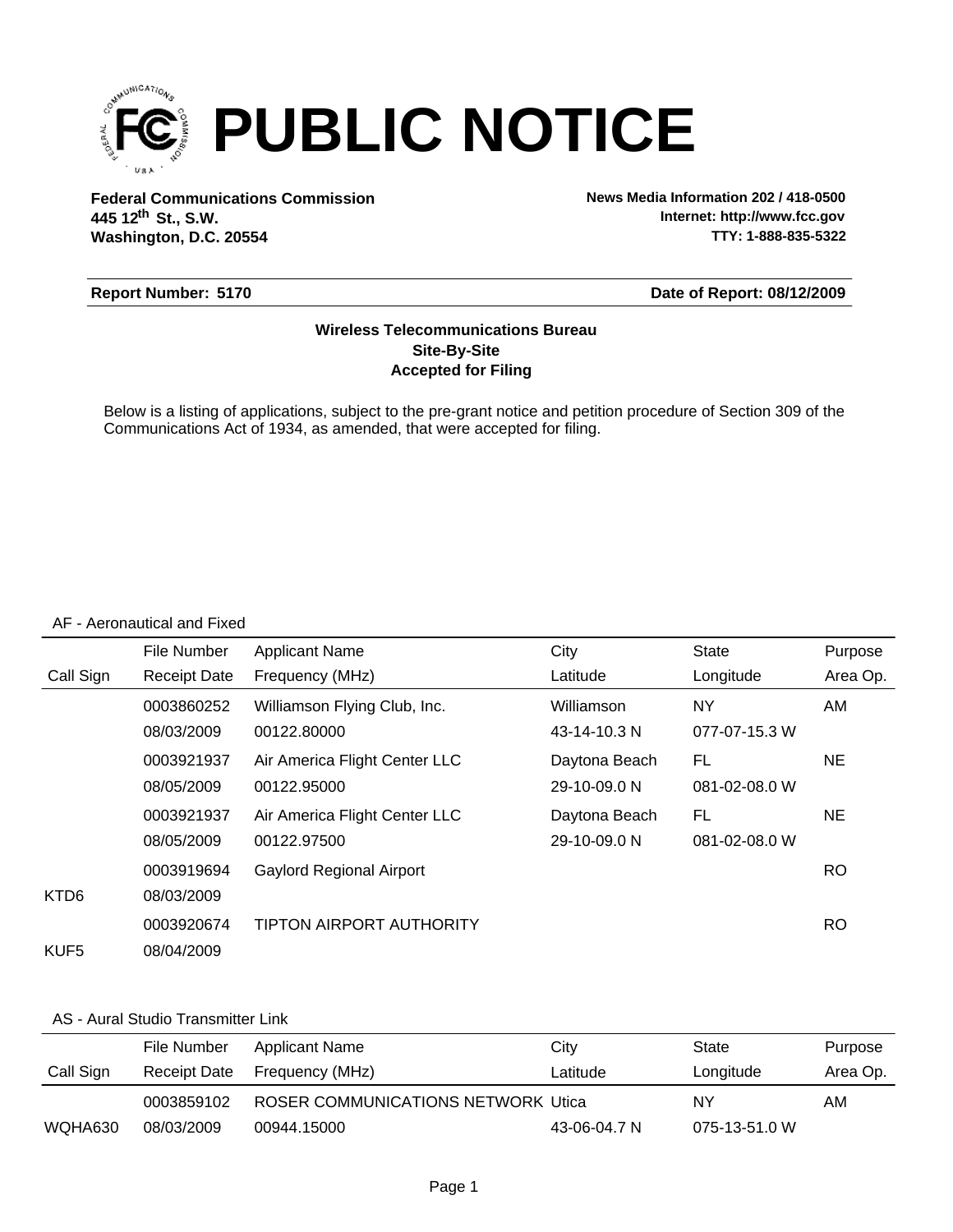## AS - Aural Studio Transmitter Link

|               | File Number         | <b>Applicant Name</b>                              | City              | <b>State</b>  | Purpose   |
|---------------|---------------------|----------------------------------------------------|-------------------|---------------|-----------|
| Call Sign     | <b>Receipt Date</b> | Frequency (MHz)                                    | Latitude          | Longitude     | Area Op.  |
|               | 0003920796          | <b>CC LICENSES, LLC</b>                            | <b>ATLANTA</b>    | GA            | MD.       |
| <b>WLE913</b> | 08/04/2009          | 00947.12500                                        | 33-48-16.3 N      | 084-23-34.7 W |           |
|               | 0003920796          | <b>CC LICENSES, LLC</b>                            | <b>ATLANTA</b>    | GA            | MD.       |
| <b>WLE913</b> | 08/04/2009          | 00951.50000                                        | 33-48-16.3 N      | 084-23-34.7 W |           |
|               | 0003919678          | <b>BACKYARD BROADCASTING WILLIAMS Williamsport</b> |                   | PA            | <b>NE</b> |
|               | 08/03/2009          | 00944.50000                                        | 41-15-47.2 N      | 076-58-13.8 W |           |
|               | 0003920631          | CITICASTERS LICENSES, INC.                         | <b>WELLINGTON</b> | CO            | <b>NE</b> |
|               | 08/04/2009          | 00948.00000                                        | 40-53-42.0 N      | 105-11-40.0 W |           |

# CD - Paging and Radiotelephone

|           | File Number  | <b>Applicant Name</b>          | City     | State     | Purpose  |
|-----------|--------------|--------------------------------|----------|-----------|----------|
| Call Sign | Receipt Date | Frequency (MHz)                | Latitude | Longitude | Area Op. |
|           | 0003920493   | TEXAS COMMUNICATIONS OF SAN AN |          |           | RO.      |
| KNKD603   | 08/03/2009   |                                |          |           |          |

|           | File Number         | <b>Applicant Name</b>                   | City            | <b>State</b>  | Purpose   |
|-----------|---------------------|-----------------------------------------|-----------------|---------------|-----------|
| Call Sign | <b>Receipt Date</b> | Frequency (MHz)                         | Latitude        | Longitude     | Area Op.  |
|           | 0003907632          | AT&T CORP.                              | <b>NEWARK</b>   | <b>NJ</b>     | AM        |
|           | 08/03/2009          | 10755.00000                             | 40-44-04.4 N    | 074-10-40.5 W |           |
|           | 0003907632          | AT&T CORP.                              | <b>NEWARK</b>   | <b>NJ</b>     | AM        |
|           | 08/03/2009          | 10855.00000                             | 40-44-04.4 N    | 074-10-40.5 W |           |
|           | 0003919697          | Conterra Ultra Broadband, LLC           | Hesperia        | CA            | <b>MD</b> |
| WQFM753   | 08/03/2009          | 23035.00000                             | 34-22-58.7 N    | 117-16-39.7 W |           |
|           | 0003919835          | Telecom Transport Management, Inc.      | Fridley         | <b>MN</b>     | <b>MD</b> |
| WQJU713   | 08/03/2009          | 21585.00000                             | 45-06-45.8 N    | 093-16-26.7 W |           |
|           | 0003919835          | Telecom Transport Management, Inc.      | Fridley         | ΜN            | <b>MD</b> |
| WQJU713   | 08/03/2009          | 22230.00000                             | 45-06-45.8 N    | 093-16-26.7 W |           |
|           | 0003919857          | Telecom Transport Management, Inc.      | Fridley         | <b>MN</b>     | <b>MD</b> |
| WQJT885   | 08/03/2009          | 22785.00000                             | 45-05-43.0 N    | 093-14-42.0 W |           |
|           | 0003919858          | <b>MADISON CELLULAR TELEPHONE CON</b>   | <b>DEFOREST</b> | WI            | <b>MD</b> |
| WPTN683   | 08/03/2009          | 05945.20000                             | 43-16-35.0 N    | 089-25-23.0 W |           |
|           | 0003919858          | MADISON CELLULAR TELEPHONE COI DEFOREST |                 | WI            | <b>MD</b> |
| WPTN683   | 08/03/2009          | 06256.54000                             | 43-16-35.0 N    | 089-25-23.0 W |           |
|           | 0003919858          | MADISON CELLULAR TELEPHONE COI DEFOREST |                 | WI            | <b>MD</b> |
| WPTN683   | 08/03/2009          | 06855.00000                             | 43-16-35.0 N    | 089-25-23.0 W |           |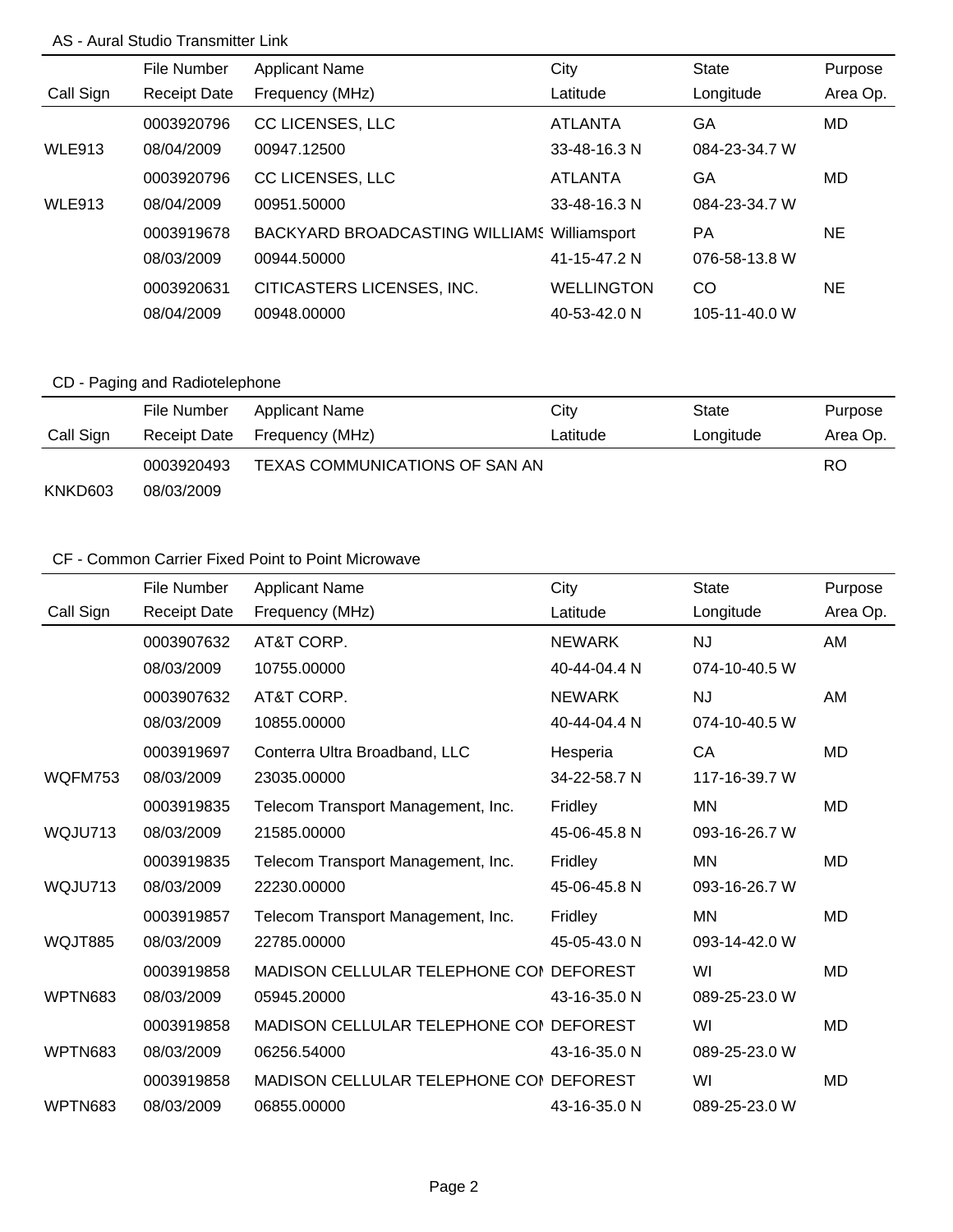|               | File Number         | <b>Applicant Name</b>                         | City              | <b>State</b>  | Purpose   |
|---------------|---------------------|-----------------------------------------------|-------------------|---------------|-----------|
| Call Sign     | <b>Receipt Date</b> | Frequency (MHz)                               | Latitude          | Longitude     | Area Op.  |
|               | 0003919871          | UNITED STATES CELLULAR OPERATIN BARABOO       |                   | WI            | MD        |
| WPTN684       | 08/03/2009          | 06665.00000                                   | 43-25-50.0 N      | 089-39-13.0 W |           |
|               | 0003919871          | UNITED STATES CELLULAR OPERATIN BARABOO       |                   | WI            | <b>MD</b> |
| WPTN684       | 08/03/2009          | 06695.00000                                   | 43-25-50.0 N      | 089-39-13.0 W |           |
|               | 0003919876          | AT&T CORP.                                    | <b>LINDEN</b>     | <b>NJ</b>     | MD        |
| WQJY312       | 08/03/2009          | 11305.00000                                   | 40-38-23.3 N      | 074-12-36.5 W |           |
|               | 0003919876          | AT&T CORP.                                    | <b>LINDEN</b>     | <b>NJ</b>     | MD        |
| WQJY312       | 08/03/2009          | 11345.00000                                   | 40-38-23.3 N      | 074-12-36.5 W |           |
|               | 0003919878          | Telecom Transport Management, Inc.            | <b>Burnsville</b> | <b>MN</b>     | MD        |
| WQHY639       | 08/03/2009          | 10755.00000                                   | 44-44-38.0 N      | 093-19-41.9 W |           |
|               | 0003919896          | Telecom Transport Management, Inc.            | Prior Lake        | <b>MN</b>     | <b>MD</b> |
| WQHY676       | 08/03/2009          | 11245.00000                                   | 44-40-50.0 N      | 093-22-39.0 W |           |
|               | 0003919911          | Telecom Transport Management, Inc.            | St Paul           | <b>MN</b>     | MD        |
| WQJE340       | 08/03/2009          | 19675.00000                                   | 44-56-58.9 N      | 093-10-01.6 W |           |
|               | 0003919928          | Telecom Transport Management, Inc.            | St. Paul          | ΜN            | MD        |
| WQJV625       | 08/03/2009          | 10835.00000                                   | 44-58-00.1 N      | 093-11-21.5 W |           |
|               | 0003919928          | Telecom Transport Management, Inc.            | St. Paul          | <b>MN</b>     | MD        |
| WQJV625       | 08/03/2009          | 18115.00000                                   | 44-58-00.1 N      | 093-11-21.5 W |           |
|               | 0003919938          | Telecom Transport Management, Inc.            | ST. PAUL          | <b>MN</b>     | MD        |
| WQJV387       | 08/03/2009          | 11325.00000                                   | 44-54-49.7 N      | 093-11-17.5 W |           |
|               | 0003919943          | Telecom Transport Management, Inc.            | Roseville         | <b>MN</b>     | MD        |
| WQJV622       | 08/03/2009          | 22430.00000                                   | 44-59-56.0 N      | 093-07-57.7 W |           |
|               | 0003919954          | Telecom Transport Management, Inc.            | Minneapolis       | MN            | MD        |
| WQJV414       | 08/03/2009          | 21560.00000                                   | 44-52-04.5 N      | 093-13-28.0 W |           |
|               | 0003919965          | GTE MOBILNET OF TEXAS RSA #17 LIN NEW WAVERLY |                   | TX            | MD        |
| <b>WMI206</b> | 08/03/2009          | 06286.19000                                   | 30-32-01.7 N      | 095-28-56.8 W |           |
|               | 0003919965          | GTE MOBILNET OF TEXAS RSA #17 LIN NEW WAVERLY |                   | <b>TX</b>     | MD        |
| <b>WMI206</b> | 08/03/2009          | 06680.00000                                   | 30-32-01.7 N      | 095-28-56.8 W |           |
|               | 0003919989          | Telecom Transport Management, Inc.            | Eagan             | MN            | MD        |
| WQJR490       | 08/03/2009          | 22685.00000                                   | 44-50-33.0 N      | 093-11-20.8 W |           |
|               | 0003919989          | Telecom Transport Management, Inc.            | Eagan             | MN            | MD        |
| WQJR490       | 08/03/2009          | 22760.00000                                   | 44-50-33.0 N      | 093-11-20.8 W |           |
|               | 0003920033          | Telecom Transport Management, Inc.            | St. Paul          | <b>MN</b>     | MD        |
| WQJR640       | 08/03/2009          | 22010.00000                                   | 44-57-10.4 N      | 093-09-00.4 W |           |
|               | 0003920105          | USCOC OF GREATER IOWA, LLC                    | MOUNT PLEASAN1IA  |               | MD        |
| WPJD347       | 08/03/2009          | 06004.50000                                   | 40-58-55.0 N      | 091-33-19.0 W |           |
|               | 0003920105          | USCOC OF GREATER IOWA, LLC                    | MOUNT PLEASAN1IA  |               | MD        |
| WPJD347       | 08/03/2009          | 06665.00000                                   | 40-58-55.0 N      | 091-33-19.0 W |           |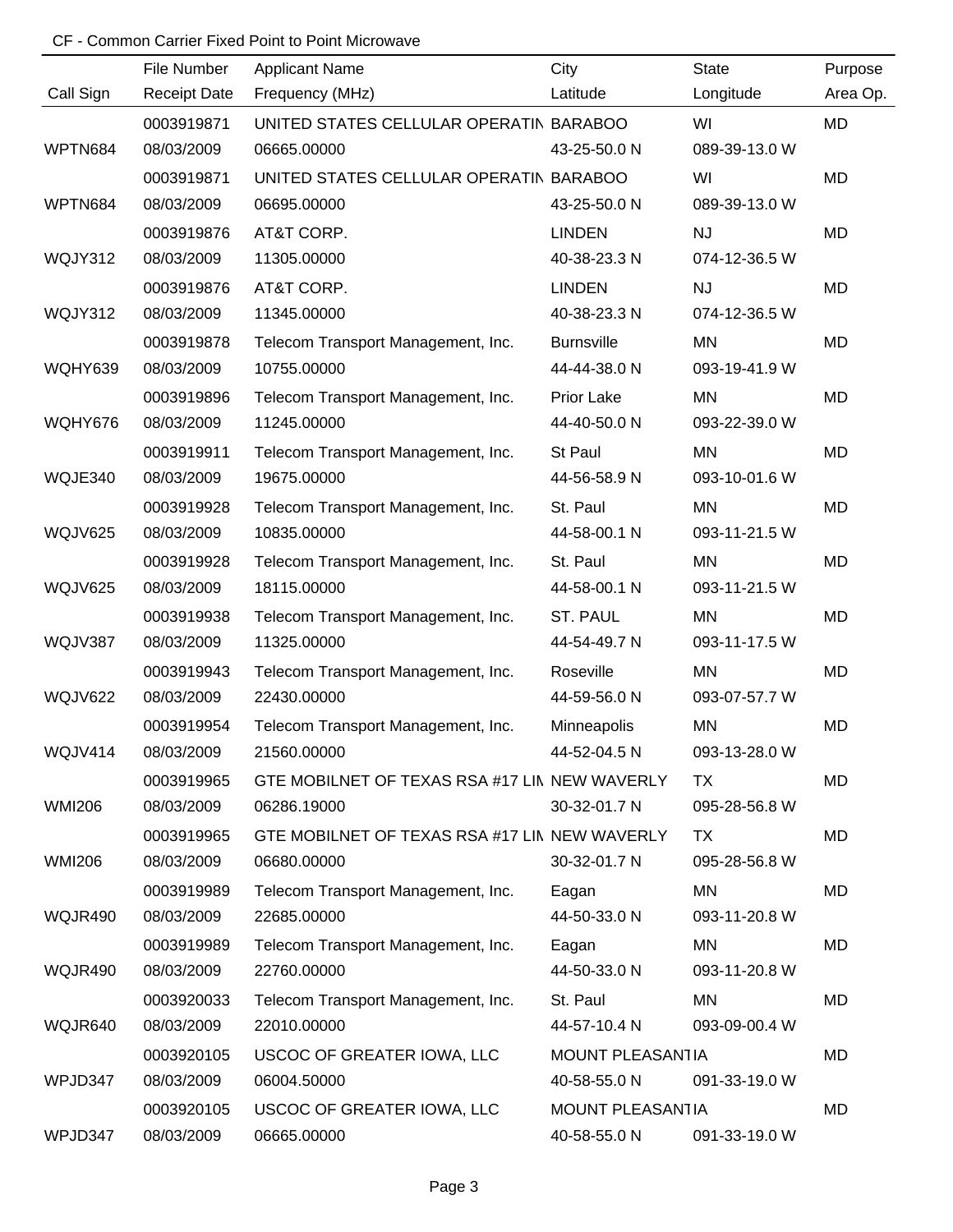|                | File Number         | <b>Applicant Name</b>              | City              | <b>State</b>  | Purpose   |
|----------------|---------------------|------------------------------------|-------------------|---------------|-----------|
| Call Sign      | <b>Receipt Date</b> | Frequency (MHz)                    | Latitude          | Longitude     | Area Op.  |
|                | 0003920109          | Telecom Transport Management, Inc. | Minneapolis       | MN            | MD        |
| WQKB351        | 08/03/2009          | 21510.00000                        | 44-57-41.8 N      | 093-14-33.7 W |           |
|                | 0003920112          | USCOC OF GREATER IOWA, LLC         | <b>NEW LONDON</b> | IA            | MD        |
| <b>WPVS593</b> | 08/03/2009          | 06034.15000                        | 40-55-33.7 N      | 091-25-36.2 W |           |
|                | 0003920112          | USCOC OF GREATER IOWA, LLC         | <b>NEW LONDON</b> | IA            | <b>MD</b> |
| WPVS593        | 08/03/2009          | 06825.00000                        | 40-55-33.7 N      | 091-25-36.2 W |           |
|                | 0003920154          | Union Telephone Company            | <b>CASPER</b>     | <b>WY</b>     | <b>MD</b> |
| <b>WQAI938</b> | 08/03/2009          | 11335.00000                        | 42-52-27.2 N      | 106-20-54.4 W |           |
|                | 0003920297          | <b>CCPR SERVICES INC.</b>          | CABO ROJO         | <b>PR</b>     | MD        |
| <b>WQIU782</b> | 08/03/2009          | 11137.50000                        | 18-01-32.2 N      | 067-10-25.3 W |           |
|                | 0003920670          | CCPR SERVICES, INC.                | <b>ARECIBO</b>    | <b>PR</b>     | <b>MD</b> |
| WPJC221        | 08/04/2009          | 05974.85000                        | 18-28-43.5 N      | 066-41-43.1 W |           |
|                | 0003920670          | CCPR SERVICES, INC.                | <b>ARECIBO</b>    | <b>PR</b>     | <b>MD</b> |
| WPJC221        | 08/04/2009          | 06034.15000                        | 18-28-43.5 N      | 066-41-43.1 W |           |
|                | 0003920670          | CCPR SERVICES, INC.                | <b>ARECIBO</b>    | <b>PR</b>     | <b>MD</b> |
| WPJC221        | 08/04/2009          | 06412.20000                        | 18-28-43.5 N      | 066-41-43.1 W |           |
|                | 0003920670          | CCPR SERVICES, INC.                | <b>ARECIBO</b>    | <b>PR</b>     | MD        |
| WPJC221        | 08/04/2009          | 10568.12500                        | 18-28-43.5 N      | 066-41-43.1 W |           |
|                | 0003920670          | CCPR SERVICES, INC.                | <b>ARECIBO</b>    | <b>PR</b>     | <b>MD</b> |
| WPJC221        | 08/04/2009          | 11652.50000                        | 18-28-43.5 N      | 066-41-43.1 W |           |
|                | 0003920670          | CCPR SERVICES, INC.                | <b>ARECIBO</b>    | <b>PR</b>     | <b>MD</b> |
| WPJC221        | 08/04/2009          | 11667.50000                        | 18-28-43.5 N      | 066-41-43.1 W |           |
|                | 0003920683          | CCPR Services, Inc.                | <b>ARECIBO</b>    | <b>PR</b>     | <b>MD</b> |
| WMN259         | 08/04/2009          | 06197.24000                        | 18-26-03.7 N      | 066-36-21.1 W |           |
|                | 0003920683          | CCPR Services, Inc.                | <b>ARECIBO</b>    | <b>PR</b>     | MD        |
| <b>WMN259</b>  | 08/04/2009          | 06226.89000                        | 18-26-03.7 N      | 066-36-21.1 W |           |
|                | 0003920683          | CCPR Services, Inc.                | <b>ARECIBO</b>    | <b>PR</b>     | MD        |
| <b>WMN259</b>  | 08/04/2009          | 06256.54000                        | 18-26-03.7 N      | 066-36-21.1 W |           |
|                | 0003920683          | CCPR Services, Inc.                | <b>ARECIBO</b>    | PR.           | MD        |
| <b>WMN259</b>  | 08/04/2009          | 06286.19000                        | 18-26-03.7 N      | 066-36-21.1 W |           |
|                | 0003920683          | CCPR Services, Inc.                | <b>ARECIBO</b>    | <b>PR</b>     | MD        |
| <b>WMN259</b>  | 08/04/2009          | 06315.84000                        | 18-26-03.7 N      | 066-36-21.1 W |           |
|                | 0003920683          | CCPR Services, Inc.                | <b>ARECIBO</b>    | <b>PR</b>     | MD        |
| <b>WMN259</b>  | 08/04/2009          | 06345.49000                        | 18-26-03.7 N      | 066-36-21.1 W |           |
|                | 0003920683          | CCPR Services, Inc.                | <b>ARECIBO</b>    | <b>PR</b>     | MD        |
| <b>WMN259</b>  | 08/04/2009          | 06375.14000                        | 18-26-03.7 N      | 066-36-21.1 W |           |
|                | 0003920683          | CCPR Services, Inc.                | <b>ARECIBO</b>    | <b>PR</b>     | MD        |
| <b>WMN259</b>  | 08/04/2009          | 06404.79000                        | 18-26-03.7 N      | 066-36-21.1 W |           |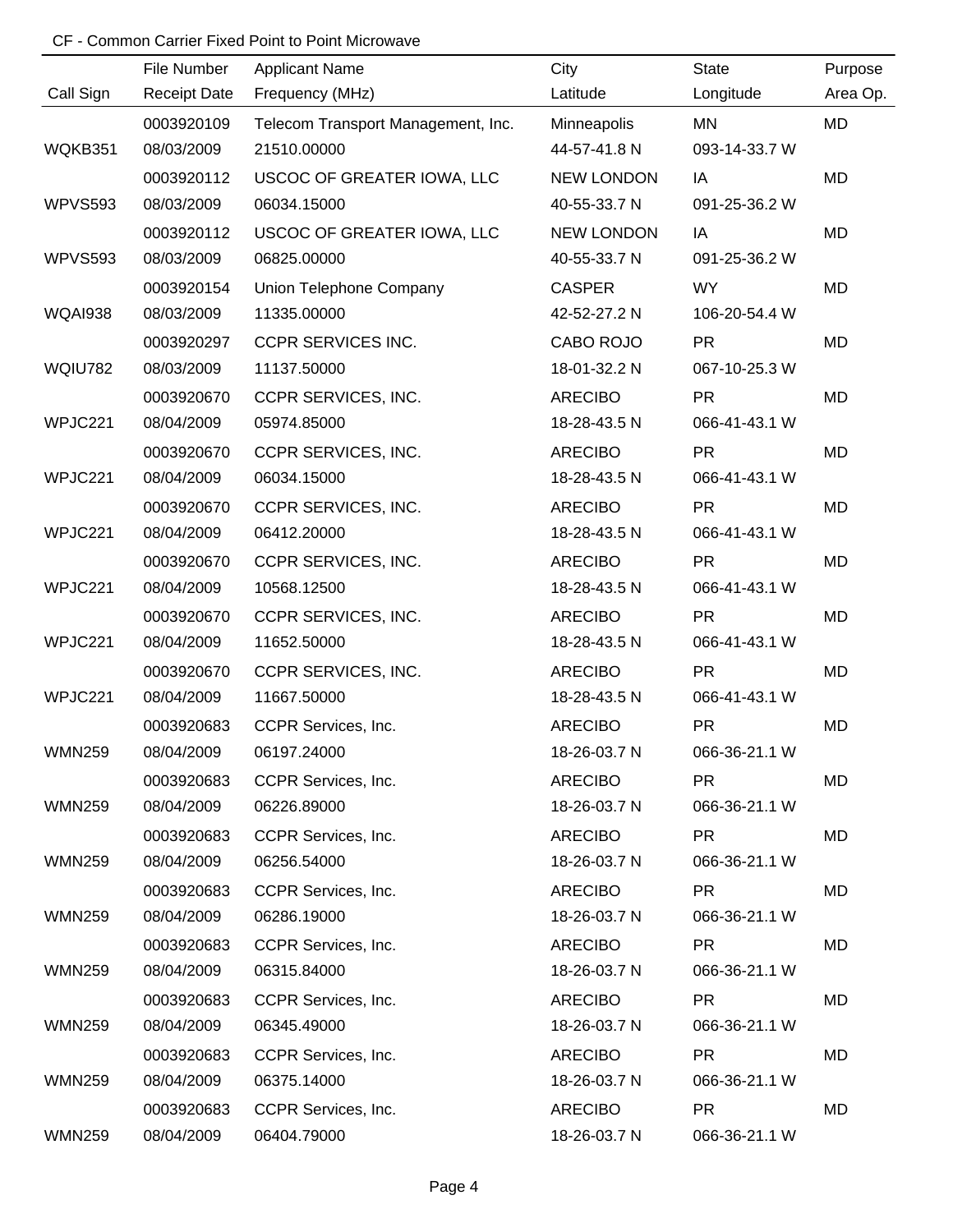|               | File Number         | <b>Applicant Name</b>                | City           | <b>State</b>  | Purpose   |
|---------------|---------------------|--------------------------------------|----------------|---------------|-----------|
| Call Sign     | <b>Receipt Date</b> | Frequency (MHz)                      | Latitude       | Longitude     | Area Op.  |
|               | 0003920683          | CCPR Services, Inc.                  | ARECIBO        | <b>PR</b>     | <b>MD</b> |
| <b>WMN259</b> | 08/04/2009          | 06845.00000                          | 18-26-03.7 N   | 066-36-21.1 W |           |
|               | 0003920683          | CCPR Services, Inc.                  | <b>ARECIBO</b> | <b>PR</b>     | MD        |
| <b>WMN259</b> | 08/04/2009          | 10618.12500                          | 18-26-03.7 N   | 066-36-21.1 W |           |
|               | 0003920683          | CCPR Services, Inc.                  | <b>ARECIBO</b> | <b>PR</b>     | <b>MD</b> |
| <b>WMN259</b> | 08/04/2009          | 10633.12500                          | 18-26-03.7 N   | 066-36-21.1 W |           |
|               | 0003920683          | CCPR Services, Inc.                  | <b>ARECIBO</b> | <b>PR</b>     | <b>MD</b> |
| <b>WMN259</b> | 08/04/2009          | 10637.50000                          | 18-26-03.7 N   | 066-36-21.1 W |           |
|               | 0003920683          | CCPR Services, Inc.                  | <b>ARECIBO</b> | <b>PR</b>     | <b>MD</b> |
| <b>WMN259</b> | 08/04/2009          | 11605.00000                          | 18-26-03.7 N   | 066-36-21.1 W |           |
|               | 0003920683          | CCPR Services, Inc.                  | <b>ARECIBO</b> | <b>PR</b>     | <b>MD</b> |
| <b>WMN259</b> | 08/04/2009          | 11637.50000                          | 18-26-03.7 N   | 066-36-21.1 W |           |
|               | 0003920697          | QUESTAR INFOCOMM INCORPORATEI PROVO  |                | <b>UT</b>     | <b>MD</b> |
| WPJE646       | 08/04/2009          | 05945.20000                          | 40-16-25.2 N   | 111-55-31.0 W |           |
|               | 0003920790          | QUESTAR INFOCOMM INCORPORATEI LEVAN  |                | <b>UT</b>     | <b>MD</b> |
| WPJE652       | 08/04/2009          | 06197.24000                          | 39-29-31.0 N   | 111-49-43.3 W |           |
|               | 0003920790          | QUESTAR INFOCOMM INCORPORATEI LEVAN  |                | UT            | <b>MD</b> |
| WPJE652       | 08/04/2009          | 06404.79000                          | 39-29-31.0 N   | 111-49-43.3 W |           |
|               | 0003920790          | QUESTAR INFOCOMM INCORPORATEI LEVAN  |                | UT            | <b>MD</b> |
| WPJE652       | 08/04/2009          | 06788.75000                          | 39-29-31.0 N   | 111-49-43.3 W |           |
|               | 0003920790          | QUESTAR INFOCOMM INCORPORATEI LEVAN  |                | UT            | <b>MD</b> |
| WPJE652       | 08/04/2009          | 06840.62500                          | 39-29-31.0 N   | 111-49-43.3 W |           |
|               | 0003920790          | QUESTAR INFOCOMM INCORPORATEI LEVAN  |                | UT            | <b>MD</b> |
| WPJE652       | 08/04/2009          | 17825.00000                          | 39-29-31.0 N   | 111-49-43.3 W |           |
|               | 0003920900          | <b>Commnet Four Corners, LLC</b>     | Gray Mountain  | AZ            | MD        |
| WQHT231       | 08/04/2009          | 11285.00000                          | 35-44-29.4 N   | 111-28-23.5 W |           |
|               | 0003920900          | <b>Commnet Four Corners, LLC</b>     | Gray Mountain  | AZ            | MD        |
| WQHT231       | 08/04/2009          | 11325.00000                          | 35-44-29.4 N   | 111-28-23.5 W |           |
|               | 0003920900          | <b>Commnet Four Corners, LLC</b>     | Gray Mountain  | AZ            | MD        |
| WQHT231       | 08/04/2009          | 11365.00000                          | 35-44-29.4 N   | 111-28-23.5 W |           |
|               | 0003920900          | <b>Commnet Four Corners, LLC</b>     | Gray Mountain  | AZ            | MD        |
| WQHT231       | 08/04/2009          | 11405.00000                          | 35-44-29.4 N   | 111-28-23.5 W |           |
|               | 0003920900          | <b>Commnet Four Corners, LLC</b>     | Gray Mountain  | AZ            | MD        |
| WQHT231       | 08/04/2009          | 11445.00000                          | 35-44-29.4 N   | 111-28-23.5 W |           |
|               | 0003920900          | <b>Commnet Four Corners, LLC</b>     | Gray Mountain  | AZ            | MD        |
| WQHT231       | 08/04/2009          | 11485.00000                          | 35-44-29.4 N   | 111-28-23.5 W |           |
|               | 0003921160          | <b>Cox Communications Kansas LLC</b> | <b>IOLA</b>    | KS            | MD        |
| WQHA440       | 08/04/2009          | 05945.20000                          | 37-57-24.2 N   | 095-22-16.6 W |           |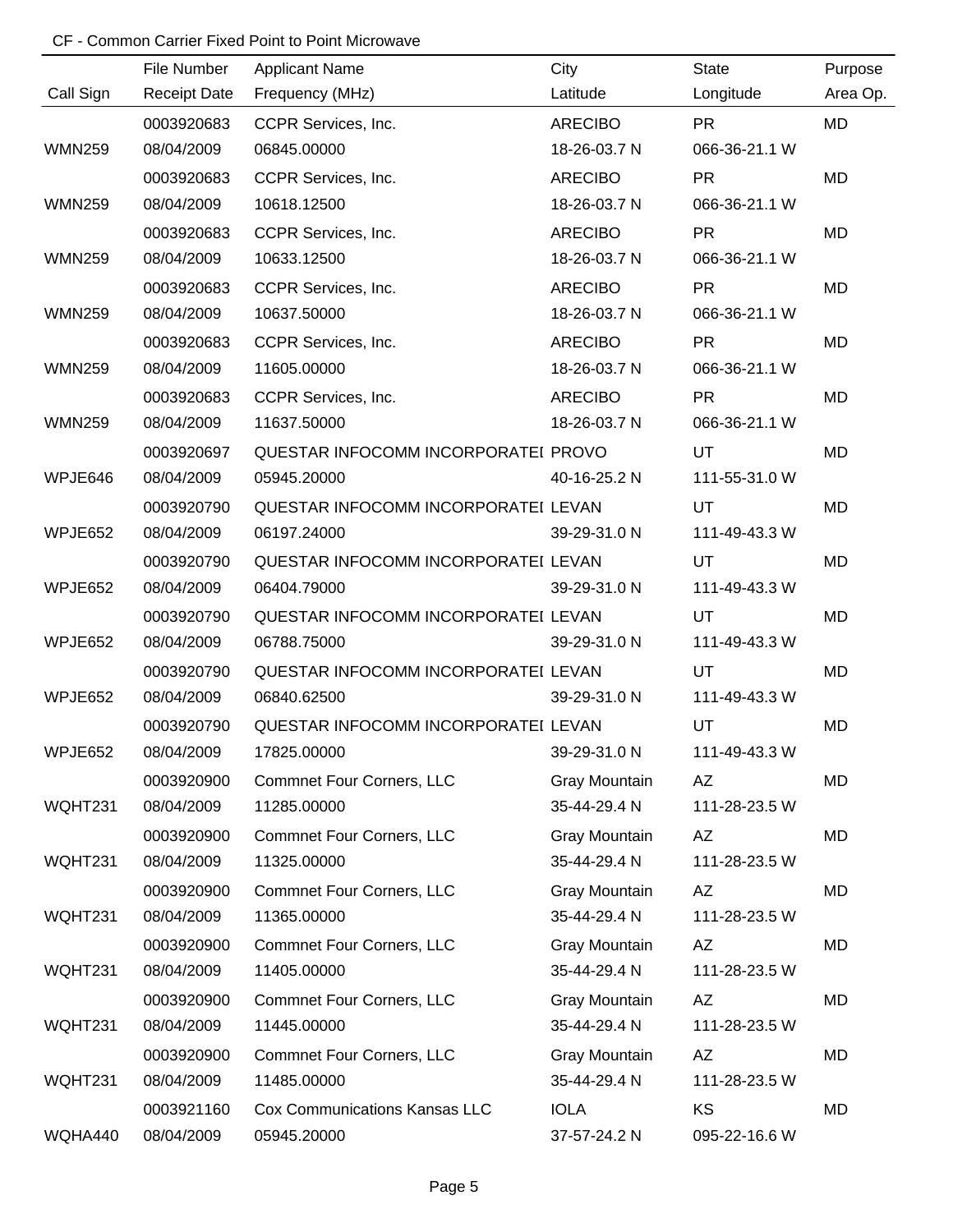|           | File Number         | <b>Applicant Name</b>                             | City               | <b>State</b>  | Purpose   |
|-----------|---------------------|---------------------------------------------------|--------------------|---------------|-----------|
| Call Sign | <b>Receipt Date</b> | Frequency (MHz)                                   | Latitude           | Longitude     | Area Op.  |
|           | 0003921160          | <b>Cox Communications Kansas LLC</b>              | <b>IOLA</b>        | <b>KS</b>     | <b>MD</b> |
| WQHA440   | 08/04/2009          | 06004.50000                                       | 37-57-24.2 N       | 095-22-16.6 W |           |
|           | 0003921160          | <b>Cox Communications Kansas LLC</b>              | <b>IOLA</b>        | KS            | <b>MD</b> |
| WQHA440   | 08/04/2009          | 06063.80000                                       | 37-57-24.2 N       | 095-22-16.6 W |           |
|           | 0003921160          | <b>Cox Communications Kansas LLC</b>              | <b>IOLA</b>        | KS            | <b>MD</b> |
| WQHA440   | 08/04/2009          | 06655.00000                                       | 37-57-24.2 N       | 095-22-16.6 W |           |
|           | 0003921313          | <b>Cox Communications Kansas LLC</b>              | <b>ERIE</b>        | KS            | MD        |
| WQHA441   | 08/04/2009          | 06226.89000                                       | 37-34-23.4 N       | 095-13-12.5 W |           |
|           | 0003921313          | <b>Cox Communications Kansas LLC</b>              | <b>ERIE</b>        | KS            | <b>MD</b> |
| WQHA441   | 08/04/2009          | 06286.19000                                       | 37-34-23.4 N       | 095-13-12.5 W |           |
|           | 0003921313          | <b>Cox Communications Kansas LLC</b>              | <b>ERIE</b>        | KS            | MD        |
| WQHA441   | 08/04/2009          | 06345.49000                                       | 37-34-23.4 N       | 095-13-12.5 W |           |
|           | 0003921313          | <b>Cox Communications Kansas LLC</b>              | <b>ERIE</b>        | KS            | MD        |
| WQHA441   | 08/04/2009          | 06404.79000                                       | 37-34-23.4 N       | 095-13-12.5 W |           |
|           | 0003921313          | <b>Cox Communications Kansas LLC</b>              | <b>ERIE</b>        | KS            | <b>MD</b> |
| WQHA441   | 08/04/2009          | 06815.00000                                       | 37-34-23.4 N       | 095-13-12.5 W |           |
|           | 0003921343          | <b>Cox Communications Kansas LLC</b>              | <b>COFFEYVILLE</b> | KS            | <b>MD</b> |
| WQGU397   | 08/04/2009          | 05974.85000                                       | 37-04-05.7 N       | 095-38-25.0 W |           |
|           | 0003921343          | <b>Cox Communications Kansas LLC</b>              | <b>COFFEYVILLE</b> | KS            | MD        |
| WQGU397   | 08/04/2009          | 06034.15000                                       | 37-04-05.7 N       | 095-38-25.0 W |           |
|           | 0003921343          | <b>Cox Communications Kansas LLC</b>              | <b>COFFEYVILLE</b> | KS            | <b>MD</b> |
| WQGU397   | 08/04/2009          | 06093.45000                                       | 37-04-05.7 N       | 095-38-25.0 W |           |
|           | 0003921343          | <b>Cox Communications Kansas LLC</b>              | <b>COFFEYVILLE</b> | KS            | MD        |
| WQGU397   | 08/04/2009          | 06152.75000                                       | 37-04-05.7 N       | 095-38-25.0 W |           |
|           | 0003925057          | Conterra Ultra Broadband, LLC                     | <b>Gray Court</b>  | <b>SC</b>     | MD        |
| WQJQ538   | 08/06/2009          | 10875.00000                                       | 34-34-57.0 N       | 082-06-27.0 W |           |
|           | 0003918824          | GTE Mobilnet of Texas RSA #17 LTD Prtr Lovelady   |                    | TX            | <b>NE</b> |
|           | 07/31/2009          | 06034.15000                                       | 31-07-11.5 N       | 095-26-46.2 W |           |
|           | 0003918824          | GTE Mobilnet of Texas RSA #17 LTD Prtr Lovelady   |                    | TX            | <b>NE</b> |
|           | 07/31/2009          | 06375.14000                                       | 31-07-11.5 N       | 095-26-46.2 W |           |
|           | 0003918889          | GTE Mobilnet of Texas RSA #17 LTD Prtr Huntsville |                    | TX            | <b>NE</b> |
|           | 07/31/2009          | 05974.85000                                       | 30-50-36.2 N       | 095-24-29.8 W |           |
|           | 0003918889          | GTE Mobilnet of Texas RSA #17 LTD Prtr Huntsville |                    | TX            | <b>NE</b> |
|           | 07/31/2009          | 06063.80000                                       | 30-50-36.2 N       | 095-24-29.8 W |           |
|           | 0003918892          | GTE Mobilnet of Texas RSA #17 LTD Prtr Trinity    |                    | TX            | <b>NE</b> |
|           | 07/31/2009          | 06197.24000                                       | 30-57-04.8 N       | 095-23-33.6 W |           |
|           | 0003918892          | GTE Mobilnet of Texas RSA #17 LTD Prtr Trinity    |                    | TX            | <b>NE</b> |
|           | 07/31/2009          | 06226.89000                                       | 30-57-04.8 N       | 095-23-33.6 W |           |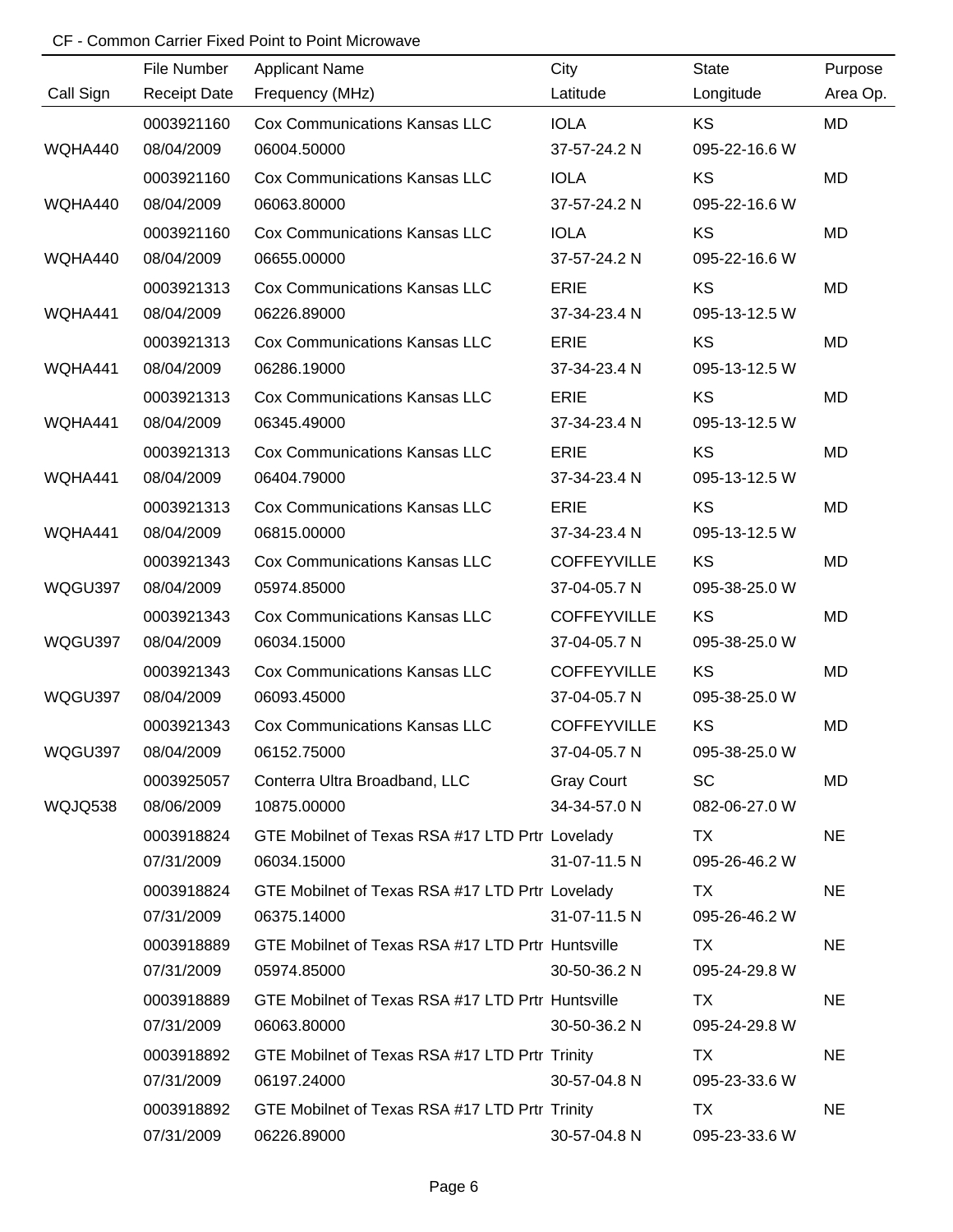|           | File Number         | <b>Applicant Name</b>                              | City         | <b>State</b>  | Purpose   |
|-----------|---------------------|----------------------------------------------------|--------------|---------------|-----------|
| Call Sign | <b>Receipt Date</b> | Frequency (MHz)                                    | Latitude     | Longitude     | Area Op.  |
|           | 0003918895          | GTE Mobilnet of Texas RSA #17 LTD Prtr Trinity     |              | TX            | <b>NE</b> |
|           | 07/31/2009          | 05945.20000                                        | 31-01-23.1 N | 095-25-25.5 W |           |
|           | 0003918895          | GTE Mobilnet of Texas RSA #17 LTD Prtr Trinity     |              | TX            | <b>NE</b> |
|           | 07/31/2009          | 06123.10000                                        | 31-01-23.1 N | 095-25-25.5 W |           |
|           | 0003918898          | GTE Mobilnet of Texas RSA #17 LTD Prtr Huntsville  |              | TX            | <b>NE</b> |
|           | 07/31/2009          | 06226.89000                                        | 30-42-38.9 N | 095-25-23.3 W |           |
|           | 0003918898          | GTE Mobilnet of Texas RSA #17 LTD Prtr Huntsville  |              | TX            | <b>NE</b> |
|           | 07/31/2009          | 06315.84000                                        | 30-42-38.9 N | 095-25-23.3 W |           |
|           | 0003918948          | GTE Mobilnet of Texas RSA #17 LTD Prtr Point Blank |              | <b>TX</b>     | <b>NE</b> |
|           | 07/31/2009          | 06197.24000                                        | 30-44-41.8 N | 095-12-49.0 W |           |
|           | 0003918948          | GTE Mobilnet of Texas RSA #17 LTD Prtr Point Blank |              | TX            | <b>NE</b> |
|           | 07/31/2009          | 06404.79000                                        | 30-44-41.8 N | 095-12-49.0 W |           |
|           | 0003918949          | GTE Mobilnet of Texas RSA #17 LTD Prtr Oakhurst    |              | TX            | <b>NE</b> |
|           | 07/31/2009          | 05974.85000                                        | 30-44-16.7 N | 095-19-49.8 W |           |
|           | 0003918949          | GTE Mobilnet of Texas RSA #17 LTD Prtr Oakhurst    |              | TX            | <b>NE</b> |
|           | 07/31/2009          | 06152.75000                                        | 30-44-16.7 N | 095-19-49.8 W |           |
|           | 0003919066          | Nexus Systems, Inc.                                | Bastrop      | LA            | <b>NE</b> |
|           | 08/03/2009          | 17815.00000                                        | 32-46-26.3 N | 091-55-26.7 W |           |
|           | 0003919069          | Nexus Systems, Inc.                                | Bastrop      | LA            | <b>NE</b> |
|           | 08/03/2009          | 17965.00000                                        | 32-47-01.8 N | 091-56-05.2 W |           |
|           | 0003919070          | Nexus Systems, Inc.                                | Bastrop      | LA            | <b>NE</b> |
|           | 08/03/2009          | 17865.00000                                        | 32-47-13.6 N | 091-55-07.2 W |           |
|           | 0003919072          | Nexus Systems, Inc.                                | Bastrop      | LA            | <b>NE</b> |
|           | 08/03/2009          | 17765.00000                                        | 32-47-20.5 N | 091-55-13.4 W |           |
|           | 0003919074          | Nexus Systems, Inc.                                | Beekman      | LA            | <b>NE</b> |
|           | 08/03/2009          | 11345.00000                                        | 32-55-23.1 N | 091-53-11.1 W |           |
|           | 0003919200          | Nexus Systems, Inc.                                | Bastrop      | LA            | <b>NE</b> |
|           | 08/03/2009          | 11265.00000                                        | 32-45-18.4 N | 091-48-49.8 W |           |
|           | 0003919232          | Nexus Systems, Inc.                                | Bastrop      | LA            | <b>NE</b> |
|           | 08/03/2009          | 11305.00000                                        | 32-50-36.0 N | 091-51-46.5 W |           |
|           | 0003919267          | Nexus Systems, Inc.                                | Bastrop      | LA            | <b>NE</b> |
|           | 08/03/2009          | 10735.00000                                        | 32-46-49.1 N | 091-54-23.3 W |           |
|           | 0003919267          | Nexus Systems, Inc.                                | Bastrop      | LA            | <b>NE</b> |
|           | 08/03/2009          | 10775.00000                                        | 32-46-49.1 N | 091-54-23.3 W |           |
|           | 0003919267          | Nexus Systems, Inc.                                | Bastrop      | LA            | <b>NE</b> |
|           | 08/03/2009          | 10815.00000                                        | 32-46-49.1 N | 091-54-23.3 W |           |
|           | 0003919267          | Nexus Systems, Inc.                                | Bastrop      | LA            | <b>NE</b> |
|           | 08/03/2009          | 10855.00000                                        | 32-46-49.1 N | 091-54-23.3 W |           |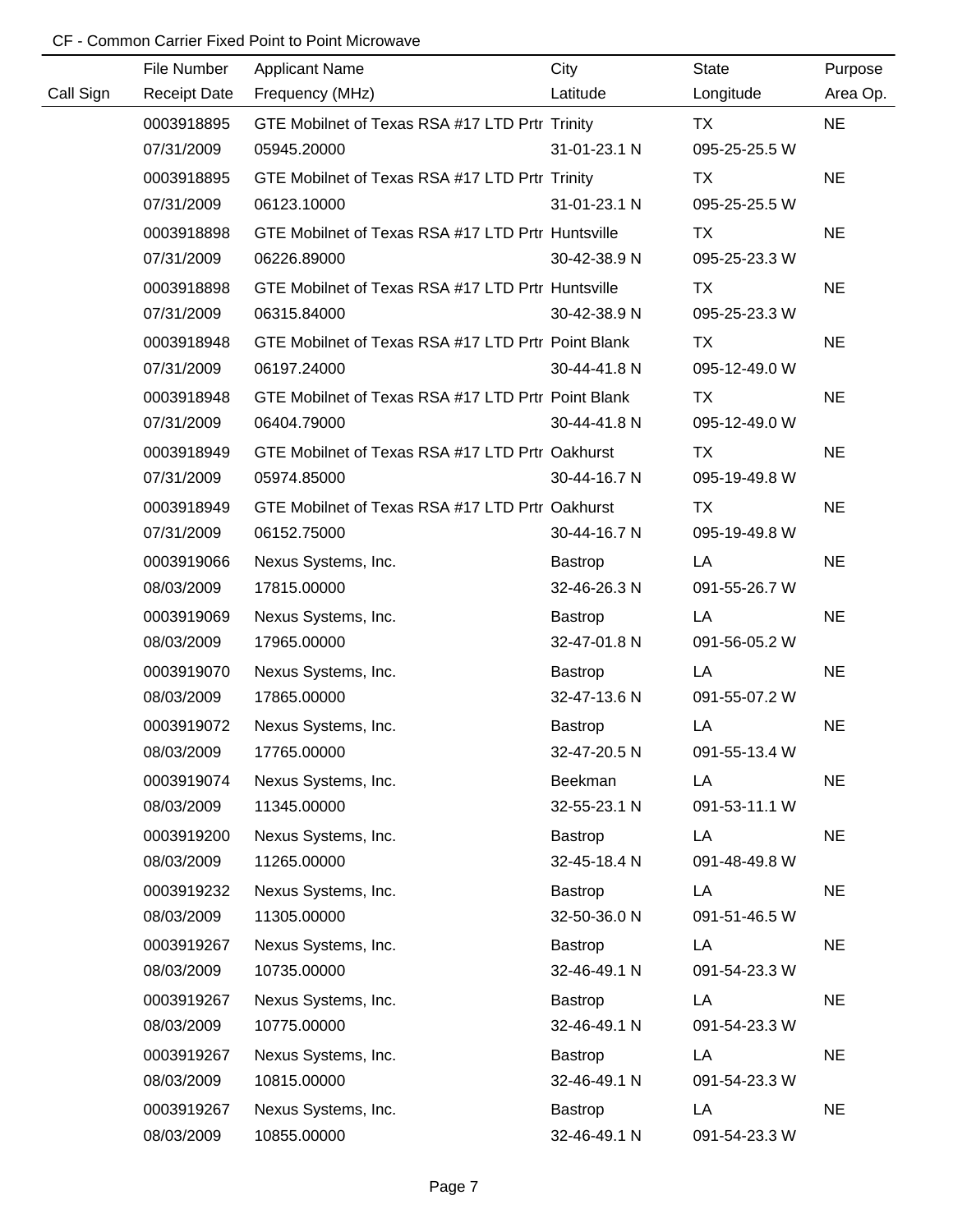|           | File Number         | <b>Applicant Name</b>                             | City           | <b>State</b>  | Purpose   |
|-----------|---------------------|---------------------------------------------------|----------------|---------------|-----------|
| Call Sign | <b>Receipt Date</b> | Frequency (MHz)                                   | Latitude       | Longitude     | Area Op.  |
|           | 0003919267          | Nexus Systems, Inc.                               | Bastrop        | LA            | <b>NE</b> |
|           | 08/03/2009          | 19325.00000                                       | 32-46-49.1 N   | 091-54-23.3 W |           |
|           | 0003919267          | Nexus Systems, Inc.                               | Bastrop        | LA            | <b>NE</b> |
|           | 08/03/2009          | 19375.00000                                       | 32-46-49.1 N   | 091-54-23.3 W |           |
|           | 0003919267          | Nexus Systems, Inc.                               | Bastrop        | LA            | <b>NE</b> |
|           | 08/03/2009          | 19425.00000                                       | 32-46-49.1 N   | 091-54-23.3 W |           |
|           | 0003919267          | Nexus Systems, Inc.                               | Bastrop        | LA            | <b>NE</b> |
|           | 08/03/2009          | 19475.00000                                       | 32-46-49.1 N   | 091-54-23.3 W |           |
|           | 0003919267          | Nexus Systems, Inc.                               | <b>Bastrop</b> | LA            | <b>NE</b> |
|           | 08/03/2009          | 19525.00000                                       | 32-46-49.1 N   | 091-54-23.3 W |           |
|           | 0003919267          | Nexus Systems, Inc.                               | Bastrop        | LA            | <b>NE</b> |
|           | 08/03/2009          | 19625.00000                                       | 32-46-49.1 N   | 091-54-23.3 W |           |
|           | 0003919285          | Nexus Systems, Inc.                               | <b>Bastrop</b> | LA            | <b>NE</b> |
|           | 08/03/2009          | 11225.00000                                       | 32-45-28.5 N   | 091-57-21.2 W |           |
|           | 0003919638          | GTE Mobilnet of Texas RSA #17 LTD Prtr CROCKETT   |                | TX            | <b>NE</b> |
|           | 08/03/2009          | 05945.20000                                       | 31-18-18.0 N   | 095-27-06.0 W |           |
|           | 0003919709          | Conterra Ultra Broadband, LLC                     | Hesperia       | CA            | <b>NE</b> |
|           | 08/03/2009          | 21835.00000                                       | 34-22-43.5 N   | 117-17-20.0 W |           |
|           | 0003919855          | Telecom Transport Management, Inc.                | Fridley        | <b>MN</b>     | <b>NE</b> |
|           | 08/03/2009          | 23430.00000                                       | 45-04-46.6 N   | 093-15-17.6 W |           |
|           | 0003919907          | GTE Mobilnet of Texas RSA #17 LTD Prtr Willis     |                | TX            | <b>NE</b> |
|           | 08/03/2009          | 06034.15000                                       | 30-31-13.7 N   | 095-19-57.7 W |           |
|           | 0003919907          | GTE Mobilnet of Texas RSA #17 LTD Prtr Willis     |                | <b>TX</b>     | <b>NE</b> |
|           | 08/03/2009          | 06197.24000                                       | 30-31-13.7 N   | 095-19-57.7 W |           |
|           | 0003919908          | GTE Mobilnet of Texas RSA #17 LTD Prtr HUNTSVILLE |                | <b>TX</b>     | <b>NE</b> |
|           | 08/03/2009          | 06345.49000                                       | 30-48-12.7 N   | 095-41-45.8 W |           |
|           | 0003919908          | GTE Mobilnet of Texas RSA #17 LTD Prtr HUNTSVILLE |                | <b>TX</b>     | <b>NE</b> |
|           | 08/03/2009          | 06375.14000                                       | 30-48-12.7 N   | 095-41-45.8 W |           |
|           | 0003920000          | Telecom Transport Management, Inc.                | St. Paul       | <b>MN</b>     | <b>NE</b> |
|           | 08/03/2009          | 21485.00000                                       | 44-49-37.9 N   | 093-12-23.0 W |           |
|           | 0003920047          | Telecom Transport Management, Inc.                | St. Paul       | MN            | <b>NE</b> |
|           | 08/03/2009          | 23210.00000                                       | 44-56-46.9 N   | 093-07-00.3 W |           |
|           | 0003920126          | Telecom Transport Management, Inc.                | Minneapolis    | ΜN            | <b>NE</b> |
|           | 08/03/2009          | 22710.00000                                       | 44-56-54.9 N   | 093-15-11.1 W |           |
|           | 0003920157          | Union Telephone Company                           | Casper         | <b>WY</b>     | <b>NE</b> |
|           | 08/03/2009          | 10845.00000                                       | 42-53-47.5 N   | 106-35-17.1 W |           |
|           | 0003920157          | Union Telephone Company                           | Casper         | <b>WY</b>     | <b>NE</b> |
|           | 08/03/2009          | 11167.50000                                       | 42-53-47.5 N   | 106-35-17.1 W |           |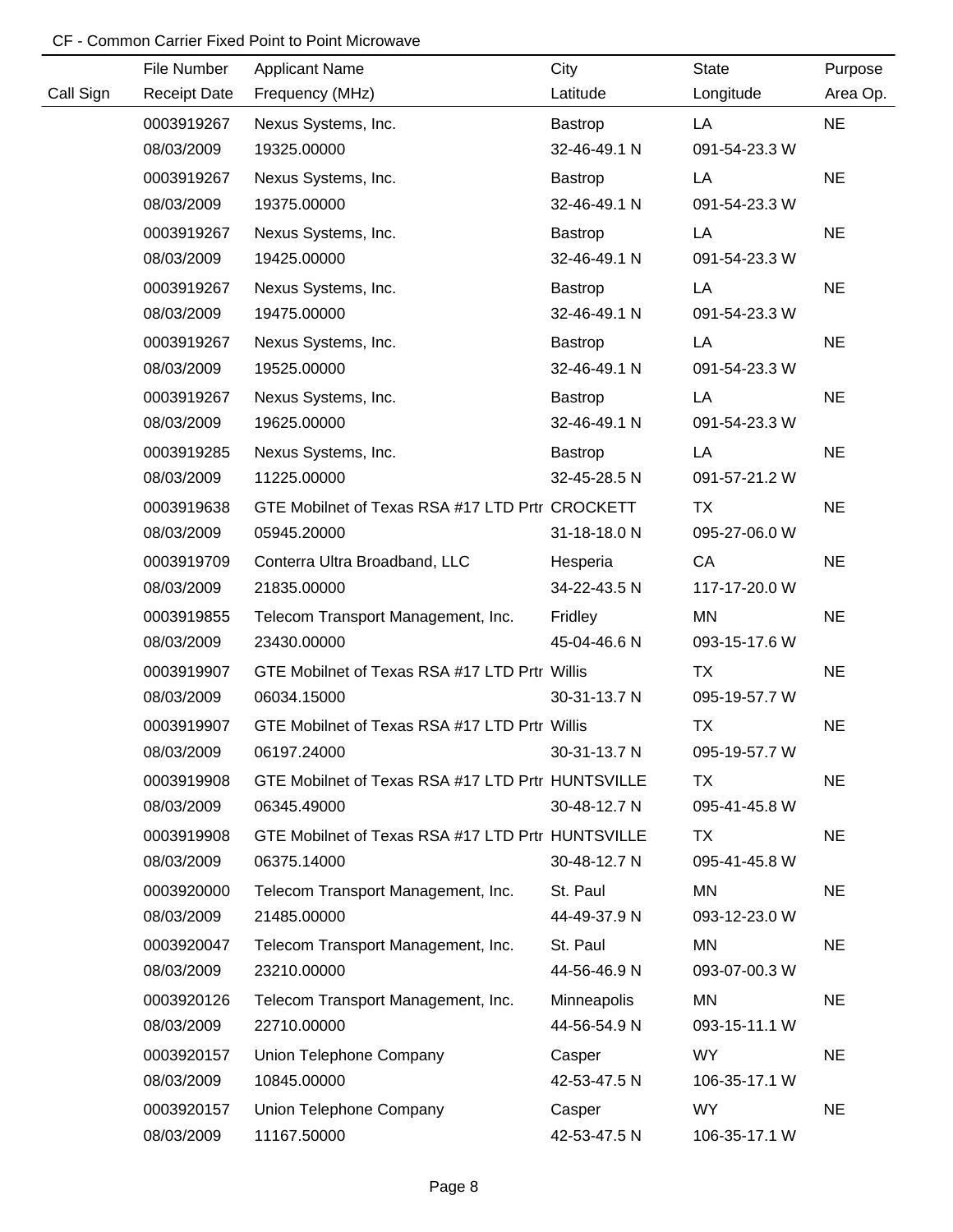|           | File Number         | <b>Applicant Name</b>                 | City              | <b>State</b>  | Purpose   |
|-----------|---------------------|---------------------------------------|-------------------|---------------|-----------|
| Call Sign | <b>Receipt Date</b> | Frequency (MHz)                       | Latitude          | Longitude     | Area Op.  |
|           | 0003920161          | Union Telephone Company               | Casper            | WY            | <b>NE</b> |
|           | 08/03/2009          | 11657.50000                           | 42-57-52.9 N      | 106-41-21.0 W |           |
|           | 0003920714          | UINTAH BASIN ELECTRONIC TELECON VERNE |                   | WY.           | <b>NE</b> |
|           | 08/04/2009          | 06226.89000                           | 41-24-43.5 N      | 110-05-06.3 W |           |
|           | 0003920893          | <b>Commnet Four Corners, LLC</b>      | <b>FLAGSTAFF</b>  | AZ            | <b>NE</b> |
|           | 08/04/2009          | 10795.00000                           | 35-14-30.0 N      | 111-36-34.0 W |           |
|           | 0003920893          | <b>Commnet Four Corners, LLC</b>      | <b>FLAGSTAFF</b>  | AZ            | <b>NE</b> |
|           | 08/04/2009          | 10835.00000                           | 35-14-30.0 N      | 111-36-34.0 W |           |
|           | 0003920893          | <b>Commnet Four Corners, LLC</b>      | <b>FLAGSTAFF</b>  | AZ            | <b>NE</b> |
|           | 08/04/2009          | 10875.00000                           | 35-14-30.0 N      | 111-36-34.0 W |           |
|           | 0003920893          | <b>Commnet Four Corners, LLC</b>      | <b>FLAGSTAFF</b>  | AZ            | <b>NE</b> |
|           | 08/04/2009          | 10915.00000                           | 35-14-30.0 N      | 111-36-34.0 W |           |
|           | 0003920893          | <b>Commnet Four Corners, LLC</b>      | <b>FLAGSTAFF</b>  | AZ            | <b>NE</b> |
|           | 08/04/2009          | 10955.00000                           | 35-14-30.0 N      | 111-36-34.0 W |           |
|           | 0003920893          | <b>Commnet Four Corners, LLC</b>      | <b>FLAGSTAFF</b>  | AZ            | <b>NE</b> |
|           | 08/04/2009          | 10995.00000                           | 35-14-30.0 N      | 111-36-34.0 W |           |
|           | 0003925059          | Conterra Ultra Broadband, LLC         | <b>GRAY COURT</b> | SC            | <b>NE</b> |
|           | 08/06/2009          | 11365.00000                           | 34-31-23.6 N      | 082-11-43.8 W |           |
|           | 0003927618          | Glaser Mr, William E                  | <b>Blue Creek</b> | MT            | <b>NE</b> |
|           | 08/07/2009          | 17765.00000                           | 45-43-18.8 N      | 108-29-37.6 W |           |
|           | 0003920151          | ART Licensing Corp.                   |                   |               | <b>RO</b> |
| WPOV366   | 08/03/2009          |                                       |                   |               |           |
|           | 0003920152          | ART Licensing Corp.                   |                   |               | <b>RO</b> |
| WPOV362   | 08/03/2009          |                                       |                   |               |           |
|           | 0003920153          | ART Licensing Corp.                   |                   |               | <b>RO</b> |
| WPOV365   | 08/03/2009          |                                       |                   |               |           |
|           | 0003921088          | <b>VIDEO MULTIPOINT INC</b>           |                   |               | <b>RO</b> |
| WPOP603   | 08/04/2009          |                                       |                   |               |           |
|           | 0003921108          | MOUNTAIN MICROWAVE INC                |                   |               | <b>RO</b> |
| WPOU592   | 08/04/2009          |                                       |                   |               |           |
|           | 0003921109          | MOUNTAIN MICROWAVE INC                |                   |               | <b>RO</b> |
| WPOU593   | 08/04/2009          |                                       |                   |               |           |
|           | 0003921156          | <b>GEC PARTNERS LLP</b>               |                   |               | <b>RO</b> |
| WPOU598   | 08/04/2009          |                                       |                   |               |           |
|           | 0003921157          | <b>GEC Partners LLP</b>               |                   |               | <b>RO</b> |
| WPOU599   | 08/04/2009          |                                       |                   |               |           |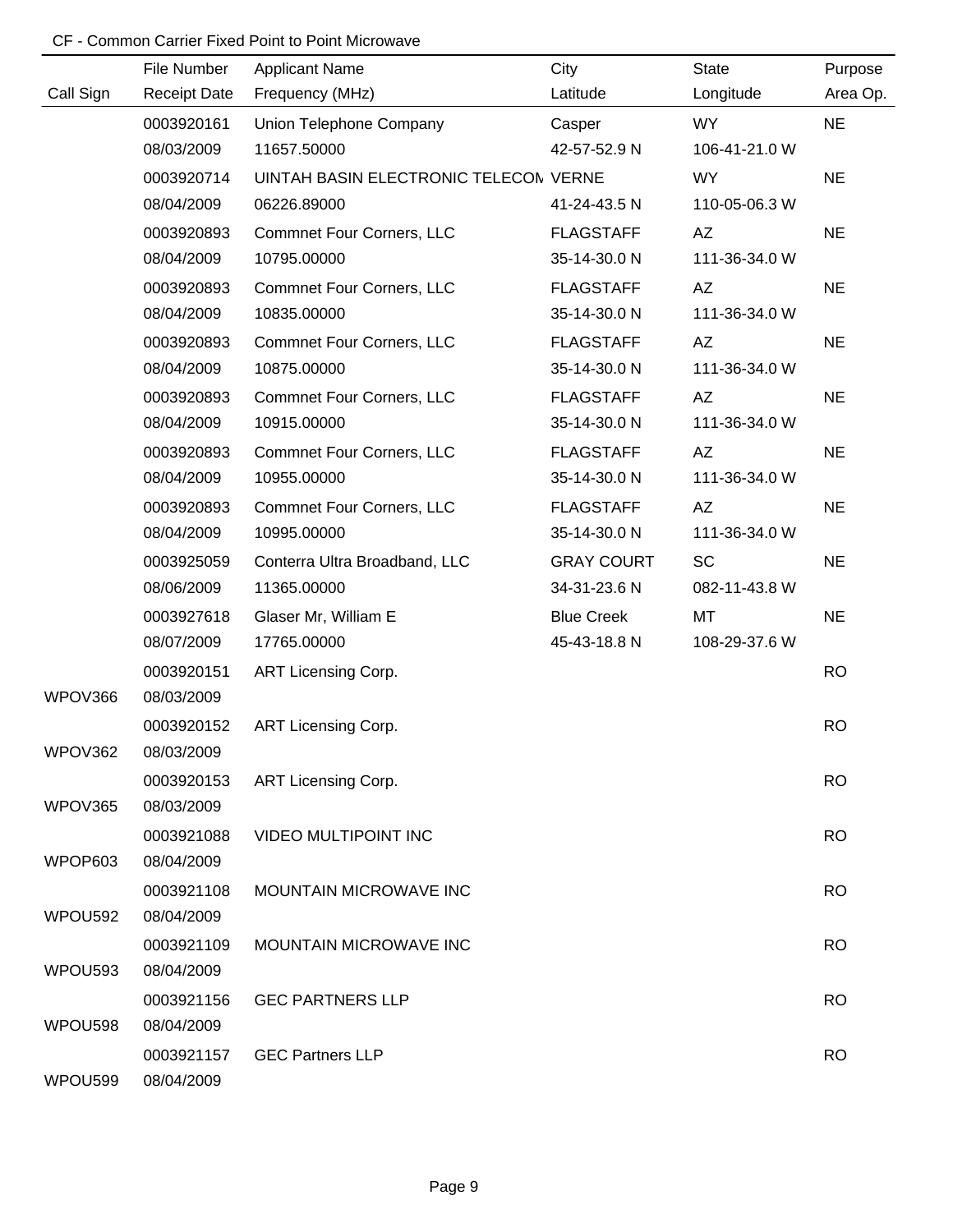## CG - General Aviation Air-ground Radiotelephone

|                | File Number         | <b>Applicant Name</b> | City     | State     | Purpose   |
|----------------|---------------------|-----------------------|----------|-----------|-----------|
| Call Sign      | <b>Receipt Date</b> | Frequency (MHz)       | Latitude | Longitude | Area Op.  |
|                | 0003920111          | STRATOPHONE LLC       |          |           | <b>RO</b> |
| <b>KNLW652</b> | 08/03/2009          |                       |          |           |           |
|                | 0003920589          | Stratophone, LLC      |          |           | <b>RO</b> |
| <b>KEC932</b>  | 08/04/2009          |                       |          |           |           |
|                | 0003920597          | Stratophone, LLC      |          |           | <b>RO</b> |
| <b>KED350</b>  | 08/04/2009          |                       |          |           |           |
|                | 0003920611          | Stratophone, LLC      |          |           | <b>RO</b> |
| <b>KGC405</b>  | 08/04/2009          |                       |          |           |           |
|                | 0003920612          | Stratophone, LLC      |          |           | <b>RO</b> |
| <b>KGC406</b>  | 08/04/2009          |                       |          |           |           |
|                | 0003920613          | Stratophone, LLC      |          |           | <b>RO</b> |
| <b>KQD611</b>  | 08/04/2009          |                       |          |           |           |
|                | 0003920614          | Stratophone, LLC      |          |           | <b>RO</b> |
| <b>KSW213</b>  | 08/04/2009          |                       |          |           |           |
|                | 0003920615          | Stratophone, LLC      |          |           | <b>RO</b> |
| <b>KUC941</b>  | 08/04/2009          |                       |          |           |           |

#### CL - Cellular

|                | File Number         | Applicant Name        | City                     | <b>State</b>  | Purpose  |
|----------------|---------------------|-----------------------|--------------------------|---------------|----------|
| Call Sign      | <b>Receipt Date</b> | Frequency (MHz)       | Latitude                 | Longitude     | Area Op. |
|                | 0003655436          | WWC HOLDING CO., INC. | Crookston                | <b>MN</b>     | AM       |
| KNKA571        | 08/07/2009          |                       | 47-45-42.0 N             | 096-40-21.0 W |          |
|                | 0003655436          | WWC HOLDING CO., INC. | <b>East Grand Forks</b>  | ΜN            | AM       |
| KNKA571        | 08/07/2009          |                       | 47-57-38.5 N             | 097-02-35.3 W |          |
|                | 0003655436          | WWC HOLDING CO., INC. | <b>EAST GRAND FOR MN</b> |               | AM       |
| KNKA571        | 08/07/2009          |                       | 47-52-48.9 N             | 097-00-36.3 W |          |
|                | 0003655436          | WWC HOLDING CO., INC. | Emerado                  | <b>ND</b>     | AM       |
| <b>KNKA571</b> | 08/07/2009          |                       | 47-56-48.2 N             | 097-20-46.9 W |          |
|                | 0003655436          | WWC HOLDING CO., INC. | Euclid                   | <b>MN</b>     | AM       |
| <b>KNKA571</b> | 08/07/2009          |                       | 47-58-47.3 N             | 096-39-18.4 W |          |
|                | 0003655436          | WWC HOLDING CO., INC. | Fertile                  | <b>MN</b>     | AM       |
| KNKA571        | 08/07/2009          |                       | 47-31-21.2 N             | 096-15-39.0 W |          |
|                | 0003655436          | WWC HOLDING CO., INC. | <b>Grand Forks</b>       | MN            | AM       |
| KNKA571        | 08/07/2009          |                       | 47-41-45.9 N             | 096-06-05.2 W |          |
|                | 0003655436          | WWC HOLDING CO., INC. | <b>Grand Forks</b>       | <b>ND</b>     | AM       |
| KNKA571        | 08/07/2009          |                       | 48-05-00.8 N             | 097-10-48.4 W |          |
|                | 0003655436          | WWC HOLDING CO., INC. | Hillsboro                | <b>MN</b>     | AM       |
| KNKA571        | 08/07/2009          |                       | 47-34-21.2 N             | 095-42-10.7 W |          |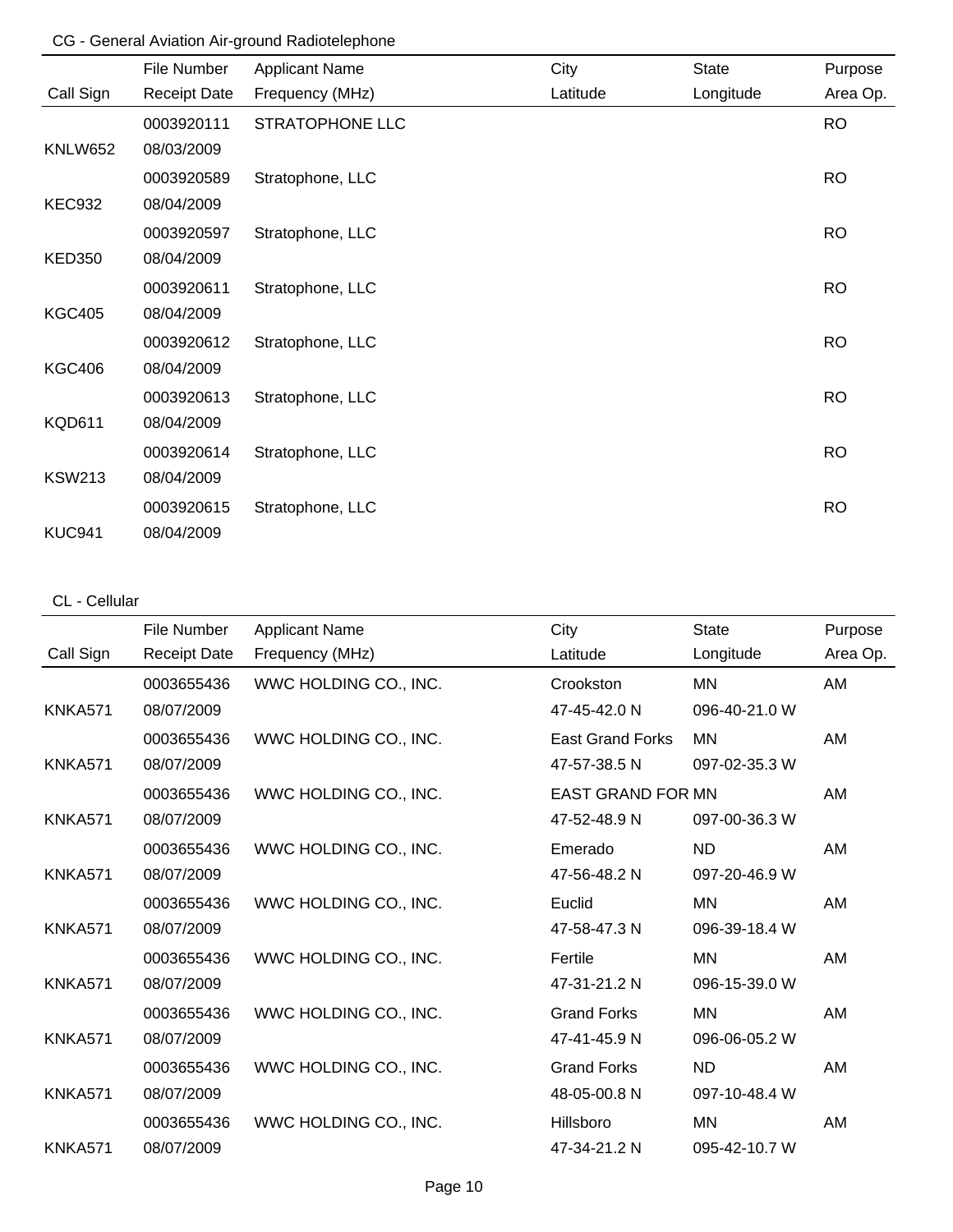| CL - Cellular  |                     |                                                     |               |               |           |
|----------------|---------------------|-----------------------------------------------------|---------------|---------------|-----------|
|                | File Number         | <b>Applicant Name</b>                               | City          | <b>State</b>  | Purpose   |
| Call Sign      | <b>Receipt Date</b> | Frequency (MHz)                                     | Latitude      | Longitude     | Area Op.  |
|                | 0003655436          | WWC HOLDING CO., INC.                               | Niagra        | <b>ND</b>     | AM        |
| <b>KNKA571</b> | 08/07/2009          |                                                     | 47-57-40.0 N  | 097-52-05.0 W |           |
|                | 0003655436          | WWC HOLDING CO., INC.                               | Northwood     | <b>ND</b>     | AM        |
| <b>KNKA571</b> | 08/07/2009          |                                                     | 47-42-53.1 N  | 097-33-02.0 W |           |
|                | 0003655436          | WWC HOLDING CO., INC.                               | Oklee         | <b>MN</b>     | AM        |
| <b>KNKA571</b> | 08/07/2009          |                                                     | 47-50-26.2 N  | 095-51-35.5 W |           |
|                | 0003655436          | WWC HOLDING CO., INC.                               | Thompson      | <b>ND</b>     | AM        |
| KNKA571        | 08/07/2009          |                                                     | 47-44-38.9 N  | 097-04-43.2 W |           |
|                | 0003669505          | South Canaan Cellular Communications C Preston Park |               | <b>PA</b>     | AM        |
| <b>KNKN800</b> | 08/04/2009          |                                                     | 41-52-42.3 N  | 075-23-30.6 W |           |
|                | 0003858589          | Unicom, Inc.                                        | Chuathbaluk   | AK            | AM        |
| KNKR275        | 08/03/2009          |                                                     | 61-34-20.4 N  | 159-14-54.4 W |           |
|                | 0003919633          | GTE MOBILNET OF INDIANA RSA #6 LII Ridgeville       |               | IN            | <b>MD</b> |
| KNKN488        | 08/03/2009          |                                                     | 40-17-17.8 N  | 085-00-34.0 W |           |
|                | 0003920440          | <b>GCI Communication Corp.</b>                      | Anchorage     | AK            | <b>MD</b> |
| WQJL936        | 08/03/2009          |                                                     | 68-20-49.0 N  | 166-43-33.0 W |           |
|                | 0003921322          | Southern & Central Wireless, LLC                    | Port Republic | VA            | <b>MD</b> |
| KNKQ314        | 08/04/2009          |                                                     | 38-19-10.1 N  | 078-47-38.4 W |           |
|                | 0003919991          | COLORADO 7 - SAGUACHE LIMITED P/                    |               |               | <b>RO</b> |
| KNKN288        | 08/03/2009          |                                                     |               |               |           |
|                | 0003920002          | IOWA RSA NO. 10 GENERAL PARTNER                     |               |               | <b>RO</b> |
| KNKN363        | 08/03/2009          |                                                     |               |               |           |
|                | 0003920039          | WISCONSIN RSA #1 LIMITED PARTNEF                    |               |               | <b>RO</b> |
| <b>KNKN507</b> | 08/03/2009          |                                                     |               |               |           |

## IK - Industrial/Business Pool - Commercial, Conventional

|           | File Number         | <b>Applicant Name</b>      | City     | <b>State</b> | Purpose   |
|-----------|---------------------|----------------------------|----------|--------------|-----------|
| Call Sign | <b>Receipt Date</b> | Frequency (MHz)            | Latitude | Longitude    | Area Op.  |
|           | 0003919506          | <b>CUSTOM RADIO, INC.</b>  |          |              | RO.       |
| WNQQ362   | 08/03/2009          |                            |          |              |           |
|           | 0003919594          | LOYA, LUCILDA              |          |              | <b>RO</b> |
| WPPC869   | 08/03/2009          |                            |          |              |           |
|           | 0003919914          | ELECTRONIC SALES & SERVICE |          |              | <b>RO</b> |
| WPNY619   | 08/03/2009          |                            |          |              |           |
|           | 0003920051          | SHIRLEY, GEORGE            |          |              | <b>RO</b> |
| WPDX972   | 08/03/2009          |                            |          |              |           |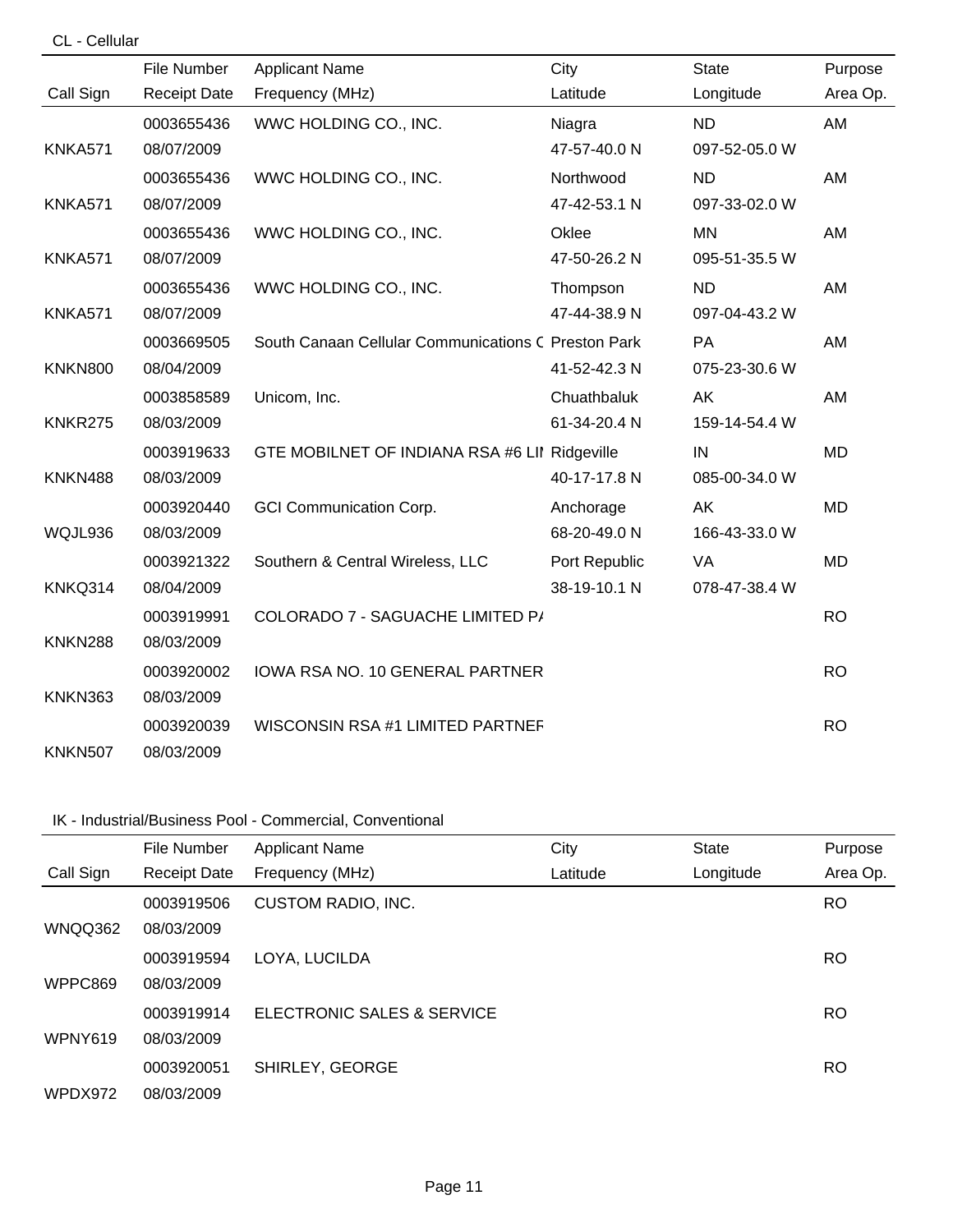# IK - Industrial/Business Pool - Commercial, Conventional

|           | File Number  | Applicant Name  | City     | State     | Purpose  |
|-----------|--------------|-----------------|----------|-----------|----------|
| Call Sign | Receipt Date | Frequency (MHz) | Latitude | Longitude | Area Op. |
|           | 0003921324   | Nunn, LUTHER J  |          |           | RO       |
| WPFV561   | 08/04/2009   |                 |          |           |          |

# LP - Broadcast Auxiliary Low Power

|           | File Number         | <b>Applicant Name</b>                          | City         | <b>State</b>  | Purpose   |
|-----------|---------------------|------------------------------------------------|--------------|---------------|-----------|
| Call Sign | <b>Receipt Date</b> | Frequency (MHz)                                | Latitude     | Longitude     | Area Op.  |
|           | 0003920682          | JOURNAL BROADCAST CORPORATION                  |              |               | <b>NE</b> |
|           | 08/04/2009          | 00064.00000 - 00068.00000                      |              |               | U         |
|           | 0003920682          | JOURNAL BROADCAST CORPORATION                  |              |               | <b>NE</b> |
|           | 08/04/2009          | 00174.00000 - 00216.00000                      |              |               | U         |
|           | 0003920682          | JOURNAL BROADCAST CORPORATION                  |              |               | <b>NE</b> |
|           | 08/04/2009          | 00655.00000 - 00680.00000                      |              |               | U         |
|           | 0003920861          | JOURNAL BROADCAST CORPORATION Tucson           |              | AZ            | <b>NE</b> |
|           | 08/04/2009          | 00494.00000 - 00608.00000                      | 32-13-55.2 N | 110-50-12.3 W | P         |
|           | 0003920864          | JOURNAL BROADCAST CORPORATION Omaha            |              | <b>NE</b>     | <b>NE</b> |
|           | 08/04/2009          | 00026.10000 - 00026.48000                      | 41-12-29.0 N | 096-04-47.1 W | P         |
|           | 0003920864          | JOURNAL BROADCAST CORPORATION Omaha            |              | <b>NE</b>     | <b>NE</b> |
|           | 08/04/2009          | 00060.00000 - 00072.00000                      | 41-12-29.0 N | 096-04-47.1 W | P         |
|           | 0003920864          | JOURNAL BROADCAST CORPORATION Omaha            |              | <b>NE</b>     | <b>NE</b> |
|           | 08/04/2009          | 00174.00000 - 00216.00000                      | 41-12-29.0 N | 096-04-47.1 W | P         |
|           | 0003920864          | JOURNAL BROADCAST CORPORATION Omaha            |              | <b>NE</b>     | <b>NE</b> |
|           | 08/04/2009          | 00518.00000 - 00550.00000                      | 41-12-29.0 N | 096-04-47.1 W | P         |
|           | 0003920872          | JOURNAL BROADCAST CORPORATION Green Bay        |              | WI            | <b>NE</b> |
|           | 08/04/2009          | 00026.10000 - 00026.48000                      | 44-29-27.9 N | 088-05-32.3 W | P         |
|           | 0003920872          | JOURNAL BROADCAST CORPORATION Green Bay        |              | WI            | <b>NE</b> |
|           | 08/04/2009          | 00566.00000 - 00590.00000                      | 44-29-27.9 N | 088-05-32.3 W | P         |
|           | 0003920908          | JOURNAL BROADCAST CORPORATION Milwaukee        |              | WI            | <b>NE</b> |
|           | 08/04/2009          | 00026.10000 - 00026.48000                      | 43-05-29.0 N | 087-54-07.0 W | P         |
|           | 0003920908          | JOURNAL BROADCAST CORPORATION Milwaukee        |              | WI            | <b>NE</b> |
|           | 08/04/2009          | 00174.00000 - 00216.00000 43-05-29.0 N         |              | 087-54-07.0 W | P         |
|           | 0003920908          | <b>JOURNAL BROADCAST CORPORATION Milwaukee</b> |              | WI            | <b>NE</b> |
|           | 08/04/2009          | 00470.00000 - 00488.00000                      | 43-05-29.0 N | 087-54-07.0 W | P         |
|           | 0003920908          | JOURNAL BROADCAST CORPORATION Milwaukee        |              | WI            | <b>NE</b> |
|           | 08/04/2009          | 00488.00000 - 00494.00000                      | 43-05-29.0 N | 087-54-07.0 W | P.        |
|           | 0003920908          | JOURNAL BROADCAST CORPORATION Milwaukee        |              | WI            | <b>NE</b> |
|           | 08/04/2009          | 00494.00000 - 00608.00000                      | 43-05-29.0 N | 087-54-07.0 W | P.        |
|           | 0003920908          | <b>JOURNAL BROADCAST CORPORATION Milwaukee</b> |              | WI            | <b>NE</b> |
|           | 08/04/2009          | 00614.00000 - 00698.00000                      | 43-05-29.0 N | 087-54-07.0 W | P         |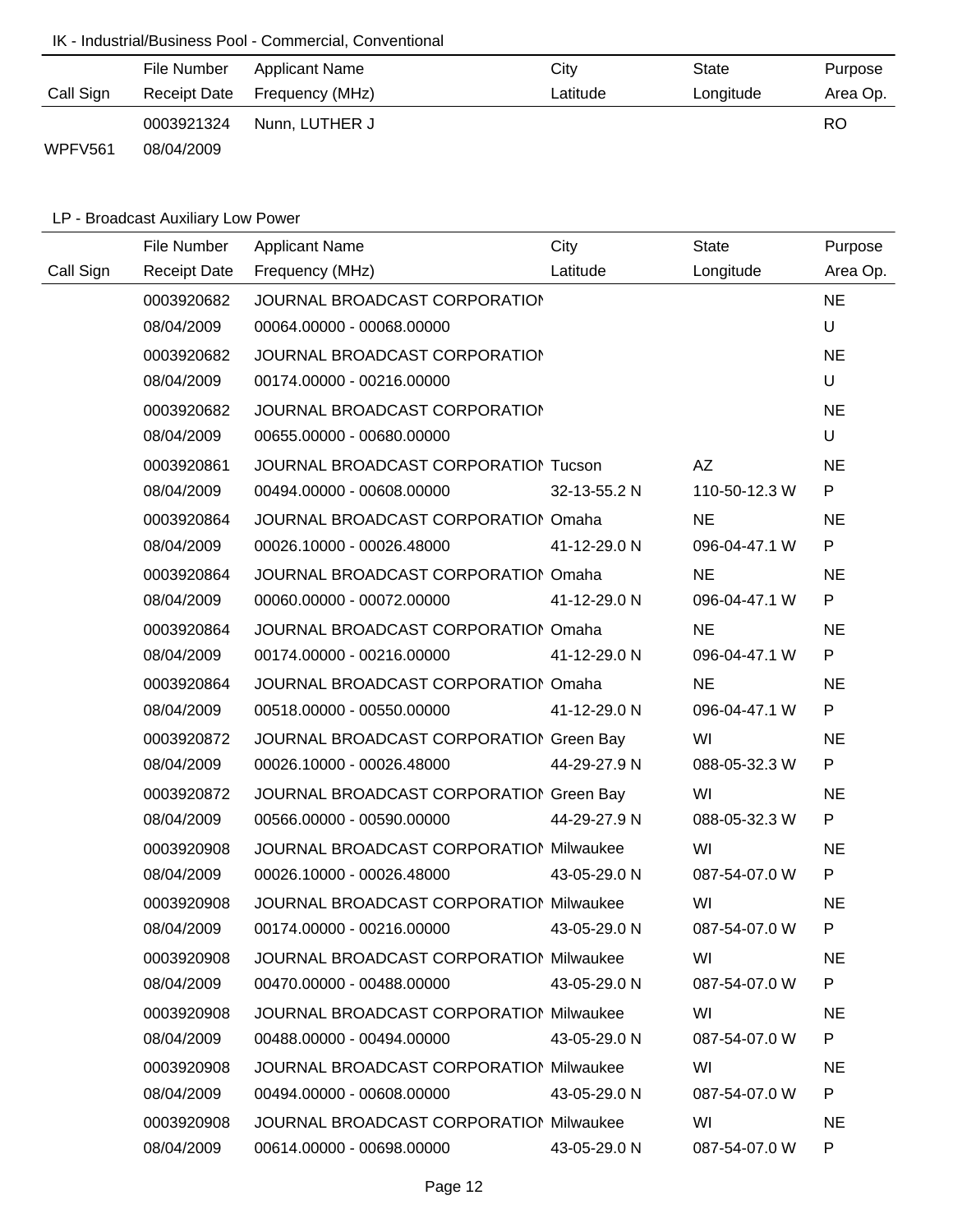# LP - Broadcast Auxiliary Low Power

|           | File Number         | <b>Applicant Name</b>                    | City         | <b>State</b>  | Purpose   |
|-----------|---------------------|------------------------------------------|--------------|---------------|-----------|
| Call Sign | <b>Receipt Date</b> | Frequency (MHz)                          | Latitude     | Longitude     | Area Op.  |
|           | 0003920914          | JOURNAL BROADCAST CORPORATION            |              | <b>NV</b>     | <b>NE</b> |
|           | 08/04/2009          | 00076.20000 - 00087.80000                |              |               | S         |
|           | 0003920914          | JOURNAL BROADCAST CORPORATION            |              | <b>NV</b>     | <b>NE</b> |
|           | 08/04/2009          | 00563.00000 - 00588.00000                |              |               | S         |
|           | 0003920914          | JOURNAL BROADCAST CORPORATION Las Vegas  |              | <b>NV</b>     | <b>NE</b> |
|           | 08/04/2009          | 00674.00000 - 00686.00000                | 36-07-44.8 N | 115-11-28.4 W | P         |
|           | 0003920920          | JOURNAL BROADCAST CORPORATION Lansing    |              | MI            | <b>NE</b> |
|           | 08/04/2009          | 00066.00000 - 00072.00000                | 42-43-40.1 N | 084-33-37.9 W | P         |
|           | 0003920920          | JOURNAL BROADCAST CORPORATION Lansing    |              | MI            | <b>NE</b> |
|           | 08/04/2009          | 00494.00000 - 00608.00000                | 42-43-40.1 N | 084-33-37.9 W | P         |
|           | 0003920920          | JOURNAL BROADCAST CORPORATION Lansing    |              | MI            | <b>NE</b> |
|           | 08/04/2009          | 00614.00000 - 00698.00000                | 42-43-40.1 N | 084-33-37.9 W | P         |
|           | 0003920948          | JOURNAL BROADCAST CORPORATION Cape Coral |              | FL.           | <b>NE</b> |
|           | 08/04/2009          | 00064.00000 - 00068.00000                | 26-38-48.3 N | 081-59-18.3 W | P         |
|           | 0003920948          | JOURNAL BROADCAST CORPORATION Cape Coral |              | FL.           | <b>NE</b> |
|           | 08/04/2009          | 00174.00000 - 00216.00000                | 26-38-48.3 N | 081-59-18.3 W | P         |
|           | 0003920948          | JOURNAL BROADCAST CORPORATION Cape Coral |              | <b>FL</b>     | <b>NE</b> |
|           | 08/04/2009          | 00614.00000 - 00698.00000                | 26-38-48.3 N | 081-59-18.3 W | P         |
|           | 0003920948          | JOURNAL BROADCAST CORPORATION Cape Coral |              | <b>FL</b>     | <b>NE</b> |
|           | 08/04/2009          | 00494.00000 - 00608.00000                | 26-47-43.0 N | 081-48-04.0 W | P         |
|           | 0003920948          | JOURNAL BROADCAST CORPORATION Cape Coral |              | <b>FL</b>     | <b>NE</b> |
|           | 08/04/2009          | 00614.00000 - 00698.00000                | 26-47-43.0 N | 081-48-04.0 W | P         |

|           | File Number         | <b>Applicant Name</b>         | City         | <b>State</b>  | Purpose  |
|-----------|---------------------|-------------------------------|--------------|---------------|----------|
| Call Sign | <b>Receipt Date</b> | Frequency (MHz)               | Latitude     | Longitude     | Area Op. |
|           | 0003884262          | UNION PACIFIC RAILROAD        | <b>PROVO</b> | UT            | AM.      |
| WNEY946   | 08/03/2009          | 00928.28125                   | 40-16-23.8 N | 111-55-29.7 W |          |
|           | 0003884262          | UNION PACIFIC RAILROAD        | <b>PROVO</b> | UT            | AM       |
| WNEY946   | 08/03/2009          | 00928.78125                   | 40-16-23.8 N | 111-55-29.7 W |          |
|           | 0003884262          | UNION PACIFIC RAILROAD        | <b>PROVO</b> | UT            | AM       |
| WNEY946   | 08/03/2009          | 00932.29375                   | 40-16-23.8 N | 111-55-29.7 W |          |
|           | 0003884262          | UNION PACIFIC RAILROAD        | <b>PROVO</b> | UT            | AM       |
| WNEY946   | 08/03/2009          | 00941.29375                   | 40-16-23.8 N | 111-55-29.7 W |          |
|           | 0003884262          | UNION PACIFIC RAILROAD        | <b>PROVO</b> | UT            | AM       |
| WNEY946   | 08/03/2009          | 00952.28125                   | 40-16-23.8 N | 111-55-29.7 W |          |
|           | 0003884262          | <b>UNION PACIFIC RAILROAD</b> | <b>PROVO</b> | UT            | AM.      |
| WNEY946   | 08/03/2009          | 00952.78125                   | 40-16-23.8 N | 111-55-29.7 W |          |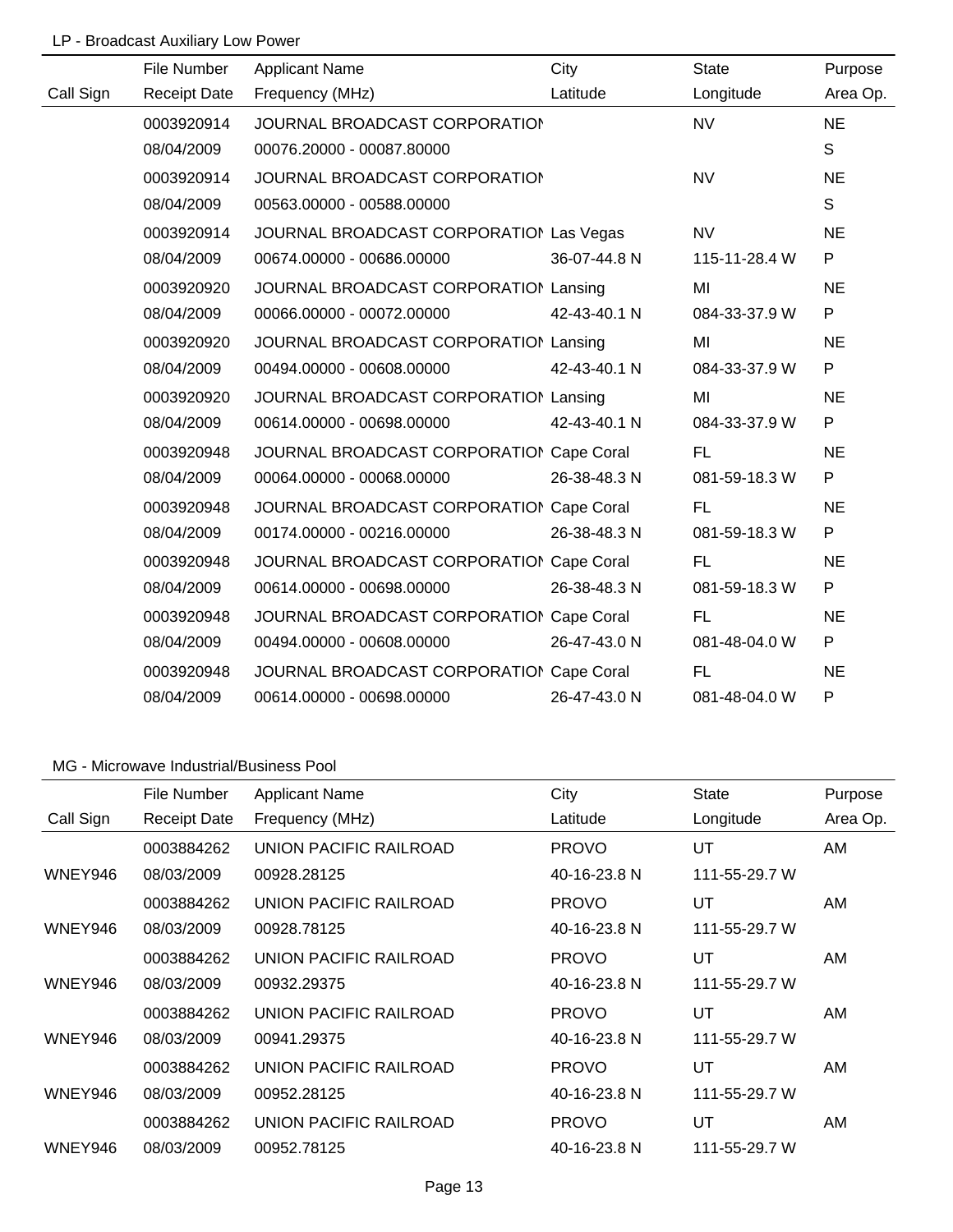|           | File Number         | <b>Applicant Name</b>                 | City         | <b>State</b>  | Purpose  |
|-----------|---------------------|---------------------------------------|--------------|---------------|----------|
| Call Sign | <b>Receipt Date</b> | Frequency (MHz)                       | Latitude     | Longitude     | Area Op. |
|           | 0003888841          | <b>Gulf Pines Communications</b>      | Hattiesburg  | МS            | AM       |
|           | 08/04/2009          | 21875.00000                           | 31-19-44.4 N | 089-22-54.7 W |          |
|           | 0003888841          | <b>Gulf Pines Communications</b>      | Hattiesburg  | MS            | AM       |
|           | 08/04/2009          | 21975.00000                           | 31-19-44.4 N | 089-22-54.7 W |          |
|           | 0003888841          | <b>Gulf Pines Communications</b>      | Hattiesburg  | MS            | AM       |
|           | 08/04/2009          | 22175.00000                           | 31-19-44.4 N | 089-22-54.7 W |          |
|           | 0003889586          | <b>Gulf Pines Communications</b>      | Hattiesburg  | MS            | AM       |
|           | 08/04/2009          | 21825.00000                           | 31-19-21.5 N | 089-23-39.9 W |          |
|           | 0003889586          | <b>Gulf Pines Communications</b>      | Hattiesburg  | MS            | AM       |
|           | 08/04/2009          | 21925.00000                           | 31-19-21.5 N | 089-23-39.9 W |          |
|           | 0003889586          | <b>Gulf Pines Communications</b>      | Hattiesburg  | MS            | AM       |
|           | 08/04/2009          | 22125.00000                           | 31-19-21.5 N | 089-23-39.9 W |          |
|           | 0003889586          | <b>Gulf Pines Communications</b>      | Hattiesburg  | MS            | AM       |
|           | 08/04/2009          | 22225.00000                           | 31-19-21.5 N | 089-23-39.9 W |          |
|           | 0003908717          | Sparkplug Chicago, Inc.               | Chicago      | IL.           | AM       |
| WQGW740   | 08/05/2009          | 10795.00000                           | 41-52-53.2 N | 087-38-32.4 W |          |
|           | 0003908717          | Sparkplug Chicago, Inc.               | Chicago      | IL.           | AM       |
| WQGW740   | 08/05/2009          | 17765.00000                           | 41-52-53.2 N | 087-38-32.4 W |          |
|           | 0003908717          | Sparkplug Chicago, Inc.               | Chicago      | IL            | AM       |
| WQGW740   | 08/05/2009          | 23025.00000                           | 41-52-53.2 N | 087-38-32.4 W |          |
|           | 0003908717          | Sparkplug Chicago, Inc.               | Chicago      | IL            | AM       |
| WQGW740   | 08/05/2009          | 23120.00000                           | 41-52-53.2 N | 087-38-32.4 W |          |
|           | 0003908717          | Sparkplug Chicago, Inc.               | Chicago      | IL            | AM       |
| WQGW740   | 08/05/2009          | 23175.00000                           | 41-52-53.2 N | 087-38-32.4 W |          |
|           | 0003908717          | Sparkplug Chicago, Inc.               | Chicago      | IL.           | AM       |
| WQGW740   | 08/05/2009          | 23570.00000                           | 41-52-53.2 N | 087-38-32.4 W |          |
|           | 0003909043          | CLEARWIRE SPECTRUM HOLDINGS III SALEM |              | OR.           | AM       |
| WQKL251   | 08/04/2009          | 10775.00000                           | 44-51-17.0 N | 123-07-19.0 W |          |
|           | 0003909043          | CLEARWIRE SPECTRUM HOLDINGS III SALEM |              | OR.           | AM       |
| WQKL251   | 08/04/2009          | 10855.00000                           | 44-51-17.0 N | 123-07-19.0 W |          |
|           | 0003909043          | CLEARWIRE SPECTRUM HOLDINGS III SALEM |              | OR.           | AM       |
| WQKL251   | 08/04/2009          | 10975.00000                           | 44-51-17.0 N | 123-07-19.0 W |          |
|           | 0003909043          | CLEARWIRE SPECTRUM HOLDINGS III SALEM |              | <b>OR</b>     | AM       |
| WQKL251   | 08/04/2009          | 11015.00000                           | 44-51-17.0 N | 123-07-19.0 W |          |
|           | 0003909043          | CLEARWIRE SPECTRUM HOLDINGS III SALEM |              | <b>OR</b>     | AM       |
| WQKL251   | 08/04/2009          | 11095.00000                           | 44-51-17.0 N | 123-07-19.0 W |          |
|           | 0003909043          | CLEARWIRE SPECTRUM HOLDINGS III SALEM |              | <b>OR</b>     | AM       |
| WQKL251   | 08/04/2009          | 11135.00000                           | 44-51-17.0 N | 123-07-19.0 W |          |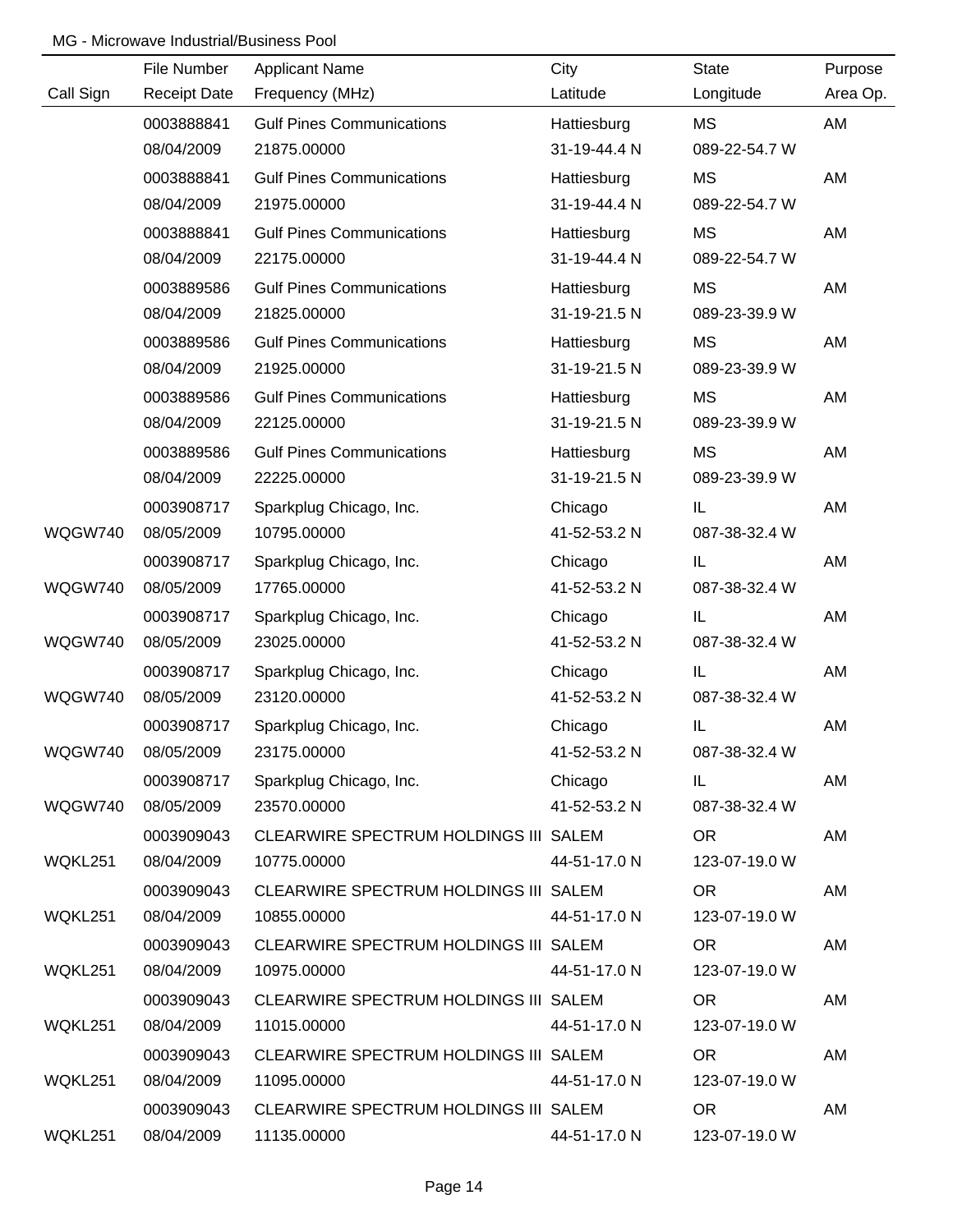|                | File Number         | <b>Applicant Name</b>                 | City              | <b>State</b>  | Purpose   |
|----------------|---------------------|---------------------------------------|-------------------|---------------|-----------|
| Call Sign      | <b>Receipt Date</b> | Frequency (MHz)                       | Latitude          | Longitude     | Area Op.  |
|                | 0003909043          | CLEARWIRE SPECTRUM HOLDINGS III SALEM |                   | <b>OR</b>     | AM        |
| WQKL251        | 08/04/2009          | 11175.00000                           | 44-51-17.0 N      | 123-07-19.0 W |           |
|                | 0003909043          | CLEARWIRE SPECTRUM HOLDINGS III SALEM |                   | <b>OR</b>     | AM        |
| WQKL251        | 08/04/2009          | 17815.00000                           | 44-51-17.0 N      | 123-07-19.0 W |           |
|                | 0003909043          | CLEARWIRE SPECTRUM HOLDINGS III SALEM |                   | <b>OR</b>     | AM        |
| WQKL251        | 08/04/2009          | 17865.00000                           | 44-51-17.0 N      | 123-07-19.0 W |           |
|                | 0003909043          | CLEARWIRE SPECTRUM HOLDINGS III SALEM |                   | <b>OR</b>     | AM        |
| WQKL251        | 08/04/2009          | 17915.00000                           | 44-51-17.0 N      | 123-07-19.0 W |           |
|                | 0003919079          | Turn Wireless, LLC                    | Los Angeles       | CA            | <b>MD</b> |
| WQGQ414        | 08/03/2009          | 11625.00000                           | 34-03-43.2 N      | 118-21-31.4 W |           |
|                | 0003919079          | Turn Wireless, LLC                    | Los Angeles       | CA            | <b>MD</b> |
| WQGQ414        | 08/03/2009          | 11665.00000                           | 34-03-43.2 N      | 118-21-31.4 W |           |
|                | 0003919079          | Turn Wireless, LLC                    | Los Angeles       | CA            | <b>MD</b> |
| WQGQ414        | 08/03/2009          | 17960.00000                           | 34-03-43.2 N      | 118-21-31.4 W |           |
|                | 0003919084          | Turn Wireless, LLC                    | Los Angeles       | CA            | <b>MD</b> |
| WQGT945        | 08/03/2009          | 10775.00000                           | 34-04-32.3 N      | 118-39-34.4 W |           |
|                | 0003919084          | Turn Wireless, LLC                    | Los Angeles       | CA            | <b>MD</b> |
| WQGT945        | 08/03/2009          | 10855.00000                           | 34-04-32.3 N      | 118-39-34.4 W |           |
|                | 0003919090          | Turn Wireless, LLC                    | Ventura           | CA            | <b>MD</b> |
| WQHU410        | 08/03/2009          | 11155.00000                           | 34-18-09.5 N      | 119-13-44.5 W |           |
|                | 0003919090          | Turn Wireless, LLC                    | Ventura           | CA            | <b>MD</b> |
| WQHU410        | 08/03/2009          | 11185.00000                           | 34-18-09.5 N      | 119-13-44.5 W |           |
|                | 0003919090          | Turn Wireless, LLC                    | Ventura           | CA            | <b>MD</b> |
| <b>WQHU410</b> | 08/03/2009          | 19525.00000                           | 34-18-09.5 N      | 119-13-44.5 W |           |
|                | 0003919497          | <b>OCCIDENTAL PERMIAN LTD</b>         | <b>SUNDOWN</b>    | <b>TX</b>     | MD        |
| <b>WIA318</b>  | 08/03/2009          | 10715.00000                           | 33-26-55.3 N      | 102-26-38.7 W |           |
|                | 0003919635          | Nextweb Inc                           | Los Angeles       | CA            | <b>MD</b> |
| WQEJ243        | 08/03/2009          | 19540.00000                           | 34-02-52.0 N      | 118-15-20.0 W |           |
|                | 0003919670          | Nextweb Inc                           | Los Angeles       | CA            | <b>MD</b> |
| WQBN334        | 08/03/2009          | 17980.00000                           | 34-00-18.5 N      | 118-21-47.4 W |           |
|                | 0003919699          | ONE WAVE NETWORKS                     | <b>TWIN FALLS</b> | ID            | <b>MD</b> |
| WQKL319        | 08/03/2009          | 17880.00000                           | 42-34-57.7 N      | 114-27-42.8 W |           |
|                | 0003920700          | Turn Wireless, LLC                    | Los Angeles       | CA            | <b>MD</b> |
| WQGT929        | 08/04/2009          | 17920.00000                           | 34-19-46.8 N      | 118-36-00.2 W |           |
|                | 0003920716          | CLEARWIRE SPECTRUM HOLDINGS III Salem |                   | <b>OR</b>     | <b>MD</b> |
| WQKL316        | 08/04/2009          | 11265.00000                           | 44-56-22.0 N      | 123-02-25.0 W |           |
|                | 0003920716          | CLEARWIRE SPECTRUM HOLDINGS III Salem |                   | <b>OR</b>     | <b>MD</b> |
| WQKL316        | 08/04/2009          | 11345.00000                           | 44-56-22.0 N      | 123-02-25.0 W |           |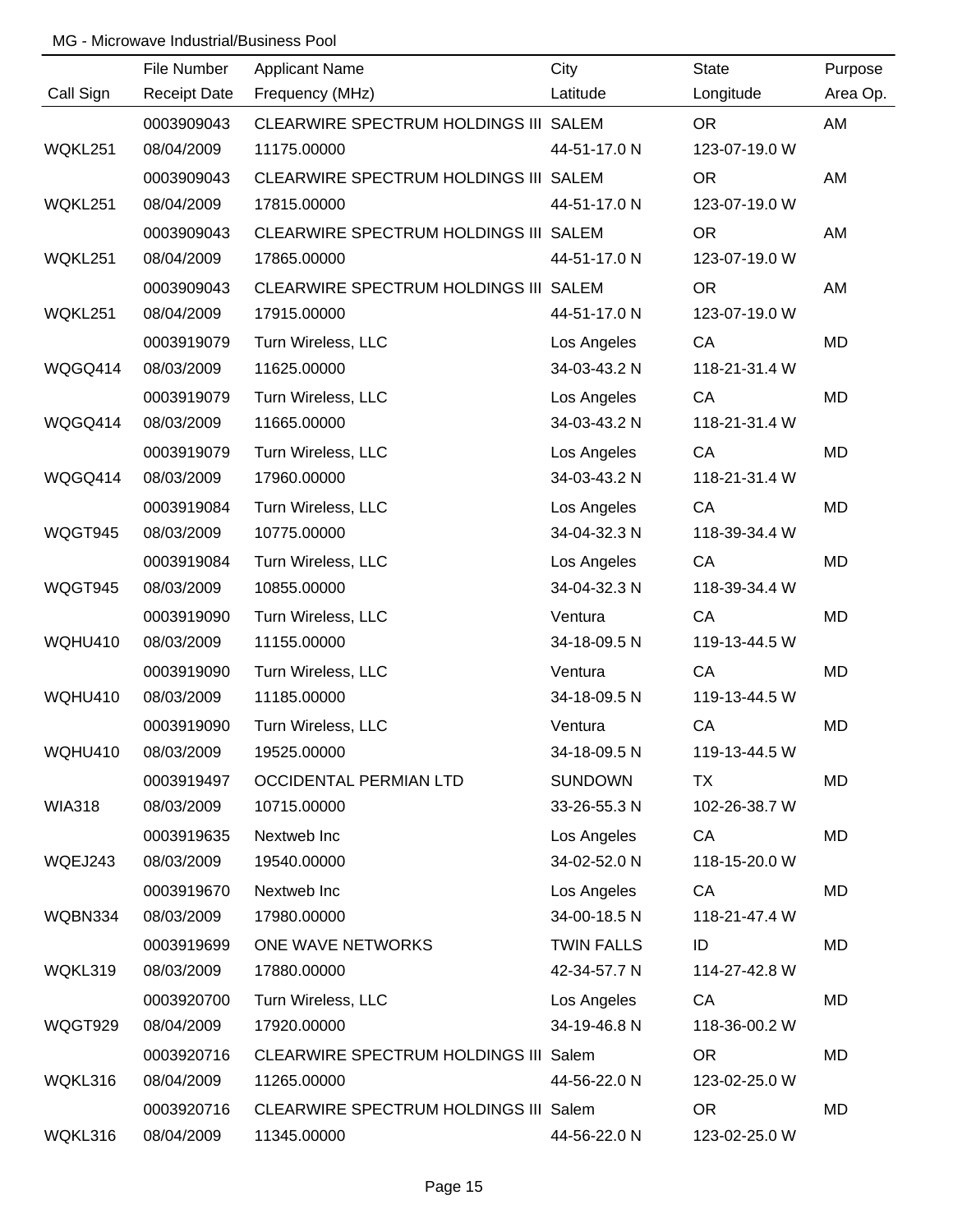|           | File Number         | <b>Applicant Name</b>                            | City         | <b>State</b>  | Purpose   |
|-----------|---------------------|--------------------------------------------------|--------------|---------------|-----------|
| Call Sign | <b>Receipt Date</b> | Frequency (MHz)                                  | Latitude     | Longitude     | Area Op.  |
|           | 0003920716          | CLEARWIRE SPECTRUM HOLDINGS III Salem            |              | <b>OR</b>     | <b>MD</b> |
| WQKL316   | 08/04/2009          | 11505.00000                                      | 44-56-22.0 N | 123-02-25.0 W |           |
|           | 0003920716          | CLEARWIRE SPECTRUM HOLDINGS III Salem            |              | <b>OR</b>     | <b>MD</b> |
| WQKL316   | 08/04/2009          | 11585.00000                                      | 44-56-22.0 N | 123-02-25.0 W |           |
|           | 0003920716          | CLEARWIRE SPECTRUM HOLDINGS III Salem            |              | <b>OR</b>     | <b>MD</b> |
| WQKL316   | 08/04/2009          | 19375.00000                                      | 44-56-22.0 N | 123-02-25.0 W |           |
|           | 0003920716          | CLEARWIRE SPECTRUM HOLDINGS III Salem            |              | <b>OR</b>     | <b>MD</b> |
| WQKL316   | 08/04/2009          | 19475.00000                                      | 44-56-22.0 N | 123-02-25.0 W |           |
|           | 0003920716          | CLEARWIRE SPECTRUM HOLDINGS III Salem            |              | <b>OR</b>     | MD        |
| WQKL316   | 08/04/2009          | 19525.00000                                      | 44-56-22.0 N | 123-02-25.0 W |           |
|           | 0003920716          | CLEARWIRE SPECTRUM HOLDINGS III Salem            |              | <b>OR</b>     | <b>MD</b> |
| WQKL316   | 08/04/2009          | 19575.00000                                      | 44-56-22.0 N | 123-02-25.0 W |           |
|           | 0003920716          | CLEARWIRE SPECTRUM HOLDINGS III Salem            |              | <b>OR</b>     | MD        |
| WQKL316   | 08/04/2009          | 19625.00000                                      | 44-56-22.0 N | 123-02-25.0 W |           |
|           | 0003920716          | CLEARWIRE SPECTRUM HOLDINGS III Salem            |              | <b>OR</b>     | <b>MD</b> |
| WQKL316   | 08/04/2009          | 19675.00000                                      | 44-56-22.0 N | 123-02-25.0 W |           |
|           | 0003920716          | CLEARWIRE SPECTRUM HOLDINGS III Salem            |              | <b>OR</b>     | MD        |
| WQKL316   | 08/04/2009          | 23025.00000                                      | 44-56-22.0 N | 123-02-25.0 W |           |
|           | 0003920716          | CLEARWIRE SPECTRUM HOLDINGS III Salem            |              | <b>OR</b>     | <b>MD</b> |
| WQKL316   | 08/04/2009          | 23075.00000                                      | 44-56-22.0 N | 123-02-25.0 W |           |
|           | 0003920716          | CLEARWIRE SPECTRUM HOLDINGS III Salem            |              | <b>OR</b>     | <b>MD</b> |
| WQKL316   | 08/04/2009          | 23125.00000                                      | 44-56-22.0 N | 123-02-25.0 W |           |
|           | 0003920716          | CLEARWIRE SPECTRUM HOLDINGS III Salem            |              | <b>OR</b>     | MD        |
| WQKL316   | 08/04/2009          | 23175.00000                                      | 44-56-22.0 N | 123-02-25.0 W |           |
|           | 0003920716          | CLEARWIRE SPECTRUM HOLDINGS III Salem            |              | OR.           | MD        |
| WQKL316   | 08/04/2009          | 23375.00000                                      | 44-56-22.0 N | 123-02-25.0 W |           |
|           | 0003920716          | CLEARWIRE SPECTRUM HOLDINGS III Salem            |              | OR.           | MD        |
| WQKL316   | 08/04/2009          | 23475.00000                                      | 44-56-22.0 N | 123-02-25.0 W |           |
|           | 0003920718          | <b>CLEARWIRE SPECTRUM HOLDINGS III Corvallis</b> |              | OR.           | MD        |
| WQKM475   | 08/04/2009          | 11465.00000                                      | 44-38-45.0 N | 123-16-14.9 W |           |
|           | 0003920718          | <b>CLEARWIRE SPECTRUM HOLDINGS III Corvallis</b> |              | OR.           | MD        |
| WQKM475   | 08/04/2009          | 11585.00000                                      | 44-38-45.0 N | 123-16-14.9 W |           |
|           | 0003920718          | <b>CLEARWIRE SPECTRUM HOLDINGS III Corvallis</b> |              | <b>OR</b>     | MD        |
| WQKM475   | 08/04/2009          | 11625.00000                                      | 44-38-45.0 N | 123-16-14.9 W |           |
|           | 0003920718          | <b>CLEARWIRE SPECTRUM HOLDINGS III Corvallis</b> |              | <b>OR</b>     | MD        |
| WQKM475   | 08/04/2009          | 11665.00000                                      | 44-38-45.0 N | 123-16-14.9 W |           |
|           | 0003920718          | <b>CLEARWIRE SPECTRUM HOLDINGS III Corvallis</b> |              | <b>OR</b>     | MD        |
| WQKM475   | 08/04/2009          | 19375.00000                                      | 44-38-45.0 N | 123-16-14.9 W |           |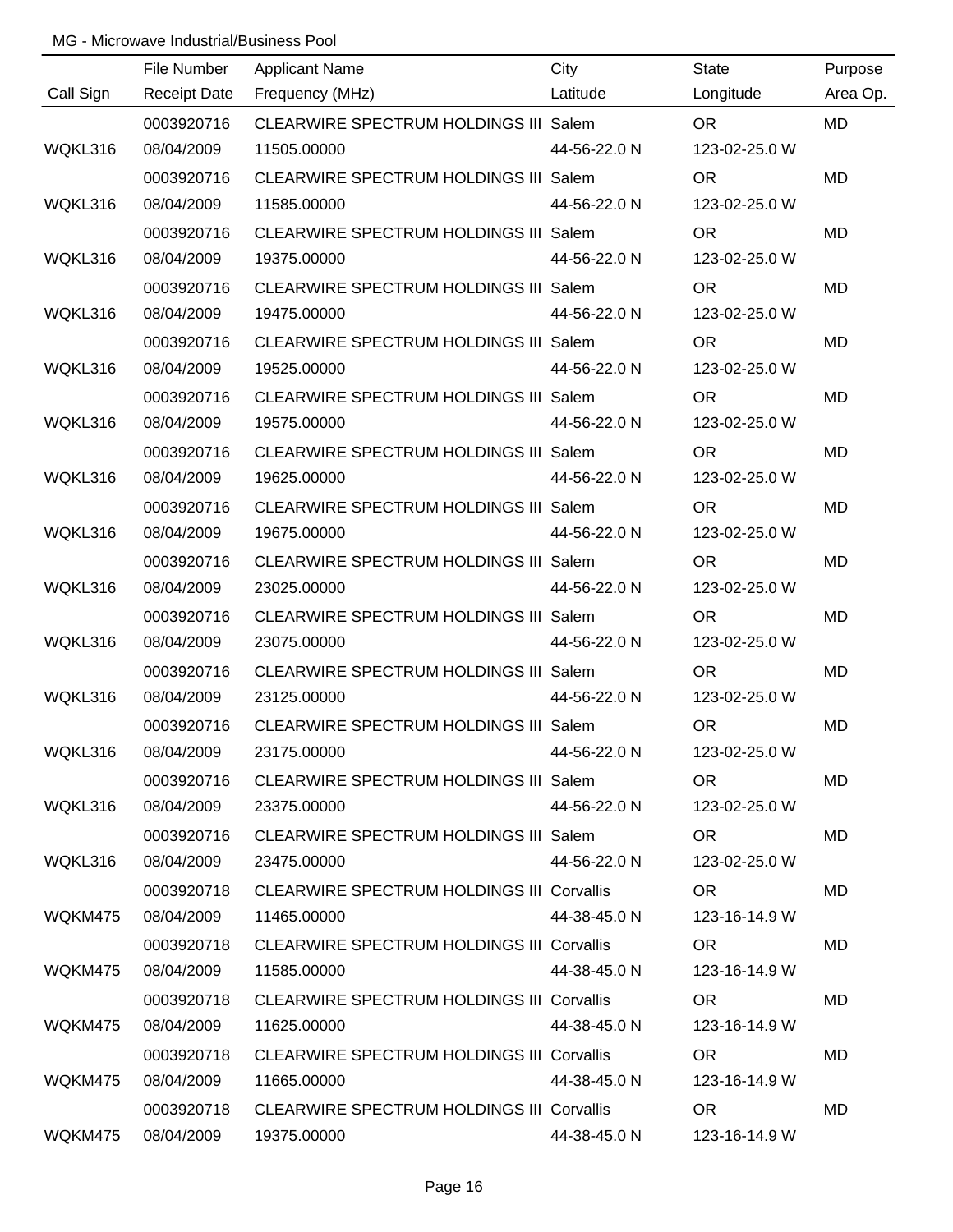|                | File Number         | <b>Applicant Name</b>                            | City                  | <b>State</b>  | Purpose      |
|----------------|---------------------|--------------------------------------------------|-----------------------|---------------|--------------|
| Call Sign      | <b>Receipt Date</b> | Frequency (MHz)                                  | Latitude              | Longitude     | Area Op.     |
|                | 0003920718          | CLEARWIRE SPECTRUM HOLDINGS III Corvallis        |                       | <b>OR</b>     | <b>MD</b>    |
| WQKM475        | 08/04/2009          | 19475.00000                                      | 44-38-45.0 N          | 123-16-14.9 W |              |
|                | 0003920718          | CLEARWIRE SPECTRUM HOLDINGS III Corvallis        |                       | OR            | MD           |
| WQKM475        | 08/04/2009          | 19525.00000                                      | 44-38-45.0 N          | 123-16-14.9 W |              |
|                | 0003920718          | <b>CLEARWIRE SPECTRUM HOLDINGS III Corvallis</b> |                       | <b>OR</b>     | MD           |
| WQKM475        | 08/04/2009          | 19625.00000                                      | 44-38-45.0 N          | 123-16-14.9 W |              |
|                | 0003921795          | Duke Energy Carolinas, LLC                       | <b>BREVARD</b>        | <b>NC</b>     | <b>MD</b>    |
| <b>WNEI462</b> | 08/05/2009          | 05945.20000                                      | 35-15-30.9 N          | 082-41-01.4 W |              |
|                | 0003919501          | Centurion Pipeline L.P.                          | Sundown               | TX            | <b>NE</b>    |
|                | 08/03/2009          | 11215.00000                                      | 33-24-28.4 N          | 102-26-46.9 W |              |
|                | 0003919508          | <b>CITY OF HOLSTEIN</b>                          | <b>HOLSTEIN</b>       | IA            | <b>NE</b>    |
|                | 08/03/2009          | 00956.44375                                      | 42-29-19.7 N          | 095-32-42.0 W | P            |
|                | 0003919516          | <b>CITY OF UNALASKA</b>                          | <b>UNALASKA</b>       | AK            | <b>NE</b>    |
|                | 08/03/2009          | 00956.34375                                      | 53-52-19.2 N          | 166-32-19.0 W | $\mathsf{P}$ |
|                | 0003919620          | TOWN OF WESTBOROUGH DPW                          | <b>WESTBOROUGH</b>    | МA            | <b>NE</b>    |
|                | 08/03/2009          | 00956.41875                                      | 42-17-07.3 N          | 071-37-31.8 W | ${\sf P}$    |
|                | 0003919639          | CLEARWIRE SPECTRUM HOLDINGS III Chicago          |                       | IL.           | <b>NE</b>    |
|                | 08/03/2009          | 17815.00000                                      | 41-46-35.5 N          | 087-37-49.0 W |              |
|                | 0003919639          | CLEARWIRE SPECTRUM HOLDINGS III Chicago          |                       | IL.           | <b>NE</b>    |
|                | 08/03/2009          | 17915.00000                                      | 41-46-35.5 N          | 087-37-49.0 W |              |
|                | 0003919661          | Fireline Network Solutions Inc.                  | <b>Universal City</b> | CA            | <b>NE</b>    |
|                | 08/03/2009          | 19475.00000                                      | 34-08-16.5 N          | 118-21-42.1 W |              |
|                | 0003919662          | Fireline Network Solutions Inc.                  | Los Angeles           | CA            | <b>NE</b>    |
|                | 08/03/2009          | 17915.00000                                      | 34-03-07.6 N          | 118-15-09.6 W |              |
|                | 0003919663          | Fireline Network Solutions Inc.                  | Santa Monica          | CA            | <b>NE</b>    |
|                | 08/03/2009          | 19400.00000                                      | 34-01-05.0 N          | 118-29-27.0 W |              |
|                | 0003919687          | NITTANY WATER COPANY INC                         | <b>HOWARD</b>         | <b>PA</b>     | <b>NE</b>    |
|                | 08/03/2009          | 00956.35625                                      | 41-00-21.7 N          | 077-32-23.7 W | P            |
|                | 0003919711          | One Wave Networks                                | Jerome                | ID            | <b>NE</b>    |
|                | 08/03/2009          | 19440.00000                                      | 42-44-01.4 N          | 114-25-11.5 W |              |
|                | 0003919795          | Nextweb Inc                                      | Costa Mesa            | CA            | <b>NE</b>    |
|                | 08/03/2009          | 23125.00000                                      | 33-41-20.1 N          | 117-52-38.0 W |              |
|                | 0003919799          | Nextweb Inc                                      | Santa Ana             | CA            | <b>NE</b>    |
|                | 08/03/2009          | 21925.00000                                      | 33-44-46.0 N          | 117-50-28.2 W |              |
|                | 0003919906          | CLEARWIRE SPECTRUM HOLDINGS III San Antonio      |                       | TX            | <b>NE</b>    |
|                | 08/03/2009          | 23025.00000                                      | 29-26-56.1 N          | 098-36-06.1 W |              |
|                | 0003920308          | <b>AIRCELL LLC</b>                               | Montgomery Creek CA   |               | <b>NE</b>    |
|                | 08/03/2009          | 17965.00000                                      | 40-54-22.5 N          | 121-49-43.0 W |              |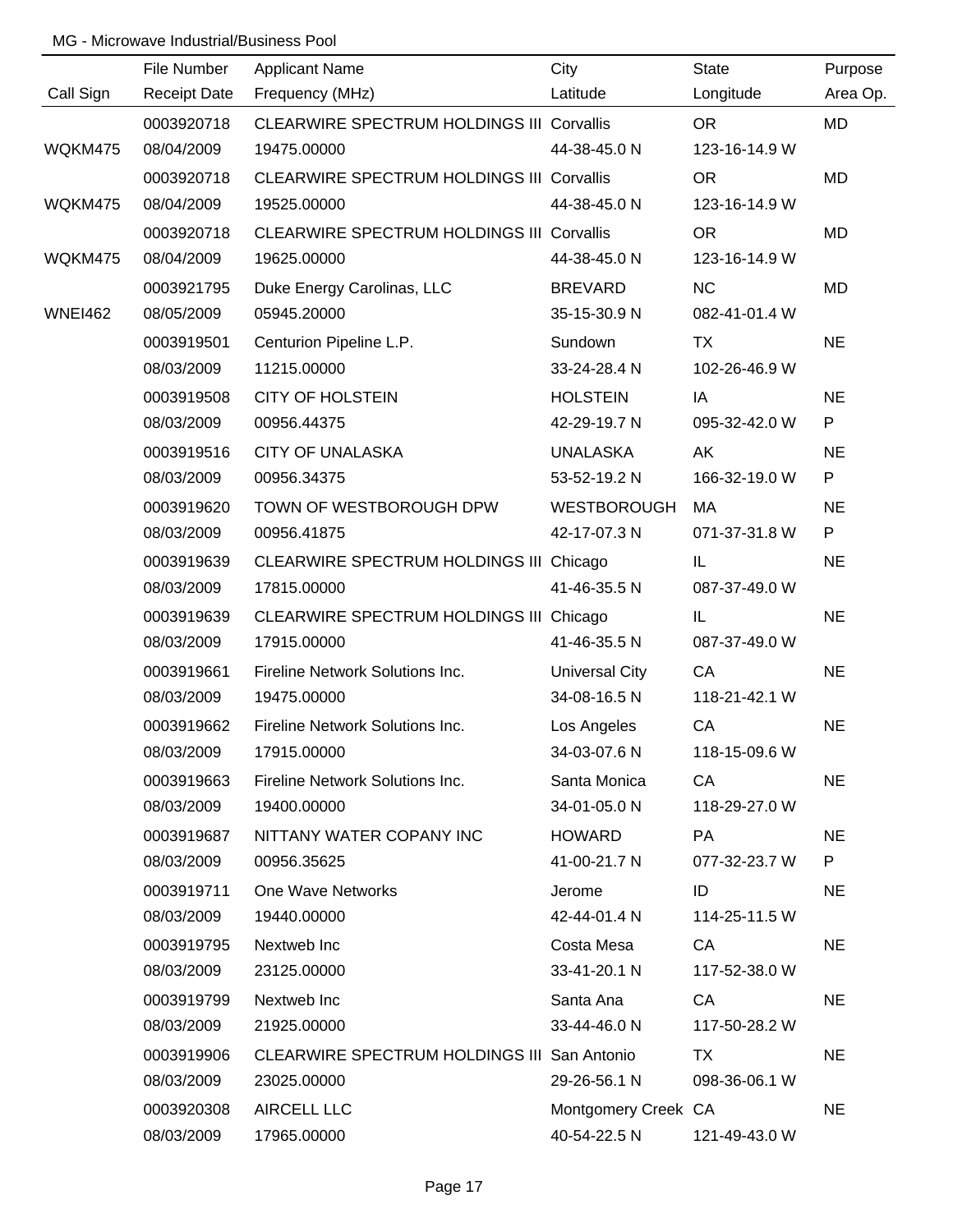|           | File Number         | <b>Applicant Name</b>                          | City                | State         | Purpose   |
|-----------|---------------------|------------------------------------------------|---------------------|---------------|-----------|
| Call Sign | <b>Receipt Date</b> | Frequency (MHz)                                | Latitude            | Longitude     | Area Op.  |
|           | 0003920308          | AIRCELL LLC                                    | Montgomery Creek CA |               | <b>NE</b> |
|           | 08/03/2009          | 18065.00000                                    | 40-54-22.5 N        | 121-49-43.0 W |           |
|           | 0003920309          | AIRCELL LLC                                    | <b>BURNEY</b>       | CA            | <b>NE</b> |
|           | 08/03/2009          | 19525.00000                                    | 40-52-30.0 N        | 121-46-19.0 W |           |
|           | 0003920309          | <b>AIRCELL LLC</b>                             | <b>BURNEY</b>       | CA            | <b>NE</b> |
|           | 08/03/2009          | 19625.00000                                    | 40-52-30.0 N        | 121-46-19.0 W |           |
|           | 0003920315          | Information Services, Inc.                     | Sedona, Arizona     | AZ            | <b>NE</b> |
|           | 08/03/2009          | 21835.00000                                    | 34-52-06.0 N        | 111-45-49.5 W |           |
|           | 0003920316          | Information Services, Inc.                     | Sedona, Arizona     | AZ            | <b>NE</b> |
|           | 08/03/2009          | 21985.00000                                    | 34-51-49.1 N        | 111-48-43.0 W |           |
|           | 0003920342          | Information Services, Inc.                     | Sedona, Arizona     | AZ            | <b>NE</b> |
|           | 08/03/2009          | 21835.00000                                    | 34-52-06.0 N        | 111-45-49.5 W |           |
|           | 0003920343          | Information Services, Inc.                     | Sedona, Arizona     | AZ            | <b>NE</b> |
|           | 08/03/2009          | 23035.00000                                    | 34-51-15.1 N        | 111-47-08.6 W |           |
|           | 0003920343          | Information Services, Inc.                     | Sedona, Arizona     | AZ            | <b>NE</b> |
|           | 08/03/2009          | 23185.00000                                    | 34-51-15.1 N        | 111-47-08.6 W |           |
|           | 0003920344          | Information Services, Inc.                     | Sedona, Arizona     | AZ            | <b>NE</b> |
|           | 08/03/2009          | 21985.00000                                    | 34-51-49.1 N        | 111-48-43.0 W |           |
|           | 0003920833          | THE EVERETT CLINIC                             | Snohomish           | WA            | <b>NE</b> |
|           | 08/04/2009          | 19540.00000                                    | 47-51-21.6 N        | 122-03-36.4 W |           |
|           | 0003920833          | THE EVERETT CLINIC                             | Snohomish           | WA            | <b>NE</b> |
|           | 08/04/2009          | 19620.00000                                    | 47-51-21.6 N        | 122-03-36.4 W |           |
|           | 0003920834          | THE EVERETT CLINIC                             | Monroe              | WA            | <b>NE</b> |
|           | 08/04/2009          | 17980.00000                                    | 47-58-53.2 N        | 122-12-29.3 W |           |
|           | 0003920835          | THE EVERETT CLINIC                             | Monroe              | <b>WA</b>     | <b>NE</b> |
|           | 08/04/2009          | 18060.00000                                    | 47-51-51.0 N        | 121-59-23.4 W |           |
|           | 0003920959          | CLEARWIRE SPECTRUM HOLDINGS III Haddon Heights |                     | <b>NJ</b>     | <b>NE</b> |
|           | 08/04/2009          | 10775.00000                                    | 39-53-02.0 N        | 075-03-32.8 W |           |
|           | 0003920959          | CLEARWIRE SPECTRUM HOLDINGS III Haddon Heights |                     | <b>NJ</b>     | <b>NE</b> |
|           | 08/04/2009          | 10855.00000                                    | 39-53-02.0 N        | 075-03-32.8 W |           |
|           | 0003920959          | CLEARWIRE SPECTRUM HOLDINGS III Haddon Heights |                     | <b>NJ</b>     | <b>NE</b> |
|           | 08/04/2009          | 10895.00000                                    | 39-53-02.0 N        | 075-03-32.8 W |           |
|           | 0003920959          | CLEARWIRE SPECTRUM HOLDINGS III Haddon Heights |                     | <b>NJ</b>     | <b>NE</b> |
|           | 08/04/2009          | 11015.00000                                    | 39-53-02.0 N        | 075-03-32.8 W |           |
|           | 0003920959          | CLEARWIRE SPECTRUM HOLDINGS III Haddon Heights |                     | <b>NJ</b>     | <b>NE</b> |
|           | 08/04/2009          | 11055.00000                                    | 39-53-02.0 N        | 075-03-32.8 W |           |
|           | 0003920959          | CLEARWIRE SPECTRUM HOLDINGS III Haddon Heights |                     | <b>NJ</b>     | <b>NE</b> |
|           | 08/04/2009          | 11095.00000                                    | 39-53-02.0 N        | 075-03-32.8 W |           |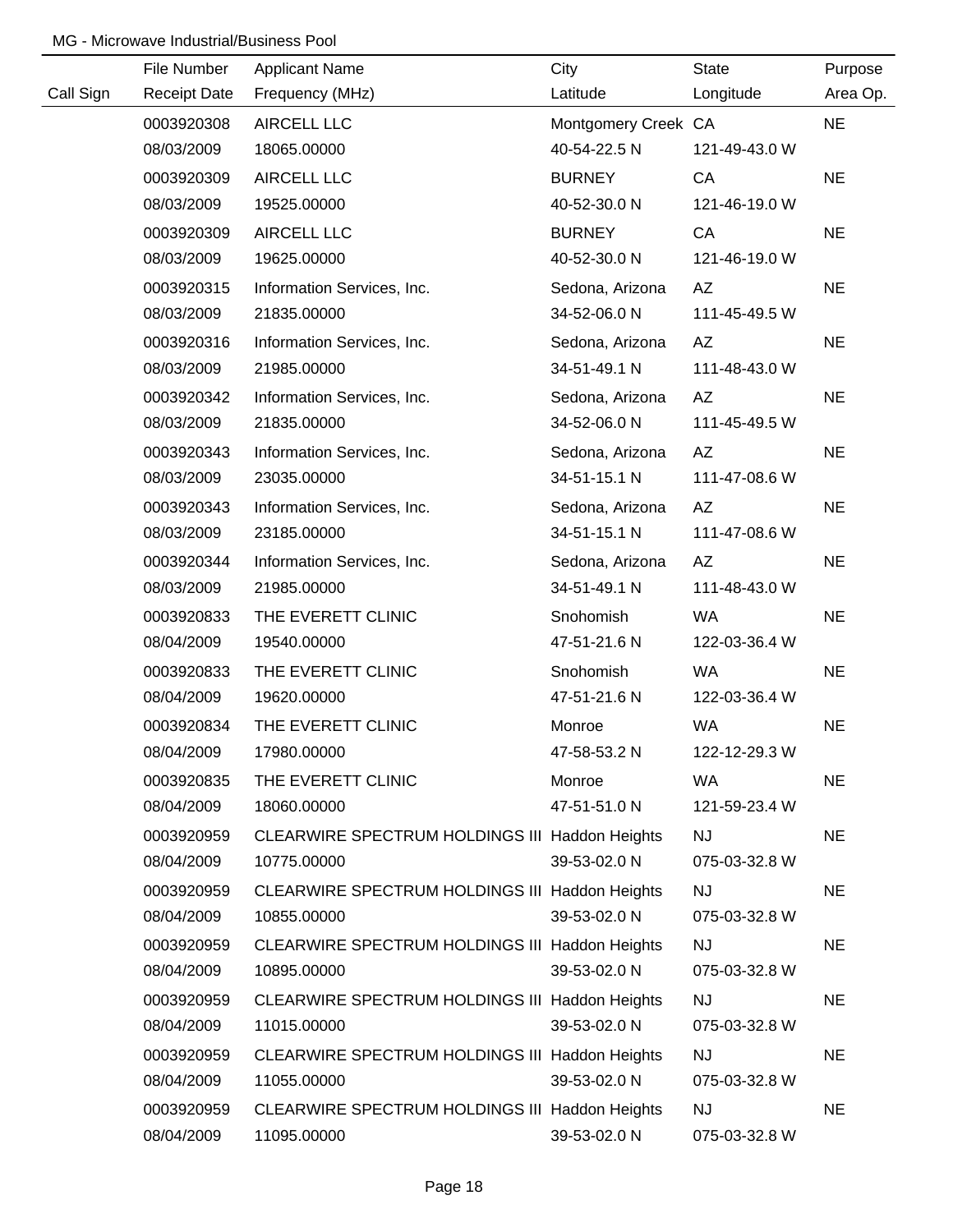|           | File Number | <b>Applicant Name</b>                           | City         | State         | Purpose   |
|-----------|-------------|-------------------------------------------------|--------------|---------------|-----------|
| Call Sign |             | Receipt Date Frequency (MHz)                    | Latitude     | Longitude     | Area Op.  |
|           | 0003920959  | CLEARWIRE SPECTRUM HOLDINGS III Haddon Heights  |              | <b>NJ</b>     | <b>NE</b> |
|           | 08/04/2009  | 11175.00000                                     | 39-53-02.0 N | 075-03-32.8 W |           |
|           | 0003920960  | CLEARWIRE SPECTRUM HOLDINGS III Willingboro     |              | <b>NJ</b>     | <b>NE</b> |
|           | 08/04/2009  | 18015.00000                                     | 40-01-14.7 N | 074-53-41.1 W |           |
|           | 0003920960  | CLEARWIRE SPECTRUM HOLDINGS III Willingboro     |              | <b>NJ</b>     | <b>NE</b> |
|           | 08/04/2009  | 18115.00000                                     | 40-01-14.7 N | 074-53-41.1 W |           |
|           | 0003920962  | CLEARWIRE SPECTRUM HOLDINGS III Pottstown       |              | PA            | <b>NE</b> |
|           | 08/04/2009  | 10735.00000                                     | 40-16-12.9 N | 075-36-24.6 W |           |
|           | 0003920962  | CLEARWIRE SPECTRUM HOLDINGS III Pottstown       |              | PA            | <b>NE</b> |
|           | 08/04/2009  | 10815.00000                                     | 40-16-12.9 N | 075-36-24.6 W |           |
|           | 0003920962  | CLEARWIRE SPECTRUM HOLDINGS III Pottstown       |              | <b>PA</b>     | <b>NE</b> |
|           | 08/04/2009  | 17915.00000                                     | 40-16-12.9 N | 075-36-24.6 W |           |
|           | 0003920962  | CLEARWIRE SPECTRUM HOLDINGS III Pottstown       |              | PA            | <b>NE</b> |
|           | 08/04/2009  | 18015.00000                                     | 40-16-12.9 N | 075-36-24.6 W |           |
|           | 0003920964  | <b>CLEARWIRE SPECTRUM HOLDINGS III Voorhees</b> |              | <b>NJ</b>     | <b>NE</b> |
|           | 08/04/2009  | 19425.00000                                     | 39-49-09.4 N | 074-57-04.1 W |           |
|           | 0003920965  | CLEARWIRE SPECTRUM HOLDINGS III HARLEYSVILLE    |              | <b>PA</b>     | <b>NE</b> |
|           | 08/04/2009  | 10735.00000                                     | 40-15-34.8 N | 075-20-48.7 W |           |
|           | 0003920965  | CLEARWIRE SPECTRUM HOLDINGS III HARLEYSVILLE    |              | <b>PA</b>     | <b>NE</b> |
|           | 08/04/2009  | 10815.00000                                     | 40-15-34.8 N | 075-20-48.7 W |           |
|           | 0003920965  | CLEARWIRE SPECTRUM HOLDINGS III HARLEYSVILLE    |              | PA            | <b>NE</b> |
|           | 08/04/2009  | 10855.00000                                     | 40-15-34.8 N | 075-20-48.7 W |           |
|           | 0003920965  | CLEARWIRE SPECTRUM HOLDINGS III HARLEYSVILLE    |              | PA            | <b>NE</b> |
|           | 08/04/2009  | 10935.00000                                     | 40-15-34.8 N | 075-20-48.7 W |           |
|           | 0003920965  | CLEARWIRE SPECTRUM HOLDINGS III HARLEYSVILLE    |              | PA.           | <b>NE</b> |
|           | 08/04/2009  | 10975.00000                                     | 40-15-34.8 N | 075-20-48.7 W |           |
|           | 0003920965  | CLEARWIRE SPECTRUM HOLDINGS III HARLEYSVILLE    |              | PA.           | <b>NE</b> |
|           | 08/04/2009  | 11055.00000                                     | 40-15-34.8 N | 075-20-48.7 W |           |
|           | 0003920965  | CLEARWIRE SPECTRUM HOLDINGS III HARLEYSVILLE    |              | <b>PA</b>     | NE.       |
|           | 08/04/2009  | 11095.00000                                     | 40-15-34.8 N | 075-20-48.7 W |           |
|           | 0003920965  | CLEARWIRE SPECTRUM HOLDINGS III HARLEYSVILLE    |              | PA            | <b>NE</b> |
|           | 08/04/2009  | 11175.00000                                     | 40-15-34.8 N | 075-20-48.7 W |           |
|           | 0003920965  | CLEARWIRE SPECTRUM HOLDINGS III HARLEYSVILLE    |              | <b>PA</b>     | <b>NE</b> |
|           | 08/04/2009  | 19375.00000                                     | 40-15-34.8 N | 075-20-48.7 W |           |
|           | 0003920965  | CLEARWIRE SPECTRUM HOLDINGS III HARLEYSVILLE    |              | PA            | NE        |
|           | 08/04/2009  | 19475.00000                                     | 40-15-34.8 N | 075-20-48.7 W |           |
|           | 0003920965  | CLEARWIRE SPECTRUM HOLDINGS III HARLEYSVILLE    |              | PA            | <b>NE</b> |
|           | 08/04/2009  | 19525.00000                                     | 40-15-34.8 N | 075-20-48.7 W |           |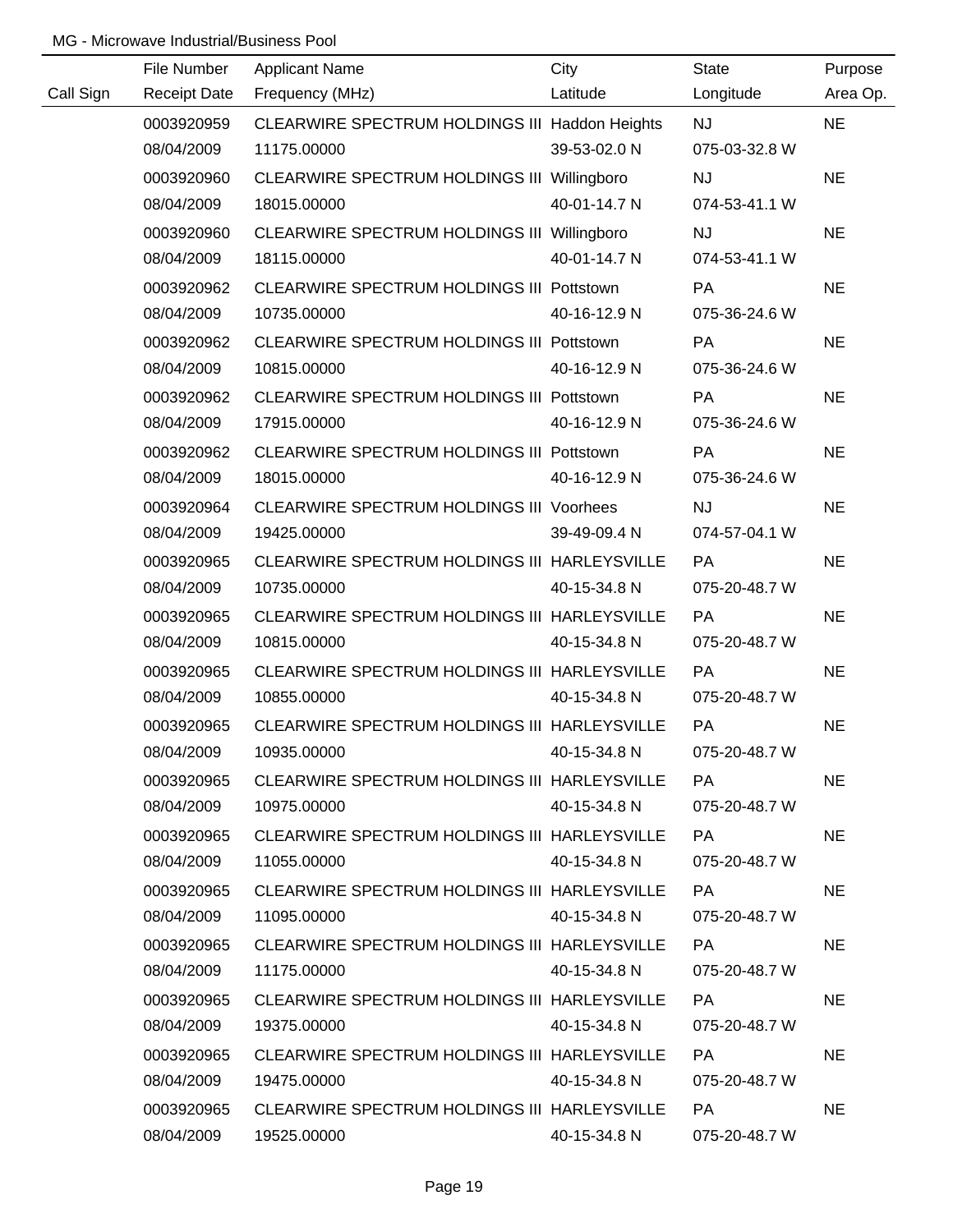|           | File Number         | <b>Applicant Name</b>                               | City         | State         | Purpose   |
|-----------|---------------------|-----------------------------------------------------|--------------|---------------|-----------|
| Call Sign | <b>Receipt Date</b> | Frequency (MHz)                                     | Latitude     | Longitude     | Area Op.  |
|           | 0003920965          | CLEARWIRE SPECTRUM HOLDINGS III HARLEYSVILLE        |              | <b>PA</b>     | <b>NE</b> |
|           | 08/04/2009          | 19575.00000                                         | 40-15-34.8 N | 075-20-48.7 W |           |
|           | 0003920965          | CLEARWIRE SPECTRUM HOLDINGS III HARLEYSVILLE        |              | <b>PA</b>     | <b>NE</b> |
|           | 08/04/2009          | 19625.00000                                         | 40-15-34.8 N | 075-20-48.7 W |           |
|           | 0003920965          | CLEARWIRE SPECTRUM HOLDINGS III HARLEYSVILLE        |              | PA            | <b>NE</b> |
|           | 08/04/2009          | 19675.00000                                         | 40-15-34.8 N | 075-20-48.7 W |           |
|           | 0003920966          | CLEARWIRE SPECTRUM HOLDINGS III North Wales         |              | <b>PA</b>     | <b>NE</b> |
|           | 08/04/2009          | 19325.00000                                         | 40-13-42.1 N | 075-12-44.7 W |           |
|           | 0003920967          | CLEARWIRE SPECTRUM HOLDINGS III Phoenixville        |              | PA            | <b>NE</b> |
|           | 08/04/2009          | 11225.00000                                         | 40-07-07.3 N | 075-28-14.5 W |           |
|           | 0003920967          | CLEARWIRE SPECTRUM HOLDINGS III Phoenixville        |              | PA            | <b>NE</b> |
|           | 08/04/2009          | 11305.00000                                         | 40-07-07.3 N | 075-28-14.5 W |           |
|           | 0003920967          | CLEARWIRE SPECTRUM HOLDINGS III Phoenixville        |              | PA            | <b>NE</b> |
|           | 08/04/2009          | 17815.00000                                         | 40-07-07.3 N | 075-28-14.5 W |           |
|           | 0003920967          | CLEARWIRE SPECTRUM HOLDINGS III Phoenixville        |              | <b>PA</b>     | <b>NE</b> |
|           | 08/04/2009          | 17915.00000                                         | 40-07-07.3 N | 075-28-14.5 W |           |
|           | 0003920967          | CLEARWIRE SPECTRUM HOLDINGS III Phoenixville        |              | PA            | <b>NE</b> |
|           | 08/04/2009          | 18015.00000                                         | 40-07-07.3 N | 075-28-14.5 W |           |
|           | 0003920967          | CLEARWIRE SPECTRUM HOLDINGS III Phoenixville        |              | <b>PA</b>     | <b>NE</b> |
|           | 08/04/2009          | 18115.00000                                         | 40-07-07.3 N | 075-28-14.5 W |           |
|           | 0003920968          | <b>CLEARWIRE SPECTRUM HOLDINGS III Sicklerville</b> |              | NJ            | <b>NE</b> |
|           | 08/04/2009          | 10815.00000                                         | 39-43-34.9 N | 074-57-28.6 W |           |
|           | 0003920968          | <b>CLEARWIRE SPECTRUM HOLDINGS III Sicklerville</b> |              | <b>NJ</b>     | <b>NE</b> |
|           | 08/04/2009          | 10895.00000                                         | 39-43-34.9 N | 074-57-28.6 W |           |
|           | 0003920968          | <b>CLEARWIRE SPECTRUM HOLDINGS III Sicklerville</b> |              | NJ.           | <b>NE</b> |
|           | 08/04/2009          | 10975.00000                                         | 39-43-34.9 N | 074-57-28.6 W |           |
|           | 0003920968          | <b>CLEARWIRE SPECTRUM HOLDINGS III Sicklerville</b> |              | NJ.           | <b>NE</b> |
|           | 08/04/2009          | 11135.00000                                         | 39-43-34.9 N | 074-57-28.6 W |           |
|           | 0003920968          | <b>CLEARWIRE SPECTRUM HOLDINGS III Sicklerville</b> |              | NJ.           | <b>NE</b> |
|           | 08/04/2009          | 19525.00000                                         | 39-43-34.9 N | 074-57-28.6 W |           |
|           | 0003920968          | <b>CLEARWIRE SPECTRUM HOLDINGS III Sicklerville</b> |              | <b>NJ</b>     | <b>NE</b> |
|           | 08/04/2009          | 19625.00000                                         | 39-43-34.9 N | 074-57-28.6 W |           |
|           | 0003920969          | <b>CLEARWIRE SPECTRUM HOLDINGS III Sewell</b>       |              | <b>NJ</b>     | <b>NE</b> |
|           | 08/04/2009          | 23025.00000                                         | 39-48-14.4 N | 075-06-22.7 W |           |
|           | 0003920970          | CLEARWIRE SPECTRUM HOLDINGS III Pottstown           |              | PA            | <b>NE</b> |
|           | 08/04/2009          | 11225.00000                                         | 40-14-37.9 N | 075-35-59.2 W |           |
|           | 0003920970          | CLEARWIRE SPECTRUM HOLDINGS III Pottstown           |              | PA            | <b>NE</b> |
|           | 08/04/2009          | 11305.00000                                         | 40-14-37.9 N | 075-35-59.2 W |           |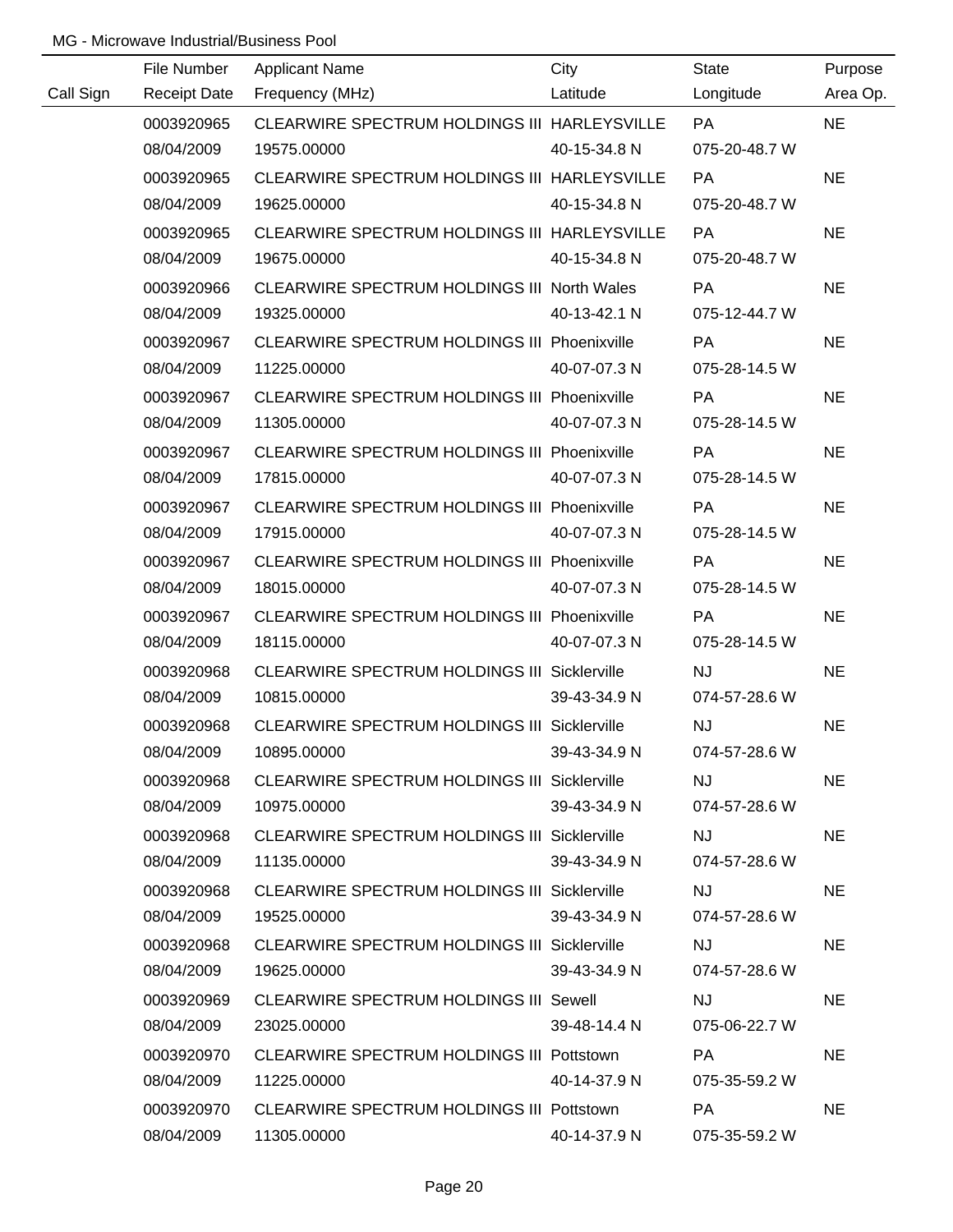|           | File Number         | <b>Applicant Name</b>                                | City         | State         | Purpose   |
|-----------|---------------------|------------------------------------------------------|--------------|---------------|-----------|
| Call Sign | <b>Receipt Date</b> | Frequency (MHz)                                      | Latitude     | Longitude     | Area Op.  |
|           | 0003920970          | CLEARWIRE SPECTRUM HOLDINGS III Pottstown            |              | PA            | <b>NE</b> |
|           | 08/04/2009          | 17815.00000                                          | 40-14-37.9 N | 075-35-59.2 W |           |
|           | 0003920970          | CLEARWIRE SPECTRUM HOLDINGS III Pottstown            |              | PA            | <b>NE</b> |
|           | 08/04/2009          | 17915.00000                                          | 40-14-37.9 N | 075-35-59.2 W |           |
|           | 0003920971          | CLEARWIRE SPECTRUM HOLDINGS III Collegeville         |              | <b>PA</b>     | <b>NE</b> |
|           | 08/04/2009          | 19375.00000                                          | 40-10-56.0 N | 075-26-27.4 W |           |
|           | 0003920971          | CLEARWIRE SPECTRUM HOLDINGS III Collegeville         |              | PA            | <b>NE</b> |
|           | 08/04/2009          | 19475.00000                                          | 40-10-56.0 N | 075-26-27.4 W |           |
|           | 0003920972          | CLEARWIRE SPECTRUM HOLDINGS III King of Prussia      |              | <b>PA</b>     | <b>NE</b> |
|           | 08/04/2009          | 23025.00000                                          | 40-05-06.6 N | 075-20-08.8 W |           |
|           | 0003920973          | CLEARWIRE SPECTRUM HOLDINGS III Bensalem             |              | PA            | <b>NE</b> |
|           | 08/04/2009          | 10735.00000                                          | 40-07-39.1 N | 074-56-27.2 W |           |
|           | 0003920973          | CLEARWIRE SPECTRUM HOLDINGS III Bensalem             |              | <b>PA</b>     | <b>NE</b> |
|           | 08/04/2009          | 10855.00000                                          | 40-07-39.1 N | 074-56-27.2 W |           |
|           | 0003920973          | CLEARWIRE SPECTRUM HOLDINGS III Bensalem             |              | <b>PA</b>     | <b>NE</b> |
|           | 08/04/2009          | 11095.00000                                          | 40-07-39.1 N | 074-56-27.2 W |           |
|           | 0003920973          | CLEARWIRE SPECTRUM HOLDINGS III Bensalem             |              | <b>PA</b>     | <b>NE</b> |
|           | 08/04/2009          | 11175.00000                                          | 40-07-39.1 N | 074-56-27.2 W |           |
|           | 0003920974          | CLEARWIRE SPECTRUM HOLDINGS III Blackwood            |              | <b>NJ</b>     | <b>NE</b> |
|           | 08/04/2009          | 19525.00000                                          | 39-47-07.5 N | 075-04-12.2 W |           |
|           | 0003920974          | CLEARWIRE SPECTRUM HOLDINGS III Blackwood            |              | NJ            | <b>NE</b> |
|           | 08/04/2009          | 19625.00000                                          | 39-47-07.5 N | 075-04-12.2 W |           |
|           | 0003920975          | CLEARWIRE SPECTRUM HOLDINGS III Blackwood            |              | NJ            | <b>NE</b> |
|           | 08/04/2009          | 10735.00000                                          | 39-47-17.6 N | 075-01-51.3 W |           |
|           | 0003920975          | CLEARWIRE SPECTRUM HOLDINGS III Blackwood            |              | <b>NJ</b>     | <b>NE</b> |
|           | 08/04/2009          | 10815.00000                                          | 39-47-17.6 N | 075-01-51.3 W |           |
|           | 0003920975          | CLEARWIRE SPECTRUM HOLDINGS III Blackwood            |              | <b>NJ</b>     | <b>NE</b> |
|           | 08/04/2009          | 10975.00000                                          | 39-47-17.6 N | 075-01-51.3 W |           |
|           | 0003920975          | CLEARWIRE SPECTRUM HOLDINGS III Blackwood            |              | <b>NJ</b>     | <b>NE</b> |
|           | 08/04/2009          | 11055.00000                                          | 39-47-17.6 N | 075-01-51.3 W |           |
|           | 0003920975          | CLEARWIRE SPECTRUM HOLDINGS III Blackwood            |              | <b>NJ</b>     | <b>NE</b> |
|           | 08/04/2009          | 17815.00000                                          | 39-47-17.6 N | 075-01-51.3 W |           |
|           | 0003920975          | CLEARWIRE SPECTRUM HOLDINGS III Blackwood            |              | <b>NJ</b>     | <b>NE</b> |
|           | 08/04/2009          | 17915.00000                                          | 39-47-17.6 N | 075-01-51.3 W |           |
|           | 0003920976          | CLEARWIRE SPECTRUM HOLDINGS III Mt Holly             |              | <b>NJ</b>     | <b>NE</b> |
|           | 08/04/2009          | 23025.00000                                          | 40-00-27.4 N | 074-45-22.1 W |           |
|           | 0003920977          | <b>CLEARWIRE SPECTRUM HOLDINGS III Center Square</b> |              | <b>PA</b>     | <b>NE</b> |
|           | 08/04/2009          | 23025.00000                                          | 40-10-28.9 N | 075-18-11.3 W |           |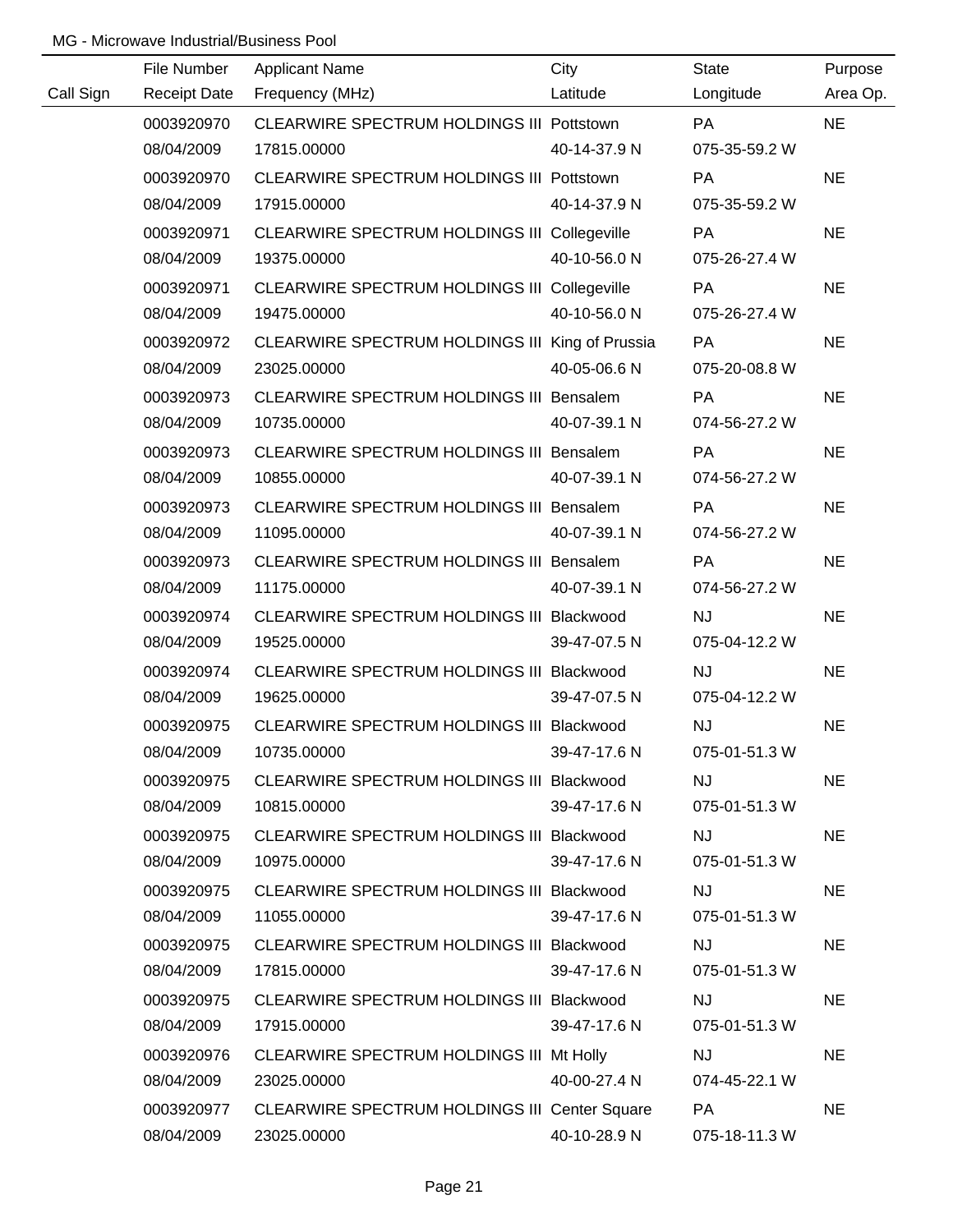|           | File Number | <b>Applicant Name</b>                             | City         | State         | Purpose   |
|-----------|-------------|---------------------------------------------------|--------------|---------------|-----------|
| Call Sign |             | Receipt Date Frequency (MHz)                      | Latitude     | Longitude     | Area Op.  |
|           | 0003920979  | CLEARWIRE SPECTRUM HOLDINGS III Marlton           |              | <b>NJ</b>     | <b>NE</b> |
|           | 08/04/2009  | 19325.00000                                       | 39-54-31.6 N | 074-54-45.9 W |           |
|           | 0003920980  | CLEARWIRE SPECTRUM HOLDINGS III Marlton           |              | <b>NJ</b>     | <b>NE</b> |
|           | 08/04/2009  | 19325.00000                                       | 39-53-39.8 N | 074-56-04.2 W |           |
|           | 0003920981  | CLEARWIRE SPECTRUM HOLDINGS III NEWTOWN           |              | PA            | <b>NE</b> |
|           | 08/04/2009  | 21825.00000                                       | 40-13-58.1 N | 074-56-21.1 W |           |
|           | 0003920982  | CLEARWIRE SPECTRUM HOLDINGS III WHITPAIN TOWNS PA |              |               | <b>NE</b> |
|           | 08/04/2009  | 11665.00000                                       | 40-09-45.4 N | 075-18-07.9 W |           |
|           | 0003920982  | CLEARWIRE SPECTRUM HOLDINGS III WHITPAIN TOWNS PA |              |               | <b>NE</b> |
|           | 08/04/2009  | 21825.00000                                       | 40-09-45.4 N | 075-18-07.9 W |           |
|           | 0003920983  | CLEARWIRE SPECTRUM HOLDINGS III East Goshen       |              | PA            | <b>NE</b> |
|           | 08/04/2009  | 11225.00000                                       | 39-57-51.2 N | 075-32-17.1 W |           |
|           | 0003920984  | CLEARWIRE SPECTRUM HOLDINGS III Mt Laurel         |              | <b>NJ</b>     | <b>NE</b> |
|           | 08/04/2009  | 19375.00000                                       | 39-56-32.2 N | 074-56-06.4 W |           |
|           | 0003920984  | CLEARWIRE SPECTRUM HOLDINGS III Mt Laurel         |              | <b>NJ</b>     | <b>NE</b> |
|           | 08/04/2009  | 19475.00000                                       | 39-56-32.2 N | 074-56-06.4 W |           |
|           | 0003920985  | CLEARWIRE SPECTRUM HOLDINGS III Royersford        |              | <b>PA</b>     | <b>NE</b> |
|           | 08/04/2009  | 17815.00000                                       | 40-11-17.2 N | 075-32-36.6 W |           |
|           | 0003920985  | CLEARWIRE SPECTRUM HOLDINGS III Royersford        |              | <b>PA</b>     | <b>NE</b> |
|           | 08/04/2009  | 17915.00000                                       | 40-11-17.2 N | 075-32-36.6 W |           |
|           | 0003920986  | CLEARWIRE SPECTRUM HOLDINGS III North Wales       |              | PA            | <b>NE</b> |
|           | 08/04/2009  | 21825.00000                                       | 40-12-30.0 N | 075-16-00.8 W |           |
|           | 0003920987  | CLEARWIRE SPECTRUM HOLDINGS III WARMINSTER        |              | PA            | <b>NE</b> |
|           | 08/04/2009  | 21825.00000                                       | 40-12-32.8 N | 075-04-44.8 W |           |
|           | 0003920987  | CLEARWIRE SPECTRUM HOLDINGS III WARMINSTER        |              | <b>PA</b>     | <b>NE</b> |
|           | 08/04/2009  | 21925.00000                                       | 40-12-32.8 N | 075-04-44.8 W |           |
|           | 0003920987  | CLEARWIRE SPECTRUM HOLDINGS III WARMINSTER        |              | PA.           | <b>NE</b> |
|           | 08/04/2009  | 21975.00000                                       | 40-12-32.8 N | 075-04-44.8 W |           |
|           | 0003920988  | CLEARWIRE SPECTRUM HOLDINGS III Pottstown         |              | PA.           | <b>NE</b> |
|           | 08/04/2009  | 21825.00000                                       | 40-14-40.0 N | 075-38-33.0 W |           |
|           | 0003920989  | CLEARWIRE SPECTRUM HOLDINGS III Phoenixville      |              | PA.           | <b>NE</b> |
|           | 08/04/2009  | 11095.00000                                       | 40-07-14.3 N | 075-32-13.2 W |           |
|           | 0003920989  | CLEARWIRE SPECTRUM HOLDINGS III Phoenixville      |              | PA.           | <b>NE</b> |
|           | 08/04/2009  | 11175.00000                                       | 40-07-14.3 N | 075-32-13.2 W |           |
|           | 0003920989  | CLEARWIRE SPECTRUM HOLDINGS III Phoenixville      |              | PA.           | <b>NE</b> |
|           | 08/04/2009  | 17815.00000                                       | 40-07-14.3 N | 075-32-13.2 W |           |
|           | 0003920989  | CLEARWIRE SPECTRUM HOLDINGS III Phoenixville      |              | <b>PA</b>     | <b>NE</b> |
|           | 08/04/2009  | 17915.00000                                       | 40-07-14.3 N | 075-32-13.2 W |           |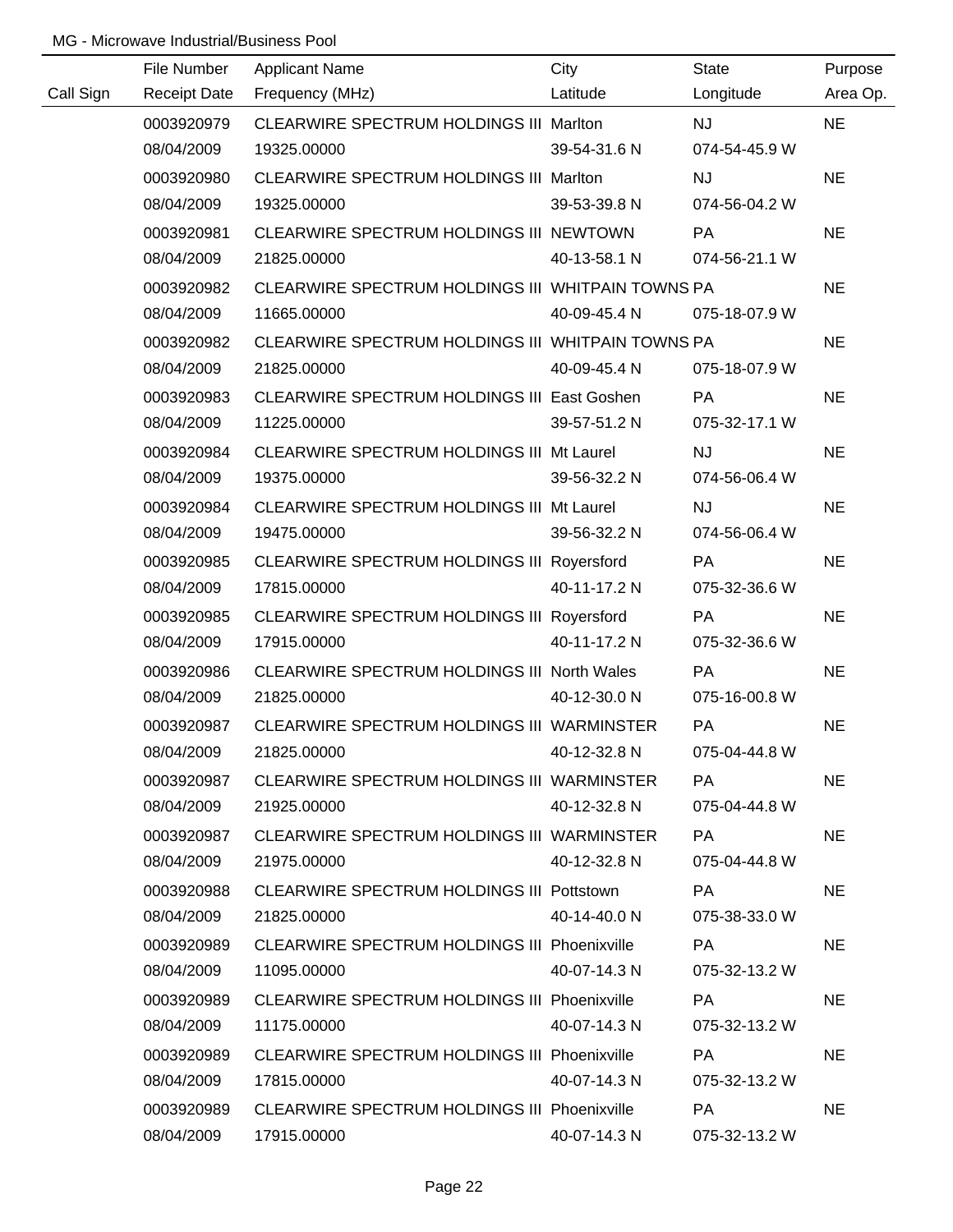|           | File Number         | <b>Applicant Name</b>                           | City         | State         | Purpose   |
|-----------|---------------------|-------------------------------------------------|--------------|---------------|-----------|
| Call Sign | <b>Receipt Date</b> | Frequency (MHz)                                 | Latitude     | Longitude     | Area Op.  |
|           | 0003920989          | CLEARWIRE SPECTRUM HOLDINGS III Phoenixville    |              | <b>PA</b>     | <b>NE</b> |
|           | 08/04/2009          | 23025.00000                                     | 40-07-14.3 N | 075-32-13.2 W |           |
|           | 0003920990          | CLEARWIRE SPECTRUM HOLDINGS III Dresher         |              | PA            | <b>NE</b> |
|           | 08/04/2009          | 19375.00000                                     | 40-09-10.3 N | 075-08-50.4 W |           |
|           | 0003920990          | <b>CLEARWIRE SPECTRUM HOLDINGS III Dresher</b>  |              | <b>PA</b>     | <b>NE</b> |
|           | 08/04/2009          | 19475.00000                                     | 40-09-10.3 N | 075-08-50.4 W |           |
|           | 0003920991          | CLEARWIRE SPECTRUM HOLDINGS III Yardley         |              | PA            | <b>NE</b> |
|           | 08/04/2009          | 17865.00000                                     | 40-13-34.3 N | 074-50-32.1 W |           |
|           | 0003920992          | CLEARWIRE SPECTRUM HOLDINGS III Westtown        |              | PA            | <b>NE</b> |
|           | 08/04/2009          | 17815.00000                                     | 39-56-16.1 N | 075-34-27.3 W |           |
|           | 0003920992          | CLEARWIRE SPECTRUM HOLDINGS III Westtown        |              | <b>PA</b>     | <b>NE</b> |
|           | 08/04/2009          | 17865.00000                                     | 39-56-16.1 N | 075-34-27.3 W |           |
|           | 0003920992          | CLEARWIRE SPECTRUM HOLDINGS III Westtown        |              | <b>PA</b>     | <b>NE</b> |
|           | 08/04/2009          | 17915.00000                                     | 39-56-16.1 N | 075-34-27.3 W |           |
|           | 0003920993          | CLEARWIRE SPECTRUM HOLDINGS III Richboro        |              | <b>PA</b>     | <b>NE</b> |
|           | 08/04/2009          | 17815.00000                                     | 40-12-54.0 N | 075-00-30.6 W |           |
|           | 0003920993          | CLEARWIRE SPECTRUM HOLDINGS III Richboro        |              | PA            | <b>NE</b> |
|           | 08/04/2009          | 17915.00000                                     | 40-12-54.0 N | 075-00-30.6 W |           |
|           | 0003920993          | CLEARWIRE SPECTRUM HOLDINGS III Richboro        |              | PA            | <b>NE</b> |
|           | 08/04/2009          | 17965.00000                                     | 40-12-54.0 N | 075-00-30.6 W |           |
|           | 0003920993          | CLEARWIRE SPECTRUM HOLDINGS III Richboro        |              | PA            | <b>NE</b> |
|           | 08/04/2009          | 18065.00000                                     | 40-12-54.0 N | 075-00-30.6 W |           |
|           | 0003920994          | CLEARWIRE SPECTRUM HOLDINGS III Haddon Heights  |              | <b>NJ</b>     | <b>NE</b> |
|           | 08/04/2009          | 17865.00000                                     | 39-52-53.8 N | 075-04-43.8 W |           |
|           | 0003920995          | CLEARWIRE SPECTRUM HOLDINGS III Fort Washington |              | PA            | <b>NE</b> |
|           | 08/04/2009          | 10735.00000                                     | 40-07-49.3 N | 075-12-44.8 W |           |
|           | 0003920995          | CLEARWIRE SPECTRUM HOLDINGS III Fort Washington |              | <b>PA</b>     | <b>NE</b> |
|           | 08/04/2009          | 10775.00000                                     | 40-07-49.3 N | 075-12-44.8 W |           |
|           | 0003920995          | CLEARWIRE SPECTRUM HOLDINGS III Fort Washington |              | <b>PA</b>     | <b>NE</b> |
|           | 08/04/2009          | 10815.00000                                     | 40-07-49.3 N | 075-12-44.8 W |           |
|           | 0003920995          | CLEARWIRE SPECTRUM HOLDINGS III Fort Washington |              | <b>PA</b>     | <b>NE</b> |
|           | 08/04/2009          | 10855.00000                                     | 40-07-49.3 N | 075-12-44.8 W |           |
|           | 0003920995          | CLEARWIRE SPECTRUM HOLDINGS III Fort Washington |              | <b>PA</b>     | <b>NE</b> |
|           | 08/04/2009          | 10895.00000                                     | 40-07-49.3 N | 075-12-44.8 W |           |
|           | 0003920995          | CLEARWIRE SPECTRUM HOLDINGS III Fort Washington |              | <b>PA</b>     | <b>NE</b> |
|           | 08/04/2009          | 10975.00000                                     | 40-07-49.3 N | 075-12-44.8 W |           |
|           | 0003920995          | CLEARWIRE SPECTRUM HOLDINGS III Fort Washington |              | PA            | <b>NE</b> |
|           | 08/04/2009          | 11055.00000                                     | 40-07-49.3 N | 075-12-44.8 W |           |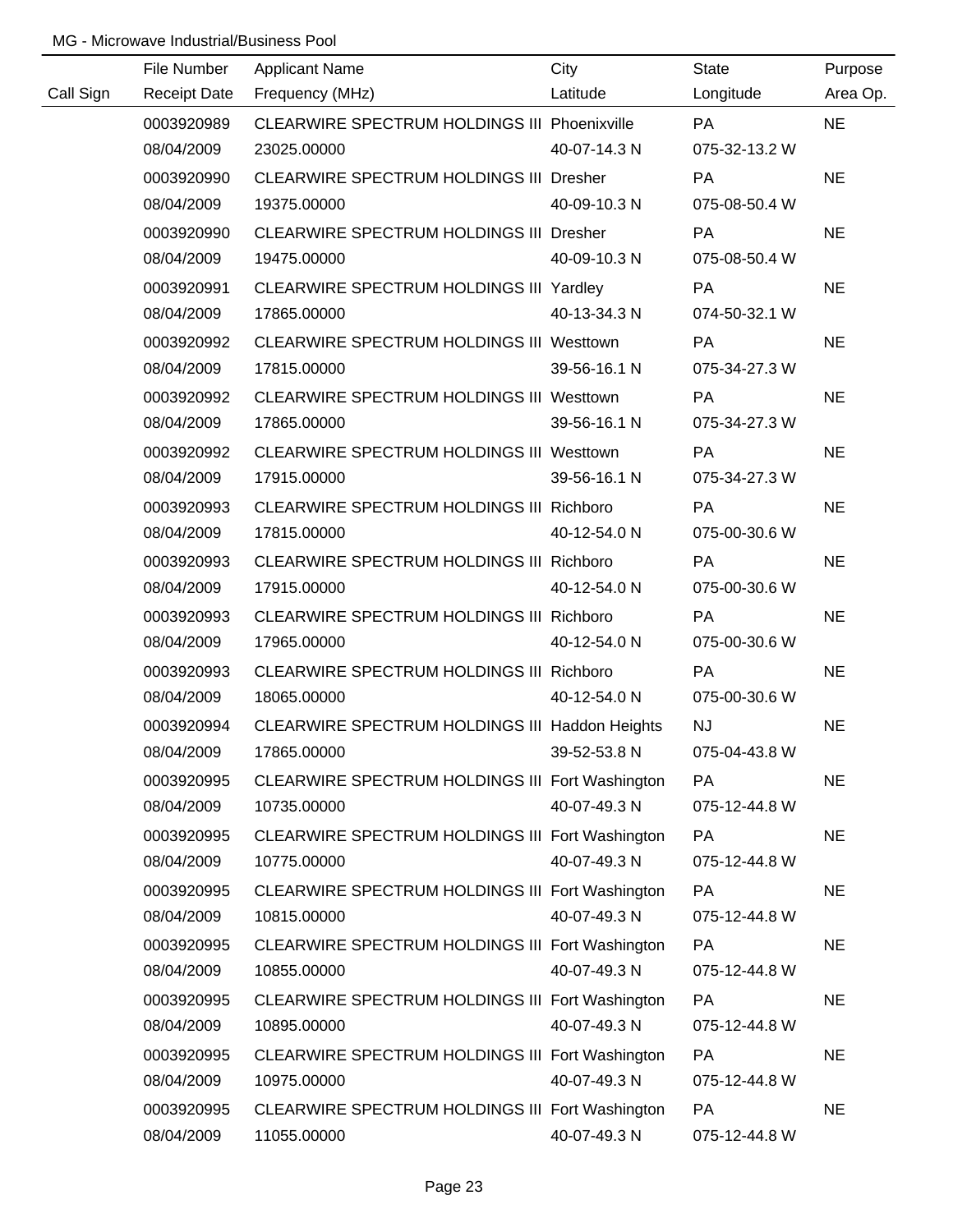|           | File Number | <b>Applicant Name</b>                           | City         | <b>State</b>  | Purpose   |
|-----------|-------------|-------------------------------------------------|--------------|---------------|-----------|
| Call Sign |             | Receipt Date Frequency (MHz)                    | Latitude     | Longitude     | Area Op.  |
|           | 0003920995  | CLEARWIRE SPECTRUM HOLDINGS III Fort Washington |              | <b>PA</b>     | <b>NE</b> |
|           | 08/04/2009  | 11095.00000                                     | 40-07-49.3 N | 075-12-44.8 W |           |
|           | 0003920995  | CLEARWIRE SPECTRUM HOLDINGS III Fort Washington |              | PA            | <b>NE</b> |
|           | 08/04/2009  | 11175.00000                                     | 40-07-49.3 N | 075-12-44.8 W |           |
|           | 0003920995  | CLEARWIRE SPECTRUM HOLDINGS III Fort Washington |              | PA            | <b>NE</b> |
|           | 08/04/2009  | 19525.00000                                     | 40-07-49.3 N | 075-12-44.8 W |           |
|           | 0003920995  | CLEARWIRE SPECTRUM HOLDINGS III Fort Washington |              | PA            | <b>NE</b> |
|           | 08/04/2009  | 19625.00000                                     | 40-07-49.3 N | 075-12-44.8 W |           |
|           | 0003920995  | CLEARWIRE SPECTRUM HOLDINGS III Fort Washington |              | PA            | <b>NE</b> |
|           | 08/04/2009  | 21825.00000                                     | 40-07-49.3 N | 075-12-44.8 W |           |
|           | 0003920995  | CLEARWIRE SPECTRUM HOLDINGS III Fort Washington |              | PA            | <b>NE</b> |
|           | 08/04/2009  | 21875.00000                                     | 40-07-49.3 N | 075-12-44.8 W |           |
|           | 0003920995  | CLEARWIRE SPECTRUM HOLDINGS III Fort Washington |              | PA            | <b>NE</b> |
|           | 08/04/2009  | 21925.00000                                     | 40-07-49.3 N | 075-12-44.8 W |           |
|           | 0003920995  | CLEARWIRE SPECTRUM HOLDINGS III Fort Washington |              | PA            | <b>NE</b> |
|           | 08/04/2009  | 21975.00000                                     | 40-07-49.3 N | 075-12-44.8 W |           |
|           | 0003920996  | CLEARWIRE SPECTRUM HOLDINGS III Hatfield        |              | PA            | <b>NE</b> |
|           | 08/04/2009  | 19325.00000                                     | 40-18-06.7 N | 075-18-19.9 W |           |
|           | 0003920997  | CLEARWIRE SPECTRUM HOLDINGS III LEVITTOWN       |              | PA            | <b>NE</b> |
|           | 08/04/2009  | 17815.00000                                     | 40-09-37.7 N | 074-48-43.3 W |           |
|           | 0003920997  | CLEARWIRE SPECTRUM HOLDINGS III LEVITTOWN       |              | <b>PA</b>     | <b>NE</b> |
|           | 08/04/2009  | 17915.00000                                     | 40-09-37.7 N | 074-48-43.3 W |           |
|           | 0003920998  | CLEARWIRE SPECTRUM HOLDINGS III West Chester    |              | PA            | <b>NE</b> |
|           | 08/04/2009  | 10775.00000                                     | 39-54-16.9 N | 075-33-54.0 W |           |
|           | 0003920998  | CLEARWIRE SPECTRUM HOLDINGS III West Chester    |              | PA            | <b>NE</b> |
|           | 08/04/2009  | 10855.00000                                     | 39-54-16.9 N | 075-33-54.0 W |           |
|           | 0003920998  | CLEARWIRE SPECTRUM HOLDINGS III West Chester    |              | <b>PA</b>     | <b>NE</b> |
|           | 08/04/2009  | 10975.00000                                     | 39-54-16.9 N | 075-33-54.0 W |           |
|           | 0003920998  | CLEARWIRE SPECTRUM HOLDINGS III West Chester    |              | <b>PA</b>     | <b>NE</b> |
|           | 08/04/2009  | 11055.00000                                     | 39-54-16.9 N | 075-33-54.0 W |           |
|           | 0003920998  | CLEARWIRE SPECTRUM HOLDINGS III West Chester    |              | PA            | <b>NE</b> |
|           | 08/04/2009  | 19375.00000                                     | 39-54-16.9 N | 075-33-54.0 W |           |
|           | 0003920998  | CLEARWIRE SPECTRUM HOLDINGS III West Chester    |              | <b>PA</b>     | <b>NE</b> |
|           | 08/04/2009  | 19475.00000                                     | 39-54-16.9 N | 075-33-54.0 W |           |
|           | 0003920999  | CLEARWIRE SPECTRUM HOLDINGS III West Deptford   |              | <b>NJ</b>     | <b>NE</b> |
|           | 08/04/2009  | 21825.00000                                     | 39-48-35.3 N | 075-10-46.6 W |           |
|           | 0003921000  | CLEARWIRE SPECTRUM HOLDINGS III Jamison         |              | PA            | <b>NE</b> |
|           | 08/04/2009  | 11135.00000                                     | 40-14-41.1 N | 075-05-43.0 W |           |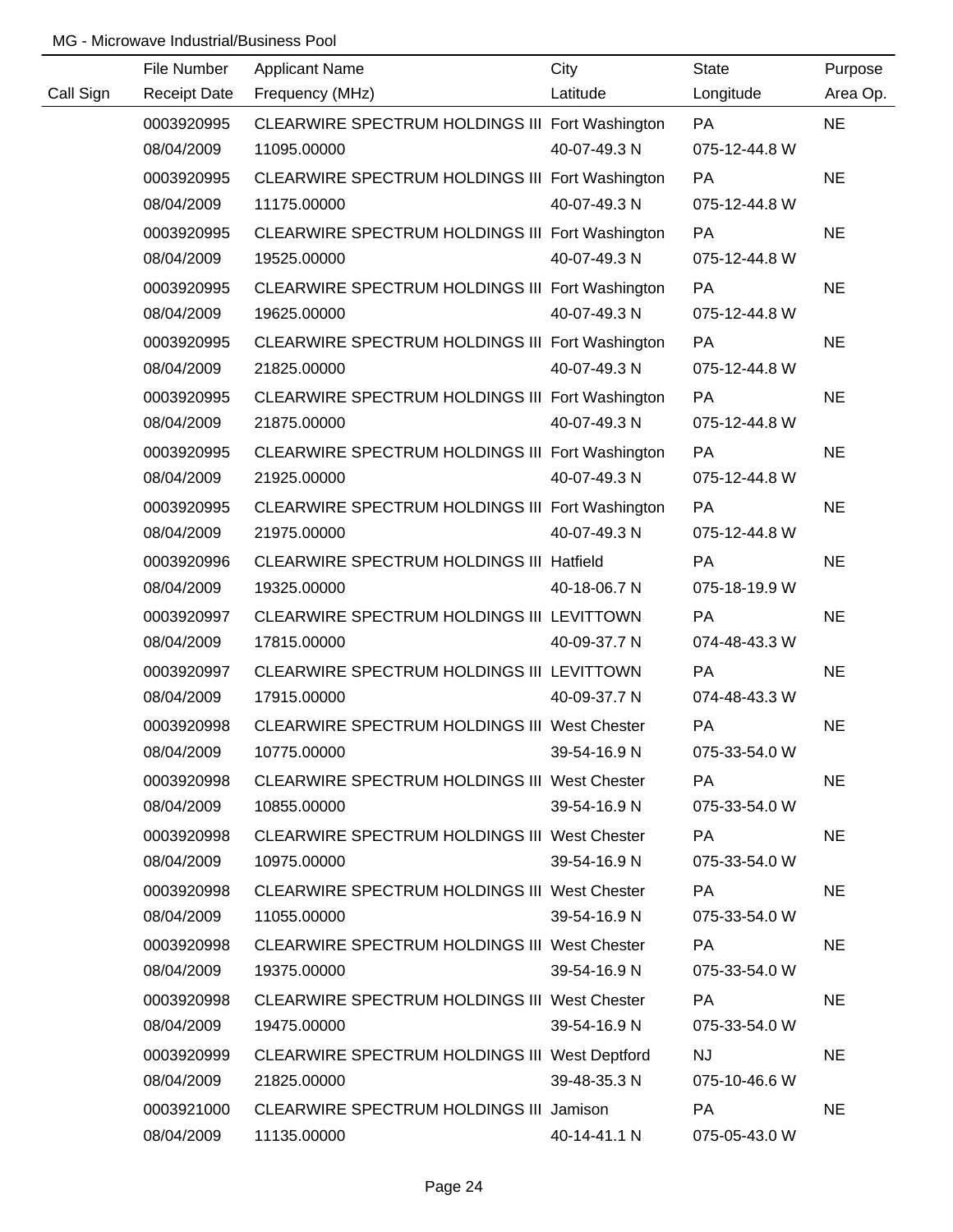| City<br>File Number<br><b>Applicant Name</b><br>State                                                                                          |                     |
|------------------------------------------------------------------------------------------------------------------------------------------------|---------------------|
| Call Sign<br>Latitude<br>Receipt Date Frequency (MHz)<br>Longitude                                                                             | Purpose<br>Area Op. |
| CLEARWIRE SPECTRUM HOLDINGS III Thorofare(West Dep NJ<br>0003921001<br><b>NE</b>                                                               |                     |
| 08/04/2009<br>39-50-28.1 N 075-11-21.4 W<br>10735.00000                                                                                        |                     |
| <b>NE</b><br>0003921001<br>CLEARWIRE SPECTRUM HOLDINGS III Thorofare(West Dep NJ                                                               |                     |
| 39-50-28.1 N 075-11-21.4 W<br>08/04/2009<br>10855.00000                                                                                        |                     |
| <b>NE</b><br>0003921001<br>CLEARWIRE SPECTRUM HOLDINGS III Thorofare(West Dep NJ                                                               |                     |
| 08/04/2009<br>11095.00000<br>39-50-28.1 N 075-11-21.4 W                                                                                        |                     |
| <b>NE</b><br>0003921001<br>CLEARWIRE SPECTRUM HOLDINGS III Thorofare(West Dep NJ                                                               |                     |
| 39-50-28.1 N<br>075-11-21.4 W<br>08/04/2009<br>11175.00000                                                                                     |                     |
| <b>NE</b><br>0003921001<br>CLEARWIRE SPECTRUM HOLDINGS III Thorofare(West Dep NJ                                                               |                     |
| 08/04/2009<br>39-50-28.1 N<br>075-11-21.4 W<br>19525.00000                                                                                     |                     |
| 0003921001<br>CLEARWIRE SPECTRUM HOLDINGS III Thorofare(West Dep NJ<br><b>NE</b>                                                               |                     |
| 39-50-28.1 N<br>075-11-21.4 W<br>08/04/2009<br>19625.00000                                                                                     |                     |
| 0003921002<br>CLEARWIRE SPECTRUM HOLDINGS III Chesterbrook<br>PA<br><b>NE</b>                                                                  |                     |
| 08/04/2009<br>11225.00000<br>40-05-17.5 N<br>075-28-48.1 W                                                                                     |                     |
| 0003921002<br>CLEARWIRE SPECTRUM HOLDINGS III Chesterbrook<br><b>PA</b><br><b>NE</b>                                                           |                     |
| 08/04/2009<br>40-05-17.5 N<br>11265.00000<br>075-28-48.1 W                                                                                     |                     |
| 0003921002<br>CLEARWIRE SPECTRUM HOLDINGS III Chesterbrook<br><b>PA</b><br><b>NE</b>                                                           |                     |
| 08/04/2009<br>11305.00000<br>40-05-17.5 N<br>075-28-48.1 W                                                                                     |                     |
| <b>NE</b><br>0003921002<br><b>PA</b><br>CLEARWIRE SPECTRUM HOLDINGS III Chesterbrook                                                           |                     |
| 08/04/2009<br>11345.00000<br>40-05-17.5 N<br>075-28-48.1 W                                                                                     |                     |
| <b>NE</b><br>0003921002<br>CLEARWIRE SPECTRUM HOLDINGS III Chesterbrook<br><b>PA</b>                                                           |                     |
| 08/04/2009<br>40-05-17.5 N<br>11465.00000<br>075-28-48.1 W                                                                                     |                     |
| 0003921002<br>CLEARWIRE SPECTRUM HOLDINGS III Chesterbrook<br>PA<br><b>NE</b>                                                                  |                     |
| 08/04/2009<br>11545.00000<br>40-05-17.5 N<br>075-28-48.1 W                                                                                     |                     |
| 0003921002<br>CLEARWIRE SPECTRUM HOLDINGS III Chesterbrook<br>PA<br><b>NE</b>                                                                  |                     |
| 08/04/2009<br>11585.00000<br>40-05-17.5 N<br>075-28-48.1 W                                                                                     |                     |
| CLEARWIRE SPECTRUM HOLDINGS III Chesterbrook<br>0003921002<br>PA<br><b>NE</b>                                                                  |                     |
| 08/04/2009<br>40-05-17.5 N<br>11665.00000<br>075-28-48.1 W                                                                                     |                     |
| 0003921003<br><b>NJ</b><br><b>NE</b><br>CLEARWIRE SPECTRUM HOLDINGS III Mt Holly                                                               |                     |
| 08/04/2009<br>17815.00000<br>40-00-27.0 N<br>074-50-09.1 W                                                                                     |                     |
| 0003921003<br>CLEARWIRE SPECTRUM HOLDINGS III Mt Holly<br><b>NJ</b><br><b>NE</b>                                                               |                     |
| 08/04/2009<br>40-00-27.0 N<br>074-50-09.1 W<br>17915.00000                                                                                     |                     |
| 0003921003<br><b>NJ</b><br><b>NE</b><br>CLEARWIRE SPECTRUM HOLDINGS III Mt Holly                                                               |                     |
| 08/04/2009<br>40-00-27.0 N<br>074-50-09.1 W<br>18015.00000                                                                                     |                     |
| 0003921003<br><b>NJ</b><br><b>NE</b><br>CLEARWIRE SPECTRUM HOLDINGS III Mt Holly<br>08/04/2009<br>074-50-09.1 W<br>18115.00000<br>40-00-27.0 N |                     |
| 0003921004<br><b>PA</b><br><b>NE</b>                                                                                                           |                     |
| CLEARWIRE SPECTRUM HOLDINGS III NEWTOWN<br>08/04/2009<br>19375.00000<br>40-13-38.5 N<br>074-54-36.7 W                                          |                     |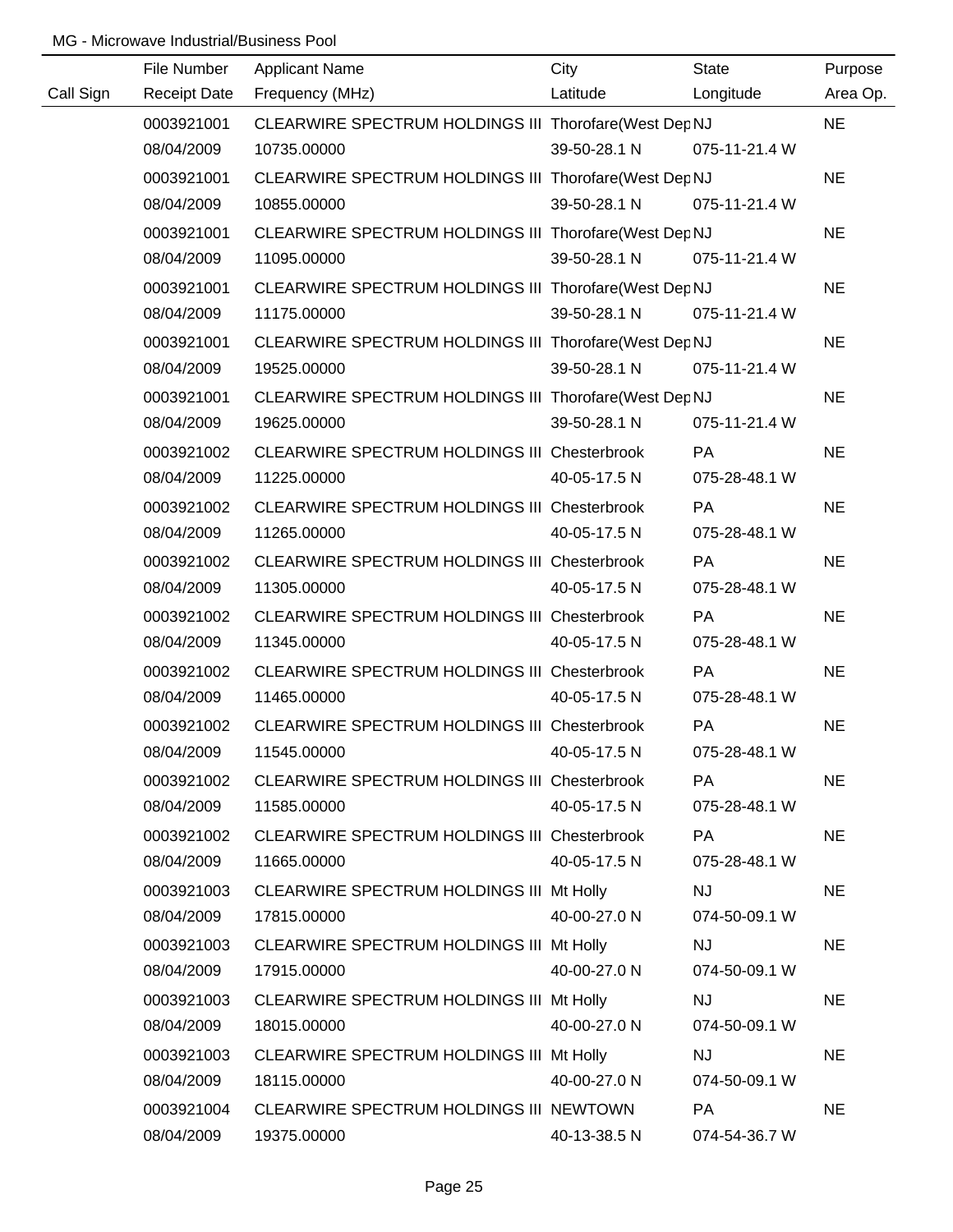|           | File Number         | <b>Applicant Name</b>                                | City         | <b>State</b>  | Purpose   |
|-----------|---------------------|------------------------------------------------------|--------------|---------------|-----------|
| Call Sign | <b>Receipt Date</b> | Frequency (MHz)                                      | Latitude     | Longitude     | Area Op.  |
|           | 0003921004          | CLEARWIRE SPECTRUM HOLDINGS III NEWTOWN              |              | <b>PA</b>     | <b>NE</b> |
|           | 08/04/2009          | 19475.00000                                          | 40-13-38.5 N | 074-54-36.7 W |           |
|           | 0003921004          | CLEARWIRE SPECTRUM HOLDINGS III NEWTOWN              |              | PA            | <b>NE</b> |
|           | 08/04/2009          | 19575.00000                                          | 40-13-38.5 N | 074-54-36.7 W |           |
|           | 0003921004          | CLEARWIRE SPECTRUM HOLDINGS III NEWTOWN              |              | <b>PA</b>     | <b>NE</b> |
|           | 08/04/2009          | 19675.00000                                          | 40-13-38.5 N | 074-54-36.7 W |           |
|           | 0003921004          | CLEARWIRE SPECTRUM HOLDINGS III NEWTOWN              |              | PA            | <b>NE</b> |
|           | 08/04/2009          | 21825.00000                                          | 40-13-38.5 N | 074-54-36.7 W |           |
|           | 0003921005          | CLEARWIRE SPECTRUM HOLDINGS III WEST GOSHEN          |              | <b>PA</b>     | <b>NE</b> |
|           | 08/04/2009          | 17765.00000                                          | 39-59-32.5 N | 075-38-00.9 W |           |
|           | 0003921006          | <b>CLEARWIRE SPECTRUM HOLDINGS III Harleysville</b>  |              | PA            | <b>NE</b> |
|           | 08/04/2009          | 10735.00000                                          | 40-17-01.2 N | 075-23-43.9 W |           |
|           | 0003921007          | CLEARWIRE SPECTRUM HOLDINGS III Upper Providence     |              | PA            | <b>NE</b> |
|           | 08/04/2009          | 17815.00000                                          | 40-09-46.9 N | 075-29-08.8 W |           |
|           | 0003921007          | CLEARWIRE SPECTRUM HOLDINGS III Upper Providence     |              | PA            | <b>NE</b> |
|           | 08/04/2009          | 17915.00000                                          | 40-09-46.9 N | 075-29-08.8 W |           |
|           | 0003921007          | CLEARWIRE SPECTRUM HOLDINGS III Upper Providence     |              | PA            | <b>NE</b> |
|           | 08/04/2009          | 18015.00000                                          | 40-09-46.9 N | 075-29-08.8 W |           |
|           | 0003921008          | CLEARWIRE SPECTRUM HOLDINGS III Westampton           |              | <b>NJ</b>     | <b>NE</b> |
|           | 08/04/2009          | 17815.00000                                          | 40-01-49.8 N | 074-48-59.8 W |           |
|           | 0003921008          | CLEARWIRE SPECTRUM HOLDINGS III Westampton           |              | <b>NJ</b>     | <b>NE</b> |
|           | 08/04/2009          | 17915.00000                                          | 40-01-49.8 N | 074-48-59.8 W |           |
|           | 0003921008          | CLEARWIRE SPECTRUM HOLDINGS III Westampton           |              | <b>NJ</b>     | <b>NE</b> |
|           | 08/04/2009          | 19575.00000                                          | 40-01-49.8 N | 074-48-59.8 W |           |
|           | 0003921008          | CLEARWIRE SPECTRUM HOLDINGS III Westampton           |              | <b>NJ</b>     | <b>NE</b> |
|           | 08/04/2009          | 19675.00000                                          | 40-01-49.8 N | 074-48-59.8 W |           |
|           | 0003921008          | CLEARWIRE SPECTRUM HOLDINGS III Westampton           |              | <b>NJ</b>     | <b>NE</b> |
|           | 08/04/2009          | 21825.00000                                          | 40-01-49.8 N | 074-48-59.8 W |           |
|           | 0003921008          | CLEARWIRE SPECTRUM HOLDINGS III Westampton           |              | <b>NJ</b>     | <b>NE</b> |
|           | 08/04/2009          | 21925.00000                                          | 40-01-49.8 N | 074-48-59.8 W |           |
|           | 0003921010          | CLEARWIRE SPECTRUM HOLDINGS III Schwenksville        |              | PA            | <b>NE</b> |
|           | 08/04/2009          | 11265.00000                                          | 40-14-11.2 N | 075-25-37.3 W |           |
|           | 0003921010          | CLEARWIRE SPECTRUM HOLDINGS III Schwenksville        |              | PA            | <b>NE</b> |
|           | 08/04/2009          | 11345.00000                                          | 40-14-11.2 N | 075-25-37.3 W |           |
|           | 0003921010          | CLEARWIRE SPECTRUM HOLDINGS III Schwenksville        |              | <b>PA</b>     | <b>NE</b> |
|           | 08/04/2009          | 11425.00000                                          | 40-14-11.2 N | 075-25-37.3 W |           |
|           | 0003921010          | <b>CLEARWIRE SPECTRUM HOLDINGS III Schwenksville</b> |              | PA            | <b>NE</b> |
|           | 08/04/2009          | 11545.00000                                          | 40-14-11.2 N | 075-25-37.3 W |           |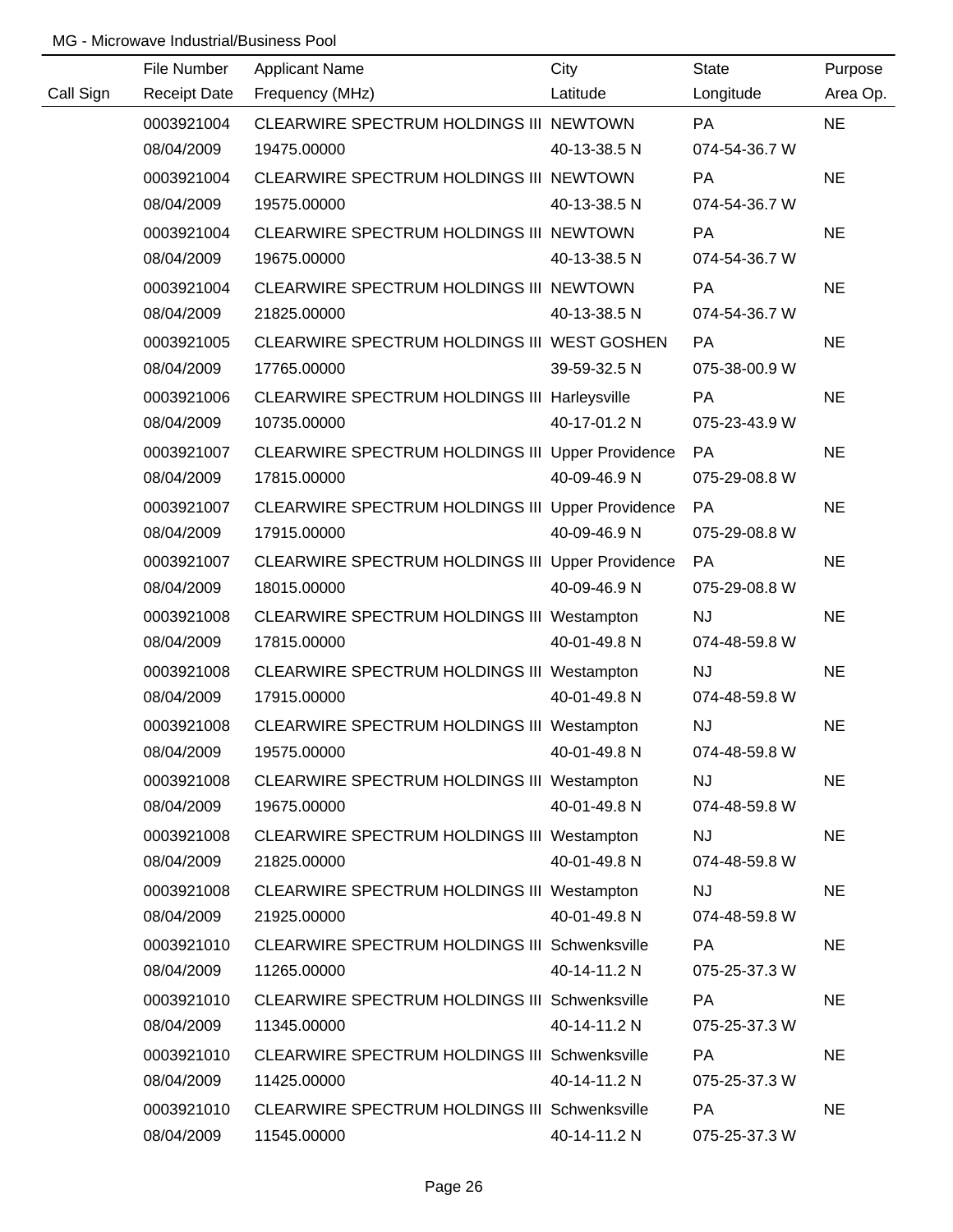|           | File Number         | <b>Applicant Name</b>                                | City         | <b>State</b>  | Purpose   |
|-----------|---------------------|------------------------------------------------------|--------------|---------------|-----------|
| Call Sign | <b>Receipt Date</b> | Frequency (MHz)                                      | Latitude     | Longitude     | Area Op.  |
|           | 0003921010          | <b>CLEARWIRE SPECTRUM HOLDINGS III Schwenksville</b> |              | <b>PA</b>     | <b>NE</b> |
|           | 08/04/2009          | 11585.00000                                          | 40-14-11.2 N | 075-25-37.3 W |           |
|           | 0003921010          | CLEARWIRE SPECTRUM HOLDINGS III Schwenksville        |              | PA            | <b>NE</b> |
|           | 08/04/2009          | 11625.00000                                          | 40-14-11.2 N | 075-25-37.3 W |           |
|           | 0003921010          | CLEARWIRE SPECTRUM HOLDINGS III Schwenksville        |              | PA            | <b>NE</b> |
|           | 08/04/2009          | 11665.00000                                          | 40-14-11.2 N | 075-25-37.3 W |           |
|           | 0003921011          | CLEARWIRE SPECTRUM HOLDINGS III North Wales          |              | <b>PA</b>     | <b>NE</b> |
|           | 08/04/2009          | 10735.00000                                          | 40-12-40.0 N | 075-17-20.3 W |           |
|           | 0003921011          | CLEARWIRE SPECTRUM HOLDINGS III North Wales          |              | <b>PA</b>     | <b>NE</b> |
|           | 08/04/2009          | 10815.00000                                          | 40-12-40.0 N | 075-17-20.3 W |           |
|           | 0003921011          | CLEARWIRE SPECTRUM HOLDINGS III North Wales          |              | PA            | <b>NE</b> |
|           | 08/04/2009          | 10975.00000                                          | 40-12-40.0 N | 075-17-20.3 W |           |
|           | 0003921011          | CLEARWIRE SPECTRUM HOLDINGS III North Wales          |              | PA            | <b>NE</b> |
|           | 08/04/2009          | 11055.00000                                          | 40-12-40.0 N | 075-17-20.3 W |           |
|           | 0003921011          | CLEARWIRE SPECTRUM HOLDINGS III North Wales          |              | PA            | <b>NE</b> |
|           | 08/04/2009          | 19375.00000                                          | 40-12-40.0 N | 075-17-20.3 W |           |
|           | 0003921011          | CLEARWIRE SPECTRUM HOLDINGS III North Wales          |              | PA            | <b>NE</b> |
|           | 08/04/2009          | 19475.00000                                          | 40-12-40.0 N | 075-17-20.3 W |           |
|           | 0003921012          | <b>CLEARWIRE SPECTRUM HOLDINGS III Hatfield</b>      |              | PA            | <b>NE</b> |
|           | 08/04/2009          | 17815.00000                                          | 40-16-05.4 N | 075-19-35.2 W |           |
|           | 0003921012          | <b>CLEARWIRE SPECTRUM HOLDINGS III Hatfield</b>      |              | PA            | <b>NE</b> |
|           | 08/04/2009          | 17915.00000                                          | 40-16-05.4 N | 075-19-35.2 W |           |
|           | 0003921012          | CLEARWIRE SPECTRUM HOLDINGS III Hatfield             |              | PA            | <b>NE</b> |
|           | 08/04/2009          | 17965.00000                                          | 40-16-05.4 N | 075-19-35.2 W |           |
|           | 0003921012          | CLEARWIRE SPECTRUM HOLDINGS III Hatfield             |              | PA            | <b>NE</b> |
|           | 08/04/2009          | 18065.00000                                          | 40-16-05.4 N | 075-19-35.2 W |           |
|           | 0003921013          | CLEARWIRE SPECTRUM HOLDINGS III Aston                |              | PA            | <b>NE</b> |
|           | 08/04/2009          | 21825.00000                                          | 39-50-41.3 N | 075-24-40.5 W |           |
|           | 0003921014          | CLEARWIRE SPECTRUM HOLDINGS III Pottstown            |              | PA            | <b>NE</b> |
|           | 08/04/2009          | 19375.00000                                          | 40-15-09.3 N | 075-37-47.2 W |           |
|           | 0003921014          | CLEARWIRE SPECTRUM HOLDINGS III Pottstown            |              | <b>PA</b>     | <b>NE</b> |
|           | 08/04/2009          | 19475.00000                                          | 40-15-09.3 N | 075-37-47.2 W |           |
|           | 0003921014          | CLEARWIRE SPECTRUM HOLDINGS III Pottstown            |              | PA            | <b>NE</b> |
|           | 08/04/2009          | 19575.00000                                          | 40-15-09.3 N | 075-37-47.2 W |           |
|           | 0003921014          | CLEARWIRE SPECTRUM HOLDINGS III Pottstown            |              | PA            | <b>NE</b> |
|           | 08/04/2009          | 23025.00000                                          | 40-15-09.3 N | 075-37-47.2 W |           |
|           | 0003921016          | CLEARWIRE SPECTRUM HOLDINGS III Wynnewood            |              | <b>PA</b>     | <b>NE</b> |
|           | 08/04/2009          | 21825.00000                                          | 40-00-09.0 N | 075-16-53.8 W |           |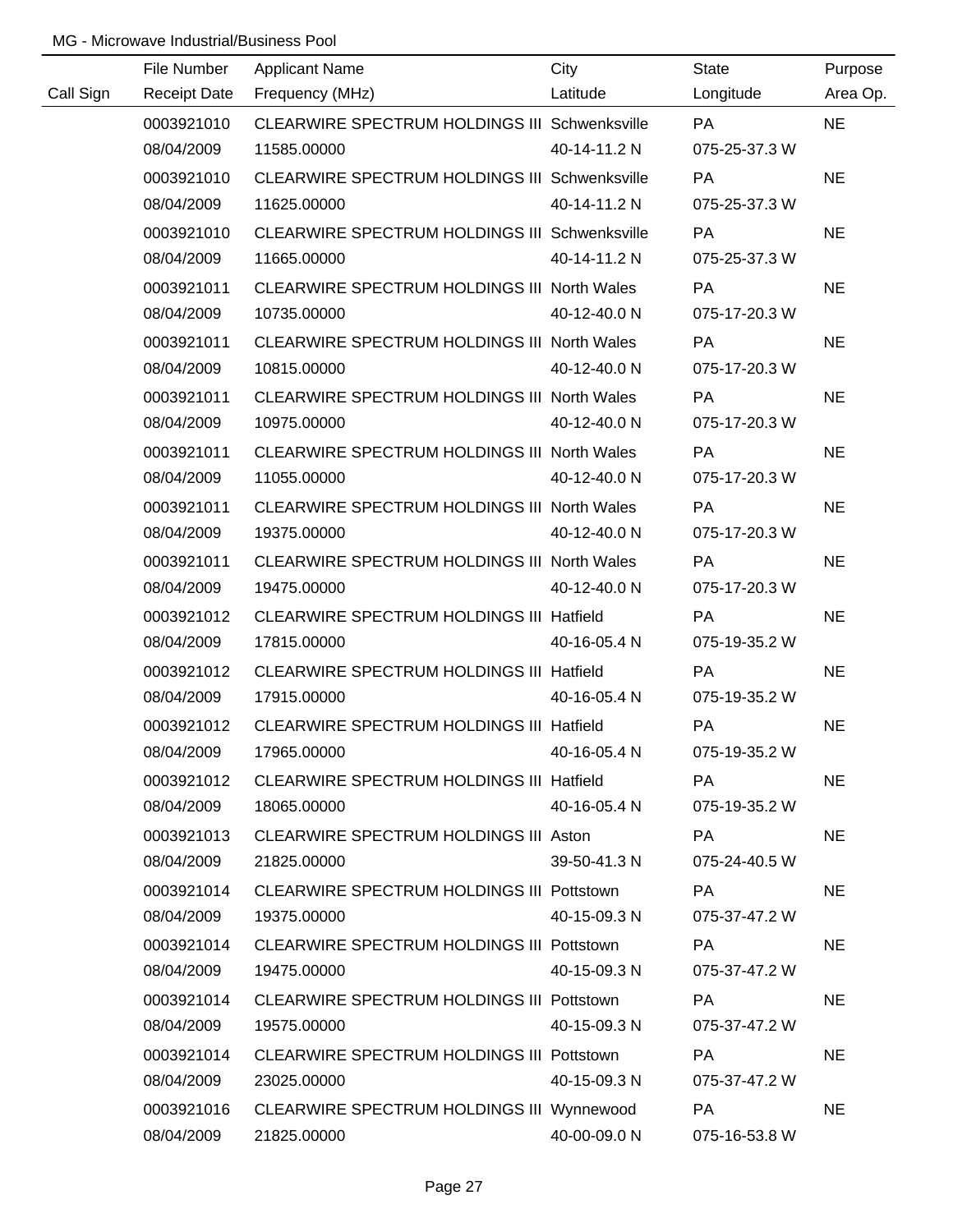|           | File Number | <b>Applicant Name</b>                               | City         | State                                                                                                         | Purpose   |
|-----------|-------------|-----------------------------------------------------|--------------|---------------------------------------------------------------------------------------------------------------|-----------|
| Call Sign |             | Receipt Date Frequency (MHz)                        | Latitude     | Longitude                                                                                                     | Area Op.  |
|           | 0003921017  | CLEARWIRE SPECTRUM HOLDINGS III Medford Lakes       |              | NJ PORT AND THE RESERVE OF THE RESERVE OF THE RESERVE OF THE RESERVE OF THE RESERVE OF THE RESERVE OF THE RES | <b>NE</b> |
|           | 08/04/2009  | 17865.00000                                         | 39-51-54.1 N | 074-48-33.0 W                                                                                                 |           |
|           | 0003921018  | CLEARWIRE SPECTRUM HOLDINGS III Pottstown           |              | <b>PA</b>                                                                                                     | <b>NE</b> |
|           | 08/04/2009  | 11225.00000                                         | 40-14-58.9 N | 075-39-35.8 W                                                                                                 |           |
|           | 0003921018  | CLEARWIRE SPECTRUM HOLDINGS III Pottstown           |              | <b>PA</b>                                                                                                     | <b>NE</b> |
|           | 08/04/2009  | 11305.00000                                         | 40-14-58.9 N | 075-39-35.8 W                                                                                                 |           |
|           | 0003921019  | CLEARWIRE SPECTRUM HOLDINGS III HICKSTOWN           |              | <b>NJ</b>                                                                                                     | <b>NE</b> |
|           | 08/04/2009  | 10735.00000                                         | 39-46-30.1 N | 075-00-30.3 W                                                                                                 |           |
|           | 0003921019  | CLEARWIRE SPECTRUM HOLDINGS III HICKSTOWN           |              | <b>NJ</b>                                                                                                     | <b>NE</b> |
|           | 08/04/2009  | 10815.00000                                         | 39-46-30.1 N | 075-00-30.3 W                                                                                                 |           |
|           | 0003921019  | CLEARWIRE SPECTRUM HOLDINGS III HICKSTOWN           |              | <b>NJ</b>                                                                                                     | <b>NE</b> |
|           | 08/04/2009  | 10975.00000                                         | 39-46-30.1 N | 075-00-30.3 W                                                                                                 |           |
|           | 0003921019  | CLEARWIRE SPECTRUM HOLDINGS III HICKSTOWN           |              | <b>NJ</b>                                                                                                     | <b>NE</b> |
|           | 08/04/2009  | 11055.00000                                         | 39-46-30.1 N | 075-00-30.3 W                                                                                                 |           |
|           | 0003921019  | CLEARWIRE SPECTRUM HOLDINGS III HICKSTOWN           |              | <b>NJ</b>                                                                                                     | <b>NE</b> |
|           | 08/04/2009  | 18015.00000                                         | 39-46-30.1 N | 075-00-30.3 W                                                                                                 |           |
|           | 0003921019  | CLEARWIRE SPECTRUM HOLDINGS III HICKSTOWN           |              | <b>NJ</b>                                                                                                     | <b>NE</b> |
|           | 08/04/2009  | 18115.00000                                         | 39-46-30.1 N | 075-00-30.3 W                                                                                                 |           |
|           | 0003921020  | CLEARWIRE SPECTRUM HOLDINGS III Ambler              |              | <b>PA</b>                                                                                                     | <b>NE</b> |
|           | 08/04/2009  | 17965.00000                                         | 40-09-05.1 N | 075-13-25.0 W                                                                                                 |           |
|           | 0003921020  | CLEARWIRE SPECTRUM HOLDINGS III Ambler              |              | <b>PA</b>                                                                                                     | <b>NE</b> |
|           | 08/04/2009  | 18065.00000                                         | 40-09-05.1 N | 075-13-25.0 W                                                                                                 |           |
|           | 0003921020  | CLEARWIRE SPECTRUM HOLDINGS III Ambler              |              | PA                                                                                                            | <b>NE</b> |
|           | 08/04/2009  | 21825.00000                                         | 40-09-05.1 N | 075-13-25.0 W                                                                                                 |           |
|           | 0003921020  | CLEARWIRE SPECTRUM HOLDINGS III Ambler              |              | PA                                                                                                            | <b>NE</b> |
|           | 08/04/2009  | 21925.00000                                         | 40-09-05.1 N | 075-13-25.0 W                                                                                                 |           |
|           | 0003921021  | <b>CLEARWIRE SPECTRUM HOLDINGS III Phoenixville</b> |              | PA                                                                                                            | <b>NE</b> |
|           | 08/04/2009  | 21825.00000                                         | 40-08-08.4 N | 075-33-08.5 W                                                                                                 |           |
|           | 0003921022  | CLEARWIRE SPECTRUM HOLDINGS III NARBERTH            |              | PA                                                                                                            | <b>NE</b> |
|           | 08/04/2009  | 23025.00000                                         | 40-01-43.3 N | 075-14-29.8 W                                                                                                 |           |
|           | 0003921023  | <b>CLEARWIRE SPECTRUM HOLDINGS III Riverton</b>     |              | <b>NJ</b>                                                                                                     | <b>NE</b> |
|           | 08/04/2009  | 23025.00000                                         | 39-59-51.5 N | 074-58-06.0 W                                                                                                 |           |
|           | 0003921024  | <b>CLEARWIRE SPECTRUM HOLDINGS III Willow Grove</b> |              | PA                                                                                                            | <b>NE</b> |
|           | 08/04/2009  | 17815.00000                                         | 40-08-36.7 N | 075-06-24.6 W                                                                                                 |           |
|           | 0003921024  | <b>CLEARWIRE SPECTRUM HOLDINGS III Willow Grove</b> |              | PA.                                                                                                           | <b>NE</b> |
|           | 08/04/2009  | 17915.00000                                         | 40-08-36.7 N | 075-06-24.6 W                                                                                                 |           |
|           | 0003921024  | <b>CLEARWIRE SPECTRUM HOLDINGS III Willow Grove</b> |              | PA.                                                                                                           | <b>NE</b> |
|           | 08/04/2009  | 21825.00000                                         | 40-08-36.7 N | 075-06-24.6 W                                                                                                 |           |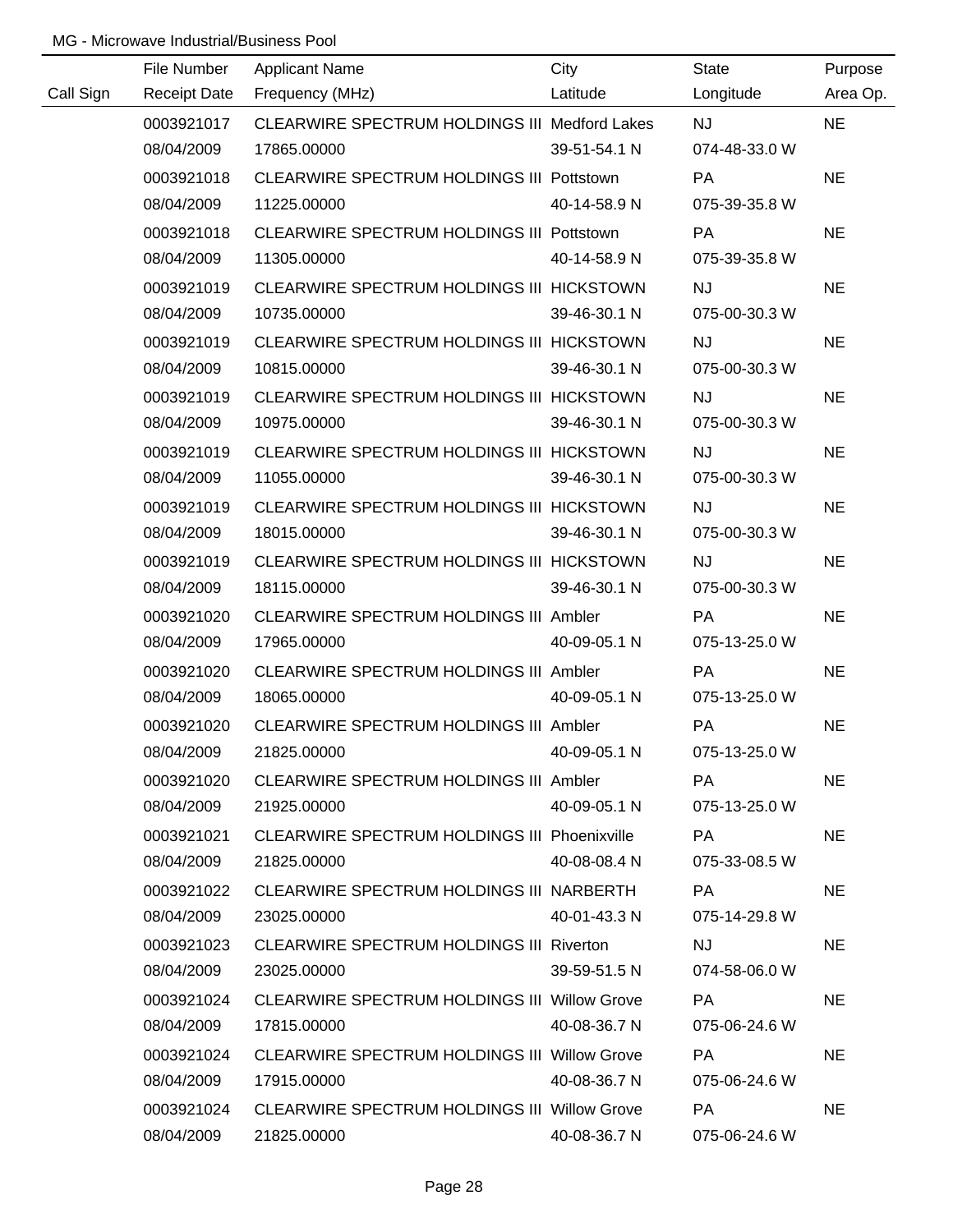|           | File Number         | <b>Applicant Name</b>                        | City         | State         | Purpose   |
|-----------|---------------------|----------------------------------------------|--------------|---------------|-----------|
| Call Sign | <b>Receipt Date</b> | Frequency (MHz)                              | Latitude     | Longitude     | Area Op.  |
|           | 0003921024          | CLEARWIRE SPECTRUM HOLDINGS III Willow Grove |              | PA            | <b>NE</b> |
|           | 08/04/2009          | 21925.00000                                  | 40-08-36.7 N | 075-06-24.6 W |           |
|           | 0003921025          | CLEARWIRE SPECTRUM HOLDINGS III Malvern      |              | <b>PA</b>     | <b>NE</b> |
|           | 08/04/2009          | 17865.00000                                  | 40-01-57.7 N | 075-34-27.9 W |           |
|           | 0003921026          | CLEARWIRE SPECTRUM HOLDINGS III Lansdale     |              | PA            | <b>NE</b> |
|           | 08/04/2009          | 19325.00000                                  | 40-12-36.4 N | 075-18-56.2 W |           |
|           | 0003921027          | CLEARWIRE SPECTRUM HOLDINGS III Atco         |              | <b>NJ</b>     | <b>NE</b> |
|           | 08/04/2009          | 17765.00000                                  | 39-46-41.1 N | 074-54-00.4 W |           |
|           | 0003921028          | CLEARWIRE SPECTRUM HOLDINGS III WARRINGTON   |              | PA            | <b>NE</b> |
|           | 08/04/2009          | 10775.00000                                  | 40-13-50.5 N | 075-10-04.8 W |           |
|           | 0003921028          | CLEARWIRE SPECTRUM HOLDINGS III WARRINGTON   |              | <b>PA</b>     | <b>NE</b> |
|           | 08/04/2009          | 10855.00000                                  | 40-13-50.5 N | 075-10-04.8 W |           |
|           | 0003921028          | CLEARWIRE SPECTRUM HOLDINGS III WARRINGTON   |              | PA            | <b>NE</b> |
|           | 08/04/2009          | 10975.00000                                  | 40-13-50.5 N | 075-10-04.8 W |           |
|           | 0003921028          | CLEARWIRE SPECTRUM HOLDINGS III WARRINGTON   |              | PA            | <b>NE</b> |
|           | 08/04/2009          | 11055.00000                                  | 40-13-50.5 N | 075-10-04.8 W |           |
|           | 0003921028          | CLEARWIRE SPECTRUM HOLDINGS III WARRINGTON   |              | PA            | <b>NE</b> |
|           | 08/04/2009          | 17765.00000                                  | 40-13-50.5 N | 075-10-04.8 W |           |
|           | 0003921028          | CLEARWIRE SPECTRUM HOLDINGS III WARRINGTON   |              | PA            | <b>NE</b> |
|           | 08/04/2009          | 17815.00000                                  | 40-13-50.5 N | 075-10-04.8 W |           |
|           | 0003921028          | CLEARWIRE SPECTRUM HOLDINGS III WARRINGTON   |              | PA            | <b>NE</b> |
|           | 08/04/2009          | 17915.00000                                  | 40-13-50.5 N | 075-10-04.8 W |           |
|           | 0003921028          | CLEARWIRE SPECTRUM HOLDINGS III WARRINGTON   |              | PA            | <b>NE</b> |
|           | 08/04/2009          | 23025.00000                                  | 40-13-50.5 N | 075-10-04.8 W |           |
|           | 0003921029          | CLEARWIRE SPECTRUM HOLDINGS III Warrington   |              | PA            | <b>NE</b> |
|           | 08/04/2009          | 21825.00000                                  | 40-12-50.3 N | 075-08-35.9 W |           |
|           | 0003921032          | CLEARWIRE SPECTRUM HOLDINGS III Blackwood    |              | <b>NJ</b>     | <b>NE</b> |
|           | 08/04/2009          | 11225.00000                                  | 39-50-34.1 N | 075-03-11.7 W |           |
|           | 0003921032          | CLEARWIRE SPECTRUM HOLDINGS III Blackwood    |              | <b>NJ</b>     | <b>NE</b> |
|           | 08/04/2009          | 11265.00000                                  | 39-50-34.1 N | 075-03-11.7 W |           |
|           | 0003921032          | CLEARWIRE SPECTRUM HOLDINGS III Blackwood    |              | <b>NJ</b>     | <b>NE</b> |
|           | 08/04/2009          | 11305.00000                                  | 39-50-34.1 N | 075-03-11.7 W |           |
|           | 0003921032          | CLEARWIRE SPECTRUM HOLDINGS III Blackwood    |              | <b>NJ</b>     | <b>NE</b> |
|           | 08/04/2009          | 11345.00000                                  | 39-50-34.1 N | 075-03-11.7 W |           |
|           | 0003921032          | CLEARWIRE SPECTRUM HOLDINGS III Blackwood    |              | <b>NJ</b>     | <b>NE</b> |
|           | 08/04/2009          | 11465.00000                                  | 39-50-34.1 N | 075-03-11.7 W |           |
|           | 0003921032          | CLEARWIRE SPECTRUM HOLDINGS III Blackwood    |              | <b>NJ</b>     | <b>NE</b> |
|           | 08/04/2009          | 11505.00000                                  | 39-50-34.1 N | 075-03-11.7 W |           |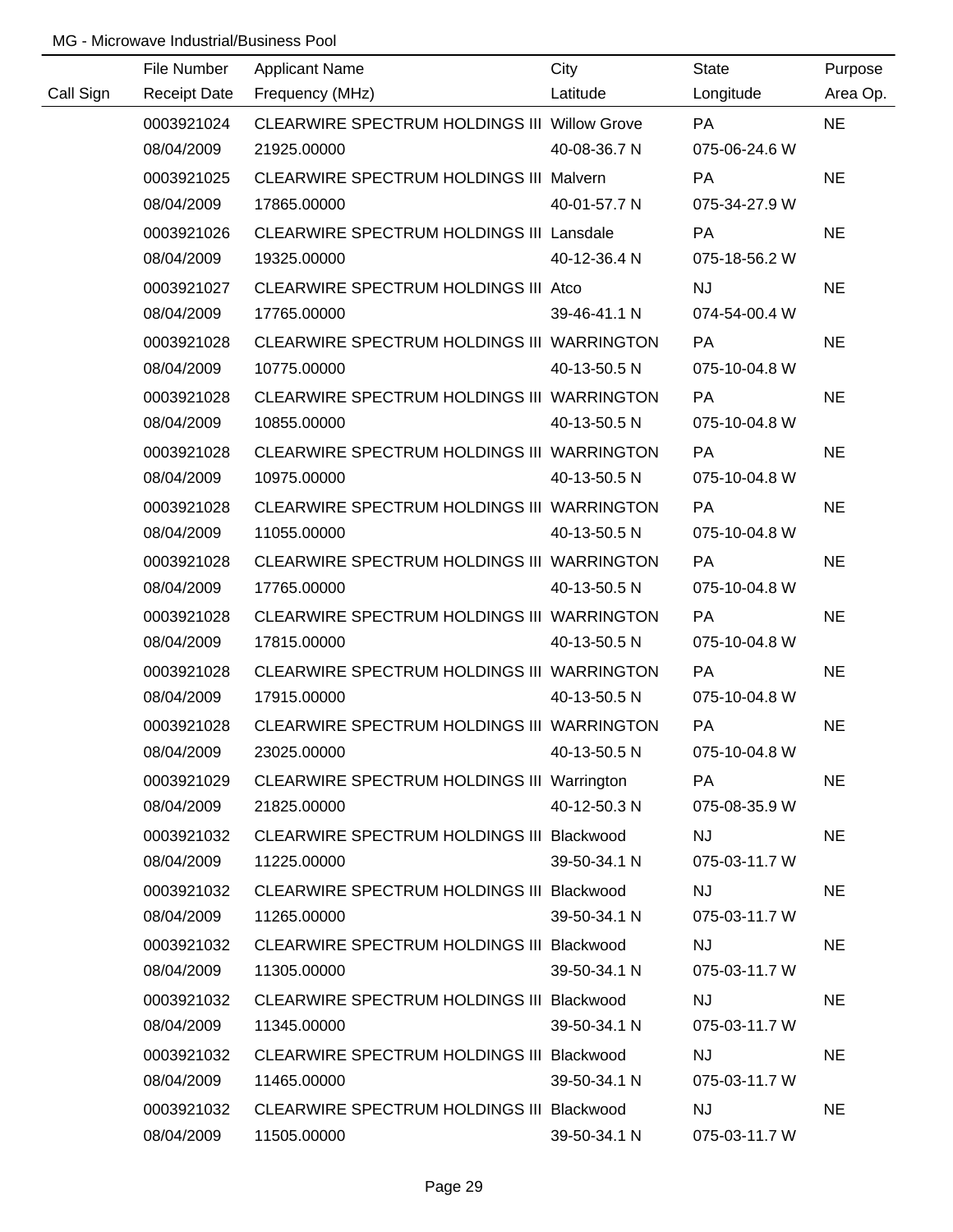|           | File Number         | <b>Applicant Name</b>                               | City         | <b>State</b>  | Purpose   |
|-----------|---------------------|-----------------------------------------------------|--------------|---------------|-----------|
| Call Sign | <b>Receipt Date</b> | Frequency (MHz)                                     | Latitude     | Longitude     | Area Op.  |
|           | 0003921032          | CLEARWIRE SPECTRUM HOLDINGS III Blackwood           |              | <b>NJ</b>     | <b>NE</b> |
|           | 08/04/2009          | 11545.00000                                         | 39-50-34.1 N | 075-03-11.7 W |           |
|           | 0003921032          | CLEARWIRE SPECTRUM HOLDINGS III Blackwood           |              | <b>NJ</b>     | <b>NE</b> |
|           | 08/04/2009          | 11585.00000                                         | 39-50-34.1 N | 075-03-11.7 W |           |
|           | 0003921033          | CLEARWIRE SPECTRUM HOLDINGS III Collegeville        |              | <b>PA</b>     | <b>NE</b> |
|           | 08/04/2009          | 10735.00000                                         | 40-09-33.1 N | 075-25-03.0 W |           |
|           | 0003921033          | CLEARWIRE SPECTRUM HOLDINGS III Collegeville        |              | PA            | <b>NE</b> |
|           | 08/04/2009          | 10815.00000                                         | 40-09-33.1 N | 075-25-03.0 W |           |
|           | 0003921033          | CLEARWIRE SPECTRUM HOLDINGS III Collegeville        |              | <b>PA</b>     | <b>NE</b> |
|           | 08/04/2009          | 11015.00000                                         | 40-09-33.1 N | 075-25-03.0 W |           |
|           | 0003921033          | CLEARWIRE SPECTRUM HOLDINGS III Collegeville        |              | PA            | <b>NE</b> |
|           | 08/04/2009          | 11095.00000                                         | 40-09-33.1 N | 075-25-03.0 W |           |
|           | 0003921033          | <b>CLEARWIRE SPECTRUM HOLDINGS III Collegeville</b> |              | <b>PA</b>     | <b>NE</b> |
|           | 08/04/2009          | 17815.00000                                         | 40-09-33.1 N | 075-25-03.0 W |           |
|           | 0003921033          | <b>CLEARWIRE SPECTRUM HOLDINGS III Collegeville</b> |              | PA            | <b>NE</b> |
|           | 08/04/2009          | 17915.00000                                         | 40-09-33.1 N | 075-25-03.0 W |           |
|           | 0003921035          | CLEARWIRE SPECTRUM HOLDINGS III Tullytown           |              | <b>PA</b>     | <b>NE</b> |
|           | 08/04/2009          | 19375.00000                                         | 40-08-10.8 N | 074-48-57.3 W |           |
|           | 0003921035          | CLEARWIRE SPECTRUM HOLDINGS III Tullytown           |              | PA            | <b>NE</b> |
|           | 08/04/2009          | 19475.00000                                         | 40-08-10.8 N | 074-48-57.3 W |           |
|           | 0003921036          | CLEARWIRE SPECTRUM HOLDINGS III Burlingtonf         |              | <b>NJ</b>     | <b>NE</b> |
|           | 08/04/2009          | 21825.00000                                         | 40-03-17.8 N | 074-52-31.4 W |           |
|           | 0003921037          | CLEARWIRE SPECTRUM HOLDINGS III Collegeville        |              | PA            | <b>NE</b> |
|           | 08/04/2009          | 17765.00000                                         | 40-11-47.5 N | 075-21-12.1 W |           |
|           | 0003921037          | CLEARWIRE SPECTRUM HOLDINGS III Collegeville        |              | PA            | <b>NE</b> |
|           | 08/04/2009          | 17865.00000                                         | 40-11-47.5 N | 075-21-12.1 W |           |
|           | 0003921038          | <b>CLEARWIRE SPECTRUM HOLDINGS III Evesham</b>      |              | <b>NJ</b>     | <b>NE</b> |
|           | 08/04/2009          | 10735.00000                                         | 39-51-24.9 N | 074-52-14.6 W |           |
|           | 0003921038          | <b>CLEARWIRE SPECTRUM HOLDINGS III Evesham</b>      |              | <b>NJ</b>     | <b>NE</b> |
|           | 08/04/2009          | 10815.00000                                         | 39-51-24.9 N | 074-52-14.6 W |           |
|           | 0003921038          | <b>CLEARWIRE SPECTRUM HOLDINGS III Evesham</b>      |              | <b>NJ</b>     | <b>NE</b> |
|           | 08/04/2009          | 10975.00000                                         | 39-51-24.9 N | 074-52-14.6 W |           |
|           | 0003921038          | <b>CLEARWIRE SPECTRUM HOLDINGS III Evesham</b>      |              | <b>NJ</b>     | <b>NE</b> |
|           | 08/04/2009          | 11055.00000                                         | 39-51-24.9 N | 074-52-14.6 W |           |
|           | 0003921038          | <b>CLEARWIRE SPECTRUM HOLDINGS III Evesham</b>      |              | <b>NJ</b>     | <b>NE</b> |
|           | 08/04/2009          | 17965.00000                                         | 39-51-24.9 N | 074-52-14.6 W |           |
|           | 0003921038          | <b>CLEARWIRE SPECTRUM HOLDINGS III Evesham</b>      |              | <b>NJ</b>     | <b>NE</b> |
|           | 08/04/2009          | 18065.00000                                         | 39-51-24.9 N | 074-52-14.6 W |           |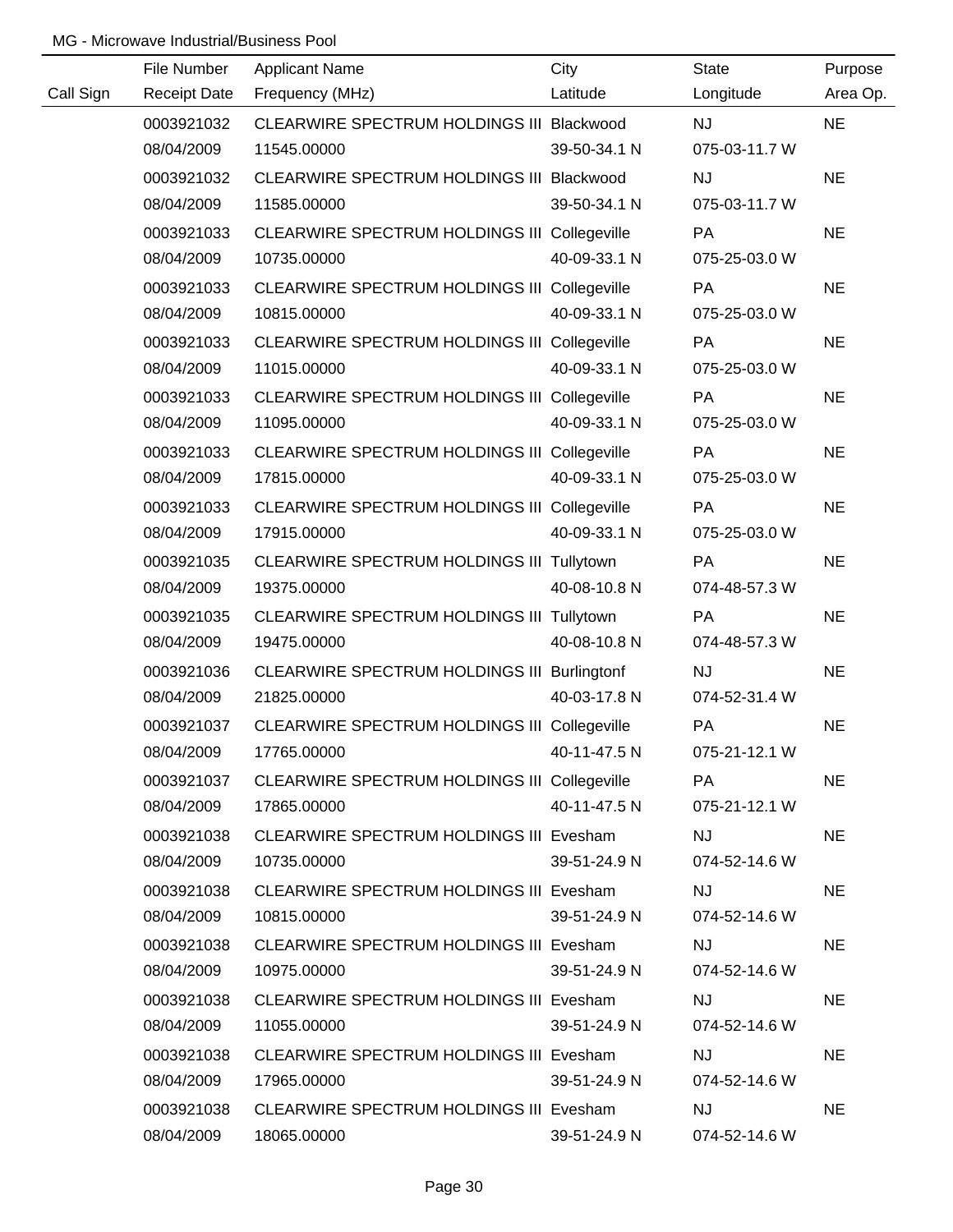|           | File Number         | <b>Applicant Name</b>                             | City         | <b>State</b>  | Purpose   |
|-----------|---------------------|---------------------------------------------------|--------------|---------------|-----------|
| Call Sign | <b>Receipt Date</b> | Frequency (MHz)                                   | Latitude     | Longitude     | Area Op.  |
|           | 0003921039          | CLEARWIRE SPECTRUM HOLDINGS III Trappe            |              | <b>PA</b>     | <b>NE</b> |
|           | 08/04/2009          | 10775.00000                                       | 40-11-43.0 N | 075-29-22.0 W |           |
|           | 0003921039          | CLEARWIRE SPECTRUM HOLDINGS III Trappe            |              | PA            | <b>NE</b> |
|           | 08/04/2009          | 10855.00000                                       | 40-11-43.0 N | 075-29-22.0 W |           |
|           | 0003921039          | CLEARWIRE SPECTRUM HOLDINGS III Trappe            |              | <b>PA</b>     | <b>NE</b> |
|           | 08/04/2009          | 11055.00000                                       | 40-11-43.0 N | 075-29-22.0 W |           |
|           | 0003921039          | CLEARWIRE SPECTRUM HOLDINGS III Trappe            |              | PA            | <b>NE</b> |
|           | 08/04/2009          | 11135.00000                                       | 40-11-43.0 N | 075-29-22.0 W |           |
|           | 0003921039          | <b>CLEARWIRE SPECTRUM HOLDINGS III Trappe</b>     |              | PA            | <b>NE</b> |
|           | 08/04/2009          | 19375.00000                                       | 40-11-43.0 N | 075-29-22.0 W |           |
|           | 0003921039          | <b>CLEARWIRE SPECTRUM HOLDINGS III Trappe</b>     |              | PA            | <b>NE</b> |
|           | 08/04/2009          | 19475.00000                                       | 40-11-43.0 N | 075-29-22.0 W |           |
|           | 0003921039          | <b>CLEARWIRE SPECTRUM HOLDINGS III Trappe</b>     |              | PA            | <b>NE</b> |
|           | 08/04/2009          | 19575.00000                                       | 40-11-43.0 N | 075-29-22.0 W |           |
|           | 0003921040          | <b>CLEARWIRE SPECTRUM HOLDINGS III Gradyville</b> |              | PA            | <b>NE</b> |
|           | 08/04/2009          | 11225.00000                                       | 39-56-41.6 N | 075-27-59.4 W |           |
|           | 0003921040          | <b>CLEARWIRE SPECTRUM HOLDINGS III Gradyville</b> |              | PA            | <b>NE</b> |
|           | 08/04/2009          | 11305.00000                                       | 39-56-41.6 N | 075-27-59.4 W |           |
|           | 0003921040          | <b>CLEARWIRE SPECTRUM HOLDINGS III Gradyville</b> |              | PA            | <b>NE</b> |
|           | 08/04/2009          | 11585.00000                                       | 39-56-41.6 N | 075-27-59.4 W |           |
|           | 0003921040          | CLEARWIRE SPECTRUM HOLDINGS III Gradyville        |              | PA            | <b>NE</b> |
|           | 08/04/2009          | 11665.00000                                       | 39-56-41.6 N | 075-27-59.4 W |           |
|           | 0003921040          | CLEARWIRE SPECTRUM HOLDINGS III Gradyville        |              | PA            | <b>NE</b> |
|           | 08/04/2009          | 17815.00000                                       | 39-56-41.6 N | 075-27-59.4 W |           |
|           | 0003921040          | CLEARWIRE SPECTRUM HOLDINGS III Gradyville        |              | PA            | <b>NE</b> |
|           | 08/04/2009          | 17915.00000                                       | 39-56-41.6 N | 075-27-59.4 W |           |
|           | 0003921041          | <b>CLEARWIRE SPECTRUM HOLDINGS III Malvern</b>    |              | PA            | <b>NE</b> |
|           | 08/04/2009          | 10735.00000                                       | 40-02-11.8 N | 075-31-20.5 W |           |
|           | 0003921041          | <b>CLEARWIRE SPECTRUM HOLDINGS III Malvern</b>    |              | PA            | <b>NE</b> |
|           | 08/04/2009          | 10775.00000                                       | 40-02-11.8 N | 075-31-20.5 W |           |
|           | 0003921041          | <b>CLEARWIRE SPECTRUM HOLDINGS III Malvern</b>    |              | PA            | <b>NE</b> |
|           | 08/04/2009          | 10815.00000                                       | 40-02-11.8 N | 075-31-20.5 W |           |
|           | 0003921041          | <b>CLEARWIRE SPECTRUM HOLDINGS III Malvern</b>    |              | <b>PA</b>     | <b>NE</b> |
|           | 08/04/2009          | 10855.00000                                       | 40-02-11.8 N | 075-31-20.5 W |           |
|           | 0003921041          | <b>CLEARWIRE SPECTRUM HOLDINGS III Malvern</b>    |              | <b>PA</b>     | <b>NE</b> |
|           | 08/04/2009          | 10975.00000                                       | 40-02-11.8 N | 075-31-20.5 W |           |
|           | 0003921041          | <b>CLEARWIRE SPECTRUM HOLDINGS III Malvern</b>    |              | <b>PA</b>     | <b>NE</b> |
|           | 08/04/2009          | 11055.00000                                       | 40-02-11.8 N | 075-31-20.5 W |           |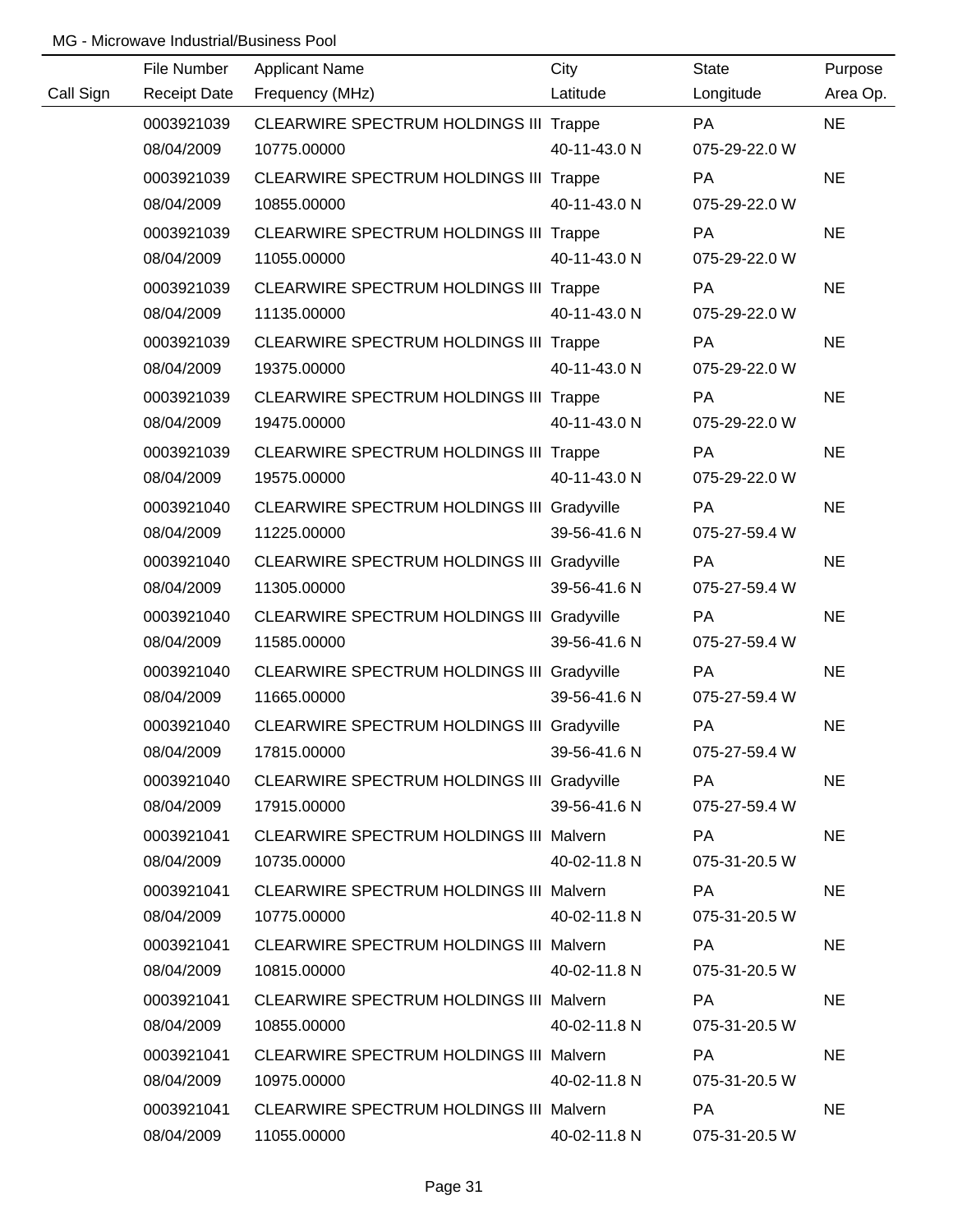|           | File Number         | <b>Applicant Name</b>                            | City         | State         | Purpose   |
|-----------|---------------------|--------------------------------------------------|--------------|---------------|-----------|
| Call Sign | <b>Receipt Date</b> | Frequency (MHz)                                  | Latitude     | Longitude     | Area Op.  |
|           | 0003921042          | CLEARWIRE SPECTRUM HOLDINGS III Lionville        |              | <b>PA</b>     | <b>NE</b> |
|           | 08/04/2009          | 11225.00000                                      | 40-04-12.9 N | 075-34-16.6 W |           |
|           | 0003921042          | <b>CLEARWIRE SPECTRUM HOLDINGS III Lionville</b> |              | PA            | <b>NE</b> |
|           | 08/04/2009          | 11305.00000                                      | 40-04-12.9 N | 075-34-16.6 W |           |
|           | 0003921042          | <b>CLEARWIRE SPECTRUM HOLDINGS III Lionville</b> |              | PA            | <b>NE</b> |
|           | 08/04/2009          | 11345.00000                                      | 40-04-12.9 N | 075-34-16.6 W |           |
|           | 0003921042          | CLEARWIRE SPECTRUM HOLDINGS III Lionville        |              | <b>PA</b>     | <b>NE</b> |
|           | 08/04/2009          | 11585.00000                                      | 40-04-12.9 N | 075-34-16.6 W |           |
|           | 0003921042          | CLEARWIRE SPECTRUM HOLDINGS III Lionville        |              | PA            | <b>NE</b> |
|           | 08/04/2009          | 11665.00000                                      | 40-04-12.9 N | 075-34-16.6 W |           |
|           | 0003921042          | CLEARWIRE SPECTRUM HOLDINGS III Lionville        |              | <b>PA</b>     | <b>NE</b> |
|           | 08/04/2009          | 19425.00000                                      | 40-04-12.9 N | 075-34-16.6 W |           |
|           | 0003921043          | CLEARWIRE SPECTRUM HOLDINGS III claymont         |              | PA            | <b>NE</b> |
|           | 08/04/2009          | 23075.00000                                      | 39-49-22.6 N | 075-27-35.7 W |           |
|           | 0003921203          | CLEARWIRE SPECTRUM HOLDINGS III PHILADELPHIA     |              | <b>PA</b>     | <b>NE</b> |
|           | 08/04/2009          | 21925.00000                                      | 39-56-15.0 N | 075-10-05.2 W |           |
|           | 0003921206          | CLEARWIRE SPECTRUM HOLDINGS III HAVERTOWN        |              | PA            | <b>NE</b> |
|           | 08/04/2009          | 21825.00000                                      | 39-58-37.2 N | 075-18-23.9 W |           |
|           | 0003921206          | CLEARWIRE SPECTRUM HOLDINGS III HAVERTOWN        |              | PA            | <b>NE</b> |
|           | 08/04/2009          | 21975.00000                                      | 39-58-37.2 N | 075-18-23.9 W |           |
|           | 0003921208          | CLEARWIRE SPECTRUM HOLDINGS III Philadelphia     |              | PA            | <b>NE</b> |
|           | 08/04/2009          | 23075.00000                                      | 39-57-05.0 N | 075-10-32.9 W |           |
|           | 0003921208          | CLEARWIRE SPECTRUM HOLDINGS III Philadelphia     |              | PA            | <b>NE</b> |
|           | 08/04/2009          | 23175.00000                                      | 39-57-05.0 N | 075-10-32.9 W |           |
|           | 0003921210          | CLEARWIRE SPECTRUM HOLDINGS III Moorestown       |              | <b>NJ</b>     | <b>NE</b> |
|           | 08/04/2009          | 19375.00000                                      | 39-59-19.0 N | 074-55-54.4 W |           |
|           | 0003921210          | CLEARWIRE SPECTRUM HOLDINGS III Moorestown       |              | <b>NJ</b>     | <b>NE</b> |
|           | 08/04/2009          | 19475.00000                                      | 39-59-19.0 N | 074-55-54.4 W |           |
|           | 0003921212          | CLEARWIRE SPECTRUM HOLDINGS III PHILADELPHIA     |              | PA            | <b>NE</b> |
|           | 08/04/2009          | 21825.00000                                      | 39-54-45.0 N | 075-11-02.4 W |           |
|           | 0003921212          | CLEARWIRE SPECTRUM HOLDINGS III PHILADELPHIA     |              | <b>PA</b>     | <b>NE</b> |
|           | 08/04/2009          | 21875.00000                                      | 39-54-45.0 N | 075-11-02.4 W |           |
|           | 0003921212          | CLEARWIRE SPECTRUM HOLDINGS III PHILADELPHIA     |              | <b>PA</b>     | <b>NE</b> |
|           | 08/04/2009          | 21925.00000                                      | 39-54-45.0 N | 075-11-02.4 W |           |
|           | 0003921215          | <b>CLEARWIRE SPECTRUM HOLDINGS III RUNnemede</b> |              | <b>NJ</b>     | <b>NE</b> |
|           | 08/04/2009          | 11175.00000                                      | 39-51-22.7 N | 075-04-02.1 W |           |
|           | 0003921215          | CLEARWIRE SPECTRUM HOLDINGS III RUNnemede        |              | <b>NJ</b>     | <b>NE</b> |
|           | 08/04/2009          | 11225.00000                                      | 39-51-22.7 N | 075-04-02.1 W |           |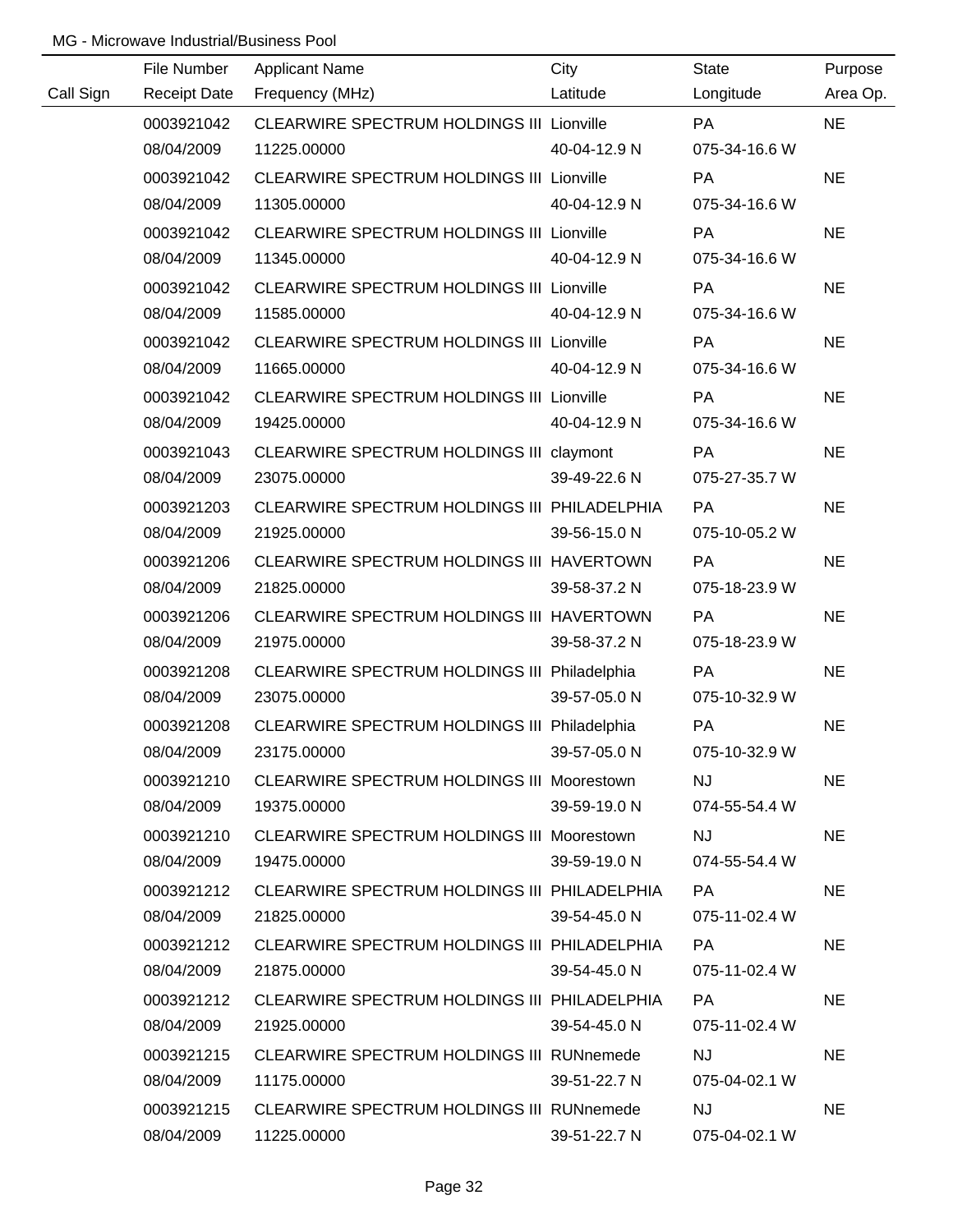|           | File Number         | <b>Applicant Name</b>                        | City         | <b>State</b>  | Purpose   |
|-----------|---------------------|----------------------------------------------|--------------|---------------|-----------|
| Call Sign | <b>Receipt Date</b> | Frequency (MHz)                              | Latitude     | Longitude     | Area Op.  |
|           | 0003921215          | CLEARWIRE SPECTRUM HOLDINGS III RUNnemede    |              | <b>NJ</b>     | <b>NE</b> |
|           | 08/04/2009          | 11305.00000                                  | 39-51-22.7 N | 075-04-02.1 W |           |
|           | 0003921215          | CLEARWIRE SPECTRUM HOLDINGS III RUNnemede    |              | NJ            | <b>NE</b> |
|           | 08/04/2009          | 11465.00000                                  | 39-51-22.7 N | 075-04-02.1 W |           |
|           | 0003921215          | CLEARWIRE SPECTRUM HOLDINGS III RUNnemede    |              | <b>NJ</b>     | <b>NE</b> |
|           | 08/04/2009          | 11545.00000                                  | 39-51-22.7 N | 075-04-02.1 W |           |
|           | 0003921215          | CLEARWIRE SPECTRUM HOLDINGS III RUNnemede    |              | <b>NJ</b>     | <b>NE</b> |
|           | 08/04/2009          | 19475.00000                                  | 39-51-22.7 N | 075-04-02.1 W |           |
|           | 0003921216          | CLEARWIRE SPECTRUM HOLDINGS III PHILADELPHIA |              | <b>PA</b>     | <b>NE</b> |
|           | 08/04/2009          | 19375.00000                                  | 39-59-38.8 N | 075-09-13.7 W |           |
|           | 0003921216          | CLEARWIRE SPECTRUM HOLDINGS III PHILADELPHIA |              | PA            | <b>NE</b> |
|           | 08/04/2009          | 19475.00000                                  | 39-59-38.8 N | 075-09-13.7 W |           |
|           | 0003921216          | CLEARWIRE SPECTRUM HOLDINGS III PHILADELPHIA |              | <b>PA</b>     | <b>NE</b> |
|           | 08/04/2009          | 19525.00000                                  | 39-59-38.8 N | 075-09-13.7 W |           |
|           | 0003921216          | CLEARWIRE SPECTRUM HOLDINGS III PHILADELPHIA |              | PA            | <b>NE</b> |
|           | 08/04/2009          | 19625.00000                                  | 39-59-38.8 N | 075-09-13.7 W |           |
|           | 0003921218          | CLEARWIRE SPECTRUM HOLDINGS III Boothwyn     |              | <b>PA</b>     | <b>NE</b> |
|           | 08/04/2009          | 21875.00000                                  | 39-51-31.3 N | 075-27-38.9 W |           |
|           | 0003921218          | CLEARWIRE SPECTRUM HOLDINGS III Boothwyn     |              | PA            | <b>NE</b> |
|           | 08/04/2009          | 22025.00000                                  | 39-51-31.3 N | 075-27-38.9 W |           |
|           | 0003921219          | CLEARWIRE SPECTRUM HOLDINGS III Philadelphia |              | PA            | <b>NE</b> |
|           | 08/04/2009          | 18015.00000                                  | 39-57-56.9 N | 075-07-58.8 W |           |
|           | 0003921219          | CLEARWIRE SPECTRUM HOLDINGS III Philadelphia |              | PA            | <b>NE</b> |
|           | 08/04/2009          | 18115.00000                                  | 39-57-56.9 N | 075-07-58.8 W |           |
|           | 0003921219          | CLEARWIRE SPECTRUM HOLDINGS III Philadelphia |              | PA            | <b>NE</b> |
|           | 08/04/2009          | 23025.00000                                  | 39-57-56.9 N | 075-07-58.8 W |           |
|           | 0003921219          | CLEARWIRE SPECTRUM HOLDINGS III Philadelphia |              | PA            | <b>NE</b> |
|           | 08/04/2009          | 23125.00000                                  | 39-57-56.9 N | 075-07-58.8 W |           |
|           | 0003921220          | CLEARWIRE SPECTRUM HOLDINGS III Tinicum      |              | PA            | <b>NE</b> |
|           | 08/04/2009          | 11225.00000                                  | 39-52-22.0 N | 075-16-28.8 W |           |
|           | 0003921220          | CLEARWIRE SPECTRUM HOLDINGS III Tinicum      |              | PA            | <b>NE</b> |
|           | 08/04/2009          | 11305.00000                                  | 39-52-22.0 N | 075-16-28.8 W |           |
|           | 0003921220          | CLEARWIRE SPECTRUM HOLDINGS III Tinicum      |              | PA            | <b>NE</b> |
|           | 08/04/2009          | 11585.00000                                  | 39-52-22.0 N | 075-16-28.8 W |           |
|           | 0003921220          | CLEARWIRE SPECTRUM HOLDINGS III Tinicum      |              | PA            | <b>NE</b> |
|           | 08/04/2009          | 11665.00000                                  | 39-52-22.0 N | 075-16-28.8 W |           |
|           | 0003921220          | CLEARWIRE SPECTRUM HOLDINGS III Tinicum      |              | PA            | <b>NE</b> |
|           | 08/04/2009          | 21825.00000                                  | 39-52-22.0 N | 075-16-28.8 W |           |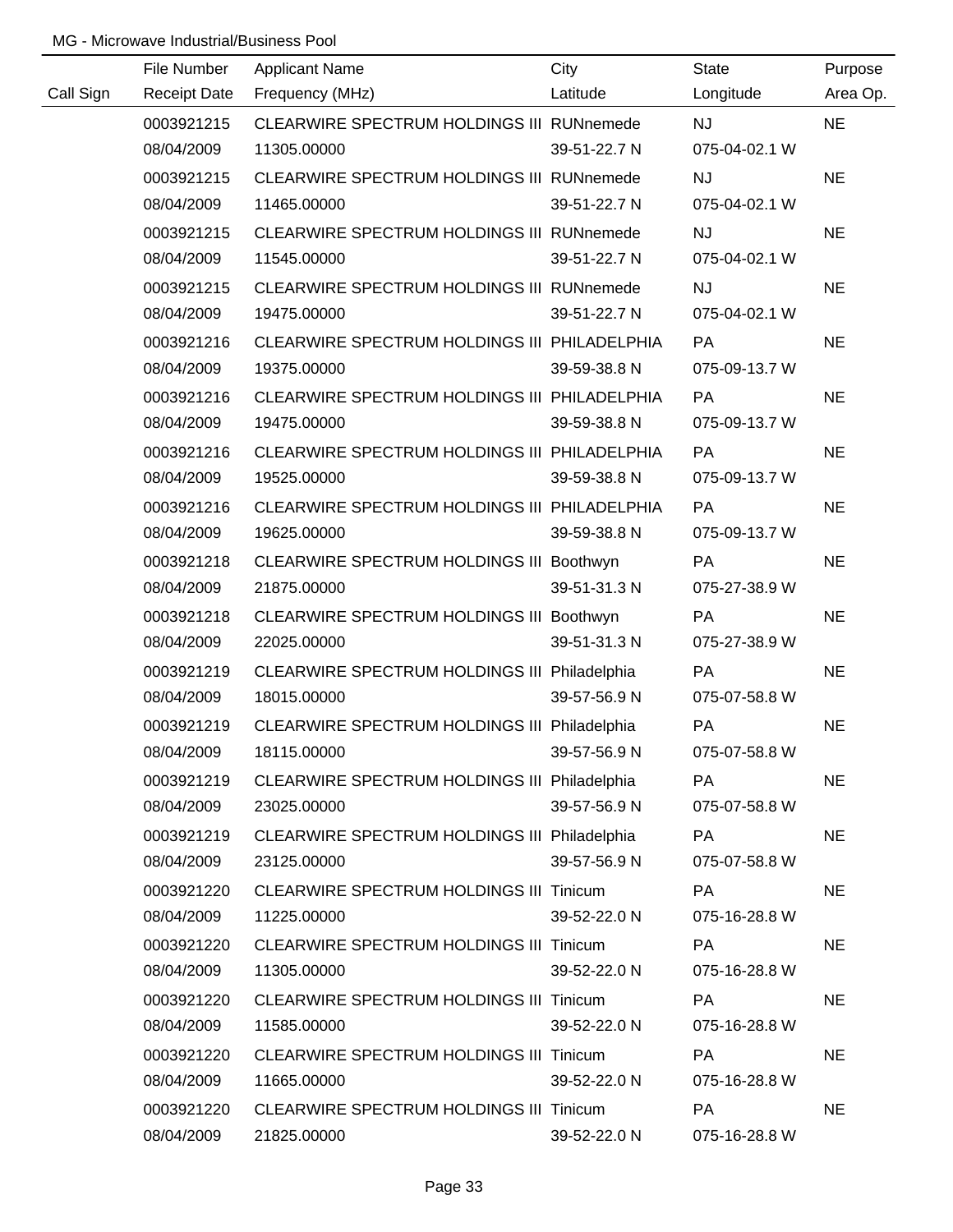|           | File Number         | <b>Applicant Name</b>                               | City         | State         | Purpose   |
|-----------|---------------------|-----------------------------------------------------|--------------|---------------|-----------|
| Call Sign | <b>Receipt Date</b> | Frequency (MHz)                                     | Latitude     | Longitude     | Area Op.  |
|           | 0003921220          | CLEARWIRE SPECTRUM HOLDINGS III Tinicum             |              | <b>PA</b>     | <b>NE</b> |
|           | 08/04/2009          | 21925.00000                                         | 39-52-22.0 N | 075-16-28.8 W |           |
|           | 0003921221          | CLEARWIRE SPECTRUM HOLDINGS III Brookhaven          |              | PA            | <b>NE</b> |
|           | 08/04/2009          | 17865.00000                                         | 39-52-43.8 N | 075-23-49.4 W |           |
|           | 0003921222          | CLEARWIRE SPECTRUM HOLDINGS III Media               |              | PA            | <b>NE</b> |
|           | 08/04/2009          | 19375.00000                                         | 39-56-00.6 N | 075-23-45.4 W |           |
|           | 0003921222          | CLEARWIRE SPECTRUM HOLDINGS III Media               |              | <b>PA</b>     | <b>NE</b> |
|           | 08/04/2009          | 19475.00000                                         | 39-56-00.6 N | 075-23-45.4 W |           |
|           | 0003921223          | CLEARWIRE SPECTRUM HOLDINGS III Philadelphia        |              | PA            | <b>NE</b> |
|           | 08/04/2009          | 21825.00000                                         | 39-56-22.5 N | 075-10-45.7 W |           |
|           | 0003921223          | CLEARWIRE SPECTRUM HOLDINGS III Philadelphia        |              | <b>PA</b>     | <b>NE</b> |
|           | 08/04/2009          | 21875.00000                                         | 39-56-22.5 N | 075-10-45.7 W |           |
|           | 0003921224          | CLEARWIRE SPECTRUM HOLDINGS III ESSINGTON           |              | PA            | <b>NE</b> |
|           | 08/04/2009          | 18015.00000                                         | 39-52-05.2 N | 075-18-13.7 W |           |
|           | 0003921225          | CLEARWIRE SPECTRUM HOLDINGS III Lindenwold          |              | <b>NJ</b>     | <b>NE</b> |
|           | 08/04/2009          | 17815.00000                                         | 39-48-48.8 N | 074-59-19.1 W |           |
|           | 0003921225          | CLEARWIRE SPECTRUM HOLDINGS III Lindenwold          |              | <b>NJ</b>     | <b>NE</b> |
|           | 08/04/2009          | 17865.00000                                         | 39-48-48.8 N | 074-59-19.1 W |           |
|           | 0003921225          | CLEARWIRE SPECTRUM HOLDINGS III Lindenwold          |              | NJ            | <b>NE</b> |
|           | 08/04/2009          | 17915.00000                                         | 39-48-48.8 N | 074-59-19.1 W |           |
|           | 0003921226          | CLEARWIRE SPECTRUM HOLDINGS III Bellmawr            |              | NJ            | <b>NE</b> |
|           | 08/04/2009          | 11265.00000                                         | 39-52-21.0 N | 075-06-35.8 W |           |
|           | 0003921226          | CLEARWIRE SPECTRUM HOLDINGS III Bellmawr            |              | <b>NJ</b>     | <b>NE</b> |
|           | 08/04/2009          | 11345.00000                                         | 39-52-21.0 N | 075-06-35.8 W |           |
|           | 0003921226          | CLEARWIRE SPECTRUM HOLDINGS III Bellmawr            |              | <b>NJ</b>     | <b>NE</b> |
|           | 08/04/2009          | 11465.00000                                         | 39-52-21.0 N | 075-06-35.8 W |           |
|           | 0003921226          | <b>CLEARWIRE SPECTRUM HOLDINGS III Bellmawr</b>     |              | <b>NJ</b>     | <b>NE</b> |
|           | 08/04/2009          | 11545.00000                                         | 39-52-21.0 N | 075-06-35.8 W |           |
|           | 0003921226          | <b>CLEARWIRE SPECTRUM HOLDINGS III Bellmawr</b>     |              | <b>NJ</b>     | <b>NE</b> |
|           | 08/04/2009          | 19375.00000                                         | 39-52-21.0 N | 075-06-35.8 W |           |
|           | 0003921226          | <b>CLEARWIRE SPECTRUM HOLDINGS III Bellmawr</b>     |              | <b>NJ</b>     | <b>NE</b> |
|           | 08/04/2009          | 19475.00000                                         | 39-52-21.0 N | 075-06-35.8 W |           |
|           | 0003921227          | <b>CLEARWIRE SPECTRUM HOLDINGS III Philadelphia</b> |              | <b>PA</b>     | <b>NE</b> |
|           | 08/04/2009          | 21875.00000                                         | 39-57-11.6 N | 075-11-37.8 W |           |
|           | 0003921228          | <b>CLEARWIRE SPECTRUM HOLDINGS III West Chester</b> |              | <b>PA</b>     | <b>NE</b> |
|           | 08/04/2009          | 19375.00000                                         | 39-57-09.0 N | 075-36-04.7 W |           |
|           | 0003921228          | <b>CLEARWIRE SPECTRUM HOLDINGS III West Chester</b> |              | <b>PA</b>     | <b>NE</b> |
|           | 08/04/2009          | 19475.00000                                         | 39-57-09.0 N | 075-36-04.7 W |           |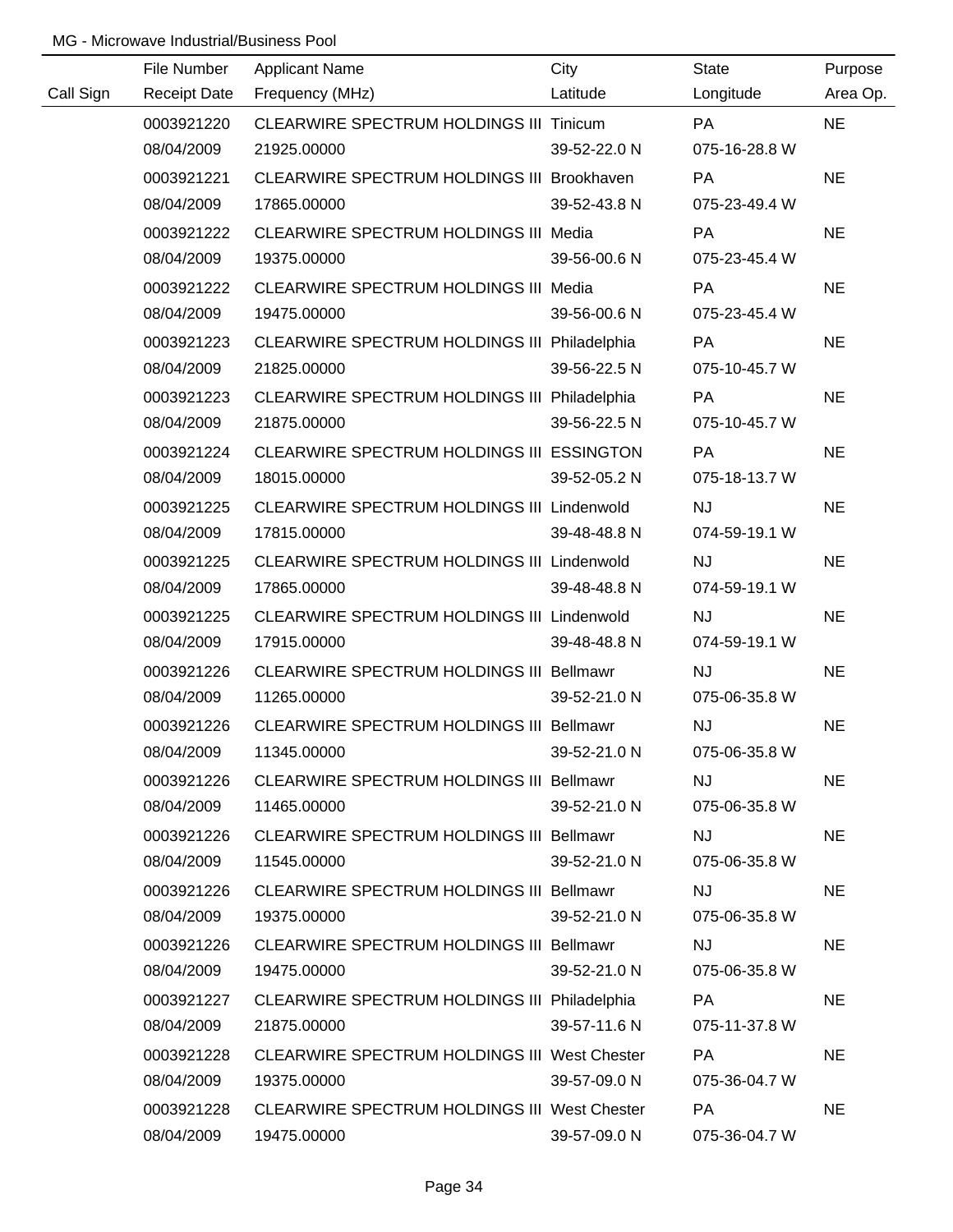|           | File Number         | <b>Applicant Name</b>                            | City         | <b>State</b>  | Purpose   |
|-----------|---------------------|--------------------------------------------------|--------------|---------------|-----------|
| Call Sign | <b>Receipt Date</b> | Frequency (MHz)                                  | Latitude     | Longitude     | Area Op.  |
|           | 0003921228          | CLEARWIRE SPECTRUM HOLDINGS III West Chester     |              | <b>PA</b>     | <b>NE</b> |
|           | 08/04/2009          | 21825.00000                                      | 39-57-09.0 N | 075-36-04.7 W |           |
|           | 0003921228          | CLEARWIRE SPECTRUM HOLDINGS III West Chester     |              | PA            | <b>NE</b> |
|           | 08/04/2009          | 21925.00000                                      | 39-57-09.0 N | 075-36-04.7 W |           |
|           | 0003921229          | <b>CLEARWIRE SPECTRUM HOLDINGS III Somerdale</b> |              | <b>NJ</b>     | <b>NE</b> |
|           | 08/04/2009          | 21825.00000                                      | 39-51-00.0 N | 075-00-56.5 W |           |
|           | 0003921230          | CLEARWIRE SPECTRUM HOLDINGS III PHILADELPHIA     |              | PA            | <b>NE</b> |
|           | 08/04/2009          | 19375.00000                                      | 39-57-15.1 N | 075-12-30.2 W |           |
|           | 0003921230          | CLEARWIRE SPECTRUM HOLDINGS III PHILADELPHIA     |              | <b>PA</b>     | <b>NE</b> |
|           | 08/04/2009          | 19475.00000                                      | 39-57-15.1 N | 075-12-30.2 W |           |
|           | 0003921231          | CLEARWIRE SPECTRUM HOLDINGS III Burlington       |              | <b>NJ</b>     | <b>NE</b> |
|           | 08/04/2009          | 21825.00000                                      | 39-57-00.7 N | 074-57-03.2 W |           |
|           | 0003921232          | CLEARWIRE SPECTRUM HOLDINGS III UPPER DARBY      |              | <b>PA</b>     | <b>NE</b> |
|           | 08/04/2009          | 17815.00000                                      | 39-55-33.0 N | 075-18-16.0 W |           |
|           | 0003921232          | CLEARWIRE SPECTRUM HOLDINGS III UPPER DARBY      |              | PA            | <b>NE</b> |
|           | 08/04/2009          | 17915.00000                                      | 39-55-33.0 N | 075-18-16.0 W |           |
|           | 0003921233          | CLEARWIRE SPECTRUM HOLDINGS III Philadelphia     |              | <b>PA</b>     | <b>NE</b> |
|           | 08/04/2009          | 21825.00000                                      | 39-53-21.1 N | 075-13-57.0 W |           |
|           | 0003921233          | CLEARWIRE SPECTRUM HOLDINGS III Philadelphia     |              | PA            | <b>NE</b> |
|           | 08/04/2009          | 22025.00000                                      | 39-53-21.1 N | 075-13-57.0 W |           |
|           | 0003921234          | CLEARWIRE SPECTRUM HOLDINGS III Thornbury        |              | PA            | <b>NE</b> |
|           | 08/04/2009          | 19425.00000                                      | 39-56-04.7 N | 075-31-34.6 W |           |
|           | 0003921235          | CLEARWIRE SPECTRUM HOLDINGS III Cherry Hill      |              | NJ            | <b>NE</b> |
|           | 08/04/2009          | 23225.00000                                      | 39-54-39.6 N | 074-58-39.0 W |           |
|           | 0003921236          | CLEARWIRE SPECTRUM HOLDINGS III Edgewater        |              | <b>NJ</b>     | <b>NE</b> |
|           | 08/04/2009          | 17815.00000                                      | 40-02-30.4 N | 074-54-53.6 W |           |
|           | 0003921236          | <b>CLEARWIRE SPECTRUM HOLDINGS III Edgewater</b> |              | <b>NJ</b>     | <b>NE</b> |
|           | 08/04/2009          | 17915.00000                                      | 40-02-30.4 N | 074-54-53.6 W |           |
|           | 0003921236          | CLEARWIRE SPECTRUM HOLDINGS III Edgewater        |              | <b>NJ</b>     | <b>NE</b> |
|           | 08/04/2009          | 19575.00000                                      | 40-02-30.4 N | 074-54-53.6 W |           |
|           | 0003921236          | CLEARWIRE SPECTRUM HOLDINGS III Edgewater        |              | <b>NJ</b>     | <b>NE</b> |
|           | 08/04/2009          | 19675.00000                                      | 40-02-30.4 N | 074-54-53.6 W |           |
|           | 0003921237          | CLEARWIRE SPECTRUM HOLDINGS III Folson           |              | PA            | <b>NE</b> |
|           | 08/04/2009          | 10735.00000                                      | 39-53-33.3 N | 075-18-55.6 W |           |
|           | 0003921237          | CLEARWIRE SPECTRUM HOLDINGS III Folson           |              | PA            | <b>NE</b> |
|           | 08/04/2009          | 10815.00000                                      | 39-53-33.3 N | 075-18-55.6 W |           |
|           | 0003921237          | CLEARWIRE SPECTRUM HOLDINGS III Folson           |              | PA            | <b>NE</b> |
|           | 08/04/2009          | 10975.00000                                      | 39-53-33.3 N | 075-18-55.6 W |           |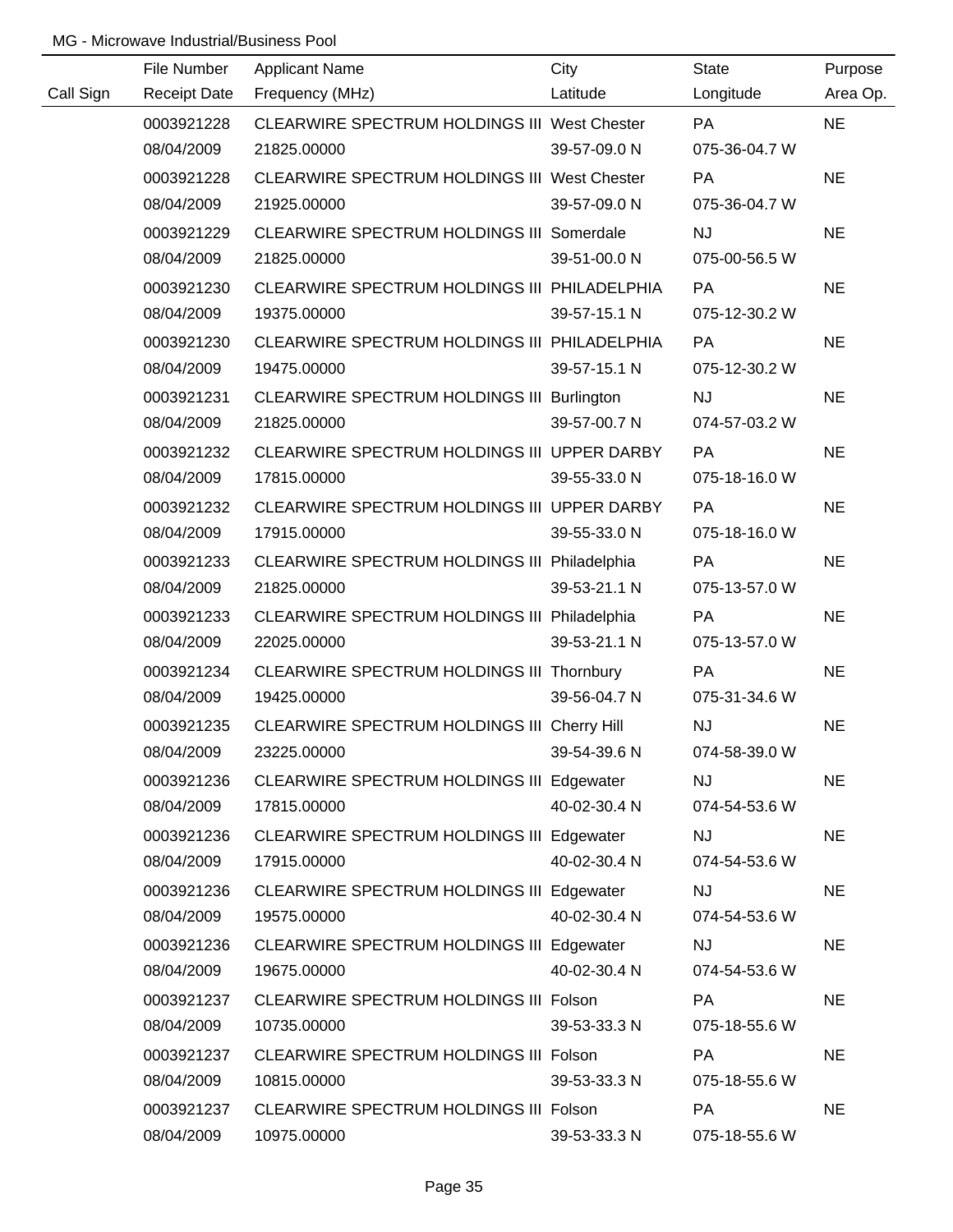|           | File Number         | <b>Applicant Name</b>                           | City         | <b>State</b>  | Purpose   |
|-----------|---------------------|-------------------------------------------------|--------------|---------------|-----------|
| Call Sign | <b>Receipt Date</b> | Frequency (MHz)                                 | Latitude     | Longitude     | Area Op.  |
|           | 0003921237          | CLEARWIRE SPECTRUM HOLDINGS III Folson          |              | <b>PA</b>     | <b>NE</b> |
|           | 08/04/2009          | 11055.00000                                     | 39-53-33.3 N | 075-18-55.6 W |           |
|           | 0003921237          | CLEARWIRE SPECTRUM HOLDINGS III Folson          |              | <b>PA</b>     | <b>NE</b> |
|           | 08/04/2009          | 17965.00000                                     | 39-53-33.3 N | 075-18-55.6 W |           |
|           | 0003921237          | CLEARWIRE SPECTRUM HOLDINGS III Folson          |              | PA            | <b>NE</b> |
|           | 08/04/2009          | 18065.00000                                     | 39-53-33.3 N | 075-18-55.6 W |           |
|           | 0003921237          | CLEARWIRE SPECTRUM HOLDINGS III Folson          |              | <b>PA</b>     | <b>NE</b> |
|           | 08/04/2009          | 21825.00000                                     | 39-53-33.3 N | 075-18-55.6 W |           |
|           | 0003921238          | CLEARWIRE SPECTRUM HOLDINGS III Philadelphia    |              | <b>PA</b>     | <b>NE</b> |
|           | 08/04/2009          | 21825.00000                                     | 39-54-01.0 N | 075-14-09.9 W |           |
|           | 0003921238          | CLEARWIRE SPECTRUM HOLDINGS III Philadelphia    |              | PA            | <b>NE</b> |
|           | 08/04/2009          | 21925.00000                                     | 39-54-01.0 N | 075-14-09.9 W |           |
|           | 0003921239          | CLEARWIRE SPECTRUM HOLDINGS III GLENOLDEN       |              | <b>PA</b>     | <b>NE</b> |
|           | 08/04/2009          | 19375.00000                                     | 39-54-41.4 N | 075-17-20.8 W |           |
|           | 0003921239          | CLEARWIRE SPECTRUM HOLDINGS III GLENOLDEN       |              | <b>PA</b>     | <b>NE</b> |
|           | 08/04/2009          | 19475.00000                                     | 39-54-41.4 N | 075-17-20.8 W |           |
|           | 0003921239          | CLEARWIRE SPECTRUM HOLDINGS III GLENOLDEN       |              | PA            | <b>NE</b> |
|           | 08/04/2009          | 19525.00000                                     | 39-54-41.4 N | 075-17-20.8 W |           |
|           | 0003921239          | CLEARWIRE SPECTRUM HOLDINGS III GLENOLDEN       |              | PA            | <b>NE</b> |
|           | 08/04/2009          | 19625.00000                                     | 39-54-41.4 N | 075-17-20.8 W |           |
|           | 0003921240          | CLEARWIRE SPECTRUM HOLDINGS III HADDON TWP      |              | NJ            | <b>NE</b> |
|           | 08/04/2009          | 17815.00000                                     | 39-54-33.1 N | 075-03-00.7 W |           |
|           | 0003921240          | CLEARWIRE SPECTRUM HOLDINGS III HADDON TWP      |              | <b>NJ</b>     | <b>NE</b> |
|           | 08/04/2009          | 17915.00000                                     | 39-54-33.1 N | 075-03-00.7 W |           |
|           | 0003921240          | CLEARWIRE SPECTRUM HOLDINGS III HADDON TWP      |              | <b>NJ</b>     | <b>NE</b> |
|           | 08/04/2009          | 17965.00000                                     | 39-54-33.1 N | 075-03-00.7 W |           |
|           | 0003921240          | CLEARWIRE SPECTRUM HOLDINGS III HADDON TWP      |              | <b>NJ</b>     | <b>NE</b> |
|           | 08/04/2009          | 18065.00000                                     | 39-54-33.1 N | 075-03-00.7 W |           |
|           | 0003921241          | CLEARWIRE SPECTRUM HOLDINGS III Gloucester City |              | <b>NJ</b>     | <b>NE</b> |
|           | 08/04/2009          | 17815.00000                                     | 39-53-48.6 N | 075-06-57.8 W |           |
|           | 0003921241          | CLEARWIRE SPECTRUM HOLDINGS III Gloucester City |              | <b>NJ</b>     | <b>NE</b> |
|           | 08/04/2009          | 17915.00000                                     | 39-53-48.6 N | 075-06-57.8 W |           |
|           | 0003921242          | CLEARWIRE SPECTRUM HOLDINGS III Collingswood    |              | <b>NJ</b>     | <b>NE</b> |
|           | 08/04/2009          | 19375.00000                                     | 39-54-38.9 N | 075-04-58.1 W |           |
|           | 0003921242          | CLEARWIRE SPECTRUM HOLDINGS III Collingswood    |              | NJ            | <b>NE</b> |
|           | 08/04/2009          | 19475.00000                                     | 39-54-38.9 N | 075-04-58.1 W |           |
|           | 0003921242          | CLEARWIRE SPECTRUM HOLDINGS III Collingswood    |              | <b>NJ</b>     | <b>NE</b> |
|           | 08/04/2009          | 23025.00000                                     | 39-54-38.9 N | 075-04-58.1 W |           |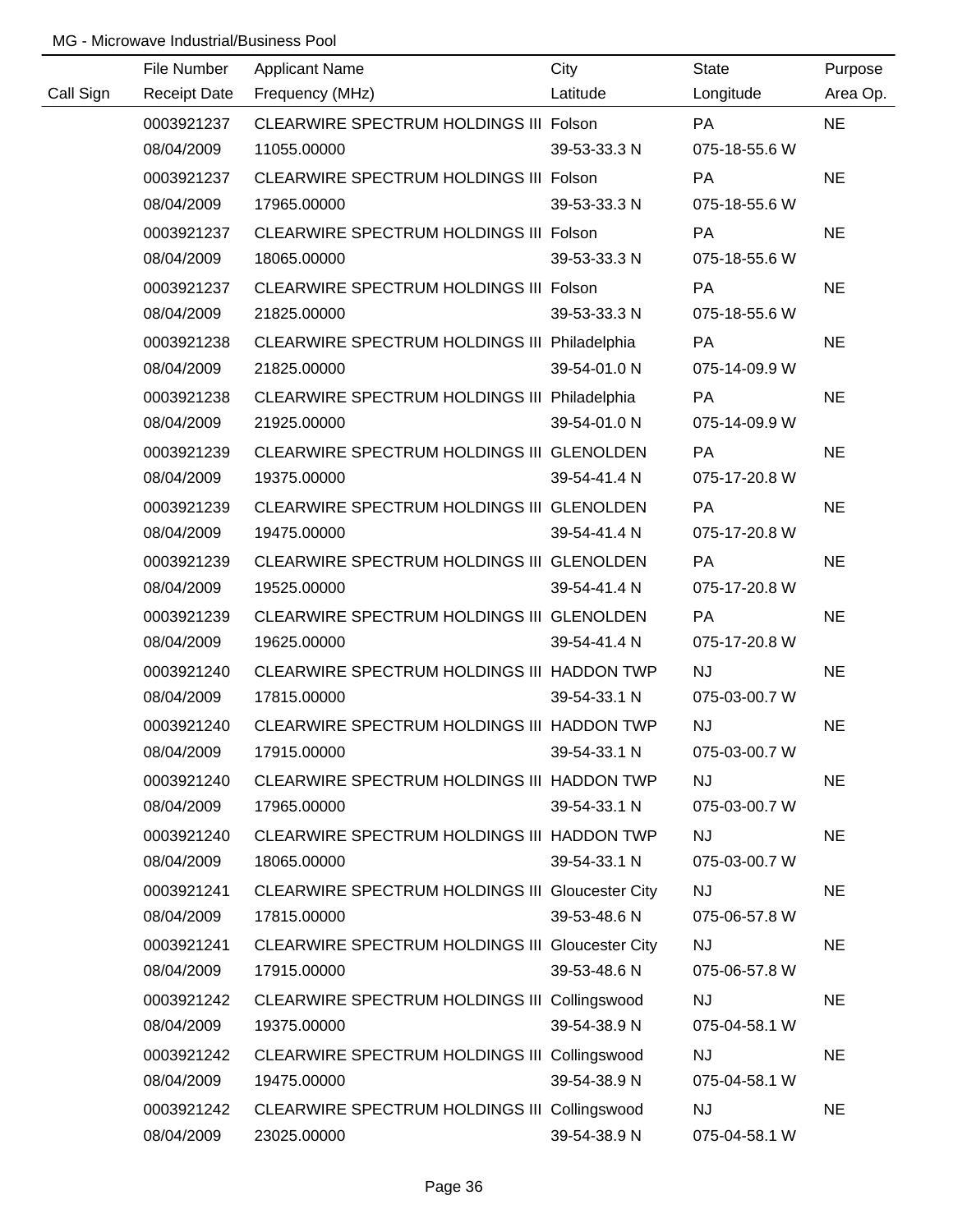|           | File Number         | <b>Applicant Name</b>                        | City         | <b>State</b>  | Purpose   |
|-----------|---------------------|----------------------------------------------|--------------|---------------|-----------|
| Call Sign | <b>Receipt Date</b> | Frequency (MHz)                              | Latitude     | Longitude     | Area Op.  |
|           | 0003921242          | CLEARWIRE SPECTRUM HOLDINGS III Collingswood |              | <b>NJ</b>     | <b>NE</b> |
|           | 08/04/2009          | 23125.00000                                  | 39-54-38.9 N | 075-04-58.1 W |           |
|           | 0003921243          | CLEARWIRE SPECTRUM HOLDINGS III MOUNT LAUREL |              | <b>NJ</b>     | <b>NE</b> |
|           | 08/04/2009          | 11225.00000                                  | 39-56-00.2 N | 074-57-44.9 W |           |
|           | 0003921243          | CLEARWIRE SPECTRUM HOLDINGS III MOUNT LAUREL |              | <b>NJ</b>     | <b>NE</b> |
|           | 08/04/2009          | 11305.00000                                  | 39-56-00.2 N | 074-57-44.9 W |           |
|           | 0003921243          | CLEARWIRE SPECTRUM HOLDINGS III MOUNT LAUREL |              | <b>NJ</b>     | <b>NE</b> |
|           | 08/04/2009          | 11585.00000                                  | 39-56-00.2 N | 074-57-44.9 W |           |
|           | 0003921243          | CLEARWIRE SPECTRUM HOLDINGS III MOUNT LAUREL |              | <b>NJ</b>     | <b>NE</b> |
|           | 08/04/2009          | 11665.00000                                  | 39-56-00.2 N | 074-57-44.9 W |           |
|           | 0003921243          | CLEARWIRE SPECTRUM HOLDINGS III MOUNT LAUREL |              | <b>NJ</b>     | <b>NE</b> |
|           | 08/04/2009          | 17815.00000                                  | 39-56-00.2 N | 074-57-44.9 W |           |
|           | 0003921243          | CLEARWIRE SPECTRUM HOLDINGS III MOUNT LAUREL |              | <b>NJ</b>     | <b>NE</b> |
|           | 08/04/2009          | 17915.00000                                  | 39-56-00.2 N | 074-57-44.9 W |           |
|           | 0003921243          | CLEARWIRE SPECTRUM HOLDINGS III MOUNT LAUREL |              | <b>NJ</b>     | <b>NE</b> |
|           | 08/04/2009          | 17965.00000                                  | 39-56-00.2 N | 074-57-44.9 W |           |
|           | 0003921243          | CLEARWIRE SPECTRUM HOLDINGS III MOUNT LAUREL |              | <b>NJ</b>     | <b>NE</b> |
|           | 08/04/2009          | 18015.00000                                  | 39-56-00.2 N | 074-57-44.9 W |           |
|           | 0003921243          | CLEARWIRE SPECTRUM HOLDINGS III MOUNT LAUREL |              | <b>NJ</b>     | <b>NE</b> |
|           | 08/04/2009          | 18065.00000                                  | 39-56-00.2 N | 074-57-44.9 W |           |
|           | 0003921243          | CLEARWIRE SPECTRUM HOLDINGS III MOUNT LAUREL |              | <b>NJ</b>     | <b>NE</b> |
|           | 08/04/2009          | 18115.00000                                  | 39-56-00.2 N | 074-57-44.9 W |           |
|           | 0003921244          | CLEARWIRE SPECTRUM HOLDINGS III Cherry Hill  |              | <b>NJ</b>     | <b>NE</b> |
|           | 08/04/2009          | 10735.00000                                  | 39-56-12.1 N | 075-01-52.9 W |           |
|           | 0003921244          | CLEARWIRE SPECTRUM HOLDINGS III Cherry Hill  |              | <b>NJ</b>     | <b>NE</b> |
|           | 08/04/2009          | 10815.00000                                  | 39-56-12.1 N | 075-01-52.9 W |           |
|           | 0003921244          | CLEARWIRE SPECTRUM HOLDINGS III Cherry Hill  |              | <b>NJ</b>     | <b>NE</b> |
|           | 08/04/2009          | 10975.00000                                  | 39-56-12.1 N | 075-01-52.9 W |           |
|           | 0003921244          | CLEARWIRE SPECTRUM HOLDINGS III Cherry Hill  |              | <b>NJ</b>     | <b>NE</b> |
|           | 08/04/2009          | 11055.00000                                  | 39-56-12.1 N | 075-01-52.9 W |           |
|           | 0003921244          | CLEARWIRE SPECTRUM HOLDINGS III Cherry Hill  |              | <b>NJ</b>     | <b>NE</b> |
|           | 08/04/2009          | 17965.00000                                  | 39-56-12.1 N | 075-01-52.9 W |           |
|           | 0003921244          | CLEARWIRE SPECTRUM HOLDINGS III Cherry Hill  |              | <b>NJ</b>     | <b>NE</b> |
|           | 08/04/2009          | 18065.00000                                  | 39-56-12.1 N | 075-01-52.9 W |           |
|           | 0003921244          | CLEARWIRE SPECTRUM HOLDINGS III Cherry Hill  |              | <b>NJ</b>     | <b>NE</b> |
|           | 08/04/2009          | 23075.00000                                  | 39-56-12.1 N | 075-01-52.9 W |           |
|           | 0003921244          | CLEARWIRE SPECTRUM HOLDINGS III Cherry Hill  |              | <b>NJ</b>     | <b>NE</b> |
|           | 08/04/2009          | 23175.00000                                  | 39-56-12.1 N | 075-01-52.9 W |           |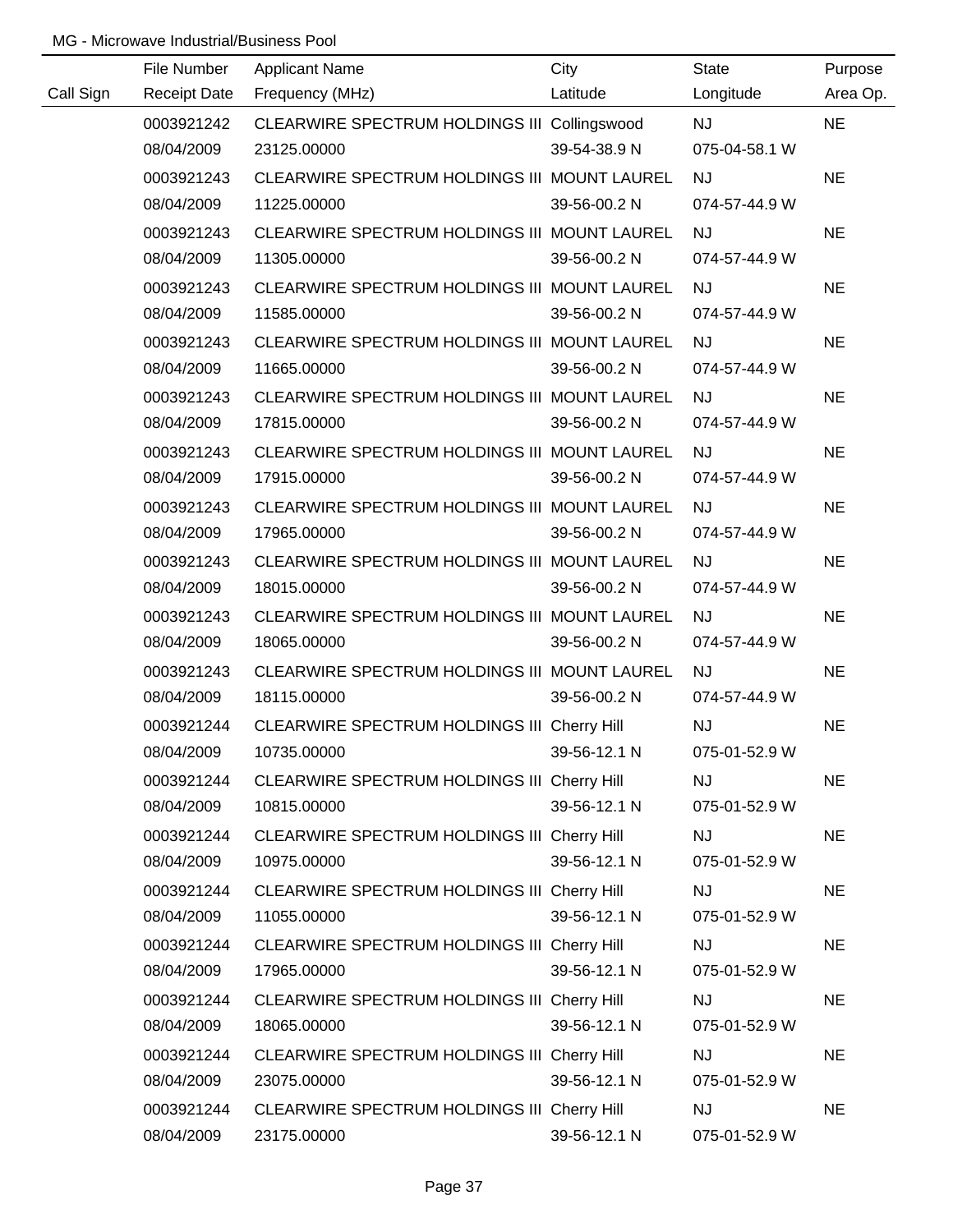|           | File Number | <b>Applicant Name</b>                         | City         | <b>State</b>  | Purpose   |
|-----------|-------------|-----------------------------------------------|--------------|---------------|-----------|
| Call Sign |             | Receipt Date Frequency (MHz)                  | Latitude     | Longitude     | Area Op.  |
|           | 0003921245  | CLEARWIRE SPECTRUM HOLDINGS III PHILADELPHIA  |              | <b>PA</b>     | <b>NE</b> |
|           | 08/04/2009  | 17965.00000                                   | 39-55-36.6 N | 075-11-13.5 W |           |
|           | 0003921245  | CLEARWIRE SPECTRUM HOLDINGS III PHILADELPHIA  |              | PA            | <b>NE</b> |
|           | 08/04/2009  | 18065.00000                                   | 39-55-36.6 N | 075-11-13.5 W |           |
|           | 0003921245  | CLEARWIRE SPECTRUM HOLDINGS III PHILADELPHIA  |              | PA            | <b>NE</b> |
|           | 08/04/2009  | 23025.00000                                   | 39-55-36.6 N | 075-11-13.5 W |           |
|           | 0003921245  | CLEARWIRE SPECTRUM HOLDINGS III PHILADELPHIA  |              | PA            | <b>NE</b> |
|           | 08/04/2009  | 23125.00000                                   | 39-55-36.6 N | 075-11-13.5 W |           |
|           | 0003921246  | CLEARWIRE SPECTRUM HOLDINGS III Philadelphia  |              | <b>PA</b>     | <b>NE</b> |
|           | 08/04/2009  | 19525.00000                                   | 39-57-33.1 N | 075-14-49.9 W |           |
|           | 0003921246  | CLEARWIRE SPECTRUM HOLDINGS III Philadelphia  |              | <b>PA</b>     | <b>NE</b> |
|           | 08/04/2009  | 19575.00000                                   | 39-57-33.1 N | 075-14-49.9 W |           |
|           | 0003921246  | CLEARWIRE SPECTRUM HOLDINGS III Philadelphia  |              | PA            | <b>NE</b> |
|           | 08/04/2009  | 19625.00000                                   | 39-57-33.1 N | 075-14-49.9 W |           |
|           | 0003921246  | CLEARWIRE SPECTRUM HOLDINGS III Philadelphia  |              | PA            | <b>NE</b> |
|           | 08/04/2009  | 19675.00000                                   | 39-57-33.1 N | 075-14-49.9 W |           |
|           | 0003921247  | CLEARWIRE SPECTRUM HOLDINGS III Camden        |              | <b>NJ</b>     | <b>NE</b> |
|           | 08/04/2009  | 11265.00000                                   | 39-55-06.1 N | 075-06-25.6 W |           |
|           | 0003921247  | CLEARWIRE SPECTRUM HOLDINGS III Camden        |              | <b>NJ</b>     | <b>NE</b> |
|           | 08/04/2009  | 11425.00000                                   | 39-55-06.1 N | 075-06-25.6 W |           |
|           | 0003921247  | <b>CLEARWIRE SPECTRUM HOLDINGS III Camden</b> |              | <b>NJ</b>     | <b>NE</b> |
|           | 08/04/2009  | 11585.00000                                   | 39-55-06.1 N | 075-06-25.6 W |           |
|           | 0003921247  | CLEARWIRE SPECTRUM HOLDINGS III Camden        |              | <b>NJ</b>     | <b>NE</b> |
|           | 08/04/2009  | 11665.00000                                   | 39-55-06.1 N | 075-06-25.6 W |           |
|           | 0003921247  | CLEARWIRE SPECTRUM HOLDINGS III Camden        |              | NJ.           | <b>NE</b> |
|           | 08/04/2009  | 17965.00000                                   | 39-55-06.1 N | 075-06-25.6 W |           |
|           | 0003921247  | CLEARWIRE SPECTRUM HOLDINGS III Camden        |              | <b>NJ</b>     | <b>NE</b> |
|           | 08/04/2009  | 18065.00000                                   | 39-55-06.1 N | 075-06-25.6 W |           |
|           | 0003921249  | CLEARWIRE SPECTRUM HOLDINGS III BROOMALL      |              | PA            | <b>NE</b> |
|           | 08/04/2009  | 17815.00000                                   | 39-57-22.0 N | 075-20-19.7 W |           |
|           | 0003921249  | CLEARWIRE SPECTRUM HOLDINGS III BROOMALL      |              | PA            | <b>NE</b> |
|           | 08/04/2009  | 17915.00000                                   | 39-57-22.0 N | 075-20-19.7 W |           |
|           | 0003921249  | CLEARWIRE SPECTRUM HOLDINGS III BROOMALL      |              | PA            | <b>NE</b> |
|           | 08/04/2009  | 17965.00000                                   | 39-57-22.0 N | 075-20-19.7 W |           |
|           | 0003921249  | CLEARWIRE SPECTRUM HOLDINGS III BROOMALL      |              | PA            | <b>NE</b> |
|           | 08/04/2009  | 18065.00000                                   | 39-57-22.0 N | 075-20-19.7 W |           |
|           | 0003921249  | CLEARWIRE SPECTRUM HOLDINGS III BROOMALL      |              | PA            | <b>NE</b> |
|           | 08/04/2009  | 21875.00000                                   | 39-57-22.0 N | 075-20-19.7 W |           |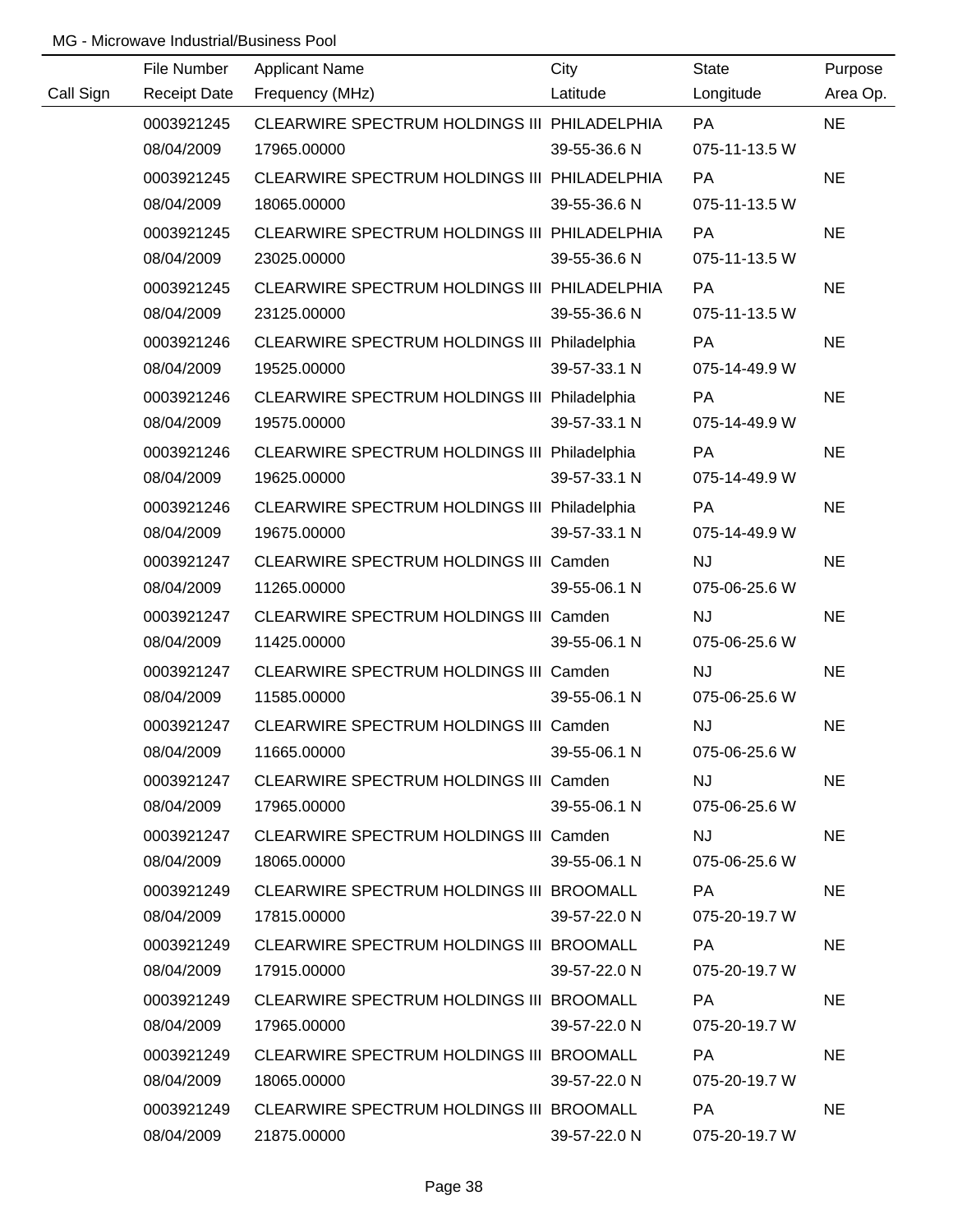|           | File Number         | <b>Applicant Name</b>                        | City         | <b>State</b>  | Purpose   |
|-----------|---------------------|----------------------------------------------|--------------|---------------|-----------|
| Call Sign | <b>Receipt Date</b> | Frequency (MHz)                              | Latitude     | Longitude     | Area Op.  |
|           | 0003921249          | CLEARWIRE SPECTRUM HOLDINGS III BROOMALL     |              | <b>PA</b>     | <b>NE</b> |
|           | 08/04/2009          | 22025.00000                                  | 39-57-22.0 N | 075-20-19.7 W |           |
|           | 0003921250          | CLEARWIRE SPECTRUM HOLDINGS III Mt. Laurel   |              | NJ            | <b>NE</b> |
|           | 08/04/2009          | 17815.00000                                  | 39-55-41.9 N | 074-57-15.1 W |           |
|           | 0003921250          | CLEARWIRE SPECTRUM HOLDINGS III Mt. Laurel   |              | <b>NJ</b>     | <b>NE</b> |
|           | 08/04/2009          | 17915.00000                                  | 39-55-41.9 N | 074-57-15.1 W |           |
|           | 0003921250          | CLEARWIRE SPECTRUM HOLDINGS III Mt. Laurel   |              | <b>NJ</b>     | <b>NE</b> |
|           | 08/04/2009          | 23025.00000                                  | 39-55-41.9 N | 074-57-15.1 W |           |
|           | 0003921251          | CLEARWIRE SPECTRUM HOLDINGS III Philadelphia |              | PA            | <b>NE</b> |
|           | 08/04/2009          | 17815.00000                                  | 39-58-06.6 N | 075-12-18.2 W |           |
|           | 0003921251          | CLEARWIRE SPECTRUM HOLDINGS III Philadelphia |              | PA            | <b>NE</b> |
|           | 08/04/2009          | 17915.00000                                  | 39-58-06.6 N | 075-12-18.2 W |           |
|           | 0003921251          | CLEARWIRE SPECTRUM HOLDINGS III Philadelphia |              | <b>PA</b>     | <b>NE</b> |
|           | 08/04/2009          | 17965.00000                                  | 39-58-06.6 N | 075-12-18.2 W |           |
|           | 0003921251          | CLEARWIRE SPECTRUM HOLDINGS III Philadelphia |              | <b>PA</b>     | <b>NE</b> |
|           | 08/04/2009          | 18065.00000                                  | 39-58-06.6 N | 075-12-18.2 W |           |
|           | 0003921253          | CLEARWIRE SPECTRUM HOLDINGS III Springfield  |              | PA            | <b>NE</b> |
|           | 08/04/2009          | 19375.00000                                  | 39-55-02.7 N | 075-21-24.7 W |           |
|           | 0003921253          | CLEARWIRE SPECTRUM HOLDINGS III Springfield  |              | PA            | <b>NE</b> |
|           | 08/04/2009          | 19475.00000                                  | 39-55-02.7 N | 075-21-24.7 W |           |
|           | 0003921253          | CLEARWIRE SPECTRUM HOLDINGS III Springfield  |              | PA            | <b>NE</b> |
|           | 08/04/2009          | 19525.00000                                  | 39-55-02.7 N | 075-21-24.7 W |           |
|           | 0003921253          | CLEARWIRE SPECTRUM HOLDINGS III Springfield  |              | PA            | <b>NE</b> |
|           | 08/04/2009          | 19625.00000                                  | 39-55-02.7 N | 075-21-24.7 W |           |
|           | 0003921253          | CLEARWIRE SPECTRUM HOLDINGS III Springfield  |              | <b>PA</b>     | <b>NE</b> |
|           | 08/04/2009          | 21825.00000                                  | 39-55-02.7 N | 075-21-24.7 W |           |
|           | 0003921253          | CLEARWIRE SPECTRUM HOLDINGS III Springfield  |              | <b>PA</b>     | <b>NE</b> |
|           | 08/04/2009          | 21875.00000                                  | 39-55-02.7 N | 075-21-24.7 W |           |
|           | 0003921254          | CLEARWIRE SPECTRUM HOLDINGS III Philadelphia |              | PA            | <b>NE</b> |
|           | 08/04/2009          | 23025.00000                                  | 39-58-39.7 N | 075-08-38.4 W |           |
|           | 0003921254          | CLEARWIRE SPECTRUM HOLDINGS III Philadelphia |              | <b>PA</b>     | <b>NE</b> |
|           | 08/04/2009          | 23125.00000                                  | 39-58-39.7 N | 075-08-38.4 W |           |
|           | 0003921254          | CLEARWIRE SPECTRUM HOLDINGS III Philadelphia |              | PA            | <b>NE</b> |
|           | 08/04/2009          | 23175.00000                                  | 39-58-39.7 N | 075-08-38.4 W |           |
|           | 0003921254          | CLEARWIRE SPECTRUM HOLDINGS III Philadelphia |              | <b>PA</b>     | <b>NE</b> |
|           | 08/04/2009          | 23325.00000                                  | 39-58-39.7 N | 075-08-38.4 W |           |
|           | 0003921254          | CLEARWIRE SPECTRUM HOLDINGS III Philadelphia |              | <b>PA</b>     | <b>NE</b> |
|           | 08/04/2009          | 23425.00000                                  | 39-58-39.7 N | 075-08-38.4 W |           |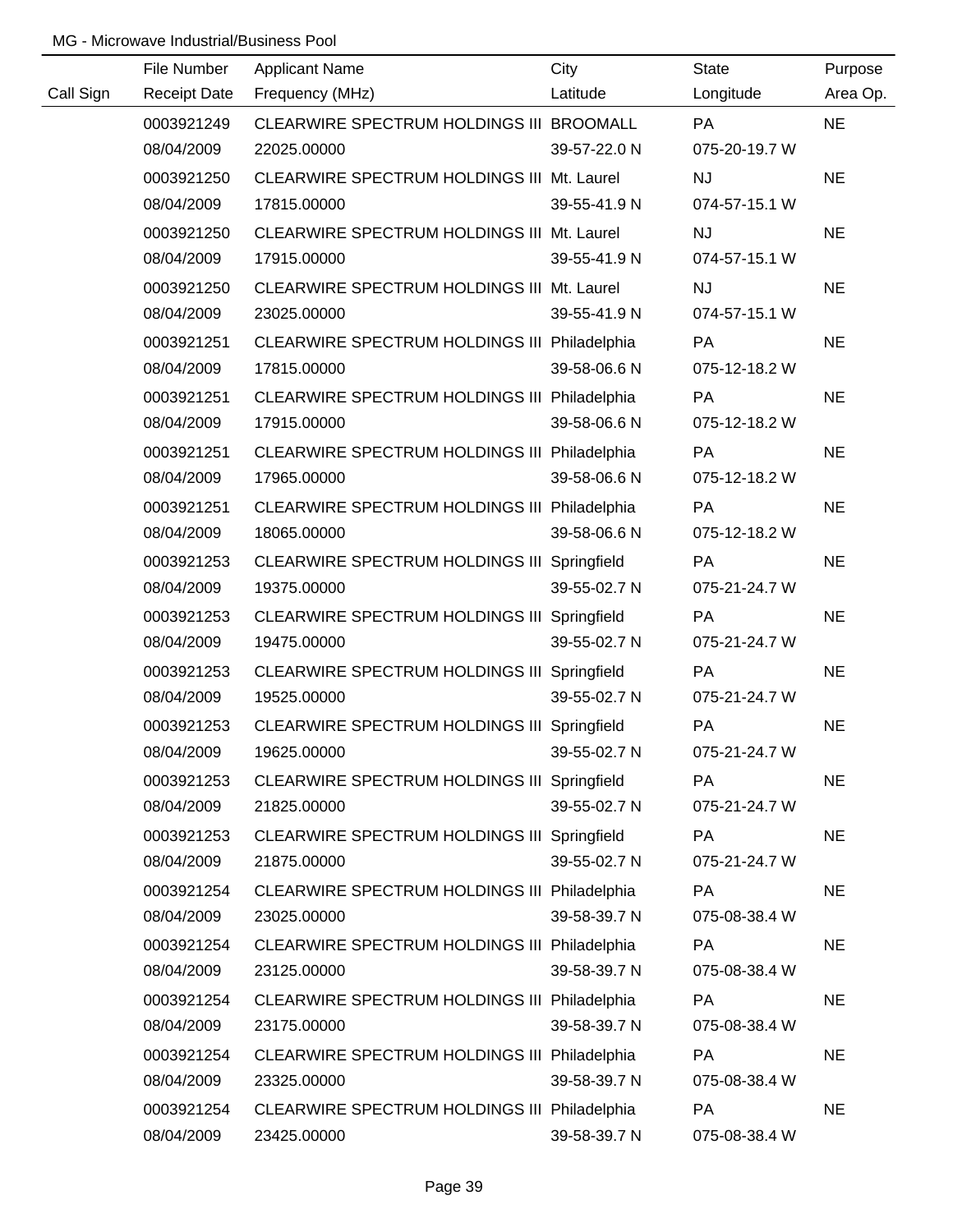|           | File Number | <b>Applicant Name</b>                                 | City                       | State         | Purpose   |
|-----------|-------------|-------------------------------------------------------|----------------------------|---------------|-----------|
| Call Sign |             | Receipt Date Frequency (MHz)                          | Latitude                   | Longitude     | Area Op.  |
|           | 0003921255  | CLEARWIRE SPECTRUM HOLDINGS III W Collingswood Hts NJ |                            |               | <b>NE</b> |
|           | 08/04/2009  | 10735.00000                                           | 39-53-59.6 N               | 075-05-48.8 W |           |
|           | 0003921255  | CLEARWIRE SPECTRUM HOLDINGS III W Collingswood Hts NJ |                            |               | <b>NE</b> |
|           | 08/04/2009  | 10815.00000                                           | 39-53-59.6 N 075-05-48.8 W |               |           |
|           | 0003921255  | CLEARWIRE SPECTRUM HOLDINGS III W Collingswood Hts NJ |                            |               | <b>NE</b> |
|           | 08/04/2009  | 10975.00000                                           | 39-53-59.6 N               | 075-05-48.8 W |           |
|           | 0003921255  | CLEARWIRE SPECTRUM HOLDINGS III W Collingswood Hts NJ |                            |               | <b>NE</b> |
|           | 08/04/2009  | 11055.00000                                           | 39-53-59.6 N               | 075-05-48.8 W |           |
|           | 0003921255  | CLEARWIRE SPECTRUM HOLDINGS III W Collingswood Hts NJ |                            |               | <b>NE</b> |
|           | 08/04/2009  | 19375.00000                                           | 39-53-59.6 N               | 075-05-48.8 W |           |
|           | 0003921255  | CLEARWIRE SPECTRUM HOLDINGS III W Collingswood Hts NJ |                            |               | <b>NE</b> |
|           | 08/04/2009  | 19475.00000                                           | 39-53-59.6 N               | 075-05-48.8 W |           |
|           | 0003921256  | CLEARWIRE SPECTRUM HOLDINGS III Philadelphia          |                            | PA            | <b>NE</b> |
|           | 08/04/2009  | 23175.00000                                           | 39-55-59.3 N               | 075-12-04.6 W |           |
|           | 0003921257  | CLEARWIRE SPECTRUM HOLDINGS III PHILADELPHIA          |                            | <b>PA</b>     | <b>NE</b> |
|           | 08/04/2009  | 17965.00000                                           | 39-58-21.7 N               | 075-09-34.6 W |           |
|           | 0003921257  | CLEARWIRE SPECTRUM HOLDINGS III PHILADELPHIA          |                            | <b>PA</b>     | <b>NE</b> |
|           | 08/04/2009  | 18065.00000                                           | 39-58-21.7 N               | 075-09-34.6 W |           |
|           | 0003921257  | CLEARWIRE SPECTRUM HOLDINGS III PHILADELPHIA          |                            | <b>PA</b>     | <b>NE</b> |
|           | 08/04/2009  | 21875.00000                                           | 39-58-21.7 N               | 075-09-34.6 W |           |
|           | 0003921257  | CLEARWIRE SPECTRUM HOLDINGS III PHILADELPHIA          |                            | <b>PA</b>     | <b>NE</b> |
|           | 08/04/2009  | 21975.00000                                           | 39-58-21.7 N               | 075-09-34.6 W |           |
|           | 0003921258  | CLEARWIRE SPECTRUM HOLDINGS III Clementon             |                            | NJ            | <b>NE</b> |
|           | 08/04/2009  | 17815.00000                                           | 39-49-21.1 N               | 075-02-32.4 W |           |
|           | 0003921258  | CLEARWIRE SPECTRUM HOLDINGS III Clementon             |                            | <b>NJ</b>     | <b>NE</b> |
|           | 08/04/2009  | 17915.00000                                           | 39-49-21.1 N               | 075-02-32.4 W |           |
|           | 0003921258  | CLEARWIRE SPECTRUM HOLDINGS III Clementon             |                            | <b>NJ</b>     | <b>NE</b> |
|           | 08/04/2009  | 18015.00000                                           | 39-49-21.1 N               | 075-02-32.4 W |           |
|           | 0003921258  | <b>CLEARWIRE SPECTRUM HOLDINGS III Clementon</b>      |                            | <b>NJ</b>     | <b>NE</b> |
|           | 08/04/2009  | 18115.00000                                           | 39-49-21.1 N               | 075-02-32.4 W |           |
|           | 0003921259  | CLEARWIRE SPECTRUM HOLDINGS III Philadelphia          |                            | PA            | <b>NE</b> |
|           | 08/04/2009  | 22025.00000                                           | 39-57-09.7 N               | 075-08-26.2 W |           |
|           | 0003921260  | CLEARWIRE SPECTRUM HOLDINGS III Philadelphia          |                            | <b>PA</b>     | <b>NE</b> |
|           | 08/04/2009  | 19525.00000                                           | 39-56-54.4 N               | 075-10-18.1 W |           |
|           | 0003921260  | CLEARWIRE SPECTRUM HOLDINGS III Philadelphia          |                            | PA            | <b>NE</b> |
|           | 08/04/2009  | 19625.00000                                           | 39-56-54.4 N               | 075-10-18.1 W |           |
|           | 0003921260  | CLEARWIRE SPECTRUM HOLDINGS III Philadelphia          |                            | <b>PA</b>     | <b>NE</b> |
|           | 08/04/2009  | 23025.00000                                           | 39-56-54.4 N               | 075-10-18.1 W |           |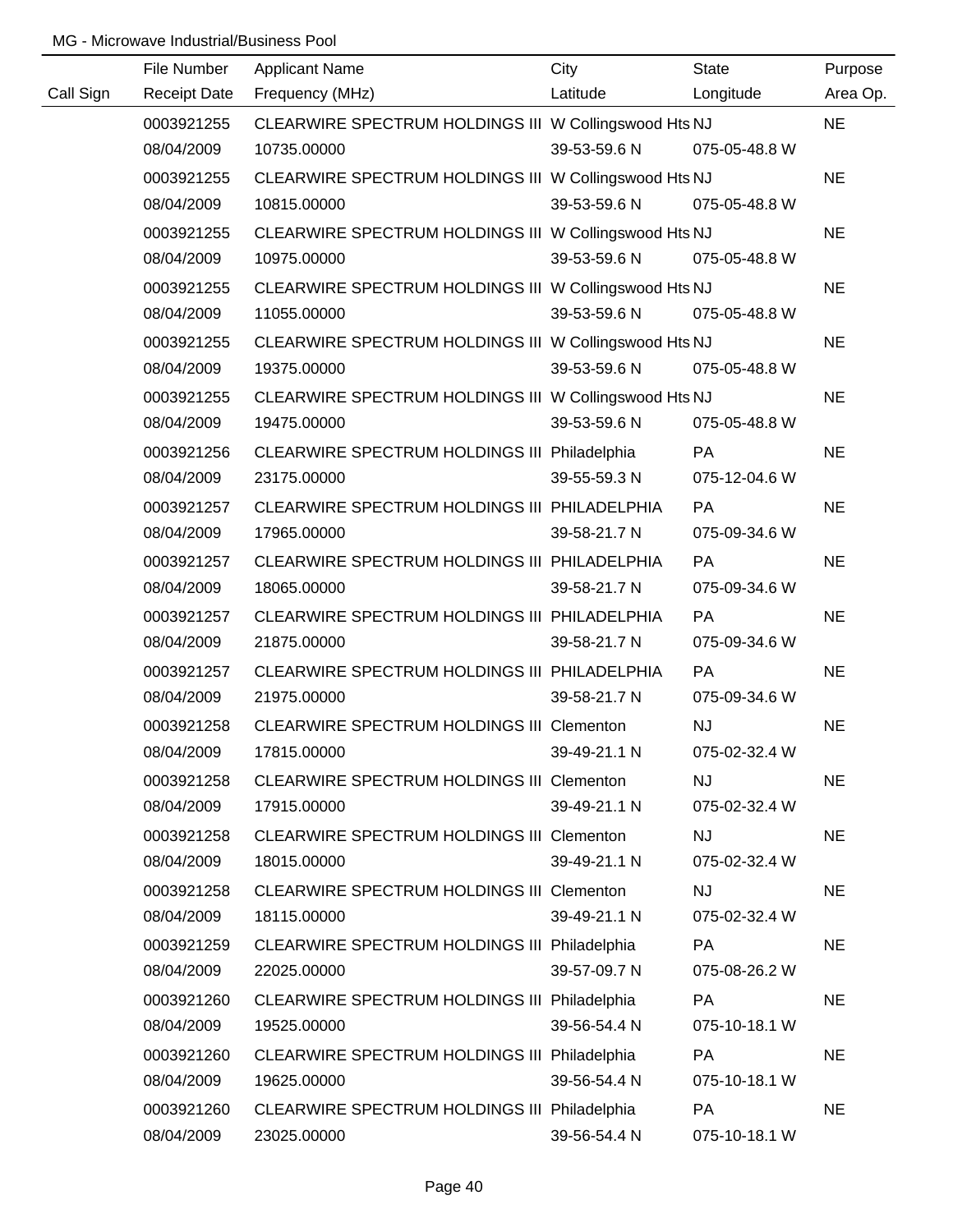|           | File Number         | <b>Applicant Name</b>                             | City         | State         | Purpose   |
|-----------|---------------------|---------------------------------------------------|--------------|---------------|-----------|
| Call Sign | <b>Receipt Date</b> | Frequency (MHz)                                   | Latitude     | Longitude     | Area Op.  |
|           | 0003921260          | CLEARWIRE SPECTRUM HOLDINGS III Philadelphia      |              | PA            | <b>NE</b> |
|           | 08/04/2009          | 23075.00000                                       | 39-56-54.4 N | 075-10-18.1 W |           |
|           | 0003921260          | CLEARWIRE SPECTRUM HOLDINGS III Philadelphia      |              | PA            | <b>NE</b> |
|           | 08/04/2009          | 23125.00000                                       | 39-56-54.4 N | 075-10-18.1 W |           |
|           | 0003921261          | <b>CLEARWIRE SPECTRUM HOLDINGS III Pennsauken</b> |              | <b>NJ</b>     | <b>NE</b> |
|           | 08/04/2009          | 19375.00000                                       | 39-56-57.5 N | 075-03-54.0 W |           |
|           | 0003921261          | CLEARWIRE SPECTRUM HOLDINGS III Pennsauken        |              | <b>NJ</b>     | <b>NE</b> |
|           | 08/04/2009          | 19475.00000                                       | 39-56-57.5 N | 075-03-54.0 W |           |
|           | 0003921261          | CLEARWIRE SPECTRUM HOLDINGS III Pennsauken        |              | <b>NJ</b>     | <b>NE</b> |
|           | 08/04/2009          | 19525.00000                                       | 39-56-57.5 N | 075-03-54.0 W |           |
|           | 0003921261          | <b>CLEARWIRE SPECTRUM HOLDINGS III Pennsauken</b> |              | <b>NJ</b>     | <b>NE</b> |
|           | 08/04/2009          | 19575.00000                                       | 39-56-57.5 N | 075-03-54.0 W |           |
|           | 0003921261          | CLEARWIRE SPECTRUM HOLDINGS III Pennsauken        |              | <b>NJ</b>     | <b>NE</b> |
|           | 08/04/2009          | 19625.00000                                       | 39-56-57.5 N | 075-03-54.0 W |           |
|           | 0003921261          | CLEARWIRE SPECTRUM HOLDINGS III Pennsauken        |              | <b>NJ</b>     | <b>NE</b> |
|           | 08/04/2009          | 19675.00000                                       | 39-56-57.5 N | 075-03-54.0 W |           |
|           | 0003921261          | CLEARWIRE SPECTRUM HOLDINGS III Pennsauken        |              | <b>NJ</b>     | <b>NE</b> |
|           | 08/04/2009          | 21875.00000                                       | 39-56-57.5 N | 075-03-54.0 W |           |
|           | 0003921262          | CLEARWIRE SPECTRUM HOLDINGS III Camden            |              | <b>NJ</b>     | <b>NE</b> |
|           | 08/04/2009          | 23575.00000                                       | 39-56-46.0 N | 075-07-05.9 W |           |
|           | 0003921263          | CLEARWIRE SPECTRUM HOLDINGS III Philadelphia      |              | PA            | <b>NE</b> |
|           | 08/04/2009          | 23025.00000                                       | 39-52-41.2 N | 075-14-40.9 W |           |
|           | 0003921263          | CLEARWIRE SPECTRUM HOLDINGS III Philadelphia      |              | PA            | <b>NE</b> |
|           | 08/04/2009          | 23225.00000                                       | 39-52-41.2 N | 075-14-40.9 W |           |
|           | 0003921264          | CLEARWIRE SPECTRUM HOLDINGS III Haverford         |              | <b>PA</b>     | <b>NE</b> |
|           | 08/04/2009          | 19375.00000                                       | 39-59-16.1 N | 075-18-35.4 W |           |
|           | 0003921264          | CLEARWIRE SPECTRUM HOLDINGS III Haverford         |              | PA            | <b>NE</b> |
|           | 08/04/2009          | 19475.00000                                       | 39-59-16.1 N | 075-18-35.4 W |           |
|           | 0003921264          | CLEARWIRE SPECTRUM HOLDINGS III Haverford         |              | PA            | <b>NE</b> |
|           | 08/04/2009          | 19525.00000                                       | 39-59-16.1 N | 075-18-35.4 W |           |
|           | 0003921264          | CLEARWIRE SPECTRUM HOLDINGS III Haverford         |              | PA            | <b>NE</b> |
|           | 08/04/2009          | 19625.00000                                       | 39-59-16.1 N | 075-18-35.4 W |           |
|           | 0003921265          | CLEARWIRE SPECTRUM HOLDINGS III Philadelphia      |              | PA            | <b>NE</b> |
|           | 08/04/2009          | 17815.00000                                       | 39-58-43.3 N | 075-06-33.1 W |           |
|           | 0003921265          | CLEARWIRE SPECTRUM HOLDINGS III Philadelphia      |              | PA            | <b>NE</b> |
|           | 08/04/2009          | 17915.00000                                       | 39-58-43.3 N | 075-06-33.1 W |           |
|           | 0003921266          | <b>CLEARWIRE SPECTRUM HOLDINGS III Riverton</b>   |              | <b>NJ</b>     | <b>NE</b> |
|           | 08/04/2009          | 17815.00000                                       | 40-00-34.0 N | 074-58-28.5 W |           |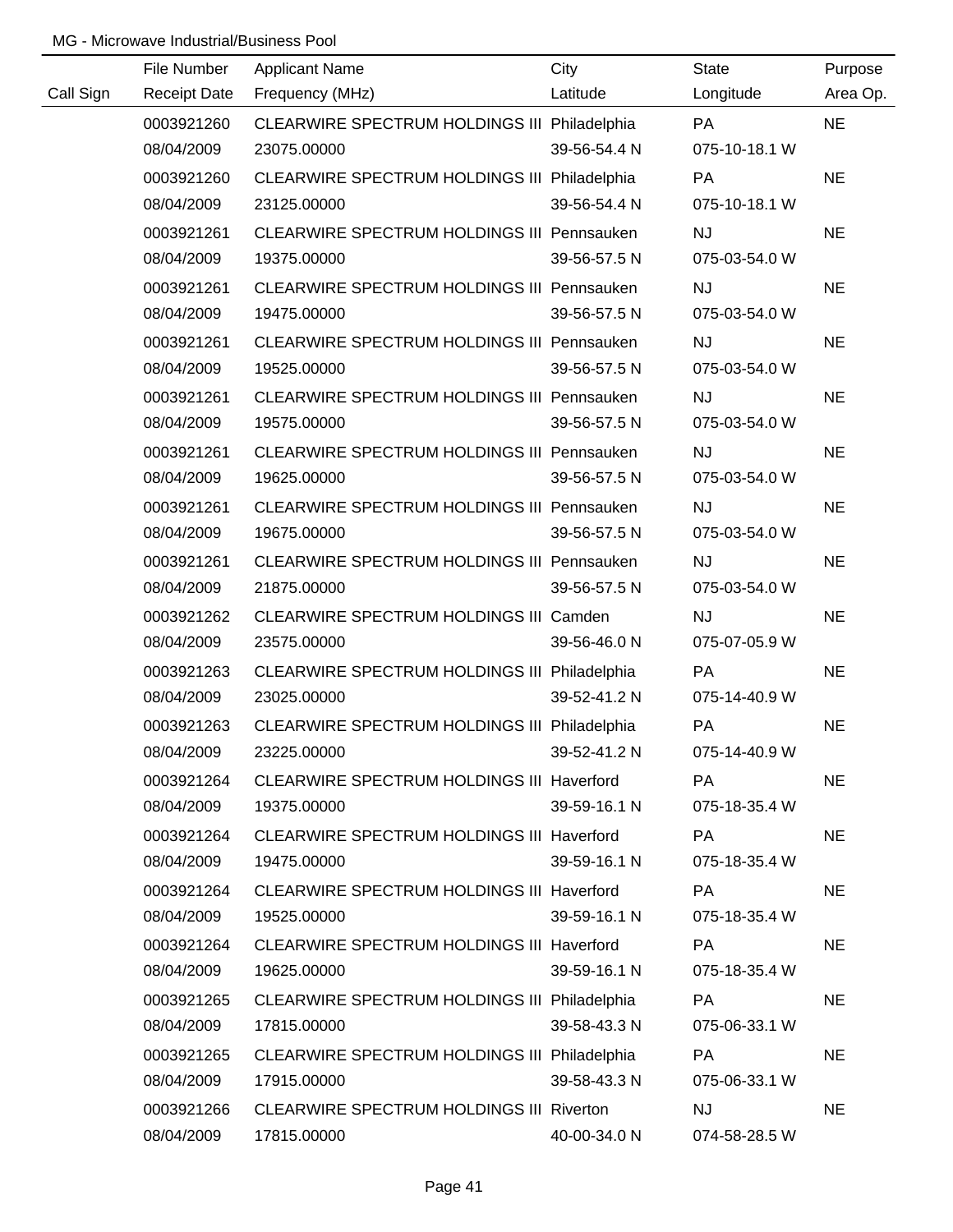|           | File Number         | <b>Applicant Name</b>                             | City         | <b>State</b>  | Purpose   |
|-----------|---------------------|---------------------------------------------------|--------------|---------------|-----------|
| Call Sign | <b>Receipt Date</b> | Frequency (MHz)                                   | Latitude     | Longitude     | Area Op.  |
|           | 0003921266          | CLEARWIRE SPECTRUM HOLDINGS III Riverton          |              | NJ            | <b>NE</b> |
|           | 08/04/2009          | 17915.00000                                       | 40-00-34.0 N | 074-58-28.5 W |           |
|           | 0003921266          | CLEARWIRE SPECTRUM HOLDINGS III Riverton          |              | <b>NJ</b>     | <b>NE</b> |
|           | 08/04/2009          | 23075.00000                                       | 40-00-34.0 N | 074-58-28.5 W |           |
|           | 0003921266          | CLEARWIRE SPECTRUM HOLDINGS III Riverton          |              | <b>NJ</b>     | <b>NE</b> |
|           | 08/04/2009          | 23175.00000                                       | 40-00-34.0 N | 074-58-28.5 W |           |
|           | 0003921267          | CLEARWIRE SPECTRUM HOLDINGS III Wallingford       |              | <b>PA</b>     | <b>NE</b> |
|           | 08/04/2009          | 23075.00000                                       | 39-54-30.6 N | 075-21-45.8 W |           |
|           | 0003921268          | CLEARWIRE SPECTRUM HOLDINGS III Philadelphia      |              | PA            | <b>NE</b> |
|           | 08/04/2009          | 21825.00000                                       | 39-56-57.5 N | 075-12-00.4 W |           |
|           | 0003921268          | CLEARWIRE SPECTRUM HOLDINGS III Philadelphia      |              | PA            | <b>NE</b> |
|           | 08/04/2009          | 21875.00000                                       | 39-56-57.5 N | 075-12-00.4 W |           |
|           | 0003921268          | CLEARWIRE SPECTRUM HOLDINGS III Philadelphia      |              | PA            | <b>NE</b> |
|           | 08/04/2009          | 21925.00000                                       | 39-56-57.5 N | 075-12-00.4 W |           |
|           | 0003921268          | CLEARWIRE SPECTRUM HOLDINGS III Philadelphia      |              | PA            | <b>NE</b> |
|           | 08/04/2009          | 21975.00000                                       | 39-56-57.5 N | 075-12-00.4 W |           |
|           | 0003921268          | CLEARWIRE SPECTRUM HOLDINGS III Philadelphia      |              | PA            | <b>NE</b> |
|           | 08/04/2009          | 22025.00000                                       | 39-56-57.5 N | 075-12-00.4 W |           |
|           | 0003921269          | CLEARWIRE SPECTRUM HOLDINGS III Philadelphia      |              | PA            | <b>NE</b> |
|           | 08/04/2009          | 18015.00000                                       | 39-59-40.9 N | 075-09-46.1 W |           |
|           | 0003921269          | CLEARWIRE SPECTRUM HOLDINGS III Philadelphia      |              | PA            | <b>NE</b> |
|           | 08/04/2009          | 18115.00000                                       | 39-59-40.9 N | 075-09-46.1 W |           |
|           | 0003921270          | CLEARWIRE SPECTRUM HOLDINGS III Swarthmore        |              | PA            | <b>NE</b> |
|           | 08/04/2009          | 19375.00000                                       | 39-53-04.4 N | 075-21-10.1 W |           |
|           | 0003921270          | CLEARWIRE SPECTRUM HOLDINGS III Swarthmore        |              | <b>PA</b>     | <b>NE</b> |
|           | 08/04/2009          | 19425.00000                                       | 39-53-04.4 N | 075-21-10.1 W |           |
|           | 0003921270          | <b>CLEARWIRE SPECTRUM HOLDINGS III Swarthmore</b> |              | PA            | <b>NE</b> |
|           | 08/04/2009          | 19475.00000                                       | 39-53-04.4 N | 075-21-10.1 W |           |
|           | 0003921270          | <b>CLEARWIRE SPECTRUM HOLDINGS III Swarthmore</b> |              | PA            | <b>NE</b> |
|           | 08/04/2009          | 21875.00000                                       | 39-53-04.4 N | 075-21-10.1 W |           |
|           | 0003921270          | <b>CLEARWIRE SPECTRUM HOLDINGS III Swarthmore</b> |              | <b>PA</b>     | <b>NE</b> |
|           | 08/04/2009          | 22025.00000                                       | 39-53-04.4 N | 075-21-10.1 W |           |
|           | 0003921271          | <b>CLEARWIRE SPECTRUM HOLDINGS III Florence</b>   |              | <b>NJ</b>     | <b>NE</b> |
|           | 08/04/2009          | 17815.00000                                       | 40-06-42.1 N | 074-47-57.8 W |           |
|           | 0003921271          | <b>CLEARWIRE SPECTRUM HOLDINGS III Florence</b>   |              | <b>NJ</b>     | <b>NE</b> |
|           | 08/04/2009          | 17915.00000                                       | 40-06-42.1 N | 074-47-57.8 W |           |
|           | 0003921271          | <b>CLEARWIRE SPECTRUM HOLDINGS III Florence</b>   |              | <b>NJ</b>     | <b>NE</b> |
|           | 08/04/2009          | 17965.00000                                       | 40-06-42.1 N | 074-47-57.8 W |           |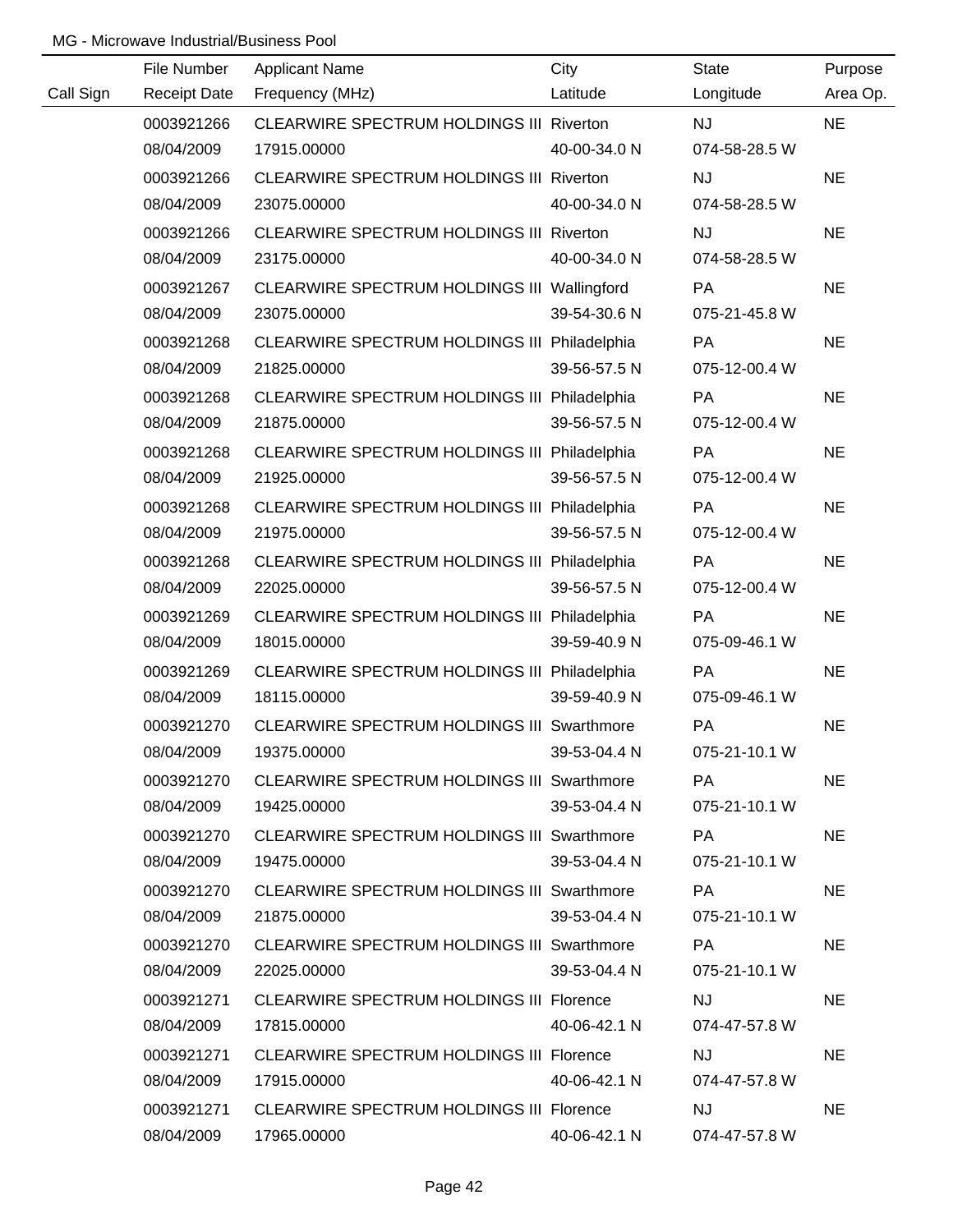|           | File Number         | <b>Applicant Name</b>                             | City         | State         | Purpose   |
|-----------|---------------------|---------------------------------------------------|--------------|---------------|-----------|
| Call Sign | <b>Receipt Date</b> | Frequency (MHz)                                   | Latitude     | Longitude     | Area Op.  |
|           | 0003921271          | CLEARWIRE SPECTRUM HOLDINGS III Florence          |              | <b>NJ</b>     | <b>NE</b> |
|           | 08/04/2009          | 18065.00000                                       | 40-06-42.1 N | 074-47-57.8 W |           |
|           | 0003921272          | CLEARWIRE SPECTRUM HOLDINGS III Camden            |              | <b>NJ</b>     | <b>NE</b> |
|           | 08/04/2009          | 11265.00000                                       | 39-55-56.6 N | 075-03-15.8 W |           |
|           | 0003921272          | CLEARWIRE SPECTRUM HOLDINGS III Camden            |              | <b>NJ</b>     | <b>NE</b> |
|           | 08/04/2009          | 11385.00000                                       | 39-55-56.6 N | 075-03-15.8 W |           |
|           | 0003921272          | CLEARWIRE SPECTRUM HOLDINGS III Camden            |              | <b>NJ</b>     | <b>NE</b> |
|           | 08/04/2009          | 11545.00000                                       | 39-55-56.6 N | 075-03-15.8 W |           |
|           | 0003921272          | CLEARWIRE SPECTRUM HOLDINGS III Camden            |              | <b>NJ</b>     | <b>NE</b> |
|           | 08/04/2009          | 11665.00000                                       | 39-55-56.6 N | 075-03-15.8 W |           |
|           | 0003921272          | CLEARWIRE SPECTRUM HOLDINGS III Camden            |              | <b>NJ</b>     | <b>NE</b> |
|           | 08/04/2009          | 17815.00000                                       | 39-55-56.6 N | 075-03-15.8 W |           |
|           | 0003921272          | CLEARWIRE SPECTRUM HOLDINGS III Camden            |              | <b>NJ</b>     | <b>NE</b> |
|           | 08/04/2009          | 17915.00000                                       | 39-55-56.6 N | 075-03-15.8 W |           |
|           | 0003921274          | CLEARWIRE SPECTRUM HOLDINGS III Philadelphia      |              | PA            | <b>NE</b> |
|           | 08/04/2009          | 19375.00000                                       | 39-57-29.9 N | 075-13-54.5 W |           |
|           | 0003921274          | CLEARWIRE SPECTRUM HOLDINGS III Philadelphia      |              | <b>PA</b>     | <b>NE</b> |
|           | 08/04/2009          | 19475.00000                                       | 39-57-29.9 N | 075-13-54.5 W |           |
|           | 0003921274          | CLEARWIRE SPECTRUM HOLDINGS III Philadelphia      |              | PA            | <b>NE</b> |
|           | 08/04/2009          | 21825.00000                                       | 39-57-29.9 N | 075-13-54.5 W |           |
|           | 0003921274          | CLEARWIRE SPECTRUM HOLDINGS III Philadelphia      |              | PA            | <b>NE</b> |
|           | 08/04/2009          | 21925.00000                                       | 39-57-29.9 N | 075-13-54.5 W |           |
|           | 0003921275          | CLEARWIRE SPECTRUM HOLDINGS III Pennsauken        |              | NJ            | <b>NE</b> |
|           | 08/04/2009          | 17815.00000                                       | 39-57-35.6 N | 075-01-08.0 W |           |
|           | 0003921275          | <b>CLEARWIRE SPECTRUM HOLDINGS III Pennsauken</b> |              | <b>NJ</b>     | <b>NE</b> |
|           | 08/04/2009          | 17915.00000                                       | 39-57-35.6 N | 075-01-08.0 W |           |
|           | 0003921275          | <b>CLEARWIRE SPECTRUM HOLDINGS III Pennsauken</b> |              | <b>NJ</b>     | <b>NE</b> |
|           | 08/04/2009          | 17965.00000                                       | 39-57-35.6 N | 075-01-08.0 W |           |
|           | 0003921275          | <b>CLEARWIRE SPECTRUM HOLDINGS III Pennsauken</b> |              | <b>NJ</b>     | <b>NE</b> |
|           | 08/04/2009          | 18065.00000                                       | 39-57-35.6 N | 075-01-08.0 W |           |
|           | 0003921276          | CLEARWIRE SPECTRUM HOLDINGS III Broomall          |              | PA            | <b>NE</b> |
|           | 08/04/2009          | 19325.00000                                       | 39-58-58.1 N | 075-21-49.4 W |           |
|           | 0003921277          | CLEARWIRE SPECTRUM HOLDINGS III Chester           |              | PA            | <b>NE</b> |
|           | 08/04/2009          | 19375.00000                                       | 39-51-33.8 N | 075-21-51.8 W |           |
|           | 0003921277          | CLEARWIRE SPECTRUM HOLDINGS III Chester           |              | PA            | <b>NE</b> |
|           | 08/04/2009          | 19475.00000                                       | 39-51-33.8 N | 075-21-51.8 W |           |
|           | 0003921278          | CLEARWIRE SPECTRUM HOLDINGS III PHILADELPHIA      |              | <b>PA</b>     | <b>NE</b> |
|           | 08/04/2009          | 19525.00000                                       | 39-55-58.4 N | 075-13-24.2 W |           |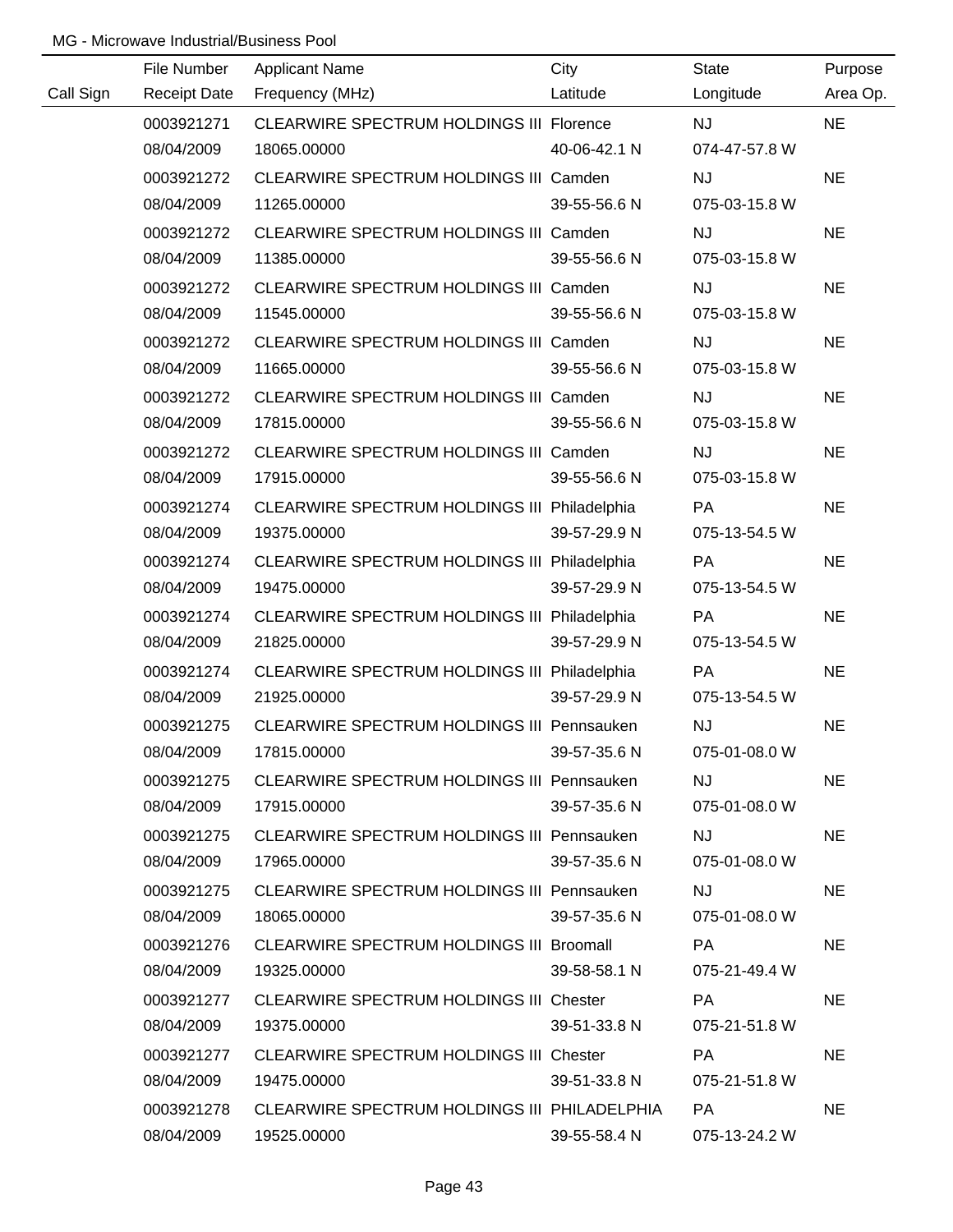|           | File Number         | <b>Applicant Name</b>                             | City         | <b>State</b>  | Purpose   |
|-----------|---------------------|---------------------------------------------------|--------------|---------------|-----------|
| Call Sign | <b>Receipt Date</b> | Frequency (MHz)                                   | Latitude     | Longitude     | Area Op.  |
|           | 0003921278          | CLEARWIRE SPECTRUM HOLDINGS III PHILADELPHIA      |              | <b>PA</b>     | <b>NE</b> |
|           | 08/04/2009          | 19625.00000                                       | 39-55-58.4 N | 075-13-24.2 W |           |
|           | 0003921278          | CLEARWIRE SPECTRUM HOLDINGS III PHILADELPHIA      |              | PA            | <b>NE</b> |
|           | 08/04/2009          | 23075.00000                                       | 39-55-58.4 N | 075-13-24.2 W |           |
|           | 0003921278          | CLEARWIRE SPECTRUM HOLDINGS III PHILADELPHIA      |              | <b>PA</b>     | <b>NE</b> |
|           | 08/04/2009          | 23225.00000                                       | 39-55-58.4 N | 075-13-24.2 W |           |
|           | 0003921279          | CLEARWIRE SPECTRUM HOLDINGS III Cherry Hill       |              | <b>NJ</b>     | <b>NE</b> |
|           | 08/04/2009          | 19375.00000                                       | 39-53-59.4 N | 074-57-05.1 W |           |
|           | 0003921279          | CLEARWIRE SPECTRUM HOLDINGS III Cherry Hill       |              | <b>NJ</b>     | <b>NE</b> |
|           | 08/04/2009          | 19475.00000                                       | 39-53-59.4 N | 074-57-05.1 W |           |
|           | 0003921280          | CLEARWIRE SPECTRUM HOLDINGS III Pennsauken        |              | <b>NJ</b>     | <b>NE</b> |
|           | 08/04/2009          | 17965.00000                                       | 39-55-38.3 N | 075-04-47.5 W |           |
|           | 0003921280          | CLEARWIRE SPECTRUM HOLDINGS III Pennsauken        |              | <b>NJ</b>     | <b>NE</b> |
|           | 08/04/2009          | 18065.00000                                       | 39-55-38.3 N | 075-04-47.5 W |           |
|           | 0003921280          | <b>CLEARWIRE SPECTRUM HOLDINGS III Pennsauken</b> |              | <b>NJ</b>     | <b>NE</b> |
|           | 08/04/2009          | 21825.00000                                       | 39-55-38.3 N | 075-04-47.5 W |           |
|           | 0003921280          | <b>CLEARWIRE SPECTRUM HOLDINGS III Pennsauken</b> |              | <b>NJ</b>     | <b>NE</b> |
|           | 08/04/2009          | 21925.00000                                       | 39-55-38.3 N | 075-04-47.5 W |           |
|           | 0003921281          | CLEARWIRE SPECTRUM HOLDINGS III Cherry Hill       |              | <b>NJ</b>     | <b>NE</b> |
|           | 08/04/2009          | 23075.00000                                       | 39-52-57.5 N | 074-57-58.2 W |           |
|           | 0003921282          | CLEARWIRE SPECTRUM HOLDINGS III Tinicum           |              | PA            | <b>NE</b> |
|           | 08/04/2009          | 17815.00000                                       | 39-52-26.0 N | 075-15-29.9 W |           |
|           | 0003921282          | CLEARWIRE SPECTRUM HOLDINGS III Tinicum           |              | PA            | <b>NE</b> |
|           | 08/04/2009          | 17915.00000                                       | 39-52-26.0 N | 075-15-29.9 W |           |
|           | 0003921282          | CLEARWIRE SPECTRUM HOLDINGS III Tinicum           |              | PA            | <b>NE</b> |
|           | 08/04/2009          | 23025.00000                                       | 39-52-26.0 N | 075-15-29.9 W |           |
|           | 0003921282          | CLEARWIRE SPECTRUM HOLDINGS III Tinicum           |              | <b>PA</b>     | <b>NE</b> |
|           | 08/04/2009          | 23125.00000                                       | 39-52-26.0 N | 075-15-29.9 W |           |
|           | 0003921283          | CLEARWIRE SPECTRUM HOLDINGS III Philadelphia      |              | PA            | <b>NE</b> |
|           | 08/04/2009          | 23175.00000                                       | 39-58-44.8 N | 075-08-10.5 W |           |
|           | 0003921284          | CLEARWIRE SPECTRUM HOLDINGS III Cherry Hill       |              | <b>NJ</b>     | <b>NE</b> |
|           | 08/04/2009          | 17765.00000                                       | 39-52-44.9 N | 074-56-14.5 W |           |
|           | 0003921285          | CLEARWIRE SPECTRUM HOLDINGS III Philadelphia      |              | PA            | <b>NE</b> |
|           | 08/04/2009          | 17815.00000                                       | 39-59-21.0 N | 075-10-28.1 W |           |
|           | 0003921285          | CLEARWIRE SPECTRUM HOLDINGS III Philadelphia      |              | <b>PA</b>     | <b>NE</b> |
|           | 08/04/2009          | 17915.00000                                       | 39-59-21.0 N | 075-10-28.1 W |           |
|           | 0003921285          | CLEARWIRE SPECTRUM HOLDINGS III Philadelphia      |              | PA            | <b>NE</b> |
|           | 08/04/2009          | 17965.00000                                       | 39-59-21.0 N | 075-10-28.1 W |           |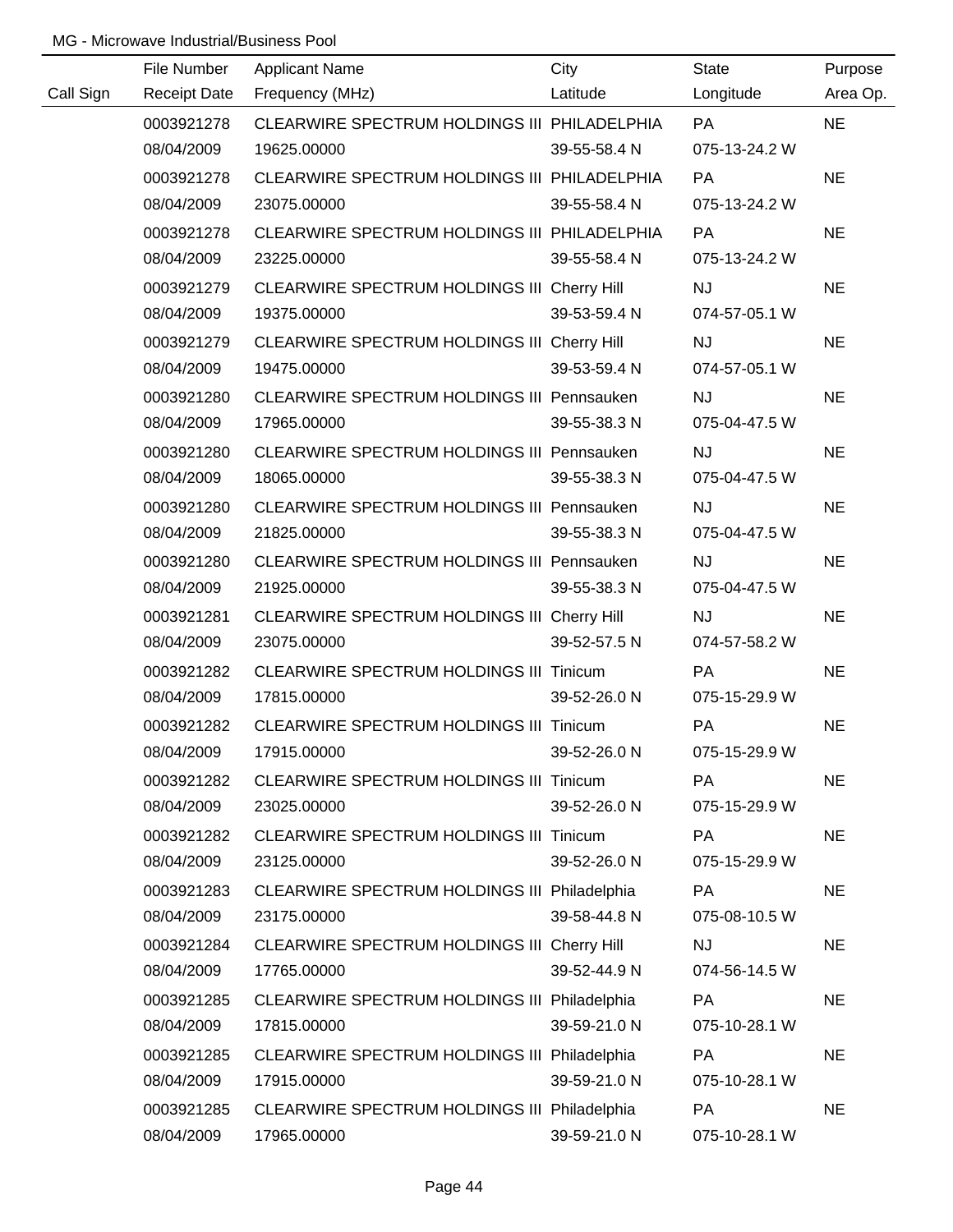|           | File Number | <b>Applicant Name</b>                                | City         | State         | Purpose   |
|-----------|-------------|------------------------------------------------------|--------------|---------------|-----------|
| Call Sign |             | Receipt Date Frequency (MHz)                         | Latitude     | Longitude     | Area Op.  |
|           | 0003921285  | CLEARWIRE SPECTRUM HOLDINGS III Philadelphia         |              | <b>PA</b>     | <b>NE</b> |
|           | 08/04/2009  | 18065.00000                                          | 39-59-21.0 N | 075-10-28.1 W |           |
|           | 0003921285  | CLEARWIRE SPECTRUM HOLDINGS III Philadelphia         |              | PA            | <b>NE</b> |
|           | 08/04/2009  | 23075.00000                                          | 39-59-21.0 N | 075-10-28.1 W |           |
|           | 0003921285  | CLEARWIRE SPECTRUM HOLDINGS III Philadelphia         |              | <b>PA</b>     | <b>NE</b> |
|           | 08/04/2009  | 23225.00000                                          | 39-59-21.0 N | 075-10-28.1 W |           |
|           | 0003921286  | <b>CLEARWIRE SPECTRUM HOLDINGS III Merchantville</b> |              | <b>NJ</b>     | <b>NE</b> |
|           | 08/04/2009  | 21875.00000                                          | 39-56-50.4 N | 075-03-11.6 W |           |
|           | 0003921286  | CLEARWIRE SPECTRUM HOLDINGS III Merchantville        |              | <b>NJ</b>     | <b>NE</b> |
|           | 08/04/2009  | 21975.00000                                          | 39-56-50.4 N | 075-03-11.6 W |           |
|           | 0003921287  | CLEARWIRE SPECTRUM HOLDINGS III Cherry Hill          |              | <b>NJ</b>     | <b>NE</b> |
|           | 08/04/2009  | 19375.00000                                          | 39-54-43.7 N | 074-59-19.9 W |           |
|           | 0003921287  | CLEARWIRE SPECTRUM HOLDINGS III Cherry Hill          |              | <b>NJ</b>     | <b>NE</b> |
|           | 08/04/2009  | 19475.00000                                          | 39-54-43.7 N | 074-59-19.9 W |           |
|           | 0003921287  | CLEARWIRE SPECTRUM HOLDINGS III Cherry Hill          |              | <b>NJ</b>     | <b>NE</b> |
|           | 08/04/2009  | 19525.00000                                          | 39-54-43.7 N | 074-59-19.9 W |           |
|           | 0003921287  | CLEARWIRE SPECTRUM HOLDINGS III Cherry Hill          |              | <b>NJ</b>     | <b>NE</b> |
|           | 08/04/2009  | 19625.00000                                          | 39-54-43.7 N | 074-59-19.9 W |           |
|           | 0003921287  | CLEARWIRE SPECTRUM HOLDINGS III Cherry Hill          |              | <b>NJ</b>     | <b>NE</b> |
|           | 08/04/2009  | 22025.00000                                          | 39-54-43.7 N | 074-59-19.9 W |           |
|           | 0003921288  | CLEARWIRE SPECTRUM HOLDINGS III UPPER DARBY          |              | PA            | <b>NE</b> |
|           | 08/04/2009  | 17965.00000                                          | 39-57-41.3 N | 075-17-10.6 W |           |
|           | 0003921288  | CLEARWIRE SPECTRUM HOLDINGS III UPPER DARBY          |              | PA            | <b>NE</b> |
|           | 08/04/2009  | 18065.00000                                          | 39-57-41.3 N | 075-17-10.6 W |           |
|           | 0003921288  | CLEARWIRE SPECTRUM HOLDINGS III UPPER DARBY          |              | PA            | <b>NE</b> |
|           | 08/04/2009  | 19375.00000                                          | 39-57-41.3 N | 075-17-10.6 W |           |
|           | 0003921288  | CLEARWIRE SPECTRUM HOLDINGS III UPPER DARBY          |              | PA            | <b>NE</b> |
|           | 08/04/2009  | 19475.00000                                          | 39-57-41.3 N | 075-17-10.6 W |           |
|           | 0003921289  | CLEARWIRE SPECTRUM HOLDINGS III Morton               |              | <b>PA</b>     | <b>NE</b> |
|           | 08/04/2009  | 23025.00000                                          | 39-54-48.0 N | 075-19-41.9 W |           |
|           | 0003921290  | CLEARWIRE SPECTRUM HOLDINGS III MARPLE               |              | PA            | <b>NE</b> |
|           | 08/04/2009  | 23025.00000                                          | 39-56-25.1 N | 075-21-45.7 W |           |
|           | 0003921291  | CLEARWIRE SPECTRUM HOLDINGS III Philadelphia         |              | PA            | <b>NE</b> |
|           | 08/04/2009  | 19575.00000                                          | 39-58-50.1 N | 075-11-10.2 W |           |
|           | 0003921291  | CLEARWIRE SPECTRUM HOLDINGS III Philadelphia         |              | PA            | <b>NE</b> |
|           | 08/04/2009  | 19675.00000                                          | 39-58-50.1 N | 075-11-10.2 W |           |
|           | 0003921291  | CLEARWIRE SPECTRUM HOLDINGS III Philadelphia         |              | PA            | <b>NE</b> |
|           | 08/04/2009  | 21875.00000                                          | 39-58-50.1 N | 075-11-10.2 W |           |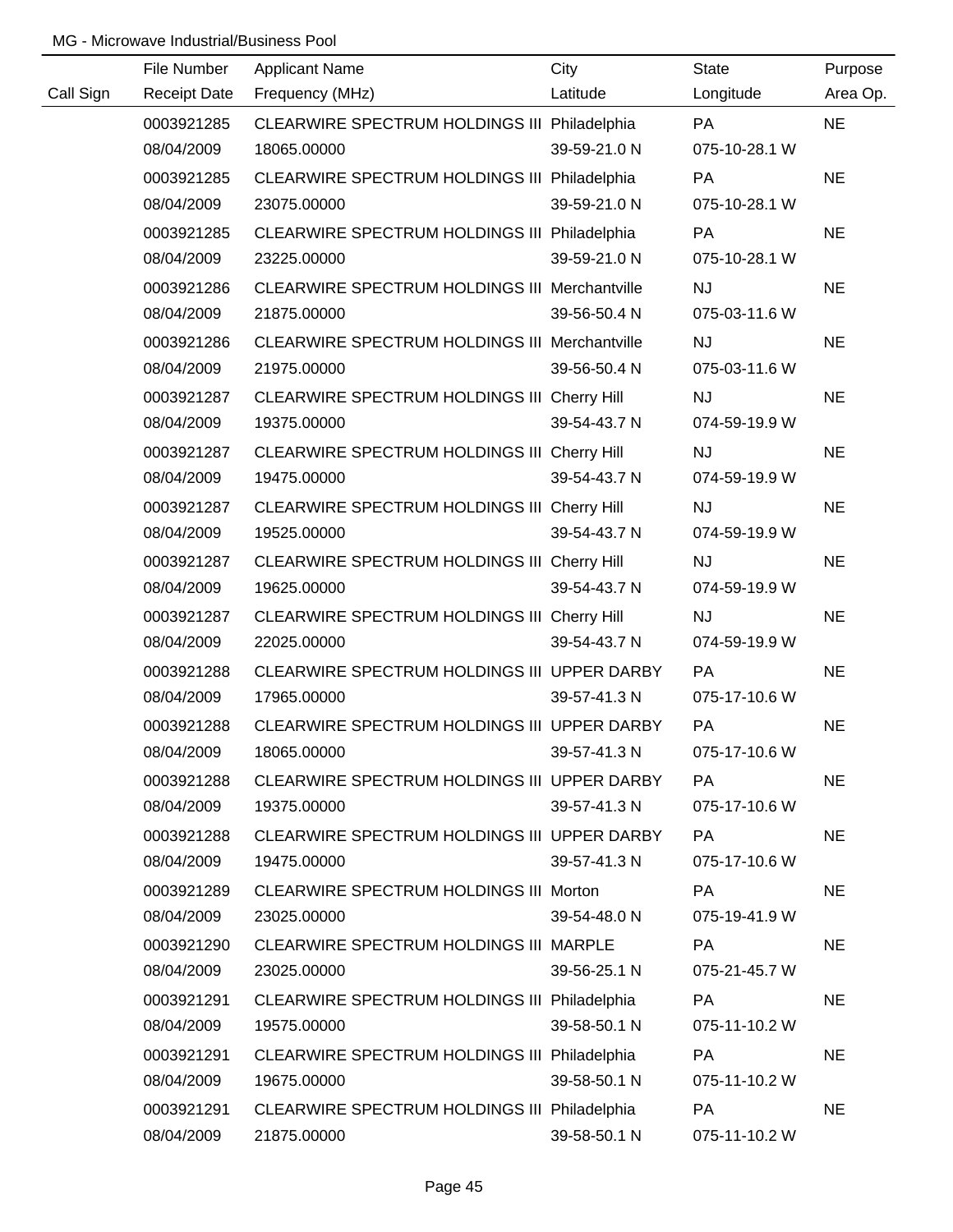|                | File Number              | <b>Applicant Name</b>                        | City              | <b>State</b>  | Purpose   |
|----------------|--------------------------|----------------------------------------------|-------------------|---------------|-----------|
| Call Sign      | <b>Receipt Date</b>      | Frequency (MHz)                              | Latitude          | Longitude     | Area Op.  |
|                | 0003921291               | CLEARWIRE SPECTRUM HOLDINGS III Philadelphia |                   | PA            | <b>NE</b> |
|                | 08/04/2009               | 22025.00000                                  | 39-58-50.1 N      | 075-11-10.2 W |           |
|                | 0003921347               | Ilinois Rural Electric Cooperative           | SPRINGFIELD       | IL            | <b>NE</b> |
|                | 08/04/2009               | 10835.00000                                  | 39-47-58.0 N      | 089-39-33.9 W |           |
|                | 0003921348               | Ilinois Rural Electric Cooperative           | <b>NEW BERLIN</b> | IL            | <b>NE</b> |
|                | 08/04/2009               | 11325.00000                                  | 39-43-54.7 N      | 089-55-29.2 W |           |
|                | 0003921349               | Ilinois Rural Electric Cooperative           | SOUTH JACKSON\IL  |               | <b>NE</b> |
|                | 08/04/2009               | 10795.00000                                  | 39-42-15.0 N      | 090-14-00.0 W |           |
|                | 0003921350               | Ilinois Rural Electric Cooperative           | <b>WINCHESTER</b> | IL            | <b>NE</b> |
|                | 08/04/2009               | 11285.00000                                  | 39-37-45.0 N      | 090-27-21.0 W |           |
|                | 0003919492               | VIRGINIA ELECTRIC AND POWER CON GLEN ALLEN   |                   | VA            | <b>RM</b> |
| <b>WNEN927</b> | 08/03/2009               | 06197.24000                                  | 37-39-22.5 N      | 077-34-56.9 W |           |
|                | 0003919492               | VIRGINIA ELECTRIC AND POWER CON GLEN ALLEN   |                   | VA            | <b>RM</b> |
| WNEN927        | 08/03/2009               | 06315.84000                                  | 37-39-22.5 N      | 077-34-56.9 W |           |
|                | 0003919492               | VIRGINIA ELECTRIC AND POWER CON GLEN ALLEN   |                   | VA            | <b>RM</b> |
| WNEN927        | 08/03/2009               | 06655.00000                                  | 37-39-22.5 N      | 077-34-56.9 W |           |
|                | 0003919433               | VIRGINIA ELECTRIC AND POWER COM              |                   |               | <b>RO</b> |
| <b>WED276</b>  | 08/03/2009               |                                              |                   |               |           |
|                | 0003919503               | EAST OHIO GAS COMPANY                        |                   |               | <b>RO</b> |
| <b>WAY505</b>  | 08/03/2009               |                                              |                   |               |           |
|                | 0003919504               | EAST OHIO GAS COMPANY                        |                   |               | <b>RO</b> |
| <b>WAY506</b>  | 08/03/2009               |                                              |                   |               |           |
|                | 0003919632               | LONG BEACH, CITY OF                          |                   |               | <b>RO</b> |
| <b>WNET592</b> | 08/03/2009               |                                              |                   |               |           |
|                | 0003919634               | <b>DEERE &amp; COMPANY</b>                   |                   |               | <b>RO</b> |
| WNEZ345        | 08/03/2009               |                                              |                   |               |           |
|                | 0003919741               | <b>ENTERGY SERVICES, INC</b>                 |                   |               | <b>RO</b> |
| KWV42          | 08/03/2009               |                                              |                   |               |           |
|                | 0003919742               | <b>ENTERGY SERVICES, INC</b>                 |                   |               | <b>RO</b> |
| KXN99          | 08/03/2009               |                                              |                   |               |           |
|                | 0003919743               | <b>ENTERGY SERVICES, INC</b>                 |                   |               | <b>RO</b> |
| KYB87          | 08/03/2009               |                                              |                   |               |           |
|                | 0003919744               | <b>ENTERGY SERVICES, INC</b>                 |                   |               | <b>RO</b> |
| KYB88          | 08/03/2009               |                                              |                   |               |           |
| KYY66          | 0003919745<br>08/03/2009 | <b>ENTERGY SERVICES, INC</b>                 |                   |               | <b>RO</b> |
|                | 0003919746               | <b>ENTERGY SERVICES, INC</b>                 |                   |               | <b>RO</b> |
| <b>WAM277</b>  | 08/03/2009               |                                              |                   |               |           |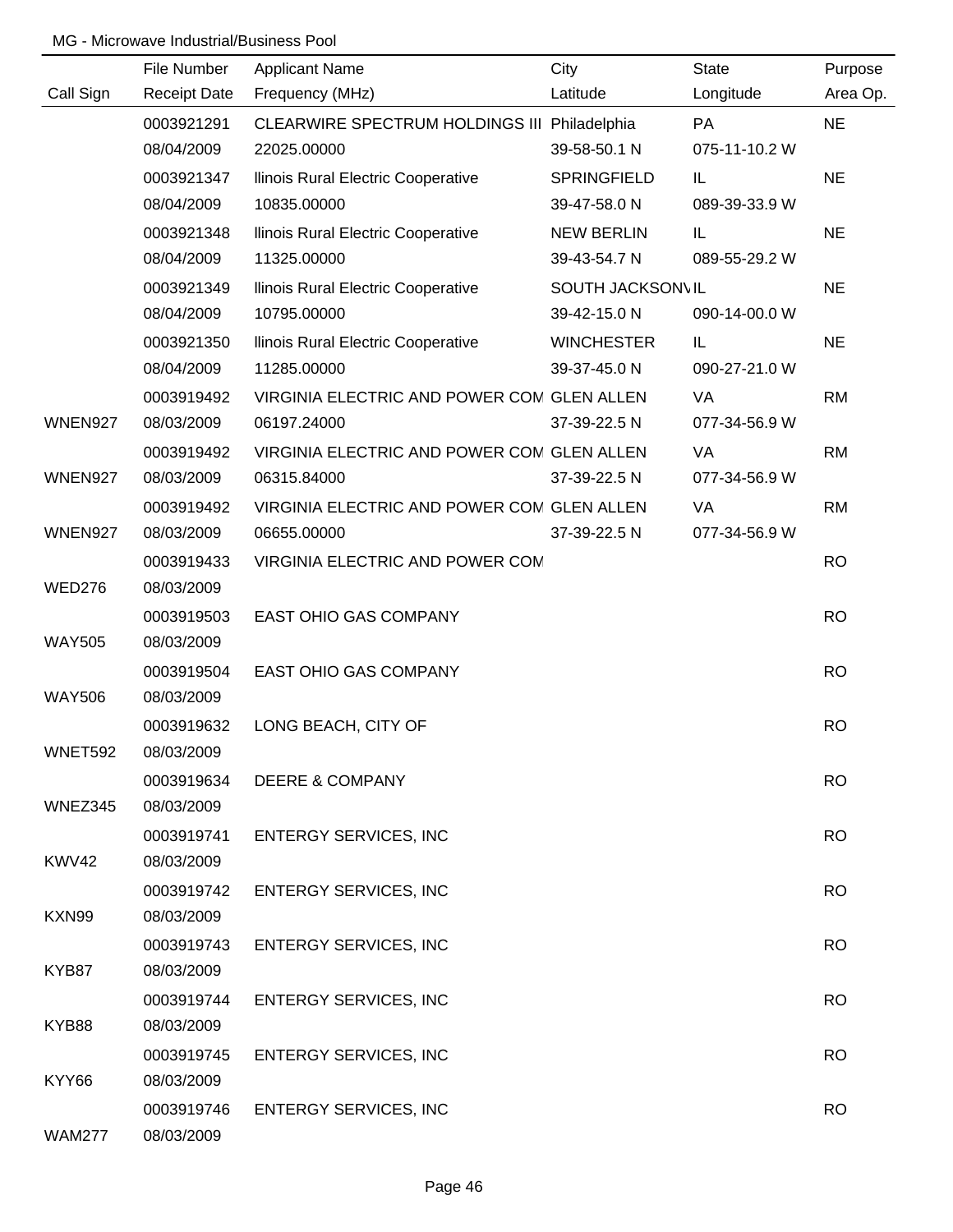|                | File Number         | <b>Applicant Name</b>                     | City     | State     | Purpose   |
|----------------|---------------------|-------------------------------------------|----------|-----------|-----------|
| Call Sign      | <b>Receipt Date</b> | Frequency (MHz)                           | Latitude | Longitude | Area Op.  |
|                | 0003919747          | <b>ENTERGY SERVICES, INC</b>              |          |           | <b>RO</b> |
| <b>WAN238</b>  | 08/03/2009          |                                           |          |           |           |
|                | 0003919748          | <b>ENTERGY SERVICES, INC</b>              |          |           | <b>RO</b> |
| <b>WEG471</b>  | 08/03/2009          |                                           |          |           |           |
|                | 0003919749          | <b>ENTERGY SERVICES, INC</b>              |          |           | <b>RO</b> |
| <b>WEG472</b>  | 08/03/2009          |                                           |          |           |           |
|                | 0003919750          | <b>ENTERGY SERVICES, INC</b>              |          |           | <b>RO</b> |
| <b>WHH682</b>  | 08/03/2009          |                                           |          |           |           |
|                | 0003919751          | <b>ENTERGY SERVICES, INC</b>              |          |           | <b>RO</b> |
| <b>WHJ851</b>  | 08/03/2009          |                                           |          |           |           |
|                | 0003919830          | <b>TEXAS EASTERN COMMUNICATIONS I</b>     |          |           | <b>RO</b> |
| <b>WNTW271</b> | 08/03/2009          |                                           |          |           |           |
|                | 0003919831          | <b>TEXAS EASTERN COMMUNICATIONS I</b>     |          |           | <b>RO</b> |
| WNTW272        | 08/03/2009          |                                           |          |           |           |
|                | 0003919832          | <b>TEXAS EASTERN COMMUNICATIONS I</b>     |          |           | <b>RO</b> |
| <b>WNTW273</b> | 08/03/2009          |                                           |          |           |           |
|                | 0003919833          | <b>TEXAS EASTERN COMMUNICATIONS I</b>     |          |           | <b>RO</b> |
| WNTW274        | 08/03/2009          |                                           |          |           |           |
|                | 0003919834          | TEXAS EASTERN COMMUNICATIONS I            |          |           | <b>RO</b> |
| <b>WIA244</b>  | 08/03/2009          |                                           |          |           |           |
|                | 0003919842          | Aera Energy LLC                           |          |           | <b>RO</b> |
| WNTV312        | 08/03/2009          |                                           |          |           |           |
|                | 0003919856          | <b>Enterprise Products Operating, LLC</b> |          |           | <b>RO</b> |
| WPUN625        | 08/03/2009          |                                           |          |           |           |
|                | 0003919920          | DCP Midstream LP                          |          |           | <b>RO</b> |
| <b>WNTS488</b> | 08/03/2009          |                                           |          |           |           |
|                | 0003919921          | DCP Midstream LP                          |          |           | <b>RO</b> |
| WNTW372        | 08/03/2009          |                                           |          |           |           |
|                | 0003920264          | Tri State Generation & Transmission Assc  |          |           | <b>RO</b> |
| WNTA274        | 08/03/2009          |                                           |          |           |           |
|                | 0003920265          | TRI STATE GENERATION AND TRANSN           |          |           | <b>RO</b> |
| WNTV368        | 08/03/2009          |                                           |          |           |           |
|                | 0003920266          | TRI STATE GENERATION & TRANSMIS:          |          |           | <b>RO</b> |
| WPOU648        | 08/03/2009          |                                           |          |           |           |
|                | 0003920267          | Tri State Generation & Transmission Assc  |          |           | <b>RO</b> |
| <b>WEF642</b>  | 08/03/2009          |                                           |          |           |           |
|                | 0003920268          | Tri State Generation & Transmission Assc  |          |           | <b>RO</b> |
| WEF643         | 08/03/2009          |                                           |          |           |           |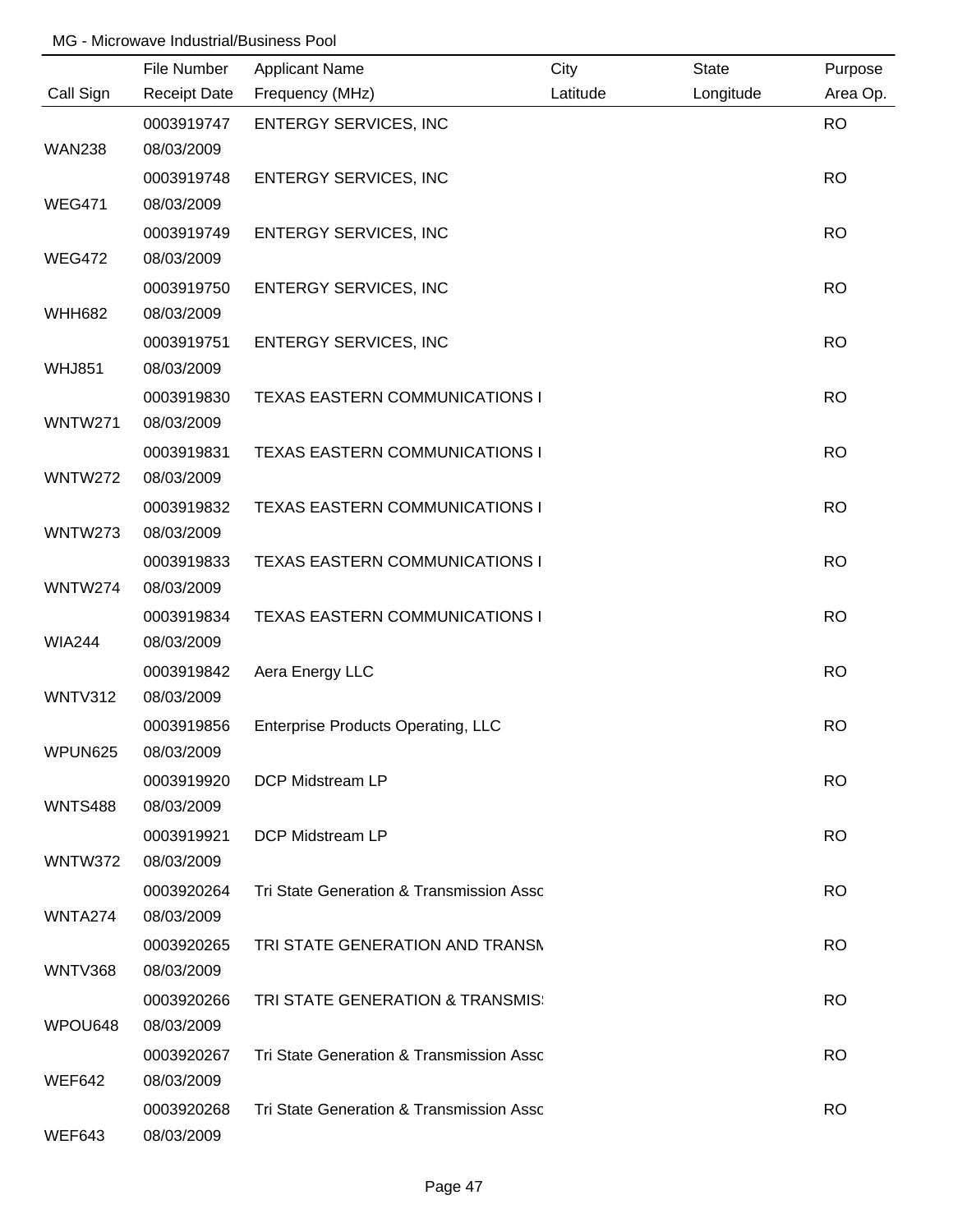|                | File Number         | <b>Applicant Name</b>                    | City     | <b>State</b> | Purpose   |
|----------------|---------------------|------------------------------------------|----------|--------------|-----------|
| Call Sign      | <b>Receipt Date</b> | Frequency (MHz)                          | Latitude | Longitude    | Area Op.  |
|                | 0003920269          | Tri State Generation & Transmission Assc |          |              | <b>RO</b> |
| <b>WHK776</b>  | 08/03/2009          |                                          |          |              |           |
|                | 0003920562          | Enbridge Energy Company, Inc.            |          |              | <b>RO</b> |
| <b>WNTV811</b> | 08/04/2009          |                                          |          |              |           |
|                | 0003920564          | Enbridge Pipelines (East Texas) L.P.     |          |              | <b>RO</b> |
| <b>WEF253</b>  | 08/04/2009          |                                          |          |              |           |
|                | 0003920602          | <b>OCCIDENTAL PERMIAN LTD</b>            |          |              | <b>RO</b> |
| WNEF581        | 08/04/2009          |                                          |          |              |           |
|                | 0003920774          | PEE DEE ELECTRIC COOPERATIVE IN          |          |              | <b>RO</b> |
| <b>WNTW438</b> | 08/04/2009          |                                          |          |              |           |
|                | 0003920775          | PEE DEE ELECTRIC COOPERATIVE IN          |          |              | <b>RO</b> |
| <b>WNTW440</b> | 08/04/2009          |                                          |          |              |           |
|                | 0003920776          | PEE DEE ELECTRIC COOPERATIVE IN          |          |              | <b>RO</b> |
| <b>WNTW436</b> | 08/04/2009          |                                          |          |              |           |
|                | 0003920836          | ALTA SKI LIFTS COMPANY                   |          |              | <b>RO</b> |
| <b>WNTA218</b> | 08/04/2009          |                                          |          |              |           |
|                | 0003920846          | ALTA SKI LIFTS COMPANY                   |          |              | <b>RO</b> |
| <b>WNTA219</b> | 08/04/2009          |                                          |          |              |           |
|                | 0003921168          | Carolina Power & Light Company d/b/a Pr  |          |              | <b>RO</b> |
| <b>WEE965</b>  | 08/04/2009          |                                          |          |              |           |

#### NN - 3650-3700 MHz

|           | File Number         | <b>Applicant Name</b>              | City     | <b>State</b> | Purpose  |
|-----------|---------------------|------------------------------------|----------|--------------|----------|
| Call Sign | <b>Receipt Date</b> | Frequency (MHz)                    | Latitude | Longitude    | Area Op. |
|           | 0003919101          | <b>JMF</b> Solutions, Inc.         |          |              | NE.      |
|           | 08/03/2009          | 03650.00000 - 03700.00000          |          |              |          |
|           | 0003919119          | DerbyNet, LLC.                     |          |              | NE.      |
| WQKP533   | 08/03/2009          | 03650.00000 - 03700.00000          |          |              |          |
|           | 0003919128          | World Wide Technologies Inc        |          |              | NE.      |
|           | 08/03/2009          | 03650.00000 - 03700.00000          |          |              |          |
|           | 0003921103          | Avanzar Networks Incorporated      |          |              | NE.      |
| WQKP677   | 08/04/2009          | 03650.00000 - 03700.00000          |          |              |          |
|           | 0003921252          | Digitel                            |          |              | NE.      |
|           | 08/04/2009          | 03650.00000 - 03700.00000          |          |              |          |
|           | 0003927456          | Industrial Tower and Wireless, LLC |          |              | NE.      |
|           | 08/07/2009          | 03650.00000 - 03700.00000          |          |              |          |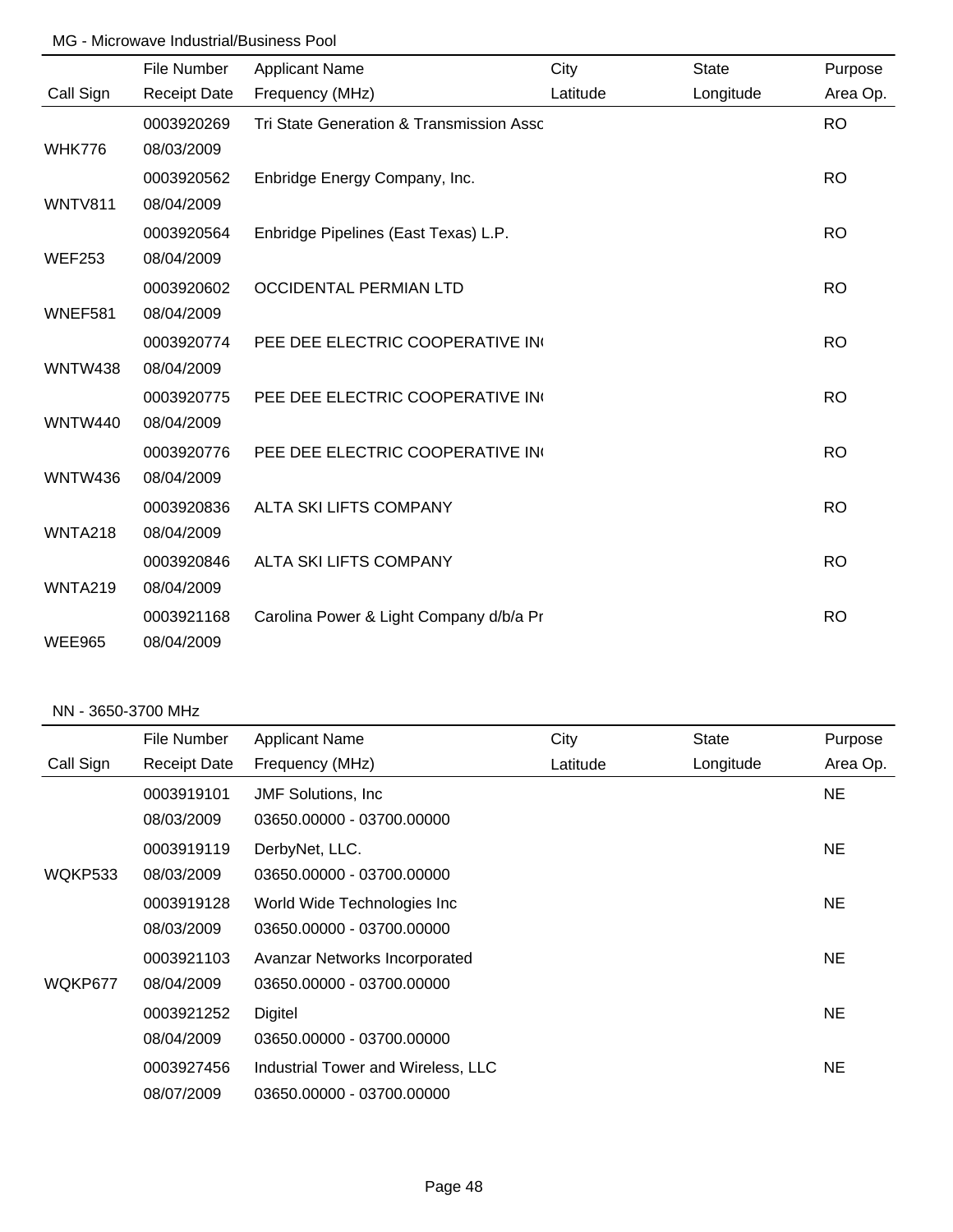|           | File Number         | <b>Applicant Name</b>                     | City         | <b>State</b>  | Purpose   |
|-----------|---------------------|-------------------------------------------|--------------|---------------|-----------|
| Call Sign | <b>Receipt Date</b> | Frequency (MHz)                           | Latitude     | Longitude     | Area Op.  |
|           | 0003920062          | HOAK MEDIA OF LOUISIANA LICENSE, Riverton |              | LA            | <b>MD</b> |
| KB96694   | 08/03/2009          | 01990.00000 - 02008.00000                 | 32-11-50.5 N | 092-04-14.4 W | P         |
|           | 0003920062          | HOAK MEDIA OF LOUISIANA LICENSE, Riverton |              | LA            | <b>MD</b> |
| KB96694   | 08/03/2009          | 01990.00000 - 02110.00000                 | 32-11-50.5 N | 092-04-14.4 W | P         |
|           | 0003920062          | HOAK MEDIA OF LOUISIANA LICENSE, Riverton |              | LA            | <b>MD</b> |
| KB96694   | 08/03/2009          | 02008.00000 - 02025.00000                 | 32-11-50.5 N | 092-04-14.4 W | P         |
|           | 0003920062          | HOAK MEDIA OF LOUISIANA LICENSE, Riverton |              | LA            | <b>MD</b> |
| KB96694   | 08/03/2009          | 02025.00000 - 02042.00000                 | 32-11-50.5 N | 092-04-14.4 W | P         |
|           | 0003920062          | HOAK MEDIA OF LOUISIANA LICENSE, Riverton |              | LA            | <b>MD</b> |
| KB96694   | 08/03/2009          | 02025.50000 - 02037.50000                 | 32-11-50.5 N | 092-04-14.4 W | P         |
|           | 0003920062          | HOAK MEDIA OF LOUISIANA LICENSE, Riverton |              | LA            | <b>MD</b> |
| KB96694   | 08/03/2009          | 02037.50000 - 02049.50000                 | 32-11-50.5 N | 092-04-14.4 W | P         |
|           | 0003920062          | HOAK MEDIA OF LOUISIANA LICENSE, Riverton |              | LA            | <b>MD</b> |
| KB96694   | 08/03/2009          | 02042.00000 - 02059.00000                 | 32-11-50.5 N | 092-04-14.4 W | P         |
|           | 0003920062          | HOAK MEDIA OF LOUISIANA LICENSE, Riverton |              | LA            | <b>MD</b> |
| KB96694   | 08/03/2009          | 02049.50000 - 02061.50000                 | 32-11-50.5 N | 092-04-14.4 W | P         |
|           | 0003920062          | HOAK MEDIA OF LOUISIANA LICENSE, Riverton |              | LA            | <b>MD</b> |
| KB96694   | 08/03/2009          | 02059.00000 - 02076.00000                 | 32-11-50.5 N | 092-04-14.4 W | P         |
|           | 0003920062          | HOAK MEDIA OF LOUISIANA LICENSE, Riverton |              | LA            | <b>MD</b> |
| KB96694   | 08/03/2009          | 02061.50000 - 02073.50000                 | 32-11-50.5 N | 092-04-14.4 W | P         |
|           | 0003920062          | HOAK MEDIA OF LOUISIANA LICENSE, Riverton |              | LA            | MD        |
| KB96694   | 08/03/2009          | 02073.50000 - 02085.50000                 | 32-11-50.5 N | 092-04-14.4 W | P         |
|           | 0003920062          | HOAK MEDIA OF LOUISIANA LICENSE, Riverton |              | LA            | MD        |
| KB96694   | 08/03/2009          | 02076.00000 - 02093.00000                 | 32-11-50.5 N | 092-04-14.4 W | P         |
|           | 0003920062          | HOAK MEDIA OF LOUISIANA LICENSE, Riverton |              | LA 1          | MD        |
| KB96694   | 08/03/2009          | 02085.50000 - 02097.50000                 | 32-11-50.5 N | 092-04-14.4 W | P         |
|           | 0003920062          | HOAK MEDIA OF LOUISIANA LICENSE, Riverton |              | LA            | MD.       |
| KB96694   | 08/03/2009          | 02093.00000 - 02110.00000                 | 32-11-50.5 N | 092-04-14.4 W | P         |
|           | 0003920062          | HOAK MEDIA OF LOUISIANA LICENSE, Riverton |              | LA            | MD        |
| KB96694   | 08/03/2009          | 02097.50000 - 02109.50000                 | 32-11-50.5 N | 092-04-14.4 W | P         |
|           | 0003920826          | ALASKA BROADCASTING COMPANY, II ANCHORAGE |              | AK            | MD        |
| KC26375   | 08/04/2009          | 01999.00000                               | 60-59-57.9 N | 149-00-07.8 W | P         |
|           | 0003920826          | ALASKA BROADCASTING COMPANY, II ANCHORAGE |              | AK            | MD        |
| KC26375   | 08/04/2009          | 02008.00000 - 02110.00000                 | 60-59-57.9 N | 149-00-07.8 W | P         |
|           | 0003920826          | ALASKA BROADCASTING COMPANY, II ANCHORAGE |              | AK            | MD        |
| KC26375   | 08/04/2009          | 02025.00000 - 02025.50000                 | 60-59-57.9 N | 149-00-07.8 W | P         |
|           | 0003920826          | ALASKA BROADCASTING COMPANY, II ANCHORAGE |              | AK            | MD        |
| KC26375   | 08/04/2009          | 02025.50000 - 02109.50000 60-59-57.9 N    |              | 149-00-07.8 W | P         |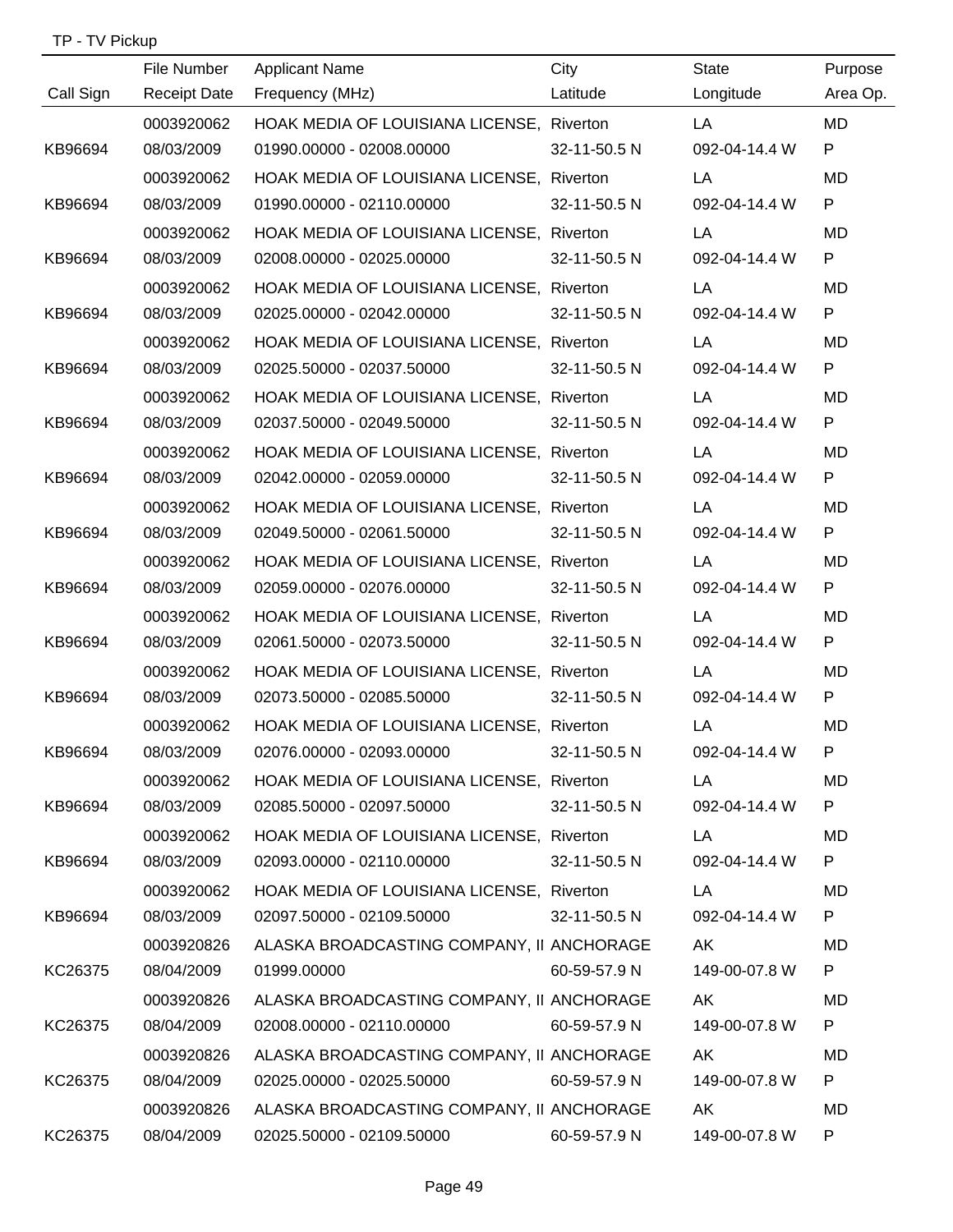| TP - TV Pickup |  |
|----------------|--|
|----------------|--|

|           | File Number         | <b>Applicant Name</b>                     | City          | <b>State</b>  | Purpose   |
|-----------|---------------------|-------------------------------------------|---------------|---------------|-----------|
| Call Sign | <b>Receipt Date</b> | Frequency (MHz)                           | Latitude      | Longitude     | Area Op.  |
|           | 0003920826          | ALASKA BROADCASTING COMPANY, II ANCHORAGE |               | AK            | <b>MD</b> |
| KC26375   | 08/04/2009          | 02109.50000 - 02110.00000                 | 60-59-57.9 N  | 149-00-07.8 W | P.        |
|           | 0003920826          | ALASKA BROADCASTING COMPANY, II ANCHORAGE |               | AK            | <b>MD</b> |
| KC26375   | 08/04/2009          | 02458.50000                               | 60-59-57.9 N  | 149-00-07.8 W | P         |
|           | 0003920826          | ALASKA BROADCASTING COMPANY, II ANCHORAGE |               | AK            | MD        |
| KC26375   | 08/04/2009          | 02475.25000                               | 60-59-57.9 N  | 149-00-07.8 W | P         |
|           | 0003922519          | <b>KBJR LICENSE, INC.</b>                 | <b>DULUTH</b> | MN            | MD        |
| KY7794    | 08/05/2009          | 01999.00000                               | 46-47-21.1 N  | 092-06-51.4 W | P         |
|           | 0003922519          | <b>KBJR LICENSE, INC.</b>                 | <b>DULUTH</b> | MN            | MD        |
| KY7794    | 08/05/2009          | 02016.50000                               | 46-47-21.1 N  | 092-06-51.4 W | P         |
|           | 0003922519          | <b>KBJR LICENSE, INC.</b>                 | <b>DULUTH</b> | MN            | <b>MD</b> |
| KY7794    | 08/05/2009          | 02025.00000 - 02025.50000                 | 46-47-21.1 N  | 092-06-51.4 W | P         |
|           | 0003922519          | <b>KBJR LICENSE, INC.</b>                 | <b>DULUTH</b> | MN            | MD        |
| KY7794    | 08/05/2009          | 02031.50000                               | 46-47-21.1 N  | 092-06-51.4 W | P         |
|           | 0003922519          | <b>KBJR LICENSE, INC.</b>                 | <b>DULUTH</b> | MN            | MD        |
| KY7794    | 08/05/2009          | 02033.50000                               | 46-47-21.1 N  | 092-06-51.4 W | P         |
|           | 0003922519          | <b>KBJR LICENSE, INC.</b>                 | <b>DULUTH</b> | MN            | <b>MD</b> |
| KY7794    | 08/05/2009          | 02043.50000                               | 46-47-21.1 N  | 092-06-51.4 W | P         |
|           | 0003922519          | <b>KBJR LICENSE, INC.</b>                 | <b>DULUTH</b> | <b>MN</b>     | <b>MD</b> |
| KY7794    | 08/05/2009          | 02050.50000                               | 46-47-21.1 N  | 092-06-51.4 W | P         |
|           | 0003922519          | <b>KBJR LICENSE, INC.</b>                 | <b>DULUTH</b> | MN            | MD        |
| KY7794    | 08/05/2009          | 02055.50000                               | 46-47-21.1 N  | 092-06-51.4 W | P         |
|           | 0003922519          | <b>KBJR LICENSE, INC.</b>                 | <b>DULUTH</b> | MN            | MD        |
| KY7794    | 08/05/2009          | 02067.50000                               | 46-47-21.1 N  | 092-06-51.4 W | P         |
|           | 0003922519          | <b>KBJR LICENSE, INC.</b>                 | <b>DULUTH</b> | MN            | MD        |
| KY7794    | 08/05/2009          | 02079.50000                               | 46-47-21.1 N  | 092-06-51.4 W | P         |
|           | 0003922519          | <b>KBJR LICENSE, INC.</b>                 | <b>DULUTH</b> | MN            | MD        |
| KY7794    | 08/05/2009          | 02084.50000                               | 46-47-21.1 N  | 092-06-51.4 W | P         |
|           | 0003922519          | <b>KBJR LICENSE, INC.</b>                 | <b>DULUTH</b> | MN            | MD        |
| KY7794    | 08/05/2009          | 02091.50000                               | 46-47-21.1 N  | 092-06-51.4 W | P.        |
|           | 0003922519          | <b>KBJR LICENSE, INC.</b>                 | <b>DULUTH</b> | MN            | MD        |
| KY7794    | 08/05/2009          | 02101.50000                               | 46-47-21.1 N  | 092-06-51.4 W | P.        |
|           | 0003922519          | <b>KBJR LICENSE, INC.</b>                 | <b>DULUTH</b> | MN            | MD        |
| KY7794    | 08/05/2009          | 02103.50000                               | 46-47-21.1 N  | 092-06-51.4 W | P         |
|           | 0003922519          | <b>KBJR LICENSE, INC.</b>                 | <b>DULUTH</b> | <b>MN</b>     | MD        |
| KY7794    | 08/05/2009          | 02109.50000 - 02110.00000                 | 46-47-21.1 N  | 092-06-51.4 W | P         |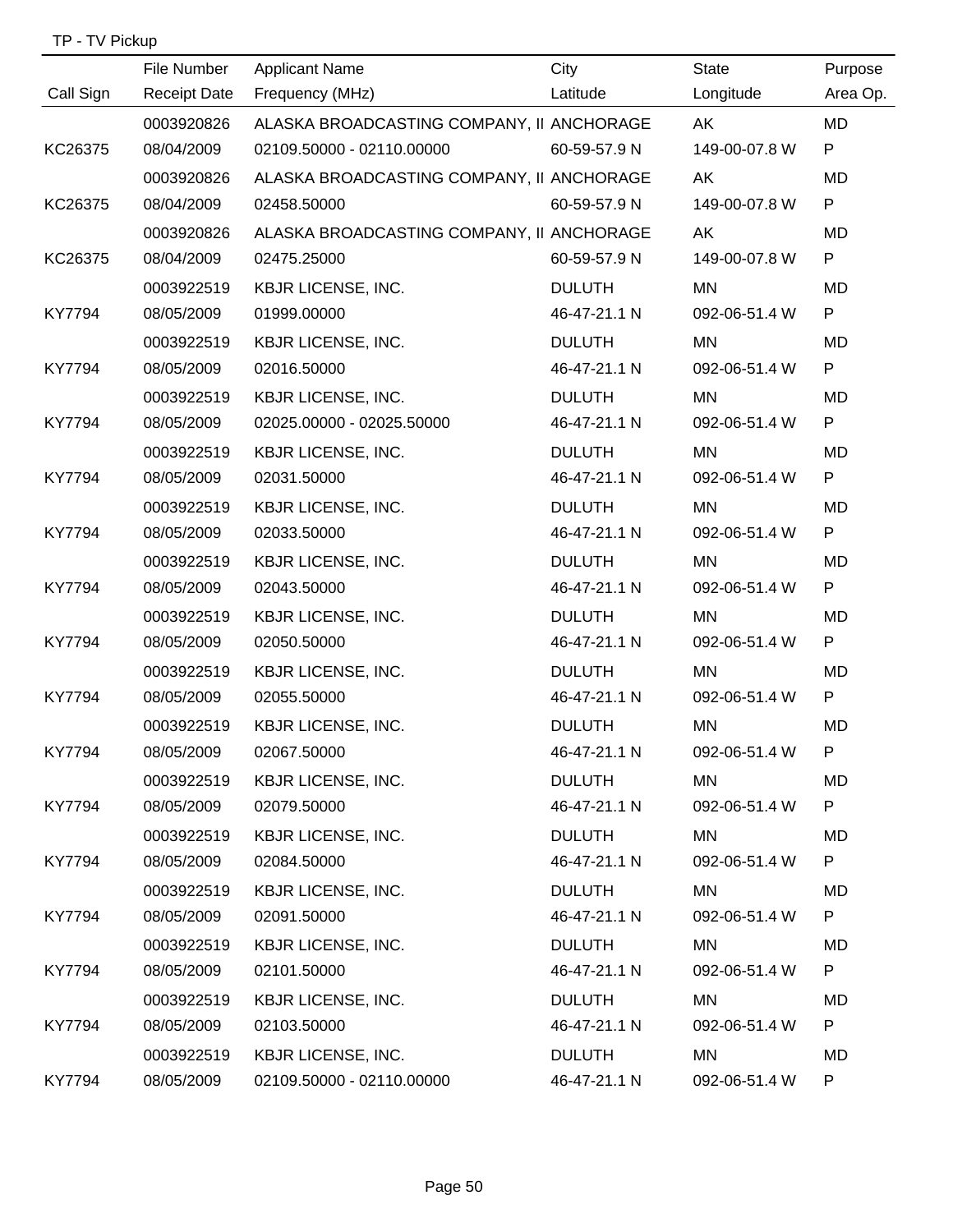|           | File Number         | <b>Applicant Name</b>             | City          | <b>State</b>  | Purpose   |
|-----------|---------------------|-----------------------------------|---------------|---------------|-----------|
| Call Sign | <b>Receipt Date</b> | Frequency (MHz)                   | Latitude      | Longitude     | Area Op.  |
|           | 0003920722          | <b>WESTERN COMMUNICATIONS INC</b> |               | <b>NE</b>     | <b>MD</b> |
| WPMZ789   | 08/04/2009          | 00456.22500                       |               |               | X         |
|           | 0003920722          | <b>WESTERN COMMUNICATIONS INC</b> |               | <b>NE</b>     | <b>MD</b> |
| WPMZ789   | 08/04/2009          | 00456.70000                       |               |               | X         |
|           | 0003920722          | <b>WESTERN COMMUNICATIONS INC</b> |               | <b>NE</b>     | MD        |
| WPMZ789   | 08/04/2009          | 00457.05000                       |               |               | X         |
|           | 0003920722          | <b>WESTERN COMMUNICATIONS INC</b> |               | <b>NE</b>     | MD        |
| WPMZ789   | 08/04/2009          | 00457.62500                       |               |               | X         |
|           | 0003920722          | <b>WESTERN COMMUNICATIONS INC</b> |               | <b>SD</b>     | MD        |
| WPMZ789   | 08/04/2009          | 00456.22500                       |               |               | X         |
|           | 0003920722          | <b>WESTERN COMMUNICATIONS INC</b> |               | <b>SD</b>     | MD        |
| WPMZ789   | 08/04/2009          | 00456.70000                       |               |               | X         |
|           | 0003920722          | WESTERN COMMUNICATIONS INC        |               | <b>SD</b>     | MD        |
| WPMZ789   | 08/04/2009          | 00457.05000                       |               |               | X         |
|           | 0003920722          | WESTERN COMMUNICATIONS INC        |               | <b>SD</b>     | MD        |
| WPMZ789   | 08/04/2009          | 00457.62500                       |               |               | X         |
|           | 0003920722          | WESTERN COMMUNICATIONS INC        | <b>GORDON</b> | <b>NE</b>     | MD        |
| WPMZ789   | 08/04/2009          | 00451.22500                       | 42-45-39.0 N  | 102-11-35.0 W | P         |
|           | 0003920722          | WESTERN COMMUNICATIONS INC        | <b>GORDON</b> | <b>NE</b>     | MD        |
| WPMZ789   | 08/04/2009          | 00451.22500                       | 42-45-39.0 N  | 102-11-35.0 W |           |
|           | 0003920722          | <b>WESTERN COMMUNICATIONS INC</b> | <b>GORDON</b> | <b>NE</b>     | <b>MD</b> |
| WPMZ789   | 08/04/2009          | 00451.70000                       | 42-45-39.0 N  | 102-11-35.0 W | P         |
|           | 0003920722          | <b>WESTERN COMMUNICATIONS INC</b> | <b>GORDON</b> | <b>NE</b>     | MD        |
| WPMZ789   | 08/04/2009          | 00451.70000                       | 42-45-39.0 N  | 102-11-35.0 W |           |
|           | 0003920722          | WESTERN COMMUNICATIONS INC        | <b>GORDON</b> | <b>NE</b>     | MD        |
| WPMZ789   | 08/04/2009          | 00452.05000                       | 42-45-39.0 N  | 102-11-35.0 W | P.        |
|           | 0003920722          | WESTERN COMMUNICATIONS INC        | <b>GORDON</b> | NE.           | MD        |
| WPMZ789   | 08/04/2009          | 00452.05000                       | 42-45-39.0 N  | 102-11-35.0 W |           |
|           | 0003920722          | WESTERN COMMUNICATIONS INC        | <b>GORDON</b> | NE.           | MD        |
| WPMZ789   | 08/04/2009          | 00452.62500                       | 42-45-39.0 N  | 102-11-35.0 W | P         |
|           | 0003920722          | WESTERN COMMUNICATIONS INC        | <b>GORDON</b> | NE.           | MD        |
| WPMZ789   | 08/04/2009          | 00452.62500                       | 42-45-39.0 N  | 102-11-35.0 W |           |
|           | 0003920722          | WESTERN COMMUNICATIONS INC        | <b>GORDON</b> | <b>NE</b>     | MD        |
| WPMZ789   | 08/04/2009          | 00456.22500                       | 42-45-39.0 N  | 102-11-35.0 W | P         |
|           | 0003920722          | <b>WESTERN COMMUNICATIONS INC</b> | <b>GORDON</b> | <b>NE</b>     | MD        |
| WPMZ789   | 08/04/2009          | 00456.70000                       | 42-45-39.0 N  | 102-11-35.0 W | P         |
|           | 0003920722          | WESTERN COMMUNICATIONS INC        | <b>GORDON</b> | <b>NE</b>     | MD        |
| WPMZ789   | 08/04/2009          | 00457.05000                       | 42-45-39.0 N  | 102-11-35.0 W | P         |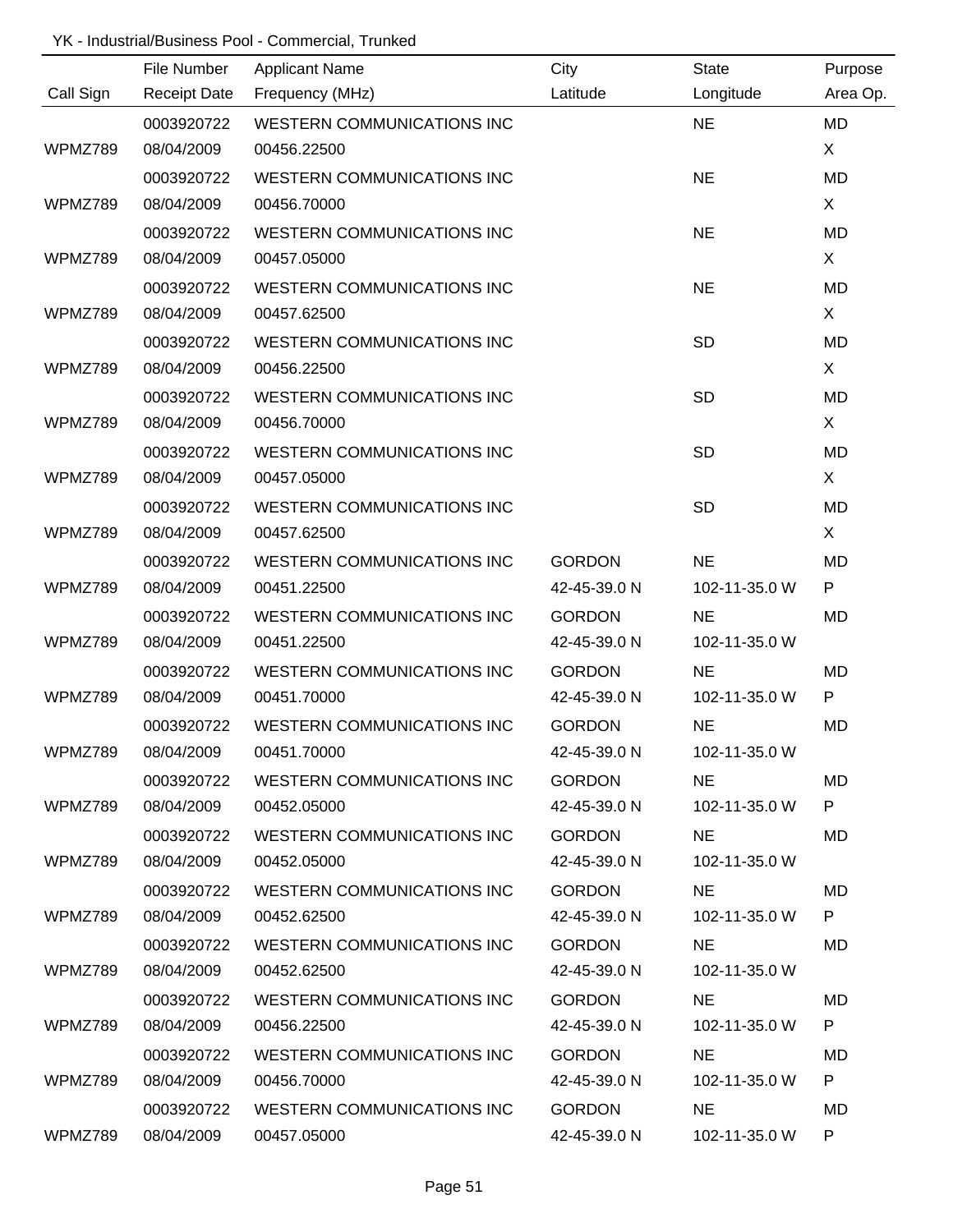|           | File Number         | <b>Applicant Name</b>             | City               | <b>State</b>  | Purpose   |
|-----------|---------------------|-----------------------------------|--------------------|---------------|-----------|
| Call Sign | <b>Receipt Date</b> | Frequency (MHz)                   | Latitude           | Longitude     | Area Op.  |
|           | 0003920722          | <b>WESTERN COMMUNICATIONS INC</b> | <b>GORDON</b>      | <b>NE</b>     | <b>MD</b> |
| WPMZ789   | 08/04/2009          | 00457.62500                       | 42-45-39.0 N       | 102-11-35.0 W | P         |
|           | 0003920722          | <b>WESTERN COMMUNICATIONS INC</b> | <b>HOT SPRINGS</b> | <b>SD</b>     | <b>MD</b> |
| WPMZ789   | 08/04/2009          | 00451.22500                       | 43-26-32.9 N       | 103-27-13.7 W | ${\sf P}$ |
|           | 0003920722          | <b>WESTERN COMMUNICATIONS INC</b> | <b>HOT SPRINGS</b> | <b>SD</b>     | <b>MD</b> |
| WPMZ789   | 08/04/2009          | 00451.22500                       | 43-26-32.9 N       | 103-27-13.7 W |           |
|           | 0003920722          | <b>WESTERN COMMUNICATIONS INC</b> | <b>HOT SPRINGS</b> | <b>SD</b>     | MD        |
| WPMZ789   | 08/04/2009          | 00451.70000                       | 43-26-32.9 N       | 103-27-13.7 W | P         |
|           | 0003920722          | <b>WESTERN COMMUNICATIONS INC</b> | <b>HOT SPRINGS</b> | <b>SD</b>     | MD        |
| WPMZ789   | 08/04/2009          | 00451.70000                       | 43-26-32.9 N       | 103-27-13.7 W |           |
|           | 0003920722          | <b>WESTERN COMMUNICATIONS INC</b> | <b>HOT SPRINGS</b> | <b>SD</b>     | <b>MD</b> |
| WPMZ789   | 08/04/2009          | 00452.05000                       | 43-26-32.9 N       | 103-27-13.7 W | ${\sf P}$ |
|           | 0003920722          | <b>WESTERN COMMUNICATIONS INC</b> | <b>HOT SPRINGS</b> | <b>SD</b>     | MD        |
| WPMZ789   | 08/04/2009          | 00452.05000                       | 43-26-32.9 N       | 103-27-13.7 W |           |
|           | 0003920722          | WESTERN COMMUNICATIONS INC        | <b>HOT SPRINGS</b> | <b>SD</b>     | MD        |
| WPMZ789   | 08/04/2009          | 00452.62500                       | 43-26-32.9 N       | 103-27-13.7 W | P         |
|           | 0003920722          | WESTERN COMMUNICATIONS INC        | <b>HOT SPRINGS</b> | <b>SD</b>     | <b>MD</b> |
| WPMZ789   | 08/04/2009          | 00452.62500                       | 43-26-32.9 N       | 103-27-13.7 W |           |
|           | 0003920722          | WESTERN COMMUNICATIONS INC        | <b>HOT SPRINGS</b> | <b>SD</b>     | MD        |
| WPMZ789   | 08/04/2009          | 00456.22500                       | 43-26-32.9 N       | 103-27-13.7 W | P         |
|           | 0003920722          | <b>WESTERN COMMUNICATIONS INC</b> | <b>HOT SPRINGS</b> | <b>SD</b>     | <b>MD</b> |
| WPMZ789   | 08/04/2009          | 00456.70000                       | 43-26-32.9 N       | 103-27-13.7 W | P         |
|           | 0003920722          | <b>WESTERN COMMUNICATIONS INC</b> | <b>HOT SPRINGS</b> | <b>SD</b>     | MD        |
| WPMZ789   | 08/04/2009          | 00457.05000                       | 43-26-32.9 N       | 103-27-13.7 W |           |
|           | 0003920722          | WESTERN COMMUNICATIONS INC        | <b>HOT SPRINGS</b> | <b>SD</b>     | MD        |
| WPMZ789   | 08/04/2009          | 00457.62500                       | 43-26-32.9 N       | 103-27-13.7 W | P         |
|           | 0003920722          | WESTERN COMMUNICATIONS INC        | MEADOW             | SD.           | MD        |
| WPMZ789   | 08/04/2009          | 00451.22500                       | 45-26-44.9 N       | 101-56-11.5 W |           |
|           | 0003920722          | WESTERN COMMUNICATIONS INC        | MEADOW             | <b>SD</b>     | <b>MD</b> |
| WPMZ789   | 08/04/2009          | 00451.22500                       | 45-26-44.9 N       | 101-56-11.5 W | P.        |
|           | 0003920722          | WESTERN COMMUNICATIONS INC        | MEADOW             | <b>SD</b>     | MD        |
| WPMZ789   | 08/04/2009          | 00451.70000                       | 45-26-44.9 N       | 101-56-11.5 W |           |
|           | 0003920722          | WESTERN COMMUNICATIONS INC        | MEADOW             | <b>SD</b>     | MD        |
| WPMZ789   | 08/04/2009          | 00451.70000                       | 45-26-44.9 N       | 101-56-11.5 W | P.        |
|           | 0003920722          | WESTERN COMMUNICATIONS INC        | MEADOW             | <b>SD</b>     | MD        |
| WPMZ789   | 08/04/2009          | 00452.05000                       | 45-26-44.9 N       | 101-56-11.5 W |           |
|           | 0003920722          | WESTERN COMMUNICATIONS INC        | MEADOW             | <b>SD</b>     | MD        |
| WPMZ789   | 08/04/2009          | 00452.05000                       | 45-26-44.9 N       | 101-56-11.5 W | P         |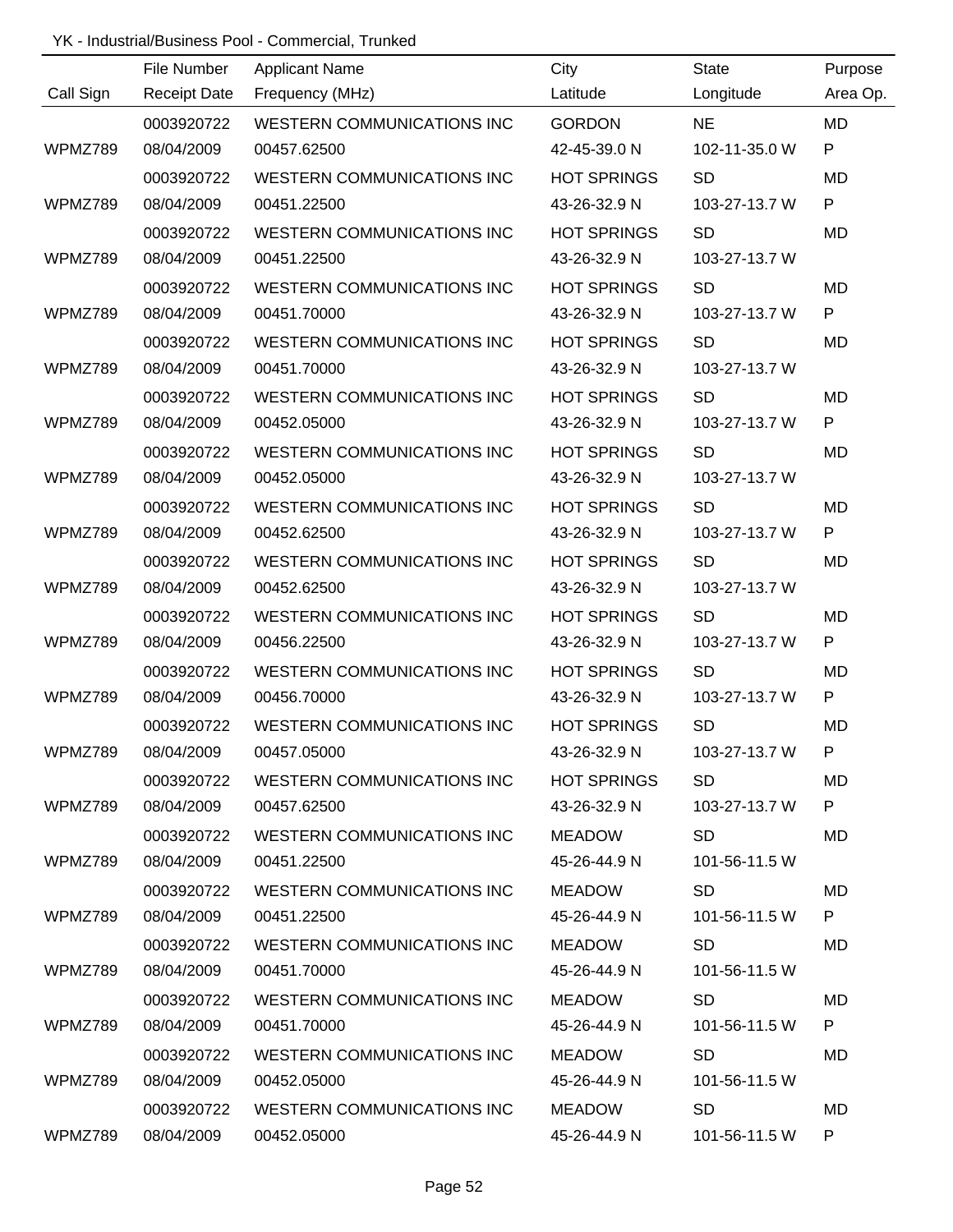|           | File Number         | <b>Applicant Name</b>             | City               | <b>State</b>  | Purpose   |
|-----------|---------------------|-----------------------------------|--------------------|---------------|-----------|
| Call Sign | <b>Receipt Date</b> | Frequency (MHz)                   | Latitude           | Longitude     | Area Op.  |
|           | 0003920722          | <b>WESTERN COMMUNICATIONS INC</b> | <b>MEADOW</b>      | <b>SD</b>     | <b>MD</b> |
| WPMZ789   | 08/04/2009          | 00452.62500                       | 45-26-44.9 N       | 101-56-11.5 W | P         |
|           | 0003920722          | <b>WESTERN COMMUNICATIONS INC</b> | <b>MEADOW</b>      | <b>SD</b>     | <b>MD</b> |
| WPMZ789   | 08/04/2009          | 00452.62500                       | 45-26-44.9 N       | 101-56-11.5 W |           |
|           | 0003920722          | <b>WESTERN COMMUNICATIONS INC</b> | <b>MEADOW</b>      | <b>SD</b>     | <b>MD</b> |
| WPMZ789   | 08/04/2009          | 00456.22500                       | 45-26-44.9 N       | 101-56-11.5 W | P         |
|           | 0003920722          | <b>WESTERN COMMUNICATIONS INC</b> | <b>MEADOW</b>      | <b>SD</b>     | MD        |
| WPMZ789   | 08/04/2009          | 00456.70000                       | 45-26-44.9 N       | 101-56-11.5 W | P         |
|           | 0003920722          | <b>WESTERN COMMUNICATIONS INC</b> | <b>MEADOW</b>      | <b>SD</b>     | <b>MD</b> |
| WPMZ789   | 08/04/2009          | 00457.05000                       | 45-26-44.9 N       | 101-56-11.5 W | P         |
|           | 0003920722          | WESTERN COMMUNICATIONS INC        | <b>MEADOW</b>      | <b>SD</b>     | MD        |
| WPMZ789   | 08/04/2009          | 00457.62500                       | 45-26-44.9 N       | 101-56-11.5 W | ${\sf P}$ |
|           | 0003920722          | <b>WESTERN COMMUNICATIONS INC</b> | <b>MURDO</b>       | <b>SD</b>     | MD        |
| WPMZ789   | 08/04/2009          | 00451.22500                       | 43-54-30.0 N       | 100-44-36.5 W | P         |
|           | 0003920722          | WESTERN COMMUNICATIONS INC        | <b>MURDO</b>       | <b>SD</b>     | <b>MD</b> |
| WPMZ789   | 08/04/2009          | 00451.22500                       | 43-54-30.0 N       | 100-44-36.5 W |           |
|           | 0003920722          | <b>WESTERN COMMUNICATIONS INC</b> | <b>MURDO</b>       | <b>SD</b>     | <b>MD</b> |
| WPMZ789   | 08/04/2009          | 00451.70000                       | 43-54-30.0 N       | 100-44-36.5 W | P         |
|           | 0003920722          | WESTERN COMMUNICATIONS INC        | <b>MURDO</b>       | <b>SD</b>     | MD        |
| WPMZ789   | 08/04/2009          | 00451.70000                       | 43-54-30.0 N       | 100-44-36.5 W |           |
|           | 0003920722          | <b>WESTERN COMMUNICATIONS INC</b> | <b>MURDO</b>       | <b>SD</b>     | <b>MD</b> |
| WPMZ789   | 08/04/2009          | 00452.05000                       | 43-54-30.0 N       | 100-44-36.5 W | P         |
|           | 0003920722          | <b>WESTERN COMMUNICATIONS INC</b> | <b>MURDO</b>       | <b>SD</b>     | MD        |
| WPMZ789   | 08/04/2009          | 00452.05000                       | 43-54-30.0 N       | 100-44-36.5 W |           |
|           | 0003920722          | WESTERN COMMUNICATIONS INC        | <b>MURDO</b>       | <b>SD</b>     | MD        |
| WPMZ789   | 08/04/2009          | 00452.62500                       | 43-54-30.0 N       | 100-44-36.5 W | P.        |
|           | 0003920722          | WESTERN COMMUNICATIONS INC        | <b>MURDO</b>       | <b>SD</b>     | MD        |
| WPMZ789   | 08/04/2009          | 00452.62500                       | 43-54-30.0 N       | 100-44-36.5 W |           |
|           | 0003920722          | WESTERN COMMUNICATIONS INC        | <b>MURDO</b>       | <b>SD</b>     | MD        |
| WPMZ789   | 08/04/2009          | 00456.22500                       | 43-54-30.0 N       | 100-44-36.5 W | P         |
|           | 0003920722          | WESTERN COMMUNICATIONS INC        | MURDO              | <b>SD</b>     | MD        |
| WPMZ789   | 08/04/2009          | 00456.70000                       | 43-54-30.0 N       | 100-44-36.5 W | P         |
|           | 0003920722          | WESTERN COMMUNICATIONS INC        | MURDO              | <b>SD</b>     | MD        |
| WPMZ789   | 08/04/2009          | 00457.05000                       | 43-54-30.0 N       | 100-44-36.5 W | P         |
|           | 0003920722          | <b>WESTERN COMMUNICATIONS INC</b> | <b>MURDO</b>       | <b>SD</b>     | MD        |
| WPMZ789   | 08/04/2009          | 00457.62500                       | 43-54-30.0 N       | 100-44-36.5 W | P.        |
|           | 0003920722          | WESTERN COMMUNICATIONS INC        | <b>REE HEIGHTS</b> | <b>SD</b>     | MD        |
| WPMZ789   | 08/04/2009          | 00451.22500                       | 44-28-57.9 N       | 099-11-11.4 W |           |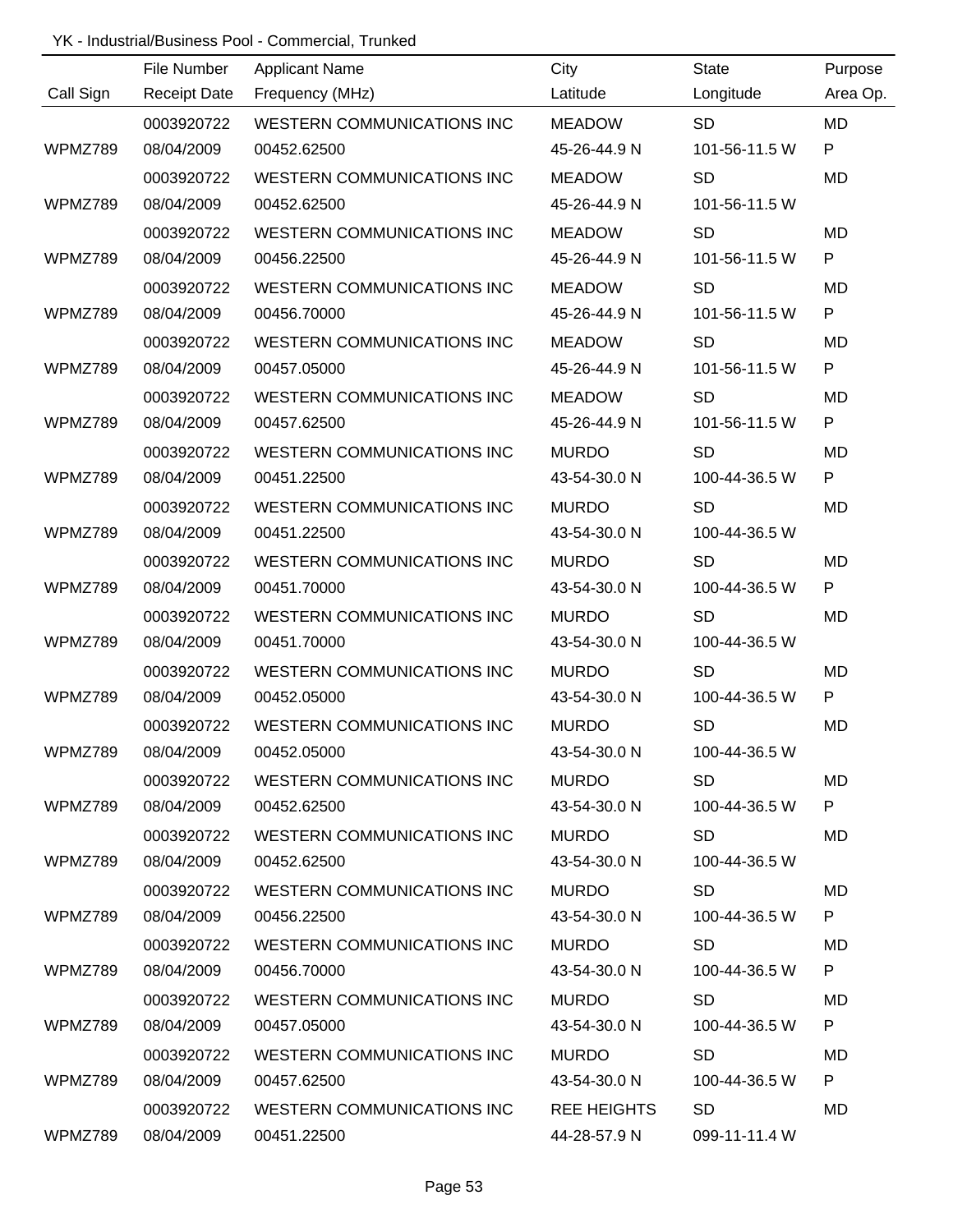|           | File Number         | <b>Applicant Name</b>      | City               | <b>State</b>  | Purpose      |
|-----------|---------------------|----------------------------|--------------------|---------------|--------------|
| Call Sign | <b>Receipt Date</b> | Frequency (MHz)            | Latitude           | Longitude     | Area Op.     |
|           | 0003920722          | WESTERN COMMUNICATIONS INC | <b>REE HEIGHTS</b> | <b>SD</b>     | MD           |
| WPMZ789   | 08/04/2009          | 00451.22500                | 44-28-57.9 N       | 099-11-11.4 W | P            |
|           | 0003920722          | WESTERN COMMUNICATIONS INC | <b>REE HEIGHTS</b> | <b>SD</b>     | MD           |
| WPMZ789   | 08/04/2009          | 00451.70000                | 44-28-57.9 N       | 099-11-11.4 W |              |
|           | 0003920722          | WESTERN COMMUNICATIONS INC | <b>REE HEIGHTS</b> | <b>SD</b>     | <b>MD</b>    |
| WPMZ789   | 08/04/2009          | 00451.70000                | 44-28-57.9 N       | 099-11-11.4 W | P            |
|           | 0003920722          | WESTERN COMMUNICATIONS INC | <b>REE HEIGHTS</b> | <b>SD</b>     | <b>MD</b>    |
| WPMZ789   | 08/04/2009          | 00452.05000                | 44-28-57.9 N       | 099-11-11.4 W |              |
|           | 0003920722          | WESTERN COMMUNICATIONS INC | <b>REE HEIGHTS</b> | <b>SD</b>     | <b>MD</b>    |
| WPMZ789   | 08/04/2009          | 00452.05000                | 44-28-57.9 N       | 099-11-11.4 W | P            |
|           | 0003920722          | WESTERN COMMUNICATIONS INC | <b>REE HEIGHTS</b> | <b>SD</b>     | MD           |
| WPMZ789   | 08/04/2009          | 00452.62500                | 44-28-57.9 N       | 099-11-11.4 W |              |
|           | 0003920722          | WESTERN COMMUNICATIONS INC | <b>REE HEIGHTS</b> | <b>SD</b>     | <b>MD</b>    |
| WPMZ789   | 08/04/2009          | 00452.62500                | 44-28-57.9 N       | 099-11-11.4 W | $\mathsf{P}$ |
|           | 0003920722          | WESTERN COMMUNICATIONS INC | <b>REE HEIGHTS</b> | <b>SD</b>     | <b>MD</b>    |
| WPMZ789   | 08/04/2009          | 00456.22500                | 44-28-57.9 N       | 099-11-11.4 W | P            |
|           | 0003920722          | WESTERN COMMUNICATIONS INC | <b>REE HEIGHTS</b> | <b>SD</b>     | <b>MD</b>    |
| WPMZ789   | 08/04/2009          | 00456.70000                | 44-28-57.9 N       | 099-11-11.4 W | P            |
|           | 0003920722          | WESTERN COMMUNICATIONS INC | <b>REE HEIGHTS</b> | <b>SD</b>     | MD           |
| WPMZ789   | 08/04/2009          | 00457.05000                | 44-28-57.9 N       | 099-11-11.4 W | P            |
|           | 0003920722          | WESTERN COMMUNICATIONS INC | <b>REE HEIGHTS</b> | <b>SD</b>     | <b>MD</b>    |
| WPMZ789   | 08/04/2009          | 00457.62500                | 44-28-57.9 N       | 099-11-11.4 W | P            |
|           | 0003920722          | WESTERN COMMUNICATIONS INC | <b>STURGIS</b>     | <b>SD</b>     | MD           |
| WPMZ789   | 08/04/2009          | 00451.22500                | 44-25-50.9 N       | 103-31-06.7 W | P            |
|           | 0003920722          | WESTERN COMMUNICATIONS INC | <b>STURGIS</b>     | <b>SD</b>     | MD           |
| WPMZ789   | 08/04/2009          | 00451.22500                | 44-25-50.9 N       | 103-31-06.7 W |              |
|           | 0003920722          | WESTERN COMMUNICATIONS INC | <b>STURGIS</b>     | <b>SD</b>     | MD           |
| WPMZ789   | 08/04/2009          | 00451.70000                | 44-25-50.9 N       | 103-31-06.7 W | P            |
|           | 0003920722          | WESTERN COMMUNICATIONS INC | <b>STURGIS</b>     | <b>SD</b>     | MD           |
| WPMZ789   | 08/04/2009          | 00451.70000                | 44-25-50.9 N       | 103-31-06.7 W |              |
|           | 0003920722          | WESTERN COMMUNICATIONS INC | <b>STURGIS</b>     | <b>SD</b>     | MD           |
| WPMZ789   | 08/04/2009          | 00452.05000                | 44-25-50.9 N       | 103-31-06.7 W |              |
|           | 0003920722          | WESTERN COMMUNICATIONS INC | <b>STURGIS</b>     | <b>SD</b>     | MD           |
| WPMZ789   | 08/04/2009          | 00452.05000                | 44-25-50.9 N       | 103-31-06.7 W | P            |
|           | 0003920722          | WESTERN COMMUNICATIONS INC | <b>STURGIS</b>     | <b>SD</b>     | MD           |
| WPMZ789   | 08/04/2009          | 00452.62500                | 44-25-50.9 N       | 103-31-06.7 W |              |
|           | 0003920722          | WESTERN COMMUNICATIONS INC | <b>STURGIS</b>     | <b>SD</b>     | MD           |
| WPMZ789   | 08/04/2009          | 00452.62500                | 44-25-50.9 N       | 103-31-06.7 W | P.           |